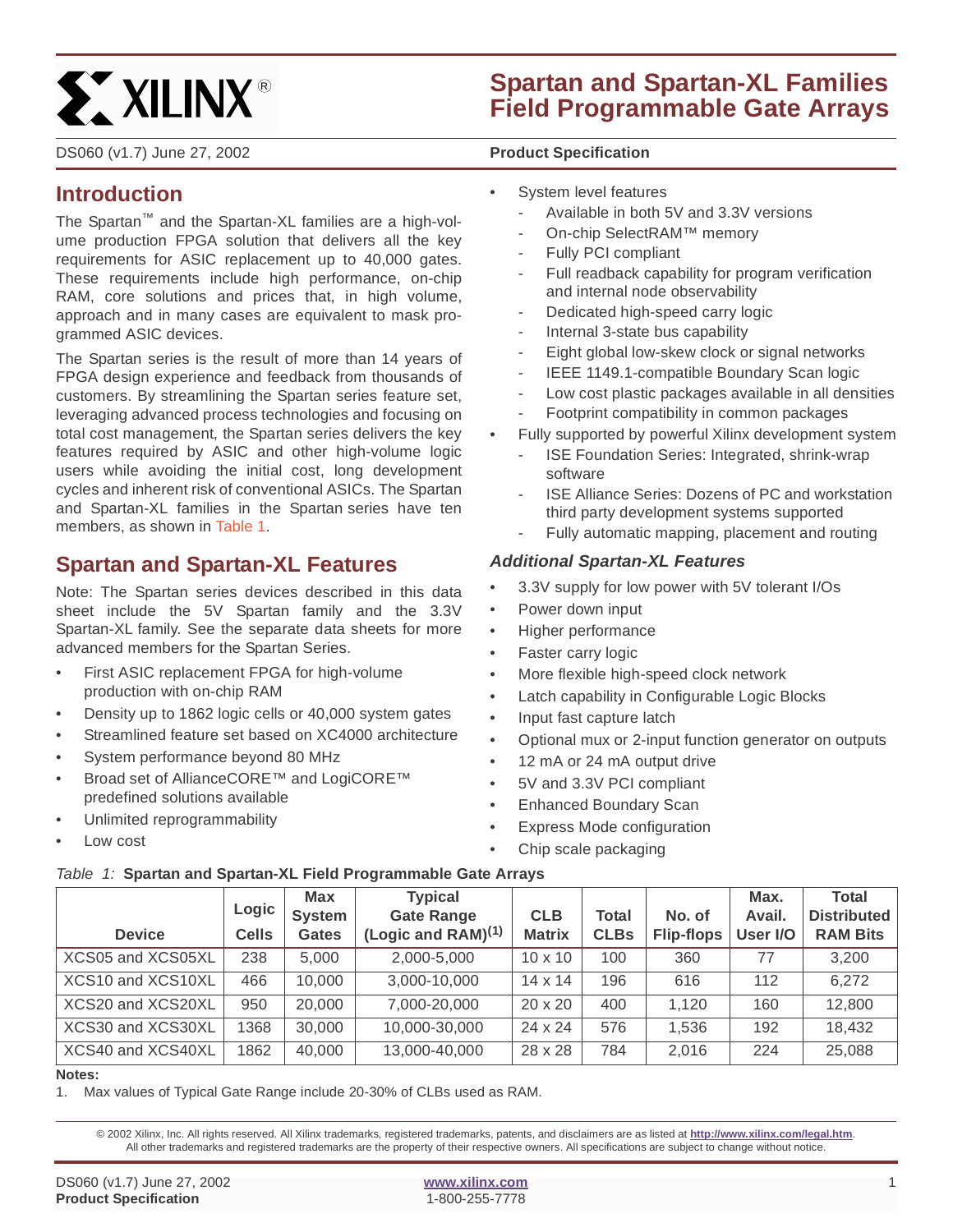# **General Overview**

Spartan series FPGAs are implemented with a regular, flexible, programmable architecture of Configurable Logic Blocks (CLBs), interconnected by a powerful hierarchy of versatile routing resources (routing channels), and surrounded by a perimeter of programmable Input/Output Blocks (IOBs), as seen in Figure 1. They have generous routing resources to accommodate the most complex interconnect patterns.

The devices are customized by loading configuration data into internal static memory cells. Re-programming is possible an unlimited number of times. The values stored in these memory cells determine the logic functions and interconnections implemented in the FPGA. The FPGA can either actively read its configuration data from an external serial PROM (Master Serial mode), or the configuration data can be written into the FPGA from an external device (Slave Serial mode).

Spartan series FPGAs can be used where hardware must be adapted to different user applications. FPGAs are ideal for shortening design and development cycles, and also offer a cost-effective solution for production rates well beyond 50,000 systems per month.



Figure 1: **Basic FPGA Block Diagram**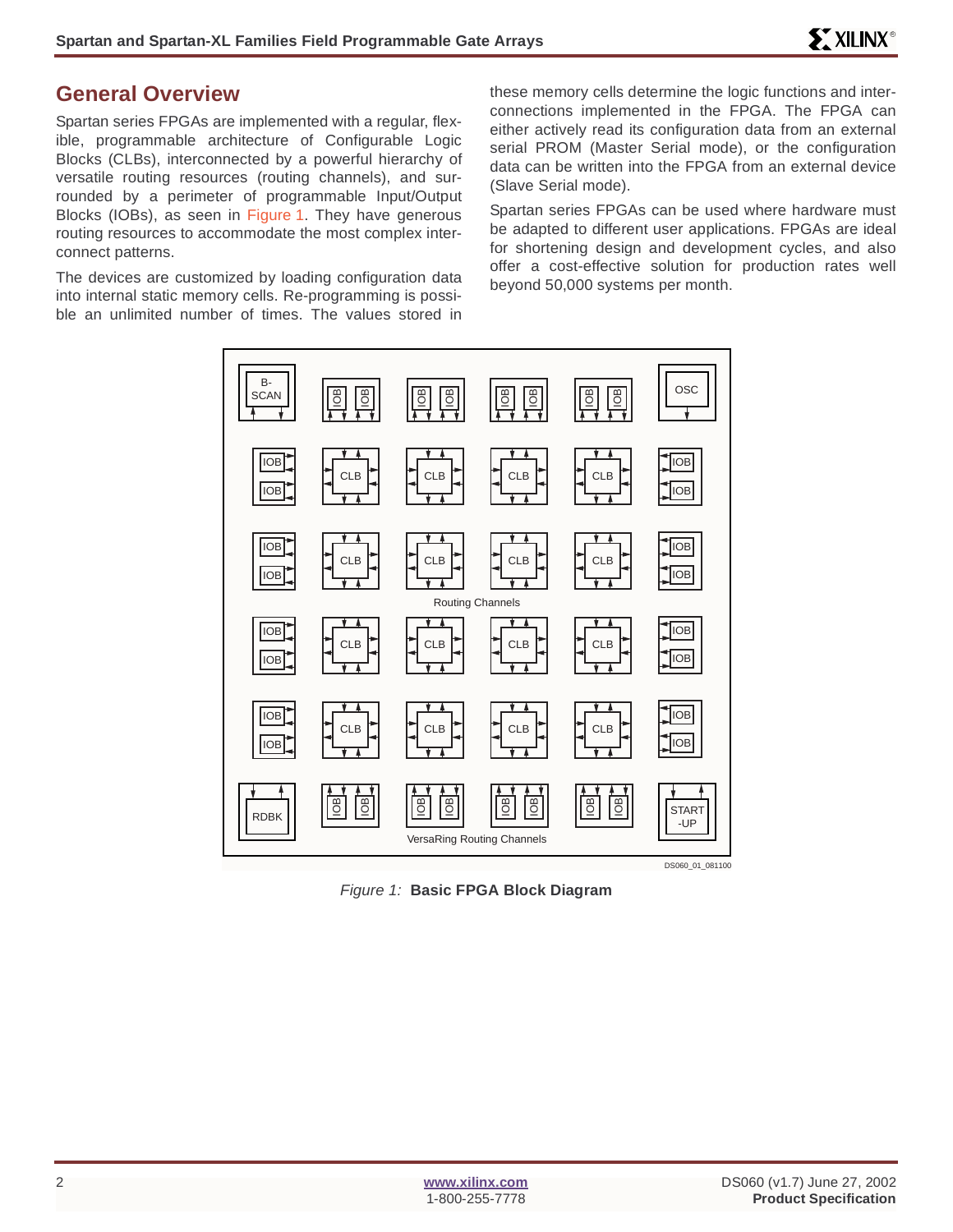Spartan series devices achieve high-performance, low-cost operation through the use of an advanced architecture and semiconductor technology. Spartan and Spartan-XL devices provide system clock rates exceeding 80 MHz and internal performance in excess of 150 MHz. In contrast to other FPGA devices, the Spartan series offers the most cost-effective solution while maintaining leading-edge performance. In addition to the conventional benefit of high volume programmable logic solutions, Spartan series FPGAs also offer on-chip edge-triggered single-port and dual-port RAM, clock enables on all flip-flops, fast carry logic, and many other features.

The Spartan/XL families leverage the highly successful XC4000 architecture with many of that family's features and benefits. Technology advancements have been derived from the XC4000XLA process developments.

# **Logic Functional Description**

The Spartan series uses a standard FPGA structure as shown in Figure 1, page 2. The FPGA consists of an array of configurable logic blocks (CLBs) placed in a matrix of routing channels. The input and output of signals is achieved through a set of input/output blocks (IOBs) forming a ring around the CLBs and routing channels.

- CLBs provide the functional elements for implementing the user's logic.
- IOBs provide the interface between the package pins and internal signal lines.
- Routing channels provide paths to interconnect the inputs and outputs of the CLBs and IOBs.

The functionality of each circuit block is customized during configuration by programming internal static memory cells. The values stored in these memory cells determine the logic functions and interconnections implemented in the FPGA.

### **Configurable Logic Blocks (CLBs)**

The CLBs are used to implement most of the logic in an FPGA. The principal CLB elements are shown in the simplified block diagram in Figure 2. There are three look-up tables (LUT) which are used as logic function generators, two flip-flops and two groups of signal steering multiplexers. There are also some more advanced features provided by the CLB which will be covered in the **[Advanced Features](#page-12-0) [Description](#page-12-0)**, page 13.

### **Function Generators**

Two 16 x 1 memory look-up tables (F-LUT and G-LUT) are used to implement 4-input function generators, each offering unrestricted logic implementation of any Boolean function of up to four independent input signals (F1 to F4 or G1 to G4). Using memory look-up tables the propagation delay is independent of the function implemented.

A third 3-input function generator (H-LUT) can implement any Boolean function of its three inputs. Two of these inputs are controlled by programmable multiplexers (see box "A" of Figure 2). These inputs can come from the F-LUT or G-LUT outputs or from CLB inputs. The third input always comes from a CLB input. The CLB can, therefore, implement certain functions of up to nine inputs, like parity checking. The three LUTs in the CLB can also be combined to do any arbitrarily defined Boolean function of five inputs.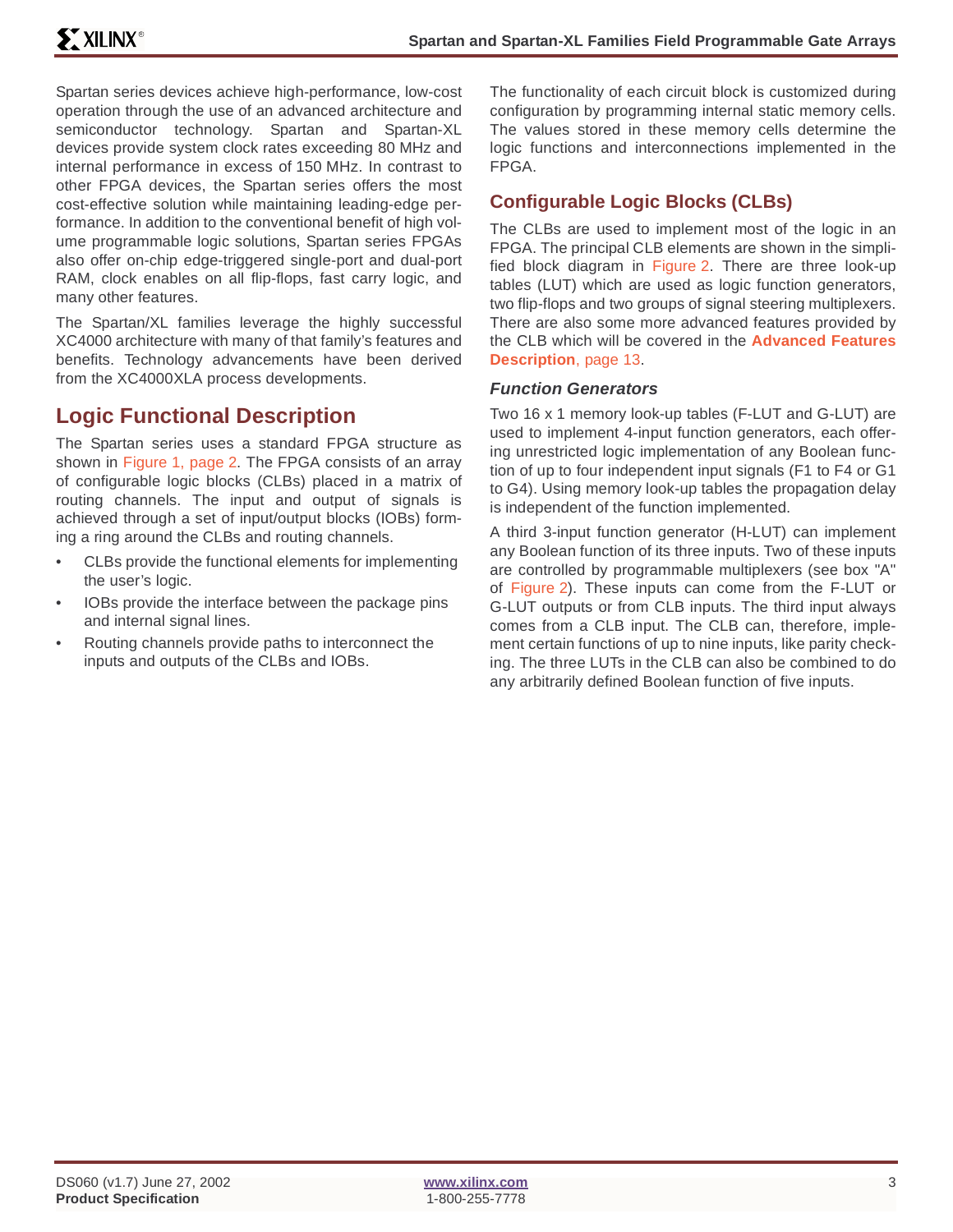



A CLB can implement any of the following functions:

• Any function of up to four variables, plus any second function of up to four unrelated variables, plus any third function of up to three unrelated variables

**Note:** When three separate functions are generated, one of the function outputs must be captured in a flip-flop internal to the CLB. Only two unregistered function generator outputs are available from the CLB.

- Any single function of five variables
- Any function of four variables together with some functions of six variables
- Some functions of up to nine variables.

Implementing wide functions in a single block reduces both the number of blocks required and the delay in the signal path, achieving both increased capacity and speed.

The versatility of the CLB function generators significantly improves system speed. In addition, the design-software tools can deal with each function generator independently. This flexibility improves cell usage.

### **Flip-Flops**

Each CLB contains two flip-flops that can be used to register (store) the function generator outputs. The flip-flops and function generators can also be used independently (see Figure 2). The CLB input DIN can be used as a direct input to either of the two flip-flops. H1 can also drive either flip-flop via the H-LUT with a slight additional delay.

The two flip-flops have common clock (CK), clock enable (EC) and set/reset (SR) inputs. Internally both flip-flops are also controlled by a global initialization signal (GSR) which is described in detail in **[Global Signals: GSR and GTS](#page-19-0)**, [page 20.](#page-19-0)

### **Latches (Spartan-XL only)**

The Spartan-XL CLB storage elements can also be configured as latches. The two latches have common clock (K) and clock enable (EC) inputs. Functionality of the storage element is described in Table 2.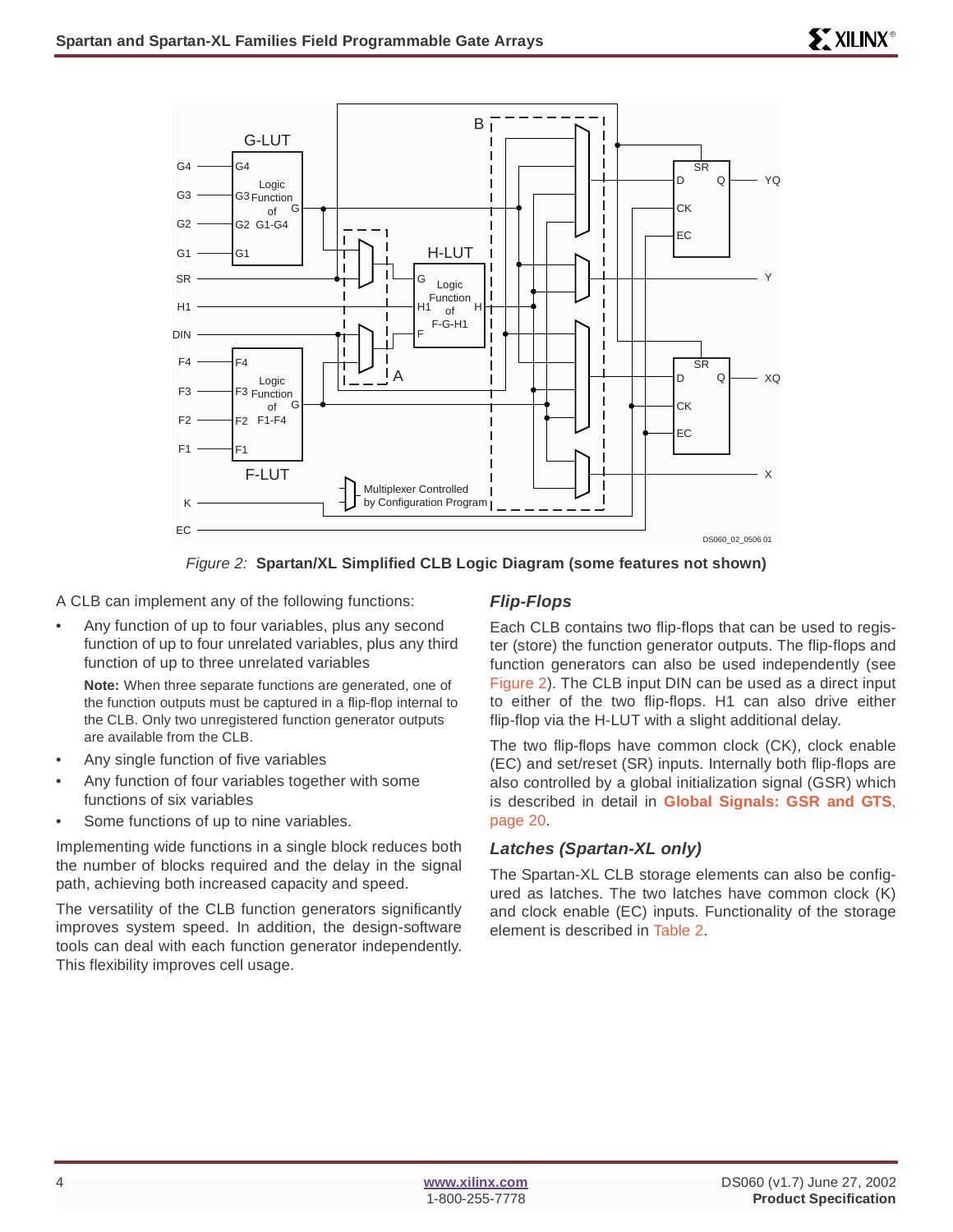| <b>Mode</b>               | <b>CK</b>  | EC   | <b>SR</b> | D | Q         |
|---------------------------|------------|------|-----------|---|-----------|
| Power-Up or<br><b>GSR</b> | X          | X    | X         | X | <b>SR</b> |
| Flip-Flop                 | X          | X    | 1         | X | <b>SR</b> |
| Operation                 | $\sqrt{ }$ | $1*$ | $0^*$     | D | D         |
|                           | O          | X    | $0^*$     | X | Q         |
| Latch                     | 1          | $1*$ | $0^*$     | X | Q         |
| Operation<br>(Spartan-XL) | ∩          | $1*$ | $0^*$     | D | D         |
| <b>Both</b>               | X          | N    | $0^*$     | X |           |

#### . Table 2: **CLB Storage Element Functionality**

#### **Legend:**

- X Don't care
- Rising edge (clock not inverted).  $\sqrt{ }$
- SR Set or Reset value. Reset is default.
- 0<sup>\*</sup> Input is Low or unconnected (default value)
- 1\* Input is High or unconnected (default value)



Figure 3: **CLB Flip-Flop Functional Block Diagram**

#### **Clock Input**

Each flip-flop can be triggered on either the rising or falling clock edge. The CLB clock line is shared by both flip-flops. However, the clock is individually invertible for each flip-flop (see CK path in Figure 3). Any inverter placed on the clock line in the design is automatically absorbed into the CLB.

### **Clock Enable**

The clock enable line (EC) is active High. The EC line is shared by both flip-flops in a CLB. If either one is left disconnected, the clock enable for that flip-flop defaults to the active state. EC is not invertible within the CLB. The clock enable is synchronous to the clock and must satisfy the setup and hold timing specified for the device.

#### **Set/Reset**

The set/reset line (SR) is an asynchronous active High control of the flip-flop. SR can be configured as either set or reset at each flip-flop. This configuration option determines the state in which each flip-flop becomes operational after configuration. It also determines the effect of a GSR pulse during normal operation, and the effect of a pulse on the SR line of the CLB. The SR line is shared by both flip-flops. If SR is not specified for a flip-flop the set/reset for that flip-flop defaults to the inactive state. SR is not invertible within the CLB.

### **CLB Signal Flow Control**

In addition to the H-LUT input control multiplexers (shown in box "A" of Figure 2, page 4) there are signal flow control multiplexers (shown in box "B" of Figure 2) which select the signals which drive the flip-flop inputs and the combinatorial CLB outputs (X and Y).

Each flip-flop input is driven from a 4:1 multiplexer which selects among the three LUT outputs and DIN as the data source.

Each combinatorial output is driven from a 2:1 multiplexer which selects between two of the LUT outputs. The X output can be driven from the F-LUT or H-LUT, the Y output from G-LUT or H-LUT.

### **Control Signals**

There are four signal control multiplexers on the input of the CLB. These multiplexers allow the internal CLB control signals (H1, DIN, SR, and EC in Figure 2 and Figure 4) to be driven from any of the four general control inputs (C1-C4 in Figure 4) into the CLB. Any of these inputs can drive any of the four internal control signals.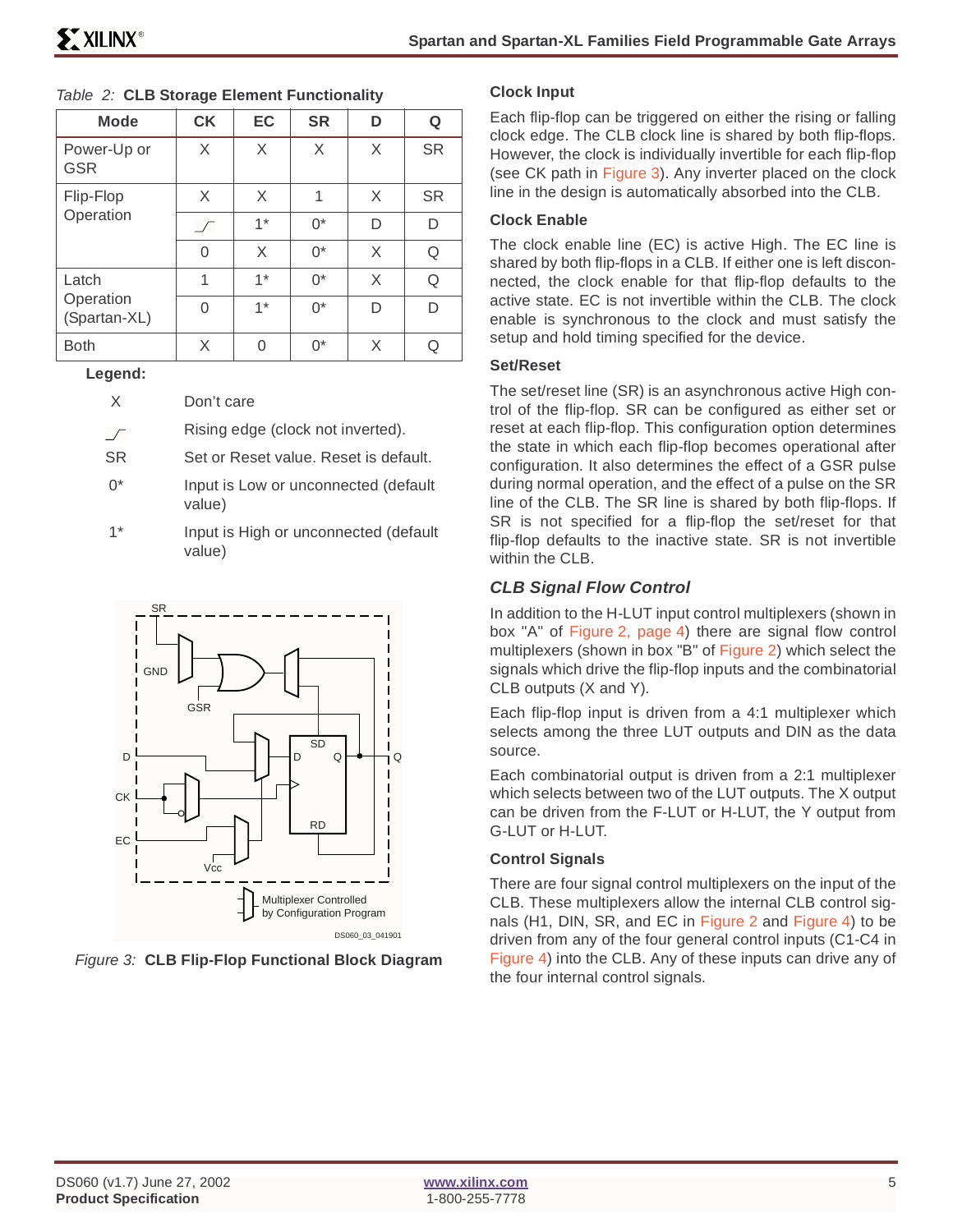

Figure 4: **CLB Control Signal Interface**

The four internal control signals are:

- EC: Enable Clock
- SR: Asynchronous Set/Reset or H function generator Input 0
- DIN: Direct In or H function generator Input 2
- H1: H function generator Input 1.

### **Input/Output Blocks (IOBs)**

User-configurable input/output blocks (IOBs) provide the interface between external package pins and the internal logic. Each IOB controls one package pin and can be configured for input, output, or bidirectional signals. Figure 6 shows a simplified functional block diagram of the Spartan/XL IOB.



DS060\_04\_081100 Figure 5: **IOB Flip-Flop/Latch Functional Block Diagram**

### **IOB Input Signal Path**

The input signal to the IOB can be configured to either go directly to the routing channels (via I1 and I2 in Figure 6) or to the input register. The input register can be programmed as either an edge-triggered flip-flop or a level-sensitive latch. The functionality of this register is shown in Table 3, and a simplified block diagram of the register can be seen in Figure 5.

| <b>Mode</b>               | <b>CK</b> | EC       | D | Q         |
|---------------------------|-----------|----------|---|-----------|
| Power-Up or<br><b>GSR</b> | X         | X        | X | <b>SR</b> |
| Flip-Flop                 |           | $1*$     | D | D         |
|                           | O         | X        | X | Q         |
| Latch                     |           | $1*$     | X | Q         |
|                           | 0         | $1*$     | D | D         |
| <b>Both</b>               | X         | $\Omega$ | X | Q         |
| Legend:                   |           |          |   |           |

#### Table 3: **Input Register Functionality**

| łh      |                                                 | х |  |
|---------|-------------------------------------------------|---|--|
| Legend: |                                                 |   |  |
| X       | Don't care.                                     |   |  |
|         | Rising edge (clock not inverted).               |   |  |
| SR.     | Set or Reset value. Reset is default.           |   |  |
| ∩*      | Input is Low or unconnected (default<br>value)  |   |  |
| $1*$    | Input is High or unconnected (default<br>value) |   |  |
|         |                                                 |   |  |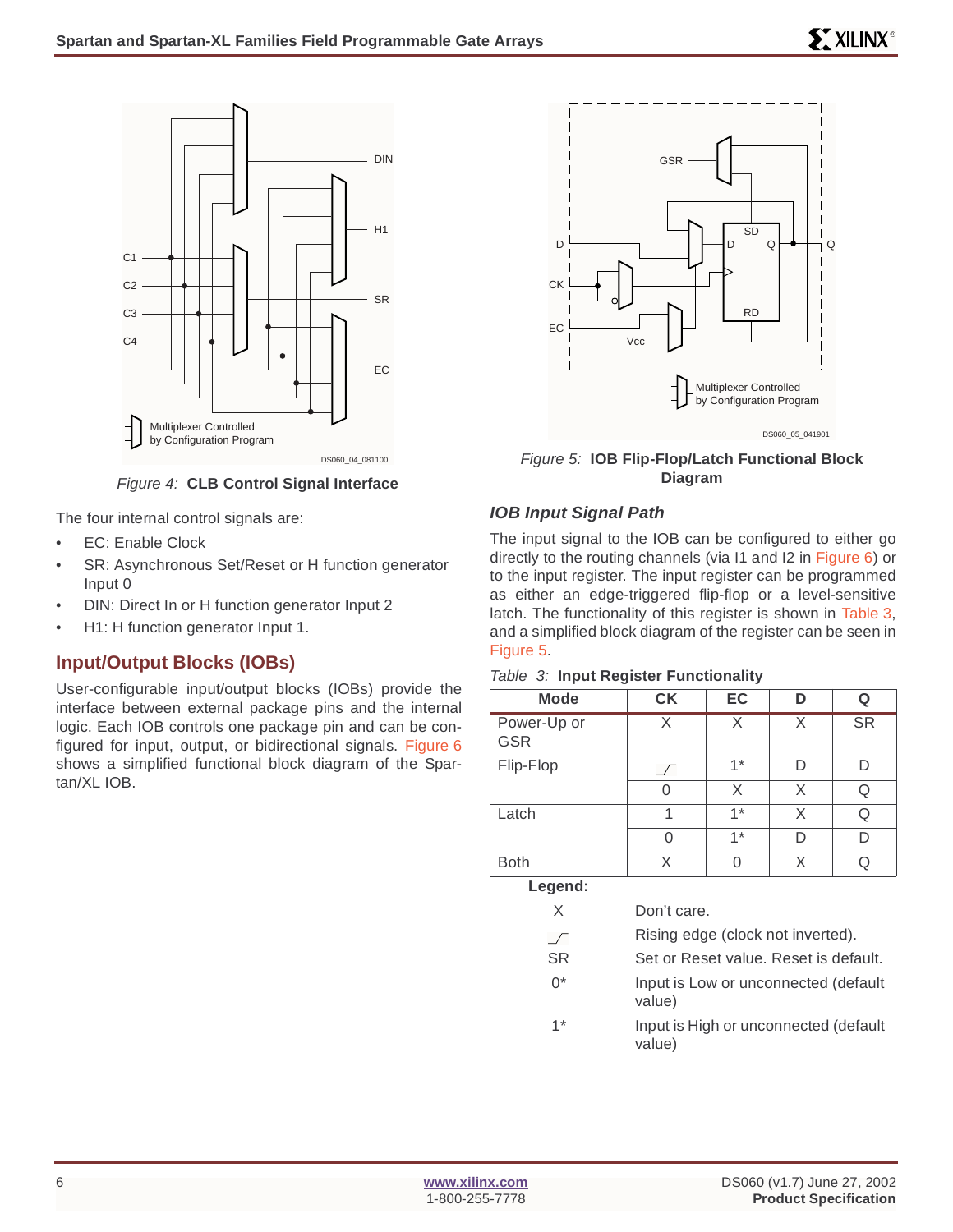The register choice is made by placing the appropriate library symbol. For example, IFD is the basic input flip-flop (rising edge triggered), and ILD is the basic input latch (transparent-High). Variations with inverted clocks are also available. The clock signal inverter is also shown in Figure 5 on the CK line.

The Spartan IOB data input path has a one-tap delay element: either the delay is inserted (default), or it is not. The Spartan-XL IOB data input path has a two-tap delay element, with choices of a full delay, a partial delay, or no delay. The added delay guarantees a zero hold time with respect to clocks routed through the global clock buffers. (See **[Glo](#page-11-0)[bal Nets and Buffers](#page-11-0)**, page 12 for a description of the global clock buffers in the Spartan/XL families.) For a shorter input register setup time, with positive hold-time, attach a NODELAY attribute or property to the flip-flop.The output of the input register goes to the routing channels (via I1 and I2 in Figure 6). The I1 and I2 signals that exit the IOB can each carry either the direct or registered input signal.

The 5V Spartan input buffers can be globally configured for either TTL (1.2V) or CMOS (VCC/2) thresholds, using an option in the bitstream generation software. The Spartan output levels are also configurable; the two global adjustments of input threshold and output level are independent. The inputs of Spartan devices can be driven by the outputs of any 3.3V device, if the Spartan inputs are in TTL mode. Input and output thresholds are TTL on all configuration pins until the configuration has been loaded into the device and specifies how they are to be used. Spartan-XL inputs are TTL compatible and 3.3V CMOS compatible.

Supported sources for Spartan/XL device inputs are shown in Table 4.

Spartan-XL I/Os are fully 5V tolerant even though the  $V_{CC}$  is 3.3V. This allows 5V signals to directly connect to the Spartan-XL inputs without damage, as shown in Table 4. In addition, the 3.3V  $V_{CC}$  can be applied before or after 5V signals are applied to the I/Os. This makes the Spartan-XL devices immune to power supply sequencing problems.



Figure 6: **Simplified Spartan/XL IOB Block Diagram**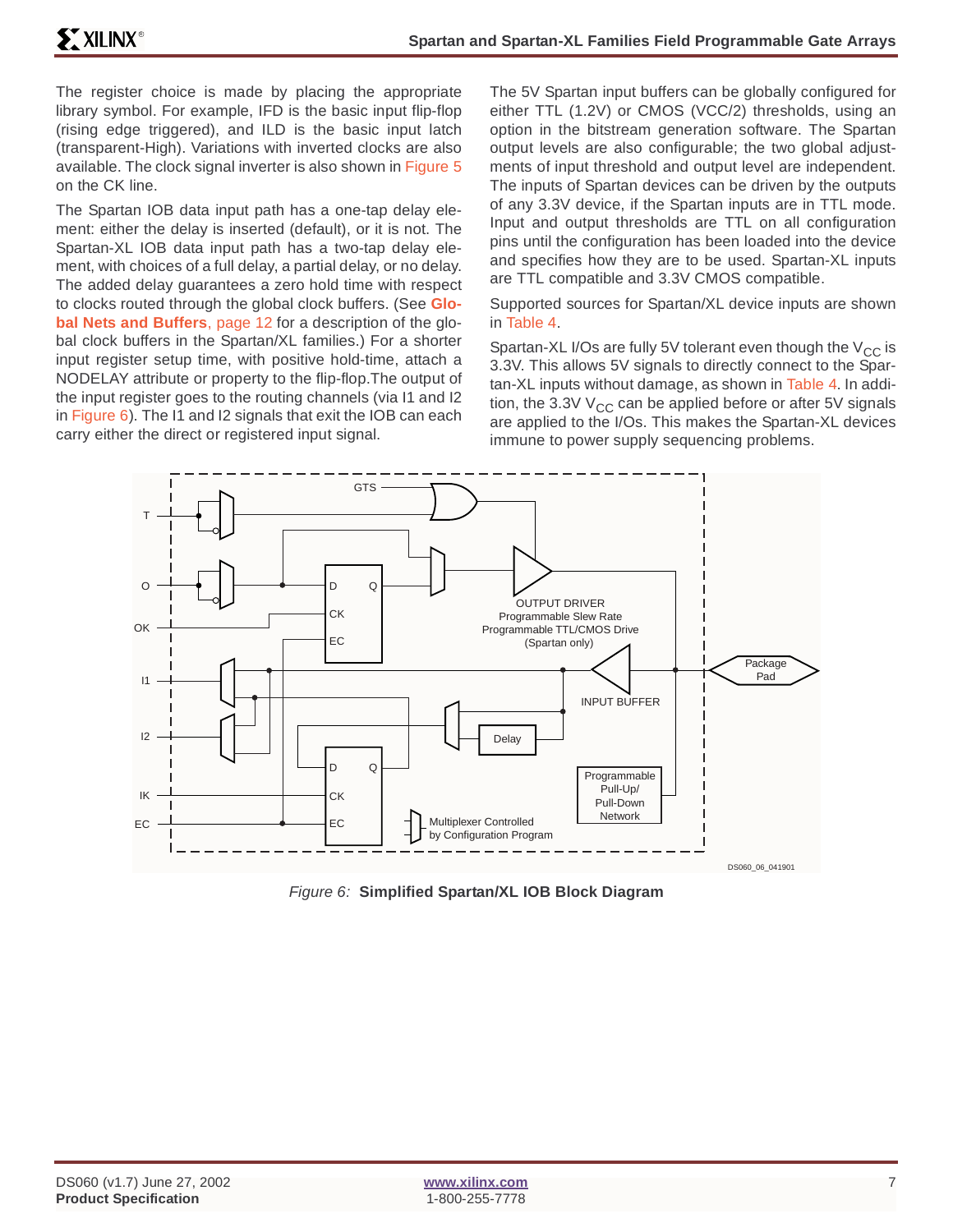|  | Table 4: Supported Sources for Spartan/XL Inputs |  |  |
|--|--------------------------------------------------|--|--|
|  |                                                  |  |  |

|                                                                   | <b>Spartan</b><br><b>Inputs</b> |                    | Spartan-XL<br><b>Inputs</b> |
|-------------------------------------------------------------------|---------------------------------|--------------------|-----------------------------|
| <b>Source</b>                                                     | 5V.<br>TTL                      | 5V,<br><b>CMOS</b> | 3.3V<br><b>CMOS</b>         |
| Any device, $V_{CC} = 3.3V$ ,<br><b>CMOS</b> outputs              |                                 | Unreli-<br>able    |                             |
| Spartan family, $V_{CC} = 5V$ ,<br><b>TTL</b> outputs             |                                 | Data               |                             |
| Any device, $V_{CC} = 5V$ ,<br>TTL outputs ( $V_{OH} \leq 3.7V$ ) |                                 |                    |                             |
| Any device, $V_{CC} = 5V$ ,<br><b>CMOS outputs</b>                |                                 |                    | $\sqrt{}$ (default<br>mode) |

### **Spartan-XL V<sub>CC</sub> Clamping**

Spartan-XL FPGAs have an optional clamping diode connected from each I/O to  $V_{CC}$ . When enabled they clamp ringing transients back to the 3.3V supply rail. This clamping action is required in 3.3V PCI applications.  $V_{CC}$  clamping is a global option affecting all I/O pins.

Spartan-XL devices are fully 5V TTL I/O compatible if  $V_{CC}$ clamping is not enabled. With  $V_{CC}$  clamping enabled, the Spartan-XL devices will begin to clamp input voltages to one diode voltage drop above  $V_{CC}$ . If enabled, TTL I/O compatibility is maintained but full 5V I/O tolerance is sacrificed. The user may select either 5V tolerance (default) or 3.3V PCI compatibility. In both cases negative voltage is clamped to one diode voltage drop below ground.

Spartan-XL devices are compatible with TTL, LVTTL, PCI 3V, PCI 5V and LVCMOS signalling. The various standards are illustrated in Table 5.

| <b>Signaling</b><br><b>Standard</b> | <b>VCC</b><br>Clamping | Output<br><b>Drive</b> | <b>VIH MAX</b> | $VIH$ MIN           | VIL MAX             | <b>VOH MIN</b>  | VOL MAX             |
|-------------------------------------|------------------------|------------------------|----------------|---------------------|---------------------|-----------------|---------------------|
| TTL                                 | Not allowed            | $12/24$ mA             | 5.5            | 2.0                 | 0.8                 | 2.4             | 0.4                 |
| <b>LVTTL</b>                        | ΟK                     | 12/24 mA               | 3.6            | 2.0                 | 0.8                 | 2.4             | 0.4                 |
| PC <sub>15</sub> V                  | Not allowed            | 24 mA                  | 5.5            | 2.0                 | 0.8                 | 2.4             | 0.4                 |
| PC <sub>13</sub> V                  | Required               | $12 \text{ mA}$        | 3.6            | 50% of $V_{CC}$     | 30% of $V_{CC}$     | 90% of $V_{CC}$ | 10% of $\rm V_{CC}$ |
| LVCMOS 3V                           | ΟK                     | $12/24$ mA             | 3.6            | 50% of $\rm V_{CC}$ | 30% of $\rm V_{CC}$ | 90% of $V_{CC}$ | 10% of $\rm V_{CC}$ |

### Table 5: **I/O Standards Supported by Spartan-XL FPGAs**

### **Additional Fast Capture Input Latch (Spartan-XL only)**

The Spartan-XL IOB has an additional optional latch on the input. This latch is clocked by the clock used for the output flip-flop rather than the input clock. Therefore, two different clocks can be used to clock the two input storage elements. This additional latch allows the fast capture of input data, which is then synchronized to the internal clock by the IOB flip-flop or latch.

To place the Fast Capture latch in a design, use one of the special library symbols, ILFFX or ILFLX. ILFFX is a transparent-Low Fast Capture latch followed by an active High input flip-flop. ILFLX is a transparent Low Fast Capture latch followed by a transparent High input latch. Any of the clock inputs can be inverted before driving the library element, and the inverter is absorbed into the IOB.

### **IOB Output Signal Path**

Output signals can be optionally inverted within the IOB, and can pass directly to the output buffer or be stored in an edge-triggered flip-flop and then to the output buffer. The functionality of this flip-flop is shown in Table 6.

### Table 6: **Output Flip-Flop Functionality**

| <b>Mode</b>        | <b>Clock</b> | <b>Clock</b><br><b>Enable</b> | т     | D | Q         |
|--------------------|--------------|-------------------------------|-------|---|-----------|
| Power-Up<br>or GSR | X            | Χ                             | $0^*$ | X | <b>SR</b> |
| Flip-Flop          | X            | ∩                             | በ*    | X | Ω         |
|                    |              | $1*$                          | በ*    | D | n         |
|                    | X            | X                             |       | X | 7         |
|                    | Λ            | X                             | በ*    | X |           |

**Legend:**

X Don't care

Rising edge (clock not inverted).  $\sqrt{ }$ 

- SR Set or Reset value. Reset is default.
- 0\* Input is Low or unconnected (default value)
- 1\* Input is High or unconnected (default value)
- Z 3-state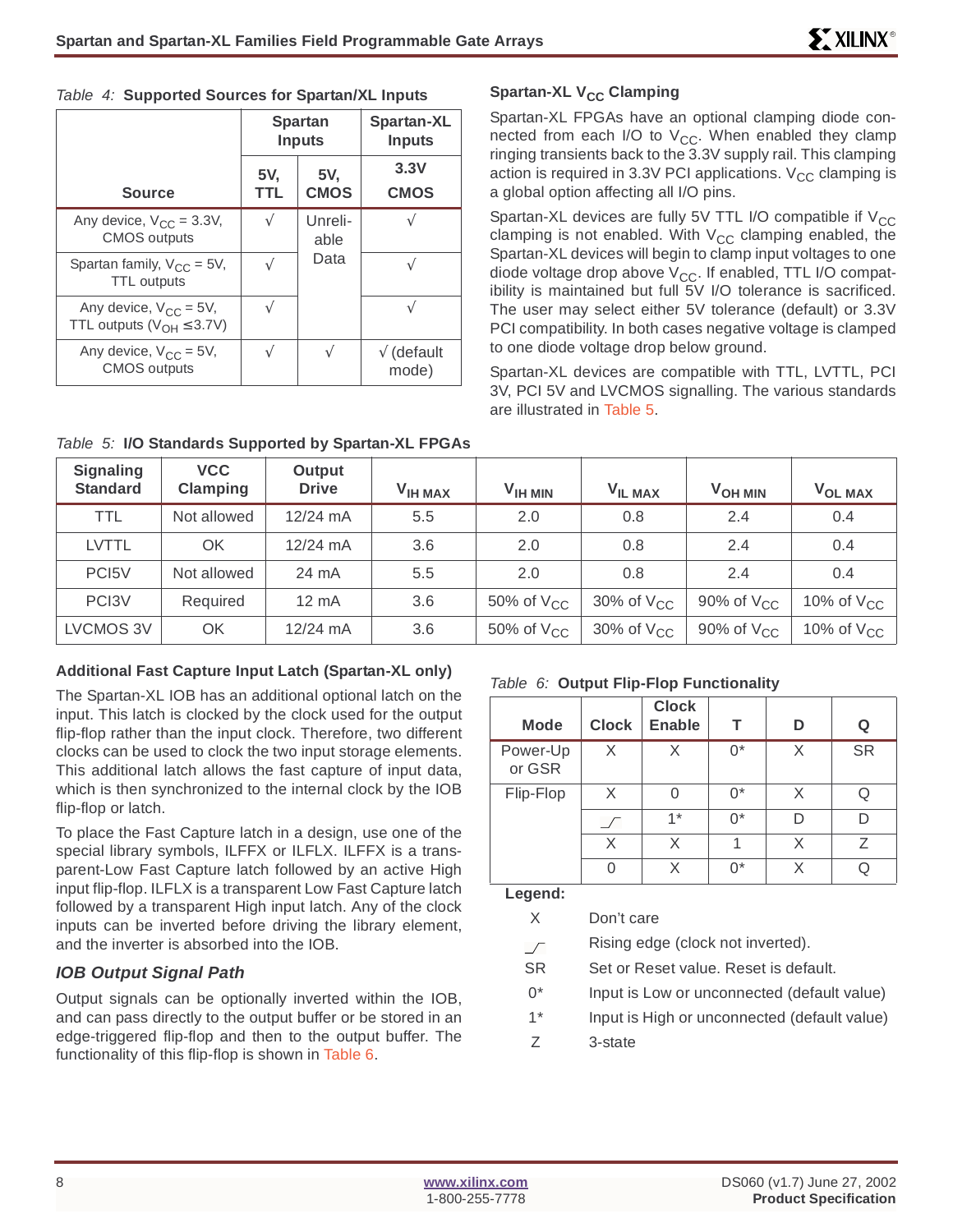### **Output Multiplexer/2-Input Function Generator (Spartan-XL only)**

The output path in the Spartan-XL IOB contains an additional multiplexer not available in the Spartan IOB. The multiplexer can also be configured as a 2-input function generator, implementing a pass gate, AND gate, OR gate, or XOR gate, with 0, 1, or 2 inverted inputs.

When configured as a multiplexer, this feature allows two output signals to time-share the same output pad, effectively doubling the number of device outputs without requiring a larger, more expensive package. The select input is the pin used for the output flip-flop clock, OK.

When the multiplexer is configured as a 2-input function generator, logic can be implemented within the IOB itself. Combined with a Global buffer, this arrangement allows very high-speed gating of a single signal. For example, a wide decoder can be implemented in CLBs, and its output gated with a Read or Write Strobe driven by a global buffer.

The user can specify that the IOB function generator be used by placing special library symbols beginning with the letter "O." For example, a 2-input AND gate in the IOB function generator is called OAND2. Use the symbol input pin labeled "F" for the signal on the critical path. This signal is placed on the OK pin — the IOB input with the shortest delay to the function generator. Two examples are shown in Figure 7.



Figure 7: **AND and MUX Symbols in Spartan-XL IOB**

### **Output Buffer**

An active High 3-state signal can be used to place the output buffer in a high-impedance state, implementing 3-state outputs or bidirectional I/O. Under configuration control, the output (O) and output 3-state (T) signals can be inverted. The polarity of these signals is independently configured for each IOB (see Figure 6, page 7). An output can be configured as open-drain (open-collector) by tying the 3-state pin (T) to the output signal, and the input pin (I) to Ground.

By default, a 5V Spartan device output buffer pull-up structure is configured as a TTL-like totem-pole. The High driver is an n-channel pull-up transistor, pulling to a voltage one transistor threshold below  $V_{CC}$ . Alternatively, the outputs can be globally configured as CMOS drivers, with additional p-channel pull-up transistors pulling to  $V_{CC}$ . This option, applied using the bitstream generation software, applies to all outputs on the device. It is not individually programmable.

All Spartan-XL device outputs are configured as CMOS drivers, therefore driving rail-to-rail. The Spartan-XL outputs are individually programmable for 12 mA or 24 mA output drive.

Any 5V Spartan device with its outputs configured in TTL mode can drive the inputs of any typical 3.3V device. Supported destinations for Spartan/XL device outputs are shown in Table 7.

### **Three-State Register (Spartan-XL Only)**

Spartan-XL devices incorporate an optional register controlling the three-state enable in the IOBs. The use of the three-state control register can significantly improve output enable and disable time.

### **Output Slew Rate**

The slew rate of each output buffer is, by default, reduced, to minimize power bus transients when switching non-critical signals. For critical signals, attach a FAST attribute or property to the output buffer or flip-flop.

Spartan/XL devices have a feature called "Soft Start-up," designed to reduce ground bounce when all outputs are turned on simultaneously at the end of configuration. When the configuration process is finished and the device starts up, the first activation of the outputs is automatically slew-rate limited. Immediately following the initial activation of the I/O, the slew rate of the individual outputs is determined by the individual configuration option for each IOB.

### **Pull-up and Pull-down Network**

Programmable pull-up and pull-down resistors are used for tying unused pins to  $V_{CC}$  or Ground to minimize power consumption and reduce noise sensitivity. The configurable pull-up resistor is a p-channel transistor that pulls to  $V_{CC}$ . The configurable pull-down resistor is an n-channel transistor that pulls to Ground. The value of these resistors is typi-cally 20 KΩ – 100 KΩ [\(See "Spartan DC Characteristics](#page-42-0)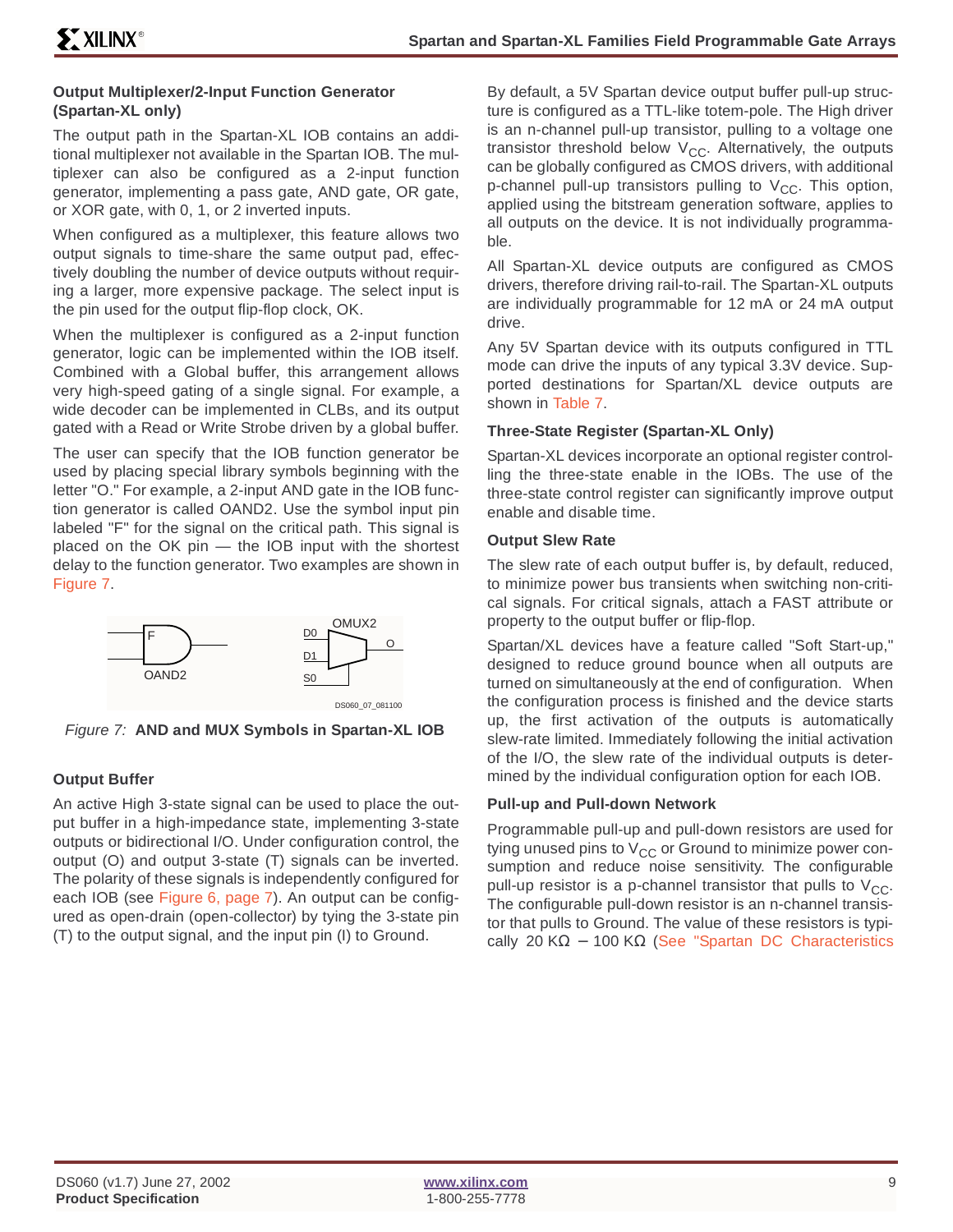[Over Operating Conditions" on page 43.](#page-42-0)). This high value makes them unsuitable as wired-AND pull-up resistors.

#### Table 7: **Supported Destinations for Spartan/XL Outputs**

|                                                             | <b>Spartan-XL</b><br><b>Outputs</b> |            | <b>Spartan</b><br><b>Outputs</b> |
|-------------------------------------------------------------|-------------------------------------|------------|----------------------------------|
| <b>Destination</b>                                          | 3.3V,<br><b>CMOS</b>                | 5V,<br>TTL | 5V,<br><b>CMOS</b>               |
| Any device,<br>$V_{CC} = 3.3V,$<br>CMOS-threshold<br>inputs | N                                   | N          | Some <sup>(1)</sup>              |
| Any device,<br>$V_{\rm CC}$ = 5V,<br>TTL-threshold inputs   | $\sqrt{}$                           | $\sqrt{}$  |                                  |
| Any device,<br>$V_{CC}$ = 5V,<br>CMOS-threshold<br>inputs   | Unreliable<br>Data                  |            |                                  |

**Notes:**

1. Only if destination device has 5V tolerant inputs.

After configuration, voltage levels of unused pads, bonded or unbonded, must be valid logic levels, to reduce noise sensitivity and avoid excess current. Therefore, by default, unused pads are configured with the internal pull-up resistor active. Alternatively, they can be individually configured with the pull-down resistor, or as a driven output, or to be driven by an external source. To activate the internal pull-up, attach the PULLUP library component to the net attached to the pad. To activate the internal pull-down, attach the PULL-DOWN library component to the net attached to the pad.

#### **Set/Reset**

As with the CLB registers, the GSR signal can be used to set or clear the input and output registers, depending on the value of the INIT attribute or property. The two flip-flops can be individually configured to set or clear on reset and after configuration. Other than the global GSR net, no user-controlled set/reset signal is available to the I/O flip-flops (Figure 5). The choice of set or reset applies to both the initial state of the flip-flop and the response to the GSR pulse.

#### **Independent Clocks**

Separate clock signals are provided for the input (IK) and output (OK) flip-flops. The clock can be independently inverted for each flip-flop within the IOB, generating either

falling-edge or rising-edge triggered flip-flops. The clock inputs for each IOB are independent.

### **Common Clock Enables**

The input and output flip-flops in each IOB have a common clock enable input (see EC signal in Figure 5), which through configuration, can be activated individually for the input or output flip-flop, or both. This clock enable operates exactly like the EC signal on the Spartan/XL CLB. It cannot be inverted within the IOB.

### **Routing Channel Description**

All internal routing channels are composed of metal segments with programmable switching points and switching matrices to implement the desired routing. A structured, hierarchical matrix of routing channels is provided to achieve efficient automated routing.

This section describes the routing channels available in Spartan/XL devices. Figure 8 shows a general block diagram of the CLB routing channels. The implementation software automatically assigns the appropriate resources based on the density and timing requirements of the design. The following description of the routing channels is for information only and is simplified with some minor details omitted. For an exact interconnect description the designer should open a design in the FPGA Editor and review the actual connections in this tool.

The routing channels will be discussed as follows;

- CLB routing channels which run along each row and column of the CLB array.
- IOB routing channels which form a ring (called a VersaRing) around the outside of the CLB array. It connects the I/O with the CLB routing channels.
- Global routing consists of dedicated networks primarily designed to distribute clocks throughout the device with minimum delay and skew. Global routing can also be used for other high-fanout signals.

### **CLB Routing Channels**

The routing channels around the CLB are derived from three types of interconnects; single-length, double-length, and longlines. At the intersection of each vertical and horizontal routing channel is a signal steering matrix called a Programmable Switch Matrix (PSM). Figure 8 shows the basic routing channel configuration showing single-length lines, double-length lines and longlines as well as the CLBs and PSMs. The CLB to routing channel interface is shown as well as how the PSMs interface at the channel intersections.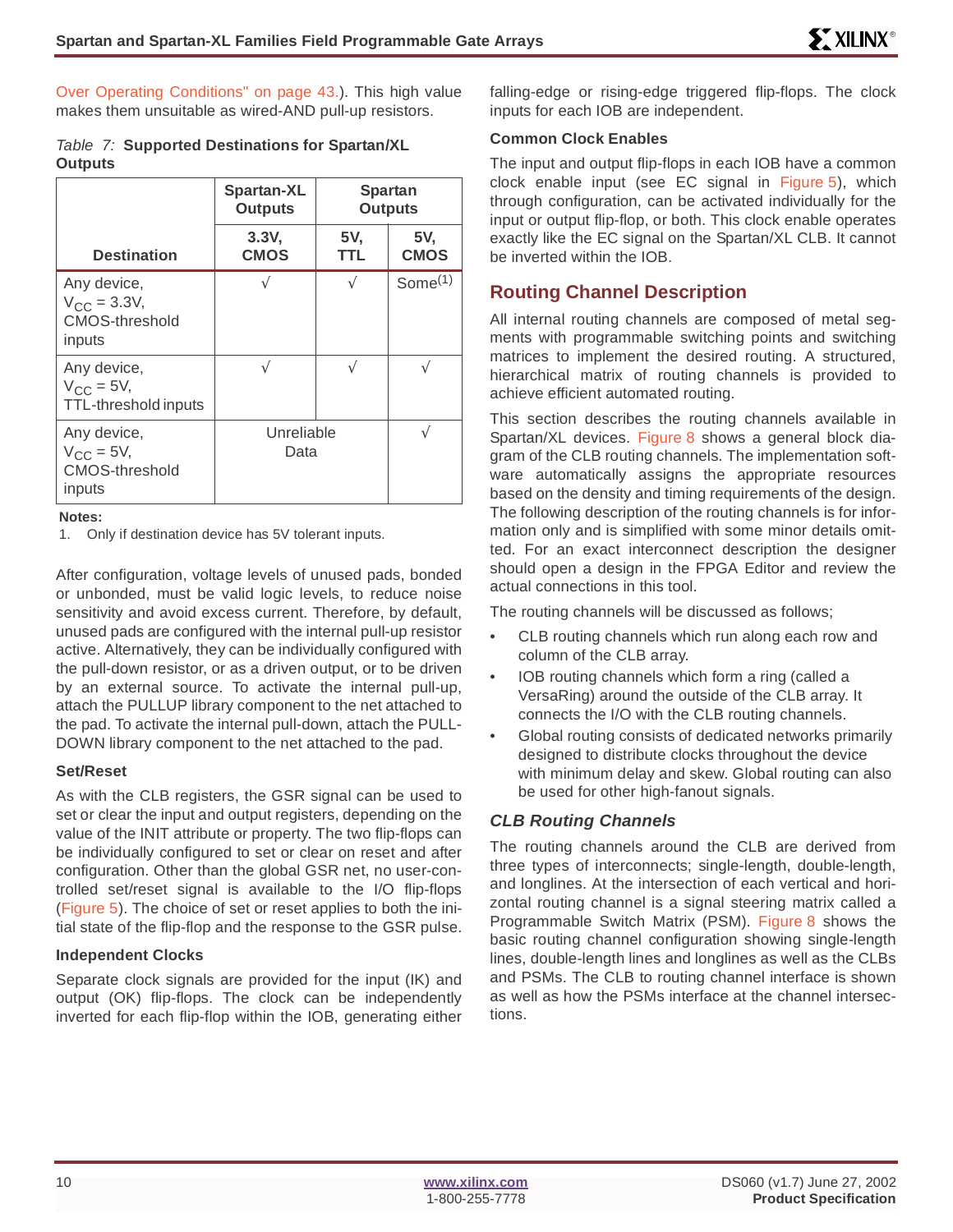

Figure 8: **Spartan/XL CLB Routing Channels and Interface Block Diagram**

### **CLB Interface**

A block diagram of the CLB interface signals is shown in Figure 9. The input signals to the CLB are distributed evenly on all four sides providing maximum routing flexibility. In general, the entire architecture is symmetrical and regular. It is well suited to established placement and routing algorithms. Inputs, outputs, and function generators can freely swap positions within a CLB to avoid routing congestion during the placement and routing operation. The exceptions are the clock (K) input and CIN/COUT signals. The K input is routed to dedicated global vertical lines as well as four single-length lines and is on the left side of the CLB. The CIN/COUT signals are routed through dedicated interconnects which do not interfere with the general routing structure. The output signals from the CLB are available to drive both vertical and horizontal channels.



Figure 9: **CLB Interconnect Signals**

### **Programmable Switch Matrices**

The horizontal and vertical single- and double-length lines intersect at a box called a programmable switch matrix (PSM). Each PSM consists of programmable pass transistors used to establish connections between the lines (see Figure 10).

For example, a single-length signal entering on the right side of the switch matrix can be routed to a single-length line on the top, left, or bottom sides, or any combination thereof, if multiple branches are required. Similarly, a double-length signal can be routed to a double-length line on any or all of the other three edges of the programmable switch matrix.

### **Single-Length Lines**

Single-length lines provide the greatest interconnect flexibility and offer fast routing between adjacent blocks. There are eight vertical and eight horizontal single-length lines associated with each CLB. These lines connect the switching matrices that are located in every row and column of CLBs. Single-length lines are connected by way of the programmable switch matrices, as shown in Figure 10. Routing connectivity is shown in Figure 8.

Single-length lines incur a delay whenever they go through a PSM. Therefore, they are not suitable for routing signals for long distances. They are normally used to conduct signals within a localized area and to provide the branching for nets with fanout greater than one.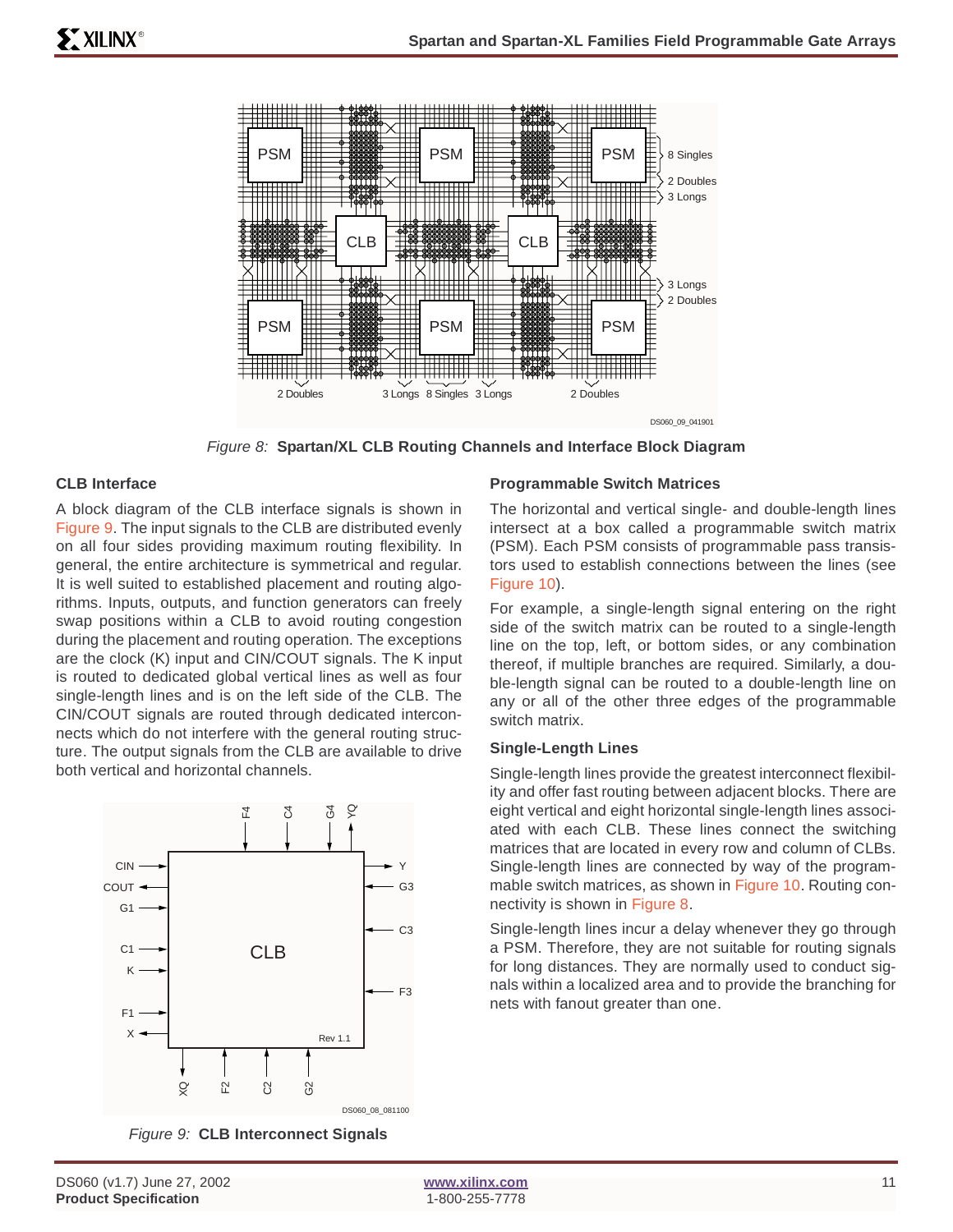

Figure 10: **Programmable Switch Matrix**

### **Double-Length Lines**

The double-length lines consist of a grid of metal segments, each twice as long as the single-length lines: they run past two CLBs before entering a PSM. Double-length lines are grouped in pairs with the PSMs staggered, so that each line goes through a PSM at every other row or column of CLBs (see Figure 8).

There are four vertical and four horizontal double-length lines associated with each CLB. These lines provide faster signal routing over intermediate distances, while retaining routing flexibility.

#### **Longlines**

Longlines form a grid of metal interconnect segments that run the entire length or width of the array. Longlines are intended for high fan-out, time-critical signal nets, or nets that are distributed over long distances.

Each Spartan/XL device longline has a programmable splitter switch at its center. This switch can separate the line into two independent routing channels, each running half the width or height of the array.

Routing connectivity of the longlines is shown in Figure 8. The longlines also interface to some 3-state buffers which is described later in **[3-State Long Line Drivers](#page-18-0)**, page 19.

### **I/O Routing**

Spartan/XL devices have additional routing around the IOB ring. This routing is called a VersaRing. The VersaRing facilitates pin-swapping and redesign without affecting board layout. Included are eight double-length lines, and four longlines.

### <span id="page-11-0"></span>**Global Nets and Buffers**

The Spartan/XL devices have dedicated global networks. These networks are designed to distribute clocks and other high fanout control signals throughout the devices with minimal skew.

Four vertical longlines in each CLB column are driven exclusively by special global buffers. These longlines are in addition to the vertical longlines used for standard interconnect. In the 5V Spartan devices, the four global lines can be driven by either of two types of global buffers; Primary Global buffers (BUFGP) or Secondary Global buffers (BUFGS). Each of these lines can be accessed by one particular Primary Global buffer, or by any of the Secondary Global buffers, as shown in Figure 11. In the 3V Spartan-XL devices, the four global lines can be driven by any of the eight Global Low-Skew Buffers (BUFGLS). The clock pins of every CLB and IOB can also be sourced from local interconnect.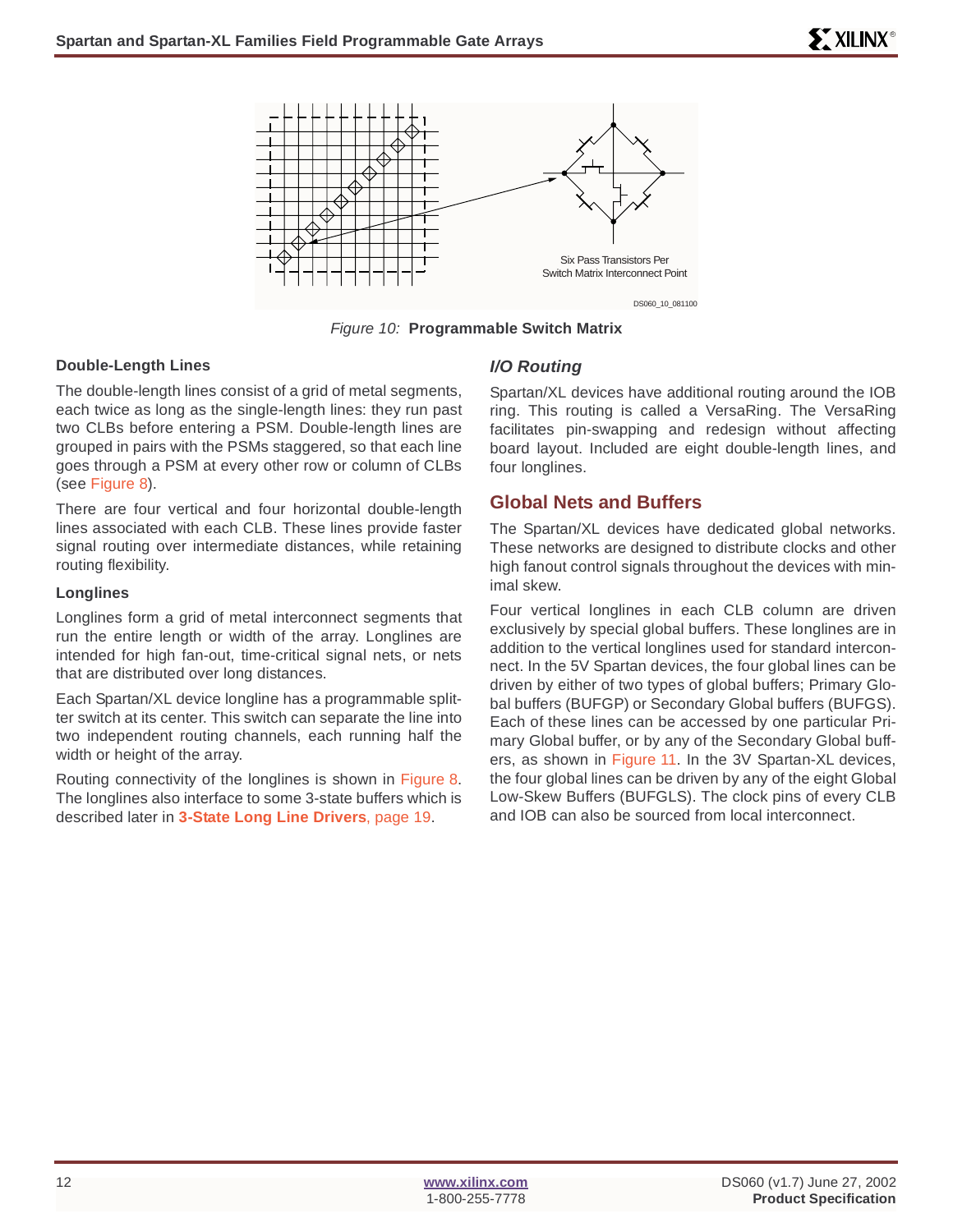

Figure 11: **5V Spartan Family Global Net Distribution**

The four Primary Global buffers offer the shortest delay and negligible skew. Four Secondary Global buffers have slightly longer delay and slightly more skew due to potentially heavier loading, but offer greater flexibility when used to drive non-clock CLB inputs. The eight Global Low-Skew buffers in the Spartan-XL devices combine short delay, negligible skew, and flexibility.

The Primary Global buffers must be driven by the semi-dedicated pads (PGCK1-4). The Secondary Global buffers can be sourced by either semi-dedicated pads (SGCK1-4) or internal nets. Each corner of the device has one Primary buffer and one Secondary buffer. The Spartan-XL family has eight global low-skew buffers, two in each corner. All can be sourced by either semi-dedicated pads (GCK1-8) or internal nets.

Using the library symbol called BUFG results in the software choosing the appropriate clock buffer, based on the timing requirements of the design. A global buffer should be specified for all timing-sensitive global signal distribution. To use a global buffer, place a BUFGP (primary buffer), BUFGS (secondary buffer), BUFGLS (Spartan-XL global low-skew buffer), or BUFG (any buffer type) element in a schematic or in HDL code.

# <span id="page-12-0"></span>**Advanced Features Description**

### **Distributed RAM**

Optional modes for each CLB allow the function generators (F-LUT and G-LUT) to be used as Random Access Memory (RAM).

Read and write operations are significantly faster for this on-chip RAM than for off-chip implementations. This speed advantage is due to the relatively short signal propagation delays within the FPGA.

### **Memory Configuration Overview**

There are two available memory configuration modes: single-port RAM and dual-port RAM. For both these modes, write operations are synchronous (edge-triggered), while read operations are asynchronous. In the single-port mode, a single CLB can be configured as either a 16 x 1, (16 x 1) x 2, or 32 x 1 RAM array. In the dual-port mode, a single CLB can be configured only as one 16 x 1 RAM array. The different CLB memory configurations are summarized in Table 8. Any of these possibilities can be individually programmed into a Spartan/XL CLB.

| <b>Mode</b> | $16 \times 1$ | $(16 \times 1) \times 2$ | $32 \times 1$ |
|-------------|---------------|--------------------------|---------------|
| Single-Port |               |                          |               |
| Dual-Port   |               |                          |               |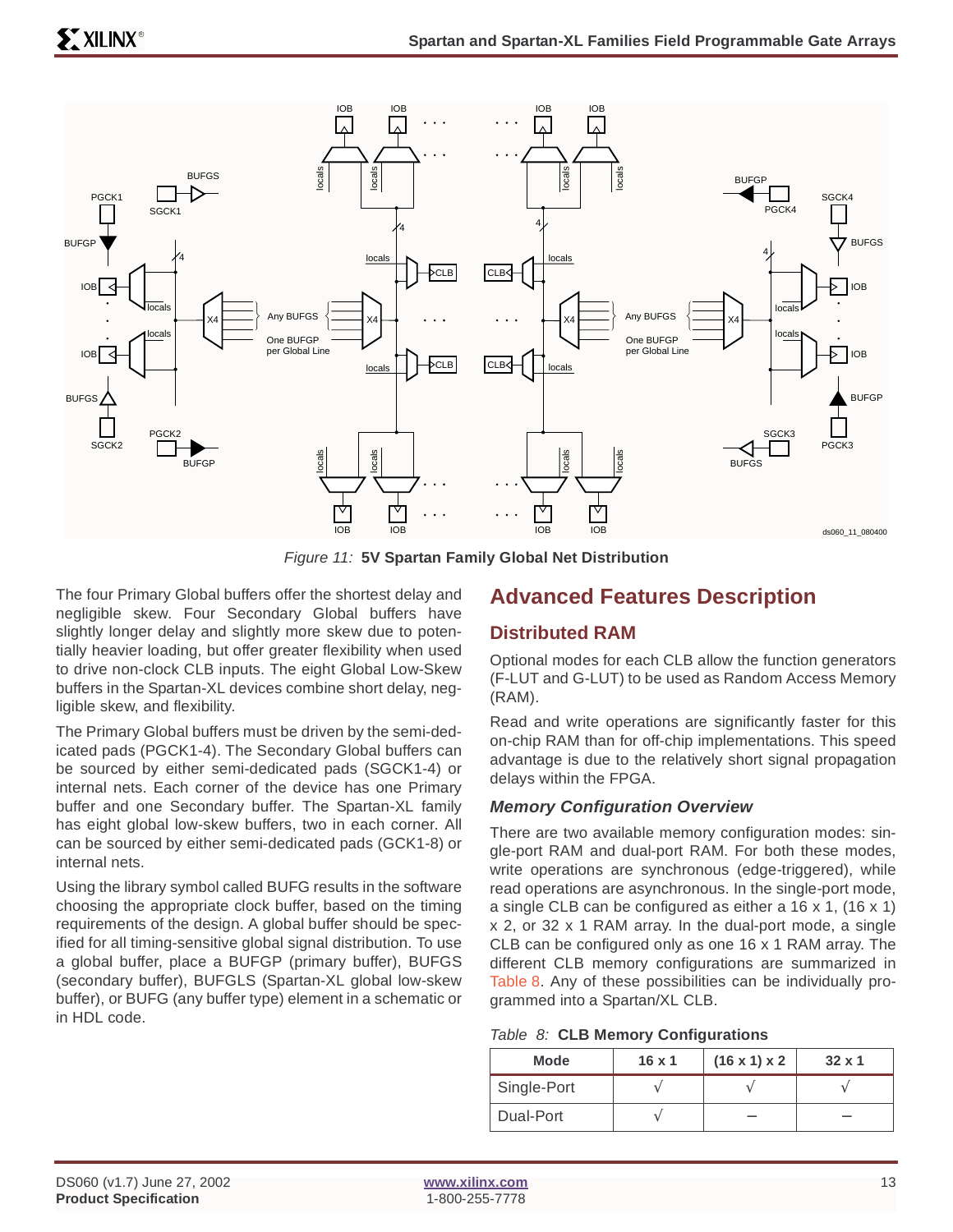- The 16 x 1 single-port configuration contains a RAM array with 16 locations, each one-bit wide. One 4-bit address decoder determines the RAM location for write and read operations. There is one input for writing data and one output for reading data, all at the selected address.
- The  $(16 \times 1) \times 2$  single-port configuration combines two 16 x 1 single-port configurations (each according to the preceding description). There is one data input, one data output and one address decoder for each array. These arrays can be addressed independently.
- The 32 x 1 single-port configuration contains a RAM array with 32 locations, each one-bit wide. There is one data input, one data output, and one 5-bit address decoder.
- The dual-port mode 16  $\times$  1 configuration contains a RAM array with 16 locations, each one-bit wide. There are two 4-bit address decoders, one for each port. One port consists of an input for writing and an output for reading, all at a selected address. The other port consists of one output for reading from an independently selected address.

The appropriate choice of RAM configuration mode for a given design should be based on timing and resource requirements, desired functionality, and the simplicity of the design process. Selection criteria include the following: Whereas the 32 x 1 single-port, the (16 x 1) x 2 single-port, and the 16 x 1 dual-port configurations each use one entire CLB, the 16 x 1 single-port configuration uses only one half of a CLB. Due to its simultaneous read/write capability, the dual-port RAM can transfer twice as much data as the single-port RAM, which permits only one data operation at any given time.

CLB memory configuration options are selected by using the appropriate library symbol in the design entry.

### **Single-Port Mode**

There are three CLB memory configurations for the single-port RAM: 16 x 1, (16 x 1) x 2, and 32 x 1, the functional organization of which is shown in Figure 12.

The single-port RAM signals and the CLB signals (Figure 2, page 4) from which they are originally derived are shown in Table 9.

### Table 9: **Single-Port RAM Signals**

| <b>RAM Signal</b> | <b>Function</b>               | <b>CLB Signal</b>                    |
|-------------------|-------------------------------|--------------------------------------|
| D0 or D1          | Data In                       | DIN or H1                            |
| A[3:0]            | Address                       | F[4:1] or G[4:1]                     |
| A4 (32 x 1 only)  | Address                       | H1                                   |
| WE                | <b>Write Enable</b>           | SR                                   |
| <b>WCLK</b>       | Clock                         | Κ                                    |
| <b>SPO</b>        | Single Port Out<br>(Data Out) | $F_{\text{OUT}}$ or $G_{\text{OUT}}$ |



**Notes:**

- 1. The (16 x 1) x 2 configuration combines two 16 x 1 single-port RAMs, each with its own independent address bus and data input. The same WE and WCLK signals are connected to both RAMs.
- 2.  $n = 4$  for the 16 x 1 and (16 x 1) x 2 configurations.  $n = 5$  for the 32 x 1 configuration.

#### Figure 12: **Logic Diagram for the Single-Port RAM**

Writing data to the single-port RAM is essentially the same as writing to a data register. It is an edge-triggered (synchronous) operation performed by applying an address to the A inputs and data to the D input during the active edge of WCLK while WE is High.

The timing relationships are shown in Figure 13. The High logic level on WE enables the input data register for writing. The active edge of WCLK latches the address, input data, and WE signals. Then, an internal write pulse is generated that loads the data into the memory cell.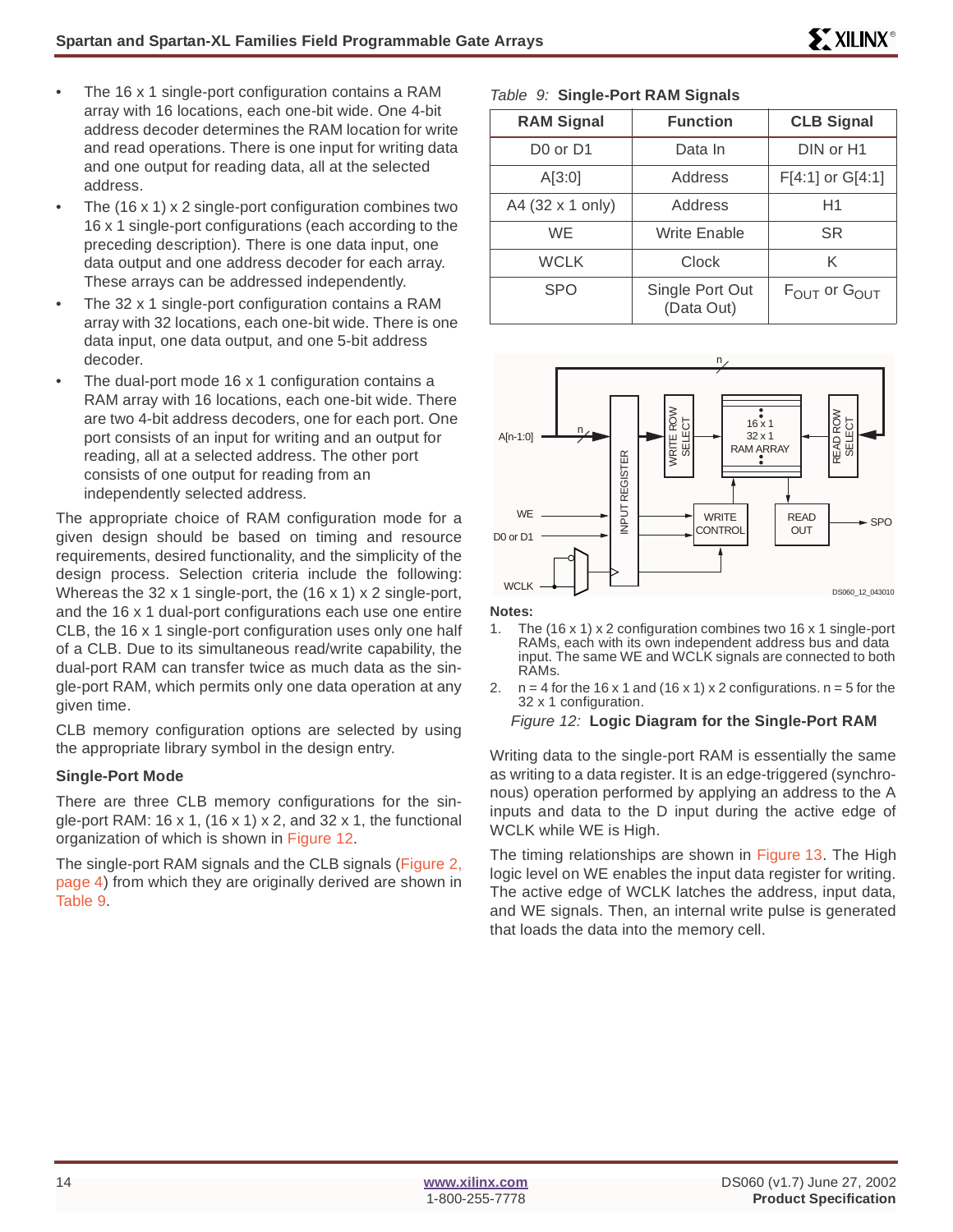

Figure 13: **Data Write and Access Timing for RAM**

WCLK can be configured as active on either the rising edge (default) or the falling edge. While the WCLK input to the RAM accepts the same signal as the clock input to the associated CLB's flip-flops, the sense of this WCLK input can be inverted with respect to the sense of the flip-flop clock inputs. Consequently, within the same CLB, data at the RAMs SPO line can be stored in a flip-flop with either the same or the inverse clock polarity used to write data to the RAM.

The WE input is active High and cannot be inverted within the CLB.

Allowing for settling time, the data on the SPO output reflects the contents of the RAM location currently addressed. When the address changes, following the asynchronous delay  $T_{II,0}$ , the data stored at the new address location will appear on SPO. If the data at a particular RAM address is overwritten, after the delay  $T<sub>WOS</sub>$ , the new data will appear on SPO.

### **Dual-Port Mode**

In dual-port mode, the function generators (F-LUT and G-LUT) are used to create a 16 x 1 dual-port memory. Of the two data ports available, one permits read and write operations at the address specified by A[3:0] while the second provides only for read operations at the address specified independently by DPRA[3:0]. As a result, simultaneous read/write operations at different addresses (or even at the same address) are supported.

The functional organization of the 16 x 1 dual-port RAM is shown in Figure 14. The dual-port RAM signals and the



Figure 14: **Logic Diagram for the Dual-Port RAM**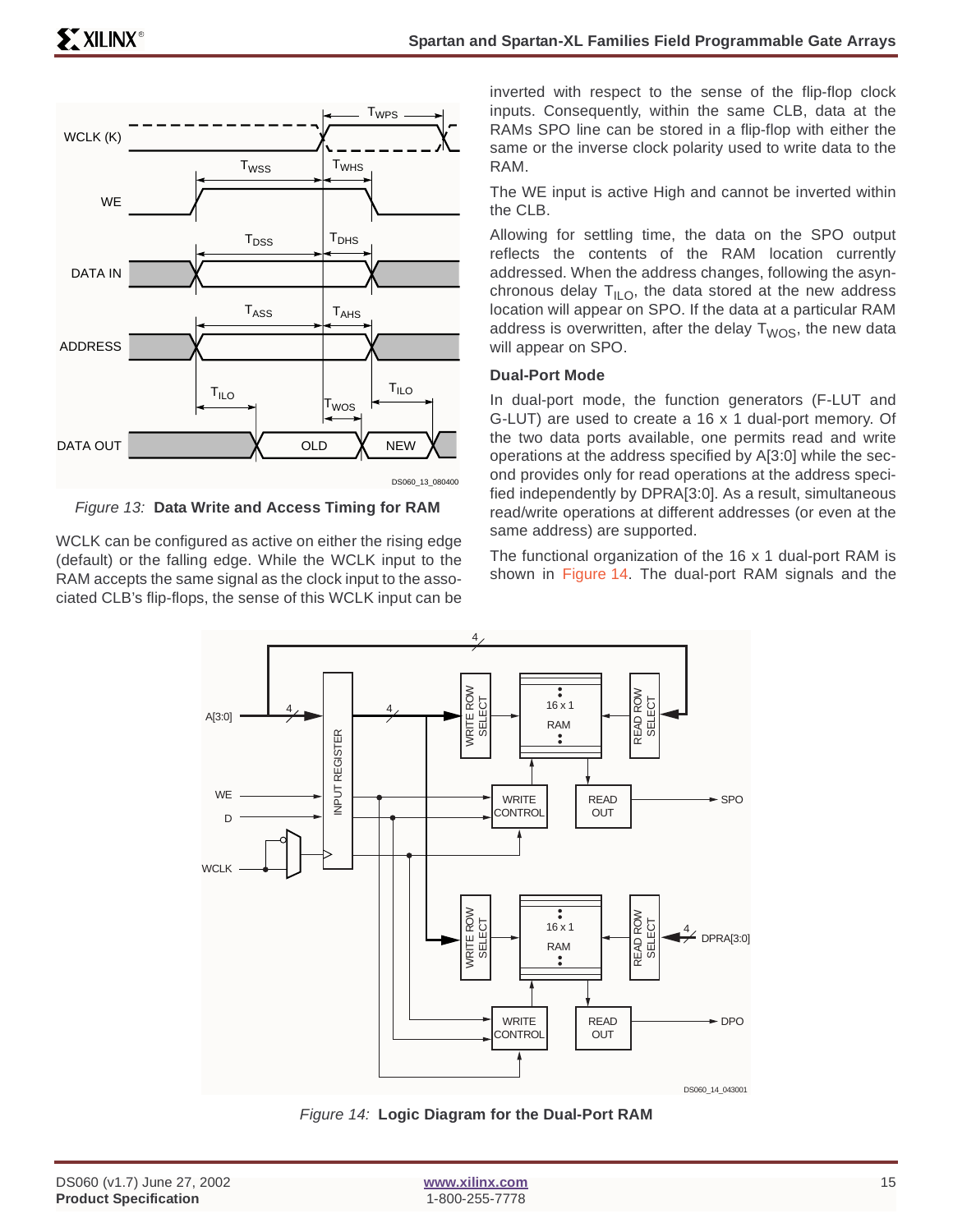CLB signals from which they are originally derived are shown in Table 10.

| <b>RAM Signal</b> | <b>Function</b>                                    | <b>CLB Signal</b> |
|-------------------|----------------------------------------------------|-------------------|
| D                 | Data In                                            | <b>DIN</b>        |
| A[3:0]            | Read Address for<br>Single-Port.                   | F[4:1]            |
|                   | Write Address for<br>Single-Port and<br>Dual-Port. |                   |
| DPRA[3:0]         | Read Address for<br>Dual-Port                      | G[4:1]            |
| <b>WE</b>         | <b>Write Enable</b>                                | SR                |
| <b>WCLK</b>       | Clock                                              | K                 |
| <b>SPO</b>        | Single Port Out<br>(addressed by A[3:0])           | $F_{\text{OUT}}$  |
| DPO               | Dual Port Out<br>(addressed by<br>DPRA[3:0])       | $G_{\text{OUT}}$  |

#### Table 10: **Dual-Port RAM Signals**

The RAM16X1D primitive used to instantiate the dual-port RAM consists of an upper and a lower 16 x 1 memory array. The address port labeled A[3:0] supplies both the read and write addresses for the lower memory array, which behaves the same as the 16 x 1 single-port RAM array described previously. Single Port Out (SPO) serves as the data output for the lower memory. Therefore, SPO reflects the data at address A[3:0].

The other address port, labeled DPRA[3:0] for Dual Port Read Address, supplies the read address for the upper memory. The write address for this memory, however, comes from the address A[3:0]. Dual Port Out (DPO) serves as the data output for the upper memory. Therefore, DPO reflects the data at address DPRA[3:0].

By using A[3:0] for the write address and DPRA[3:0] for the read address, and reading only the DPO output, a FIFO that can read and write simultaneously is easily generated. The simultaneous read/write capability possible with the dual-port RAM can provide twice the effective data throughput of a single-port RAM alternating read and write operations.

The timing relationships for the dual-port RAM mode are shown in Figure 13.

Note that write operations to RAM are synchronous (edge-triggered); however, data access is asynchronous.

### **Initializing RAM at FPGA Configuration**

Both RAM and ROM implementations in the Spartan/XL families are initialized during device configuration. The initial contents are defined via an INIT attribute or property

attached to the RAM or ROM symbol, as described in the schematic library guide. If not defined, all RAM contents are initialized to zeros, by default.

RAM initialization occurs only during device configuration. The RAM content is not affected by GSR.

### **More Information on Using RAM Inside CLBs**

Three application notes are available from Xilinx that discuss synchronous (edge-triggered) RAM: "Xilinx Edge-Triggered and Dual-Port RAM Capability," "Implementing FIFOs in Xilinx RAM," and "Synchronous and Asynchronous FIFO Designs." All three application notes apply to both the Spartan and the Spartan-XL families.

### **Fast Carry Logic**

Each CLB F-LUT and G-LUT contains dedicated arithmetic logic for the fast generation of carry and borrow signals. This extra output is passed on to the function generator in the adjacent CLB. The carry chain is independent of normal routing resources. (See Figure 15.)

Dedicated fast carry logic greatly increases the efficiency and performance of adders, subtractors, accumulators, comparators and counters. It also opens the door to many new applications involving arithmetic operation, where the previous generations of FPGAs were not fast enough or too inefficient. High-speed address offset calculations in microprocessor or graphics systems, and high-speed addition in digital signal processing are two typical applications.

The two 4-input function generators can be configured as a 2-bit adder with built-in hidden carry that can be expanded to any length. This dedicated carry circuitry is so fast and efficient that conventional speed-up methods like carry generate/propagate are meaningless even at the 16-bit level, and of marginal benefit at the 32-bit level. This fast carry logic is one of the more significant features of the Spartan



Figure 15: **Available Spartan/XL Carry Propagation Paths**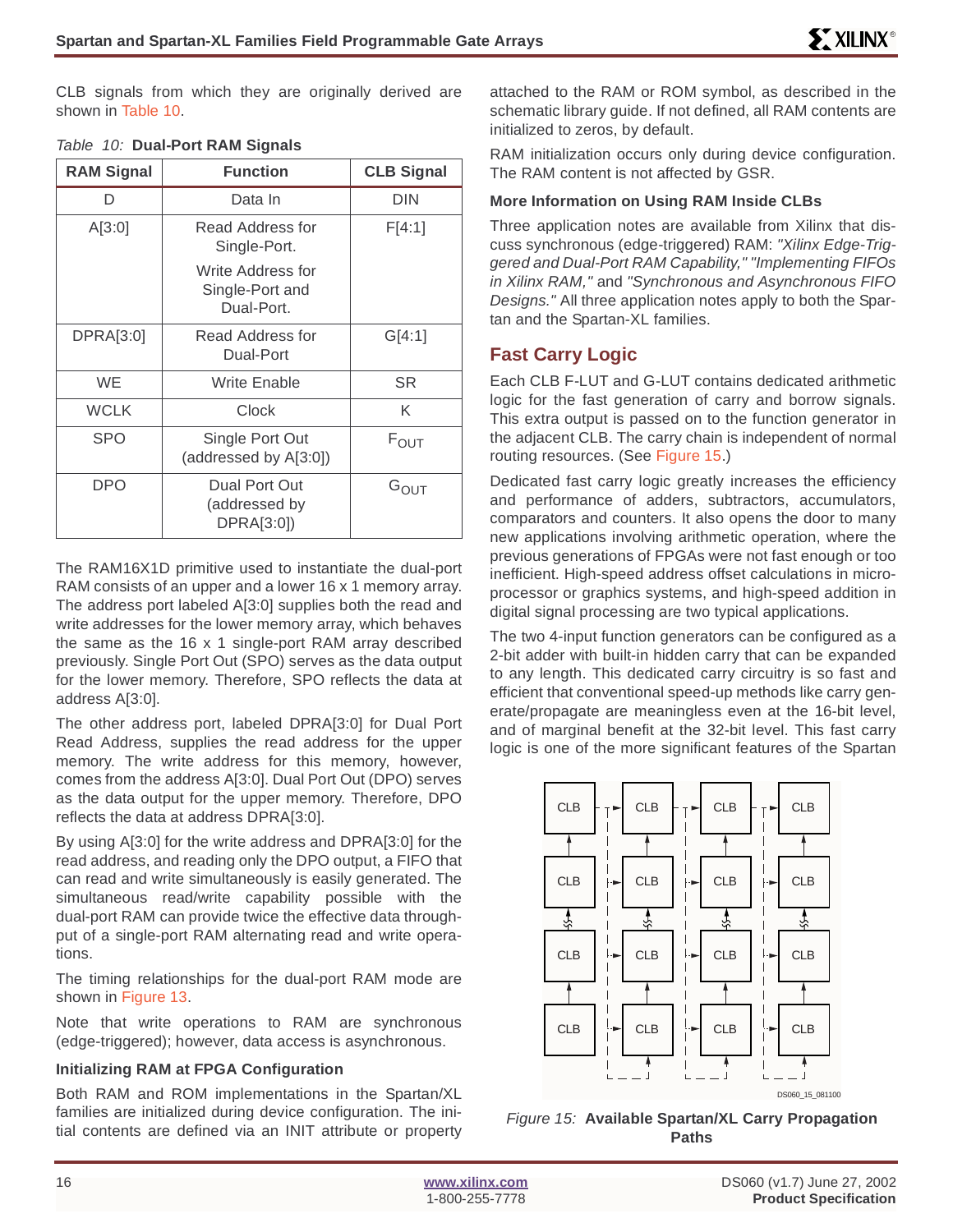and Spartan-XL families, speeding up arithmetic and counting functions.

The carry chain in 5V Spartan devices can run either up or down. At the top and bottom of the columns where there are no CLBs above and below, the carry is propagated to the right. The default is always to propagate up the column, as shown in the figures. The carry chain in Spartan-XL devices can only run up the column, providing even higher speed.

Figure 16, page 18 shows a Spartan/XL CLB with dedicated fast carry logic. The carry logic shares operand and control inputs with the function generators. The carry outputs connect to the function generators, where they are combined with the operands to form the sums.

Figure 17, page 19 shows the details of the Spartan/XL carry logic. This diagram shows the contents of the box labeled "CARRY LOGIC" in Figure 16.

The fast carry logic can be accessed by placing special library symbols, or by using Xilinx Relationally Placed Macros (RPMs) that already include these symbols.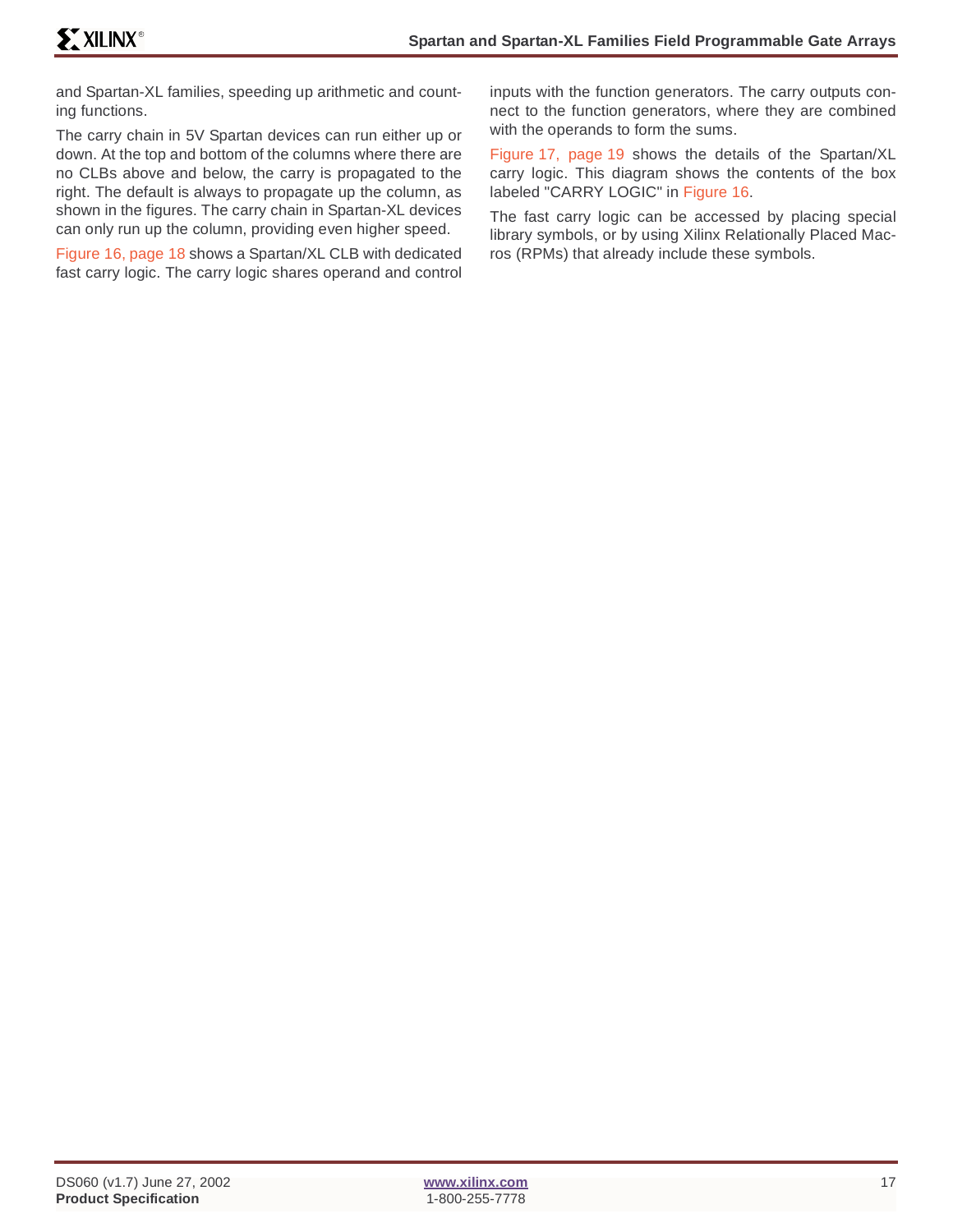

Figure 16: **Fast Carry Logic in Spartan/XL CLB**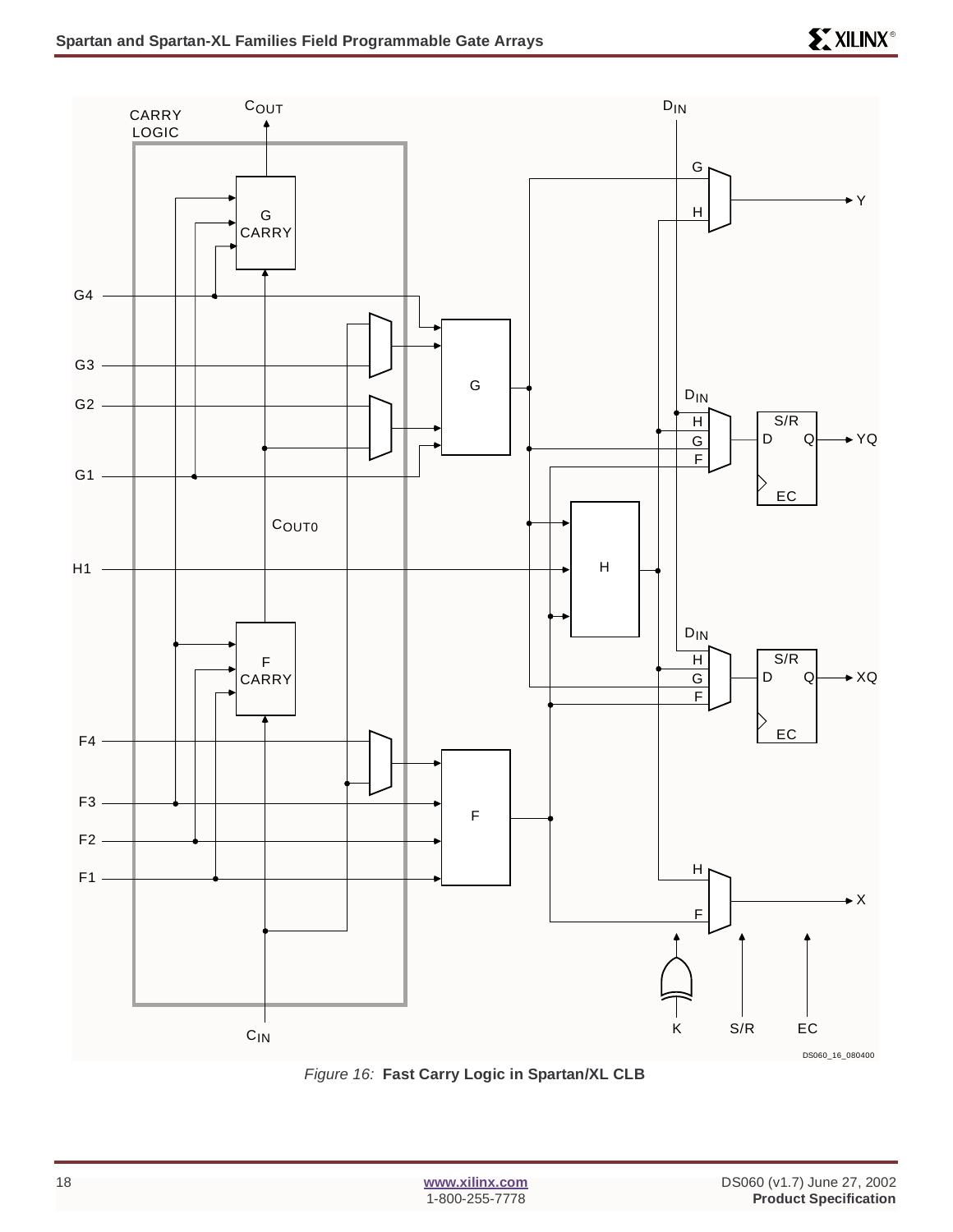

Figure 17: **Detail of Spartan/XL Dedicated Carry Logic**

### <span id="page-18-0"></span>**3-State Long Line Drivers**

A pair of 3-state buffers is associated with each CLB in the array. These 3-state buffers (BUFT) can be used to drive signals onto the nearest horizontal longlines above and below the CLB. They can therefore be used to implement multiplexed or bidirectional buses on the horizontal longlines, saving logic resources.

There is a weak keeper at each end of these two horizontal longlines. This circuit prevents undefined floating levels. However, it is overridden by any driver.

The buffer enable is an active High 3-state (i.e., an active Low enable), as shown in Table 11.

### **Three-State Buffer Example**

Figure 18 shows how to use the 3-state buffers to implement a multiplexer. The selection is accomplished by the buffer 3-state signal.

Pay particular attention to the polarity of the T pin when using these buffers in a design. Active High 3-state (T) is identical to an active Low output enable, as shown in Table 11.

#### Table 11: **Three-State Buffer Functionality**

| IN | <b>OUT</b> |
|----|------------|
|    |            |
| IN | IN         |



#### Figure 18: **3-state Buffers Implement a Multiplexer**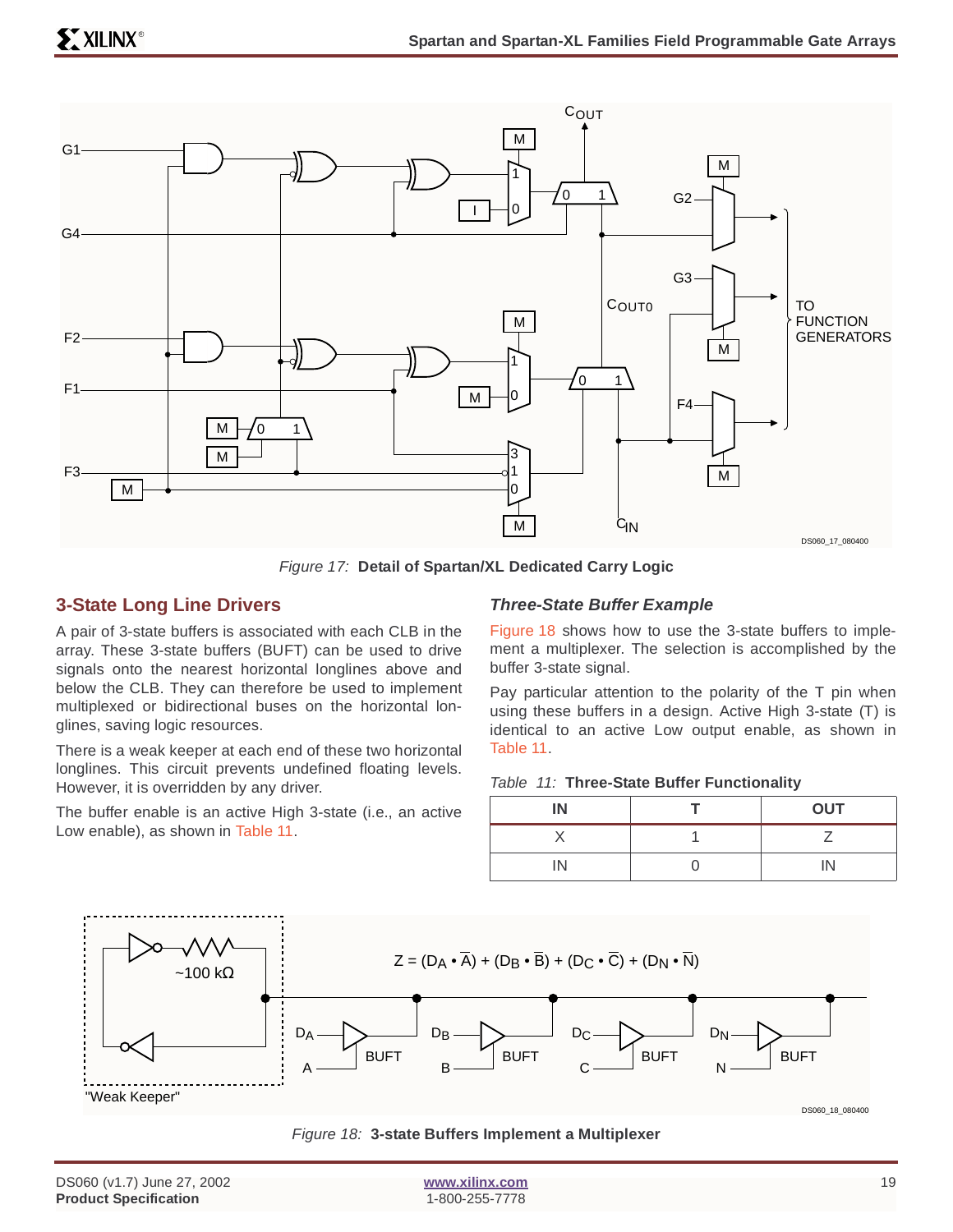### **On-Chip Oscillator**

Spartan/XL devices include an internal oscillator. This oscillator is used to clock the power-on time-out, for configuration memory clearing, and as the source of CCLK in Master configuration mode. The oscillator runs at a nominal 8 MHz frequency that varies with process,  $V_{CC}$ , and temperature. The output frequency falls between 4 MHz and 10 MHz.

The oscillator output is optionally available after configuration. Any two of four resynchronized taps of a built-in divider are also available. These taps are at the fourth, ninth, fourteenth and nineteenth bits of the divider. Therefore, if the primary oscillator output is running at the nominal 8 MHz, the user has access to an 8-MHz clock, plus any two of 500 kHz, 16 kHz, 490 Hz and 15 Hz. These frequencies can vary by as much as -50% or +25%.

These signals can be accessed by placing the OSC4 library element in a schematic or in HDL code. The oscillator is automatically disabled after configuration if the OSC4 symbol is not used in the design.

### <span id="page-19-0"></span>**Global Signals: GSR and GTS**

### **Global Set/Reset**

A separate Global Set/Reset line, as shown in Figure 3, page 5 for the CLB and Figure 5, page 6 for the IOB, sets or clears each flip-flop during power-up, reconfiguration, or when a dedicated Reset net is driven active. This global net (GSR) does not compete with other routing resources; it uses a dedicated distribution network.

Each flip-flop is configured as either globally set or reset in the same way that the local set/reset (SR) is specified. Therefore, if a flip-flop is set by SR, it is also set by GSR. Similarly, if in reset mode, it is reset by both SR and GSR.

GSR can be driven from any user-programmable pin as a global reset input. To use this global net, place an input pad and input buffer in the schematic or HDL code, driving the GSR pin of the STARTUP symbol. (See Figure 19.) A specific pin location can be assigned to this input using a LOC attribute or property, just as with any other user-programmable pad. An inverter can optionally be inserted after the input buffer to invert the sense of the GSR signal. Alternatively, GSR can be driven from any internal node.

### **Global 3-State**

A separate Global 3-state line (GTS) as shown in Figure 6, page 7 forces all FPGA outputs to the high-impedance state, unless boundary scan is enabled and is executing an EXTEST instruction. GTS does not compete with other routing resources; it uses a dedicated distribution network.

GTS can be driven from any user-programmable pin as a global 3-state input. To use this global net, place an input pad and input buffer in the schematic or HDL code, driving the GTS pin of the STARTUP symbol. This is similar to what is shown in Figure 19 for GSR except the IBUF would be

connected to GTS. A specific pin location can be assigned to this input using a LOC attribute or property, just as with any other user-programmable pad. An inverter can optionally be inserted after the input buffer to invert the sense of the Global 3-state signal. Alternatively, GTS can be driven from any internal node.



Figure 19: **Schematic Symbols for Global Set/Reset**

### **Boundary Scan**

The "bed of nails" has been the traditional method of testing electronic assemblies. This approach has become less appropriate, due to closer pin spacing and more sophisticated assembly methods like surface-mount technology and multi-layer boards. The IEEE Boundary Scan Standard 1149.1 was developed to facilitate board-level testing of electronic assemblies. Design and test engineers can embed a standard test logic structure in their device to achieve high fault coverage for I/O and internal logic. This structure is easily implemented with a four-pin interface on any boundary scan compatible device. IEEE 1149.1-compatible devices may be serial daisy-chained together, connected in parallel, or a combination of the two.

The Spartan and Spartan-XL families implement IEEE 1149.1-compatible BYPASS, PRELOAD/SAMPLE and EXTEST boundary scan instructions. When the boundary scan configuration option is selected, three normal user I/O pins become dedicated inputs for these functions. Another user output pin becomes the dedicated boundary scan output. The details of how to enable this circuitry are covered later in this section.

By exercising these input signals, the user can serially load commands and data into these devices to control the driving of their outputs and to examine their inputs. This method is an improvement over bed-of-nails testing. It avoids the need to over-drive device outputs, and it reduces the user interface to four pins. An optional fifth pin, a reset for the control logic, is described in the standard but is not implemented in the Spartan/XL devices.

The dedicated on-chip logic implementing the IEEE 1149.1 functions includes a 16-state machine, an instruction register and a number of data registers. The functional details can be found in the IEEE 1149.1 specification and are also discussed in the Xilinx application note: "Boundary Scan in FPGA Devices."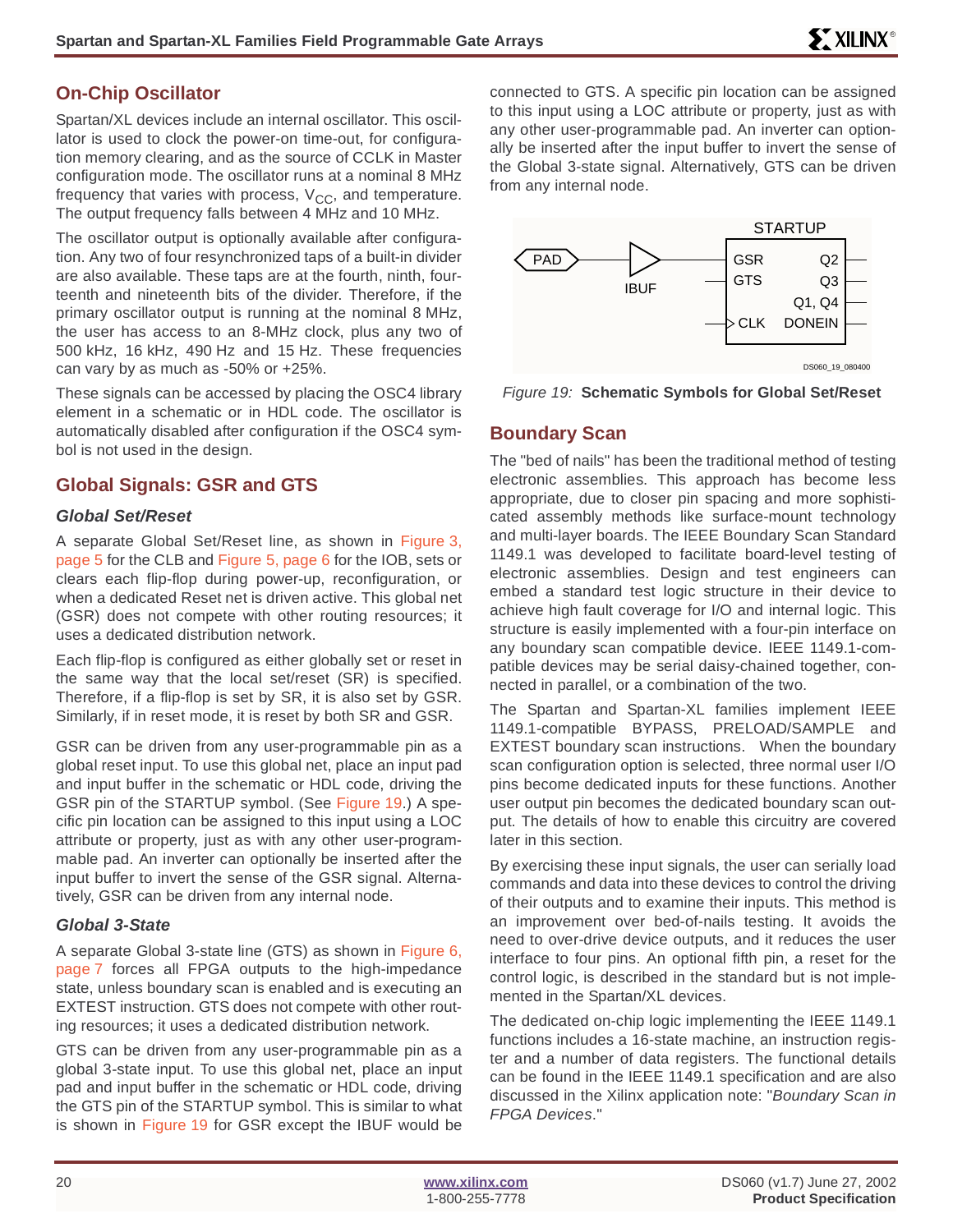Figure 20 is a diagram of the Spartan/XL boundary scan logic. It includes three bits of Data Register per IOB, the IEEE 1149.1 Test Access Port controller, and the Instruction Register with decodes.

Spartan/XL devices can also be configured through the boundary scan logic. See **[Configuration Through the](#page-36-0) [Boundary Scan Pins](#page-36-0)**, page 37.

### **Data Registers**

The primary data register is the boundary scan register. For each IOB pin in the FPGA, bonded or not, it includes three bits for In, Out and 3-state Control. Non-IOB pins have appropriate partial bit population for In or Out only. PRO-GRAM, CCLK and DONE are not included in the boundary scan register. Each EXTEST CAPTURE-DR state captures all In, Out, and 3-state pins.

The data register also includes the following non-pin bits: TDO.T, and TDO.O, which are always bits 0 and 1 of the data register, respectively, and BSCANT.UPD, which is always the last bit of the data register. These three boundary scan bits are special-purpose Xilinx test signals.

The other standard data register is the single flip-flop BYPASS register. It synchronizes data being passed through the FPGA to the next downstream boundary scan device.

The FPGA provides two additional data registers that can be specified using the BSCAN macro. The FPGA provides two user pins (BSCAN.SEL1 and BSCAN.SEL2) which are the decodes of two user instructions. For these instructions, two corresponding pins (BSCAN.TDO1 and BSCAN.TDO2) allow user scan data to be shifted out on TDO. The data register clock (BSCAN.DRCK) is available for control of test logic which the user may wish to implement with CLBs. The NAND of TCK and RUN-TEST-IDLE is also provided (BSCAN.IDLE).

### **Instruction Set**

The Spartan/XL boundary scan instruction set also includes instructions to configure the device and read back the configuration data. The instruction set is coded as shown in Table 12.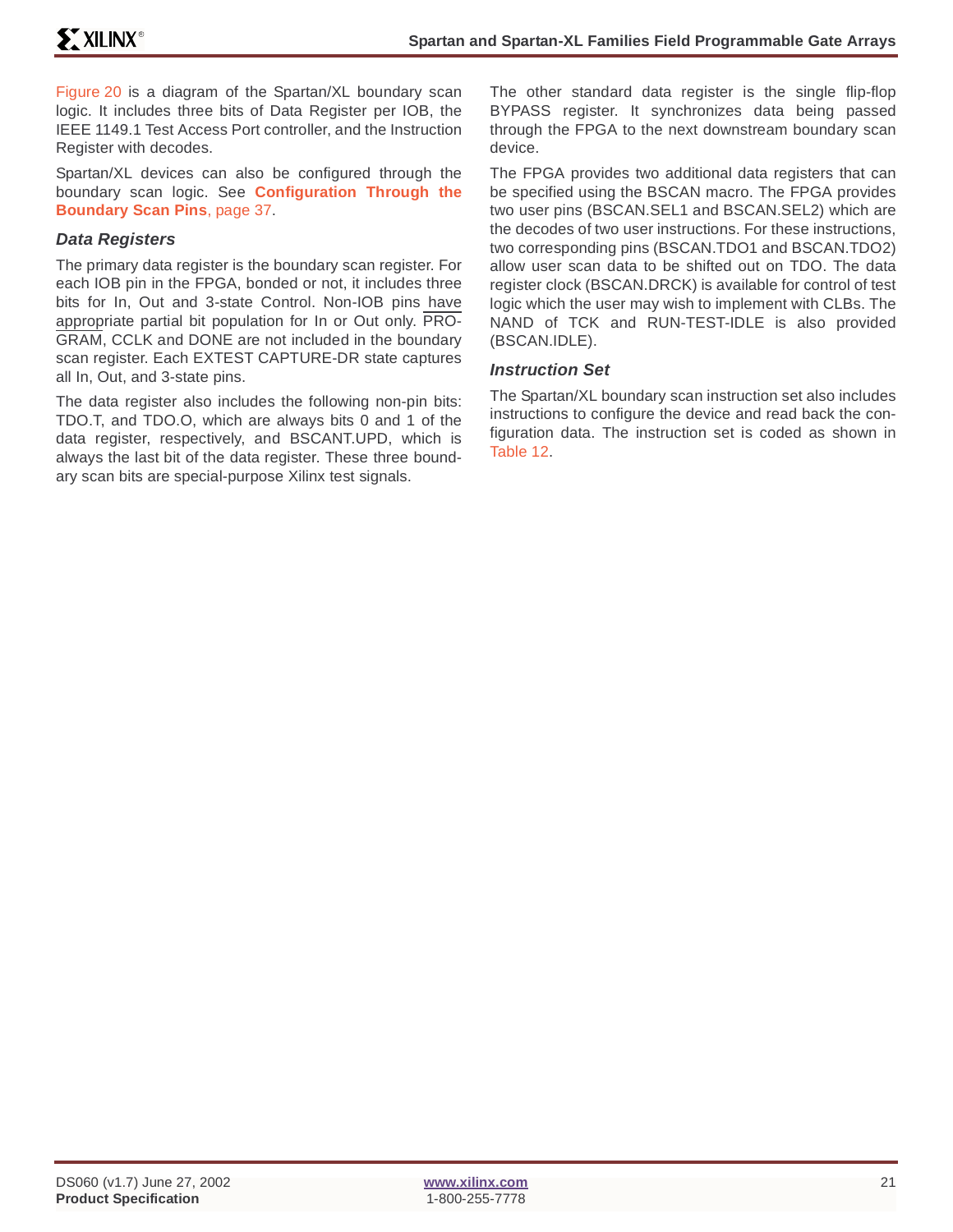

Figure 20: **Spartan/XL Boundary Scan Logic**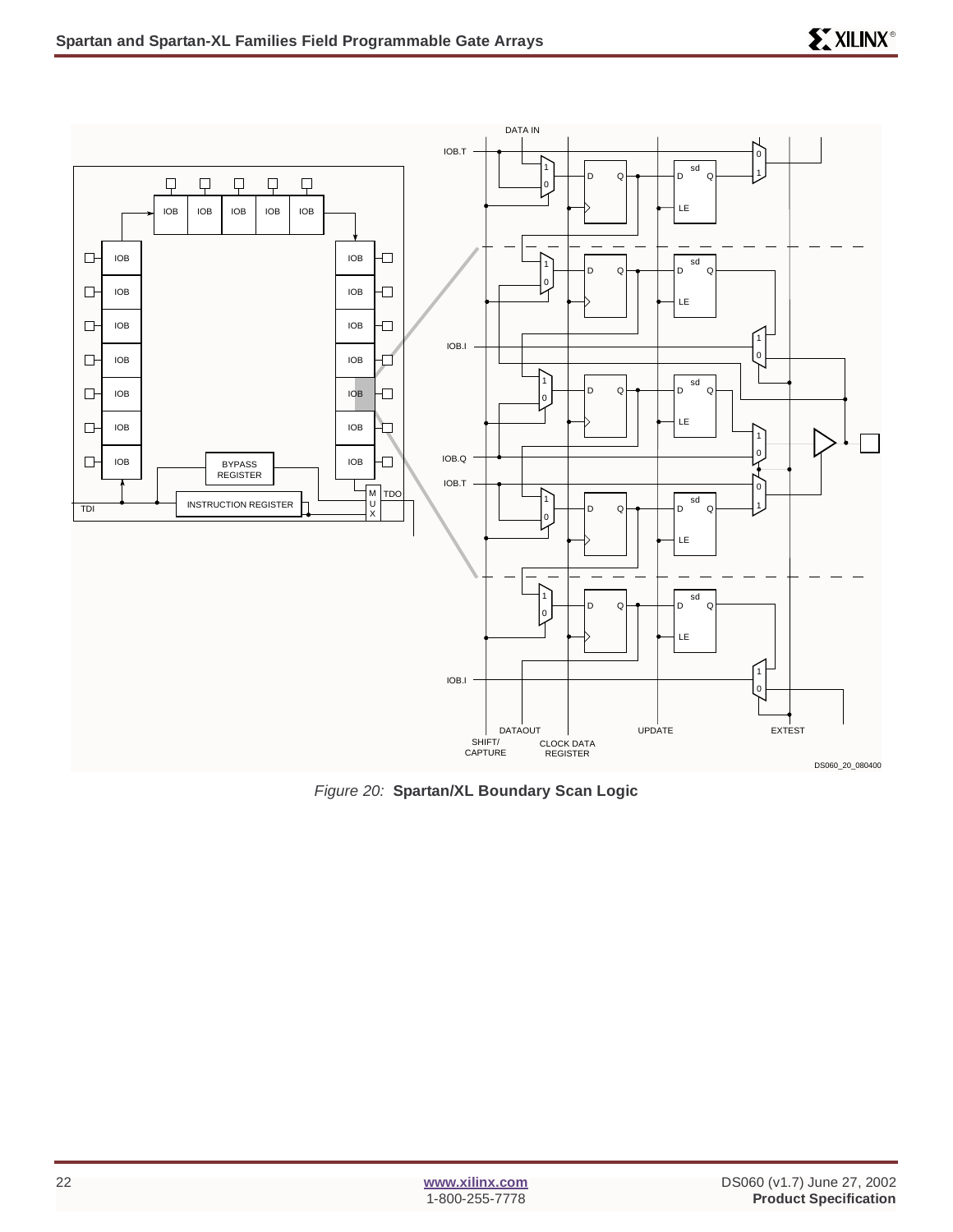|          | <b>Instruction</b> |          | <b>Test</b>                           | <b>TDO</b>                 | I/O Data        |
|----------|--------------------|----------|---------------------------------------|----------------------------|-----------------|
| 12       | 11                 | 10       | <b>Selected</b>                       | <b>Source</b>              | <b>Source</b>   |
| 0        | $\Omega$           | $\Omega$ | <b>EXTEST</b>                         | DR.                        | DR              |
| $\Omega$ | $\Omega$           | 1        | SAMPLE/<br><b>PRELOAD</b>             | DR                         | Pin/Logic       |
| $\Omega$ | 1                  | $\Omega$ | USER <sub>1</sub>                     | BSCAN.<br>TDO <sub>1</sub> | User Logic      |
| $\Omega$ | 1                  | 1        | USER <sub>2</sub>                     | BSCAN.<br>TDO <sub>2</sub> | User Logic      |
| 1        | $\Omega$           | 0        | <b>READBACK</b>                       | Readback<br>Data           | Pin/Logic       |
| 1        | 0                  | 1        | <b>CONFIGURE</b>                      | <b>DOUT</b>                | <b>Disabled</b> |
| 1        | 1                  | $\Omega$ | <b>IDCODE</b><br>(Spartan-XL<br>only) | <b>IDCODE</b><br>Register  |                 |
| 1        | 1                  | 1        | <b>BYPASS</b>                         | <b>Bypass</b><br>Register  |                 |

### Table 12: **Boundary Scan Instructions**

### **Bit Sequence**

The bit sequence within each IOB is: In, Out, 3-state. The input-only pins contribute only the In bit to the boundary scan I/O data register, while the output-only pins contributes all three bits.

The first two bits in the I/O data register are TDO.T and TDO.O, which can be used for the capture of internal signals. The final bit is BSCANT.UPD, which can be used to drive an internal net. These locations are primarily used by Xilinx for internal testing.

From a cavity-up view of the chip (as shown in the FPGA Editor), starting in the upper right chip corner, the boundary scan data-register bits are ordered as shown in Figure 21. The device-specific pinout tables for the Spartan/XL devices include the boundary scan locations for each IOB pin.



DS060\_21\_080400

Figure 21: **Boundary Scan Bit Sequence**

BSDL (Boundary Scan Description Language) files for Spartan/XL devices are available on the Xilinx website in the File Download area. Note that the 5V Spartan devices and 3V Spartan-XL devices have different BSDL files.

### **Including Boundary Scan in a Design**

If boundary scan is only to be used during configuration, no special schematic elements need be included in the schematic or HDL code. In this case, the special boundary scan pins TDI, TMS, TCK and TDO can be used for user functions after configuration.

To indicate that boundary scan remain enabled after configuration, place the BSCAN library symbol and connect the TDI, TMS, TCK and TDO pad symbols to the appropriate pins, as shown in Figure 22.



Figure 22: **Boundary Scan Schematic Example**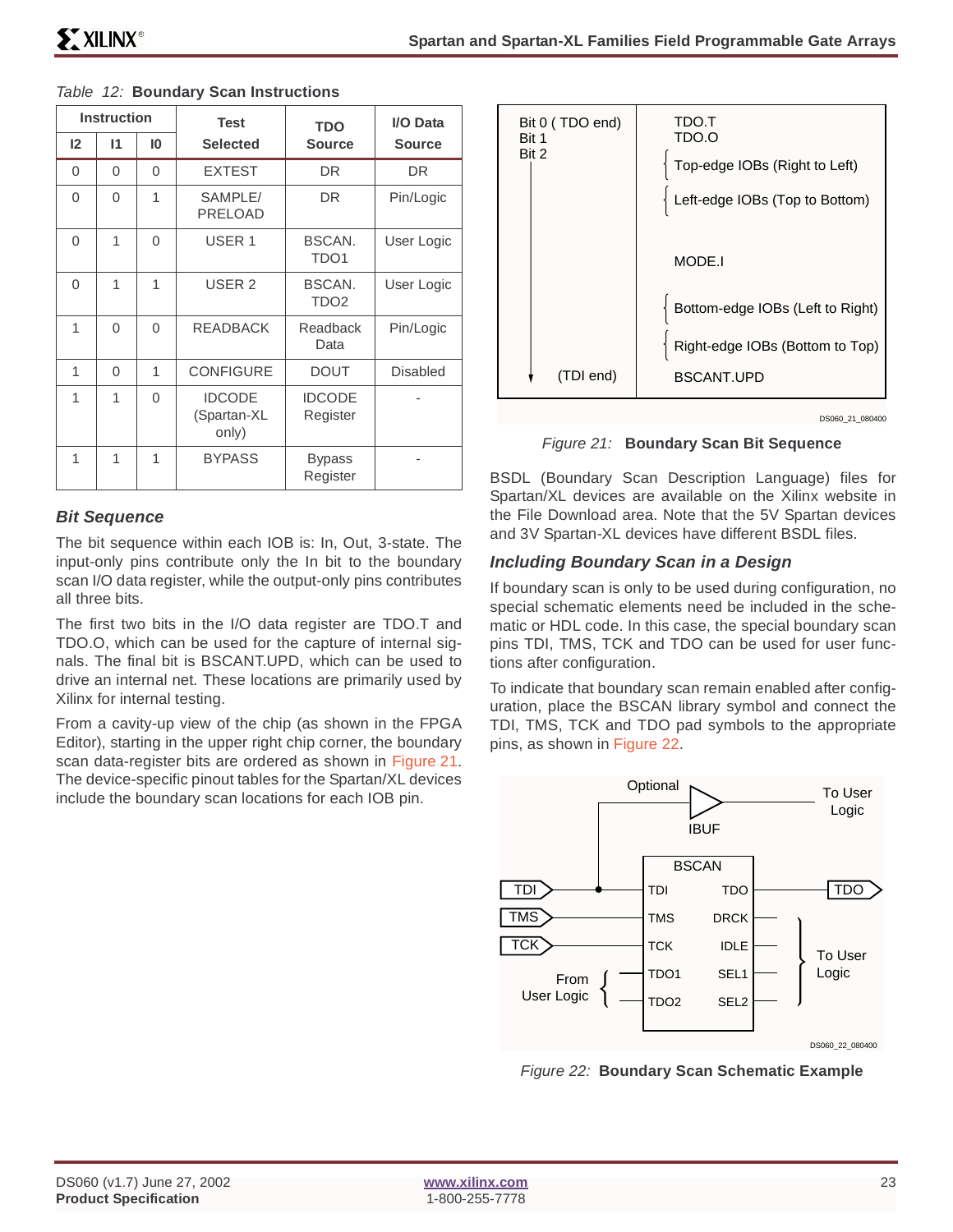Even if the boundary scan symbol is used in a schematic, the input pins TMS, TCK, and TDI can still be used as inputs to be routed to internal logic. Care must be taken not to force the chip into an undesired boundary scan state by inadvertently applying boundary scan input patterns to these pins. The simplest way to prevent this is to keep TMS High, and then apply whatever signal is desired to TDI and TCK.

### **Avoiding Inadvertent Boundary Scan**

If TMS or TCK is used as user I/O, care must be taken to ensure that at least one of these pins is held constant during configuration. In some applications, a situation may occur where TMS or TCK is driven during configuration. This may cause the device to go into boundary scan mode and disrupt the configuration process.

To prevent activation of boundary scan during configuration, do either of the following:

- TMS: Tie High to put the Test Access Port controller in a benign RESET state.
- TCK: Tie High or Low—do not toggle this clock input.

For more information regarding boundary scan, refer to the Xilinx Application Note, "Boundary Scan in FPGA Devices. "

### **Boundary Scan Enhancements (Spartan-XL Only)**

Spartan-XL devices have improved boundary scan functionality and performance in the following areas:

**IDCODE:** The IDCODE register is supported. By using the IDCODE, the device connected to the JTAG port can be determined. The use of the IDCODE enables selective configuration dependent on the FPGA found.

The IDCODE register has the following binary format:

```
vvvv:ffff:fffa:aaaa:aaaa:cccc:cccc:ccc1
```
#### where

 $c =$  the company code (49h for Xilinx)

a = the array dimension in CLBs (ranges from 0Ah for XCS05XL to 1Ch for XCS40XL)

 $f =$  the family code (02h for Spartan-XL family)

 $v =$  the die version number

| Table 13: IDCODEs Assigned to Spartan-XL FPGAs |  |
|------------------------------------------------|--|
|------------------------------------------------|--|

| <b>FPGA</b>          | <b>IDCODE</b> |
|----------------------|---------------|
| XCS05XL              | 0040A093h     |
| XCS <sub>10</sub> XL | 0040E093h     |
| XCS20XL              | 00414093h     |
| XCS30XL              | 00418093h     |
| XCS40XL              | 0041C093h     |

**Configuration State:** The configuration state is available to JTAG controllers.

**Configuration Disable:** The JTAG port can be prevented from configuring the FPGA.

**TCK Startup:** TCK can now be used to clock the start-up block in addition to other user clocks.

**CCLK Holdoff:** Changed the requirement for Boundary Scan Configure or EXTEST to be issued prior to the release of INIT pin and CCLK cycling.

**Reissue Configure:** The Boundary Scan Configure can be reissued to recover from an unfinished attempt to configure the device.

**Bypass FF:** Bypass FF and IOB is modified to provide DRCLOCK only during BYPASS for the bypass flip-flop, and during EXTEST or SAMPLE/PRELOAD for the IOB register.

### **Power-Down (Spartan-XL Only)**

All Spartan/XL devices use a combination of efficient segmented routing and advanced process technology to provide low power consumption under all conditions. The 3.3V Spartan-XL family adds a dedicated active Low power-down pin (PWRDWN) to reduce supply current to 100 µA typical. The PWRDWN pin takes advantage of one of the unused No Connect locations on the 5V Spartan device. The user must de-select the "5V Tolerant I/Os" option in the Configuration Options to achieve the specified Power Down current. The PWRDWN pin has a default internal pull-up resistor, allowing it to be left unconnected if unused.

 $V_{CC}$  must continue to be supplied during Power-down, and configuration data is maintained. When the PWRDWN pin is pulled Low, the input and output buffers are disabled. The inputs are internally forced to a logic Low level, including the MODE pins, DONE, CCLK, and TDO, and all internal pull-up resistors are turned off. The PROGRAM pin is not affected by Power Down. The GSR net is asserted during Power Down, initializing all the flip-flops to their start-up state.

PWRDWN has a minimum pulse width of 50 ns (Figure 23). On entering the Power-down state, the inputs will be disabled and the flip-flops set/reset, and then the outputs are disabled about 10 ns later. The user may prefer to assert the GTS or GSR signals before PWRDWN to affect the order of events. When the PWRDWN signal is returned High, the inputs will be enabled first, followed immediately by the release of the GSR signal initializing the flip-flops. About 10 ns later, the outputs will be enabled. Allow 50 ns after the release of PWRDWN before using the device.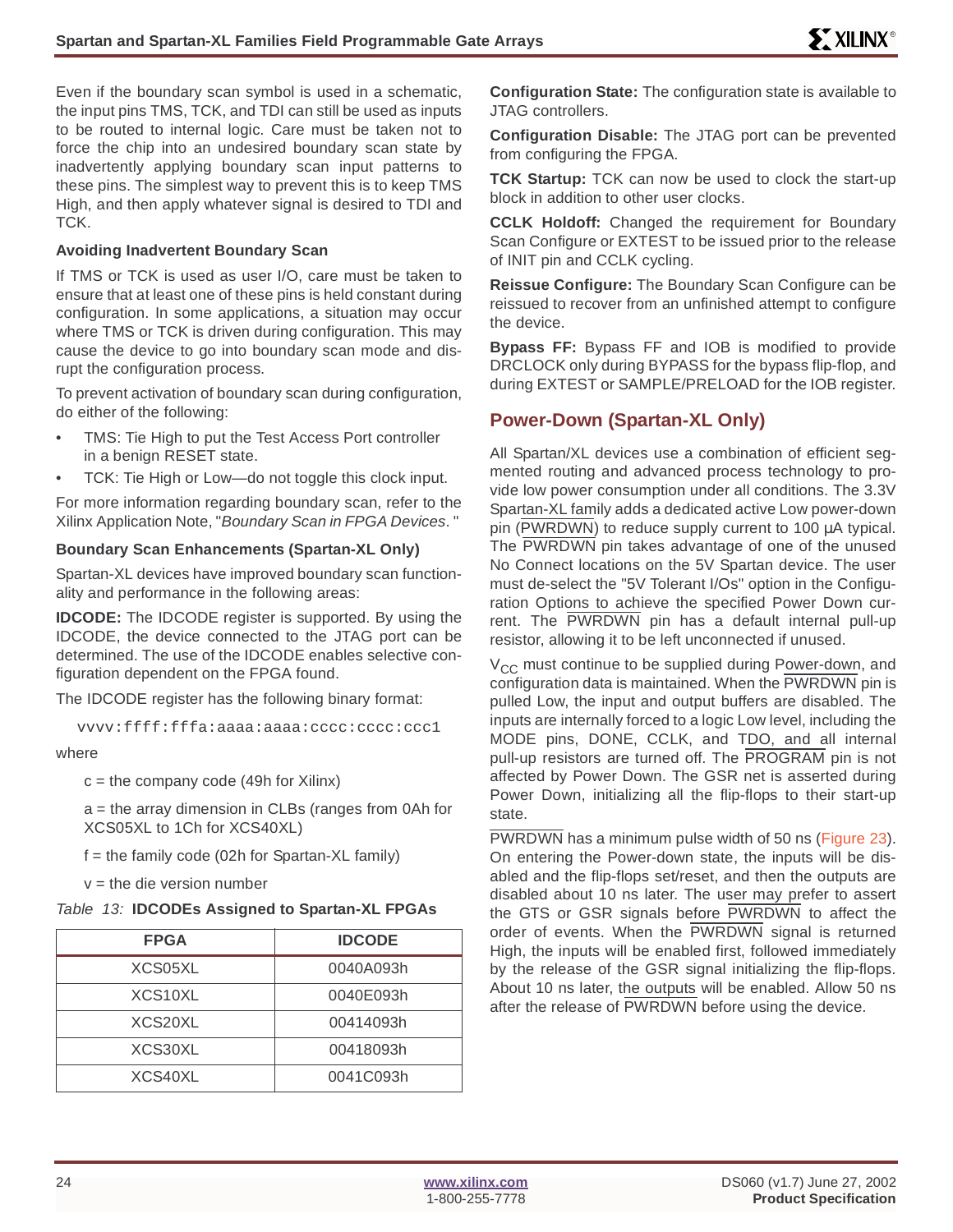

Figure 23: **PWRDWN Pulse Timing**

Power-down retains the configuration, but loses all data stored in the device flip-flops. All inputs are interpreted as Low, but the internal combinatorial logic is fully functional. Make sure that the combination of all inputs Low and all flip-flops set or reset in your design will not generate internal oscillations, or create permanent bus contention by activating internal bus drivers with conflicting data onto the same long line.

During configuration, the PWRDWN pin must be High. If the Power Down state is entered before or during configuration, the device will restart configuration once the PWRDWN signal is removed. Note that the configuration pins are affected by Power Down and may not reflect their normal function. If there is an external pull-up resistor on the DONE pin, it will be High during Power Down even if the device is not yet configured. Similarly, if PWRDWN is asserted before configuration is completed, the INIT pin will not indicate status information.

Note that the PWRDWN pin is not part of the Boundary Scan chain. Therefore, the Spartan-XL family has a separate set of BSDL files than the 5V Spartan family. Boundary scan logic is not usable during Power Down.

# **Configuration and Test**

Configuration is the process of loading design-specific programming data into one or more FPGAs to define the functional operation of the internal blocks and their interconnections. This is somewhat like loading the command registers of a programmable peripheral chip. Spartan/XL devices use several hundred bits of configuration data per CLB and its associated interconnects. Each

configuration bit defines the state of a static memory cell that controls either a function look-up table bit, a multiplexer input, or an interconnect pass transistor. The Xilinx development system translates the design into a netlist file. It automatically partitions, places and routes the logic and generates the configuration data in PROM format.

# **Configuration Mode Control**

5V Spartan devices have two configuration modes.

- MODE = 1 sets Slave Serial mode
- $MODE = 0$  sets Master Serial mode

3V Spartan-XL devices have three configuration modes.

- M1/M0 = 11 sets Slave Serial mode
- $M1/M0 = 10$  sets Master Serial mode
- $M1/M0 = 0X$  sets Express mode

In addition to these modes, the device can be configured through the Boundary Scan logic [\(See "Configuration](#page-36-0) [Through the Boundary Scan Pins" on page 37.](#page-36-0)).

The Mode pins are sampled prior to starting configuration to determine the configuration mode. After configuration, these pin are unused. The Mode pins have a weak pull-up resistor turned on during configuration. With the Mode pins High, Slave Serial mode is selected, which is the most popular configuration mode. Therefore, for the most common configuration mode, the Mode pins can be left unconnected. If the Master Serial mode is desired, the MODE/M0 pin should be connected directly to GND, or through a pull-down resistor of 1 KΩ or less.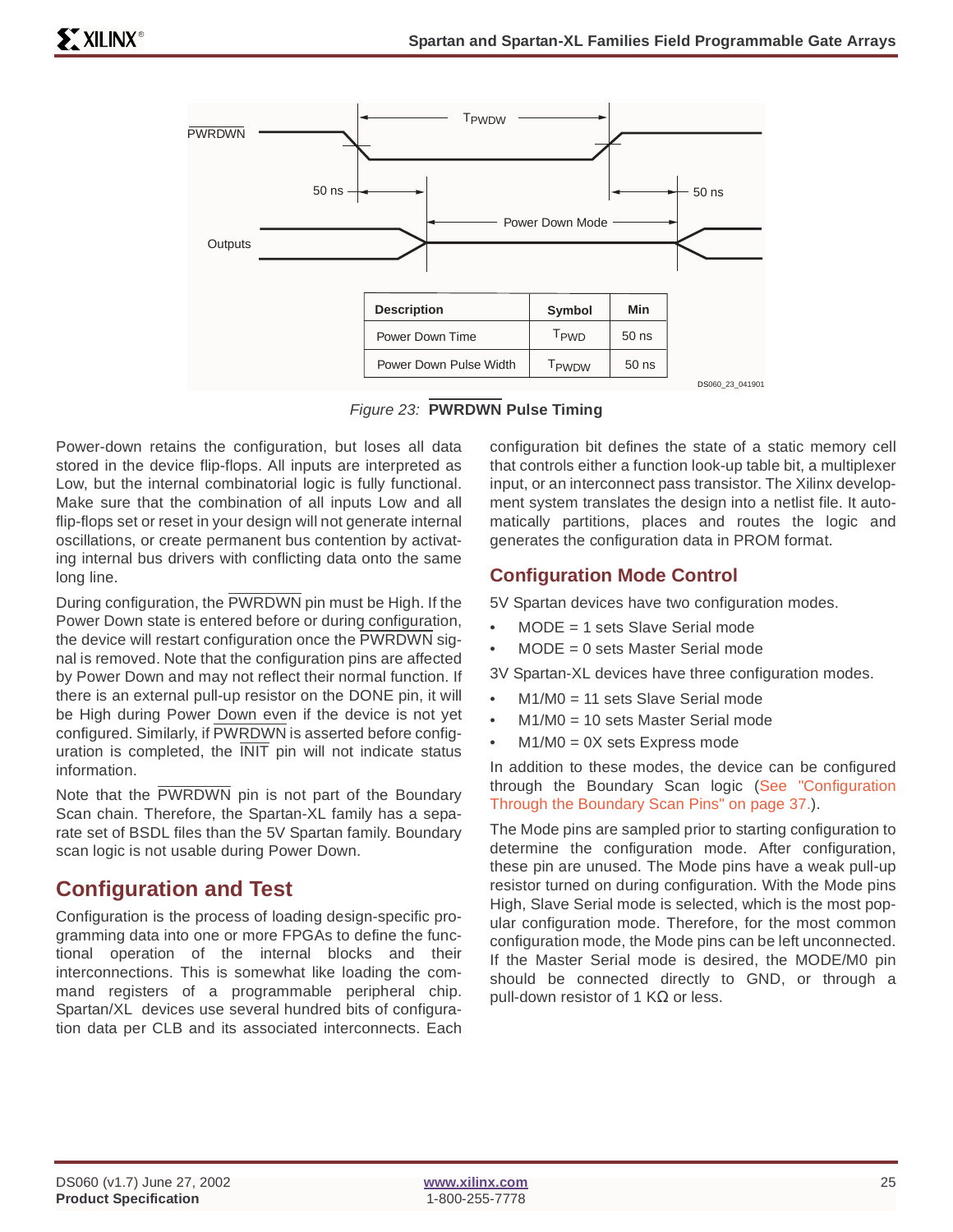During configuration, some of the I/O pins are used temporarily for the configuration process. All pins used during configuration are shown in Table 14 and Table 15.

### Table 14: **Pin Functions During Configuration (Spartan family only)**

| <b>Configuration Mode (MODE Pin)</b> |                               |                          |
|--------------------------------------|-------------------------------|--------------------------|
| <b>Slave Serial</b><br>(High)        | <b>Master Serial</b><br>(Low) | User<br><b>Operation</b> |
| MODE (I)                             | MODE (I)                      | <b>MODE</b>              |
| HDC (High)                           | HDC (High)                    | I/O                      |
| LDC (Low)                            | LDC (Low)                     | I/O                      |
| <b>INIT</b>                          | <b>INIT</b>                   | 1/O                      |
| <b>DONE</b>                          | <b>DONE</b>                   | <b>DONE</b>              |
| PROGRAM (I)                          | PROGRAM (I)                   | <b>PROGRAM</b>           |
| CCLK(I)                              | CCLK(O)                       | CCLK(I)                  |
| $DIN$ (I)                            | $DIN$ (I)                     | 1/O                      |
| <b>DOUT</b>                          | DOUT                          | SGCK4-I/O                |
| <b>TDI</b>                           | TDI                           | TDI-I/O                  |
| <b>TCK</b>                           | <b>TCK</b>                    | TCK-I/O                  |
| <b>TMS</b>                           | <b>TMS</b>                    | $TMS-I/O$                |
| <b>TDO</b>                           | <b>TDO</b>                    | $TDO-(O)$                |
|                                      |                               | <b>ALL OTHERS</b>        |

#### **Notes:**

1. A shaded table cell represents the internal pull-up used before and during configuration.

- 2. (I) represents an input; (O) represents an output.
- 3. INIT is an open-drain output during configuration.

Table 15: **Pin Functions During Configuration (Spartan-XL family only)**

| <b>CONFIGURATION MODE <m1:m0></m1:m0></b> |                                         |                               |                             |
|-------------------------------------------|-----------------------------------------|-------------------------------|-----------------------------|
| Slave<br><b>Serial</b><br>[1:1]           | <b>Master</b><br><b>Serial</b><br>[1:0] | <b>Express</b><br>[0:X]       | User<br><b>Operation</b>    |
| $M1$ (High) (I)                           | $M1$ (High) (I)                         | $M1(Low)$ (I)                 | M <sub>1</sub>              |
| M0 (High) (I)                             | $MO$ (Low) (I)                          | $MO$ (l)                      | M <sub>0</sub>              |
| HDC (High)                                | HDC (High)                              | HDC (High)                    | I/O                         |
| $\overline{\text{LDC}}$ (Low)             | $\overline{\text{LDC}}$ (Low)           | $\overline{\text{LDC}}$ (Low) | 1/O                         |
| <b>INIT</b>                               | <b>INIT</b>                             | <b>INIT</b>                   | I/O                         |
| <b>DONE</b>                               | <b>DONE</b>                             | <b>DONE</b>                   | <b>DONE</b>                 |
| <b>PROGRAM</b><br>(1)                     | <b>PROGRAM</b><br>(1)                   | <b>PROGRAM</b><br>(1)         | <b>PROGRAM</b>              |
| CCLK (I)                                  | CCLK(O)                                 | CCLK(I)                       | CCLK (I)                    |
|                                           |                                         | DATA 7 (I)                    | I/O                         |
|                                           |                                         | DATA 6 (I)                    | 1/O                         |
|                                           |                                         | DATA 5 (I)                    | I/O                         |
|                                           |                                         | DATA 4 (I)                    | I/O                         |
|                                           |                                         | DATA 3 (I)                    | 1/O                         |
|                                           |                                         | DATA 2 (I)                    | I/O                         |
|                                           |                                         | DATA 1 (I)                    | 1/O                         |
| DIN(I)                                    | $DIN$ $(1)$                             | DATA 0 (I)                    | 1/O                         |
| <b>DOUT</b>                               | <b>DOUT</b>                             | <b>DOUT</b>                   | GCK6-I/O                    |
| TDI                                       | TDI                                     | TDI                           | TDI-I/O                     |
| <b>TCK</b>                                | <b>TCK</b>                              | <b>TCK</b>                    | TCK-I/O                     |
| <b>TMS</b>                                | <b>TMS</b>                              | <b>TMS</b>                    | TMS-I/O                     |
| <b>TDO</b>                                | <b>TDO</b>                              | <b>TDO</b>                    | $TDO-(O)$                   |
|                                           |                                         | CS <sub>1</sub>               | I/O                         |
|                                           |                                         |                               | <b>ALL</b><br><b>OTHERS</b> |

#### **Notes:**

- 1. A shaded table cell represents the internal pull-up used before and during configuration.
- 2. (I) represents an input; (O) represents an output.
- 3. INIT is an open-drain output during configuration.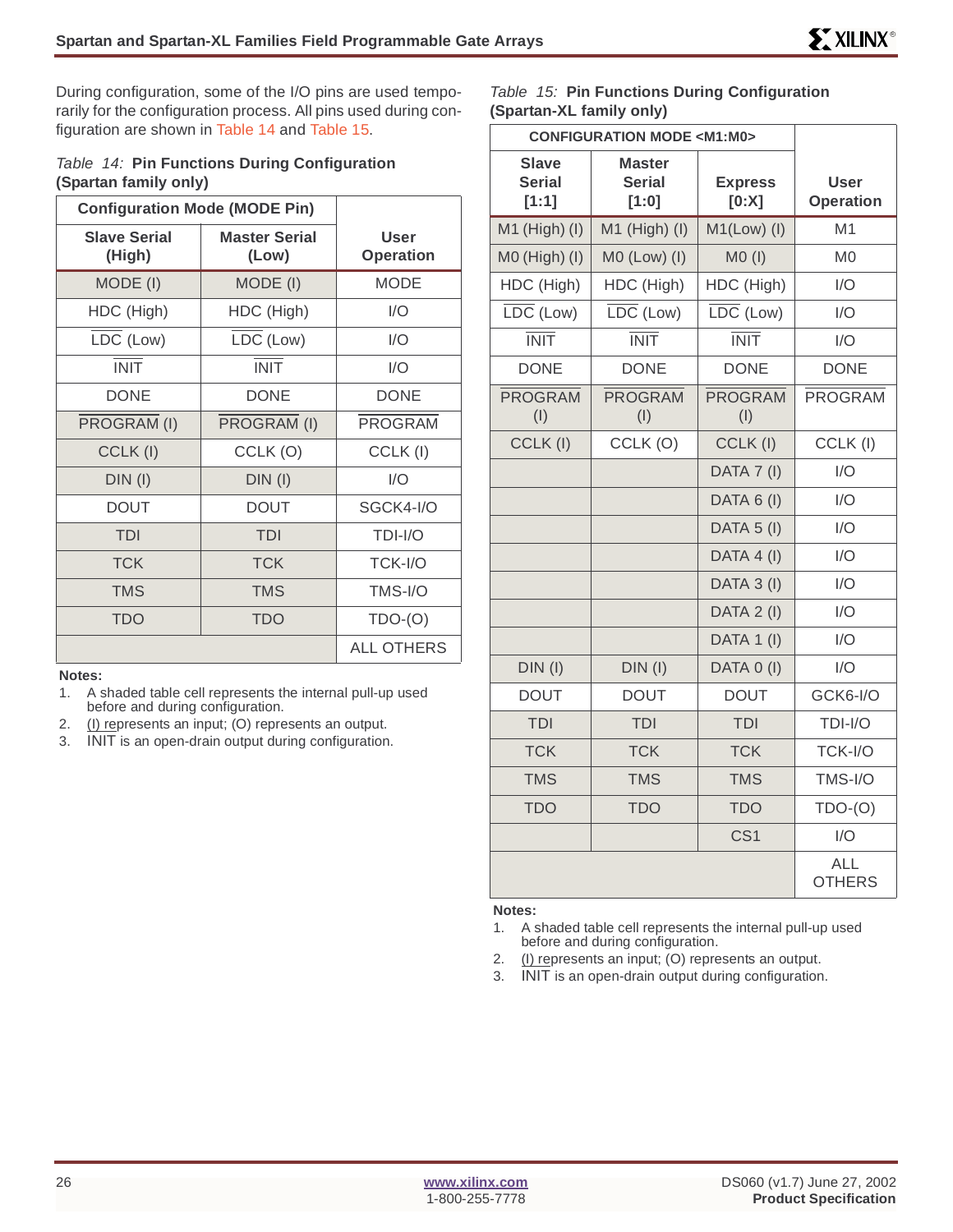## **Master Serial Mode**

The Master serial mode uses an internal oscillator to generate a Configuration Clock (CCLK) for driving potential slave devices and the Xilinx serial-configuration PROM (SPROM). The CCLK speed is selectable as either 1 MHz (default) or 8 MHz. Configuration always starts at the default slow frequency, then can switch to the higher frequency during the first frame. Frequency tolerance is –50% to +25%.

In Master Serial mode, the CCLK output of the device drives a Xilinx SPROM that feeds the FPGA DIN input. Each rising edge of the CCLK output increments the Serial PROM internal address counter. The next data bit is put on the SPROM data output, connected to the FPGA DIN pin. The FPGA accepts this data on the subsequent rising CCLK edge.

When used in a daisy-chain configuration the Master Serial FPGA is placed as the first device in the chain and is referred to as the lead FPGA. The lead FPGA presents the preamble data, and all data that overflows the lead device, on its DOUT pin. There is an internal pipeline delay of 1.5 CCLK periods, which means that DOUT changes on the falling CCLK edge, and the next FPGA in the daisy chain accepts data on the subsequent rising CCLK edge. See the timing diagram in Figure 24.

In the bitstream generation software, the user can specify Fast Configuration Rate, which, starting several bits into the first frame, increases the CCLK frequency by a factor of eight. For actual timing values please refer to the specification section. Be sure that the serial PROM and slaves are fast enough to support this data rate. Devices such as XC3000A and XC3100A do not support the Fast Configuration Rate option.

The SPROM CE input can be driven from either LDC or DONE. Using LDC avoids potential contention on the DIN pin, if this pin is configured as user I/O, but LDC is then restricted to be a permanently High user output after configuration. Using DONE can also avoid contention on DIN, provided the Early DONE option is invoked.

Figure 25 shows a full master/slave system. The leftmost device is in Master Serial mode, all other devices in the chain are in Slave Serial mode.



|             | <b>Symbol</b>     | <b>Description</b> | Min | <b>Units</b> |
|-------------|-------------------|--------------------|-----|--------------|
| <b>CCLK</b> | <sup>I</sup> DSCK | DIN setup          |     | ns           |
|             | <sup>I</sup> CKDS | DIN hold           |     | ns           |

#### **Notes:**

- 1. At power-up, V<sub>CC</sub> must rise from  $2.0$ V to V<sub>CC</sub> min in less than 25 ms, otherwise delay configuration by pulling PROGRAM Low until V $_{\rm CC}$  is valid.
- 2. Master Serial mode timing is based on testing in slave mode.

Figure 24: **Master Serial Mode Programming Switching Characteristics**

### **Slave Serial Mode**

In Slave Serial mode, the FPGA receives serial configuration data on the rising edge of CCLK and, after loading its configuration, passes additional data out, resynchronized on the next falling edge of CCLK.

In this mode, an external signal drives the CCLK input of the FPGA (most often from a Master Serial device). The serial configuration bitstream must be available at the DIN input of the lead FPGA a short setup time before each rising CCLK edge.

The lead FPGA then presents the preamble data—and all data that overflows the lead device—on its DOUT pin. There is an internal delay of 0.5 CCLK periods, which means that DOUT changes on the falling CCLK edge, and the next FPGA in the daisy chain accepts data on the subsequent rising CCLK edge.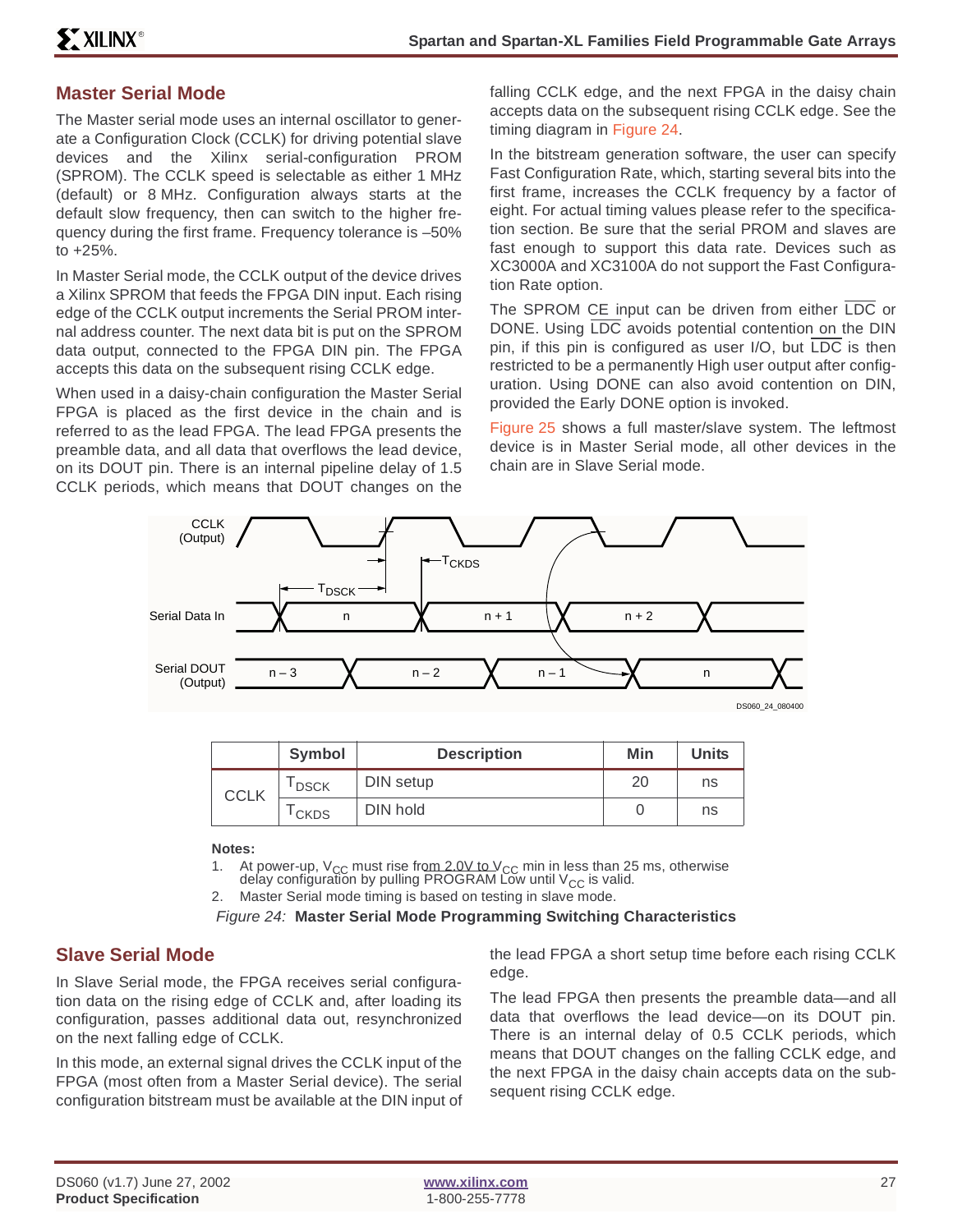Figure 25 shows a full master/slave system. A Spartan/XL device in Slave Serial mode should be connected as shown in the third device from the left.

Slave Serial is the default mode if the Mode pins are left unconnected, as they have weak pull-up resistors during configuration.

Multiple slave devices with identical configurations can be wired with parallel DIN inputs. In this way, multiple devices can be configured simultaneously.

### **Serial Daisy Chain**

Multiple devices with different configurations can be connected together in a "daisy chain," and a single combined bitstream used to configure the chain of slave devices.

To configure a daisy chain of devices, wire the CCLK pins of all devices in parallel, as shown in Figure 25. Connect the DOUT of each device to the DIN of the next. The lead or master FPGA and following slaves each passes resynchronized configuration data coming from a single source. The header data, including the length count, is passed through and is captured by each FPGA when it recognizes the 0010 preamble. Following the length-count data, each FPGA outputs a High on DOUT until it has received its required number of data frames.

After an FPGA has received its configuration data, it passes on any additional frame start bits and configuration data on DOUT. When the total number of configuration clocks applied after memory initialization equals the value of the 24-bit length count, the FPGAs begin the start-up sequence and become operational together. FPGA I/O are normally released two CCLK cycles after the last configuration bit is received.

The daisy-chained bitstream is not simply a concatenation of the individual bitstreams. The PROM File Formatter must be used to combine the bitstreams for a daisy-chained configuration.



Figure 25: **Master/Slave Serial Mode Circuit Diagram**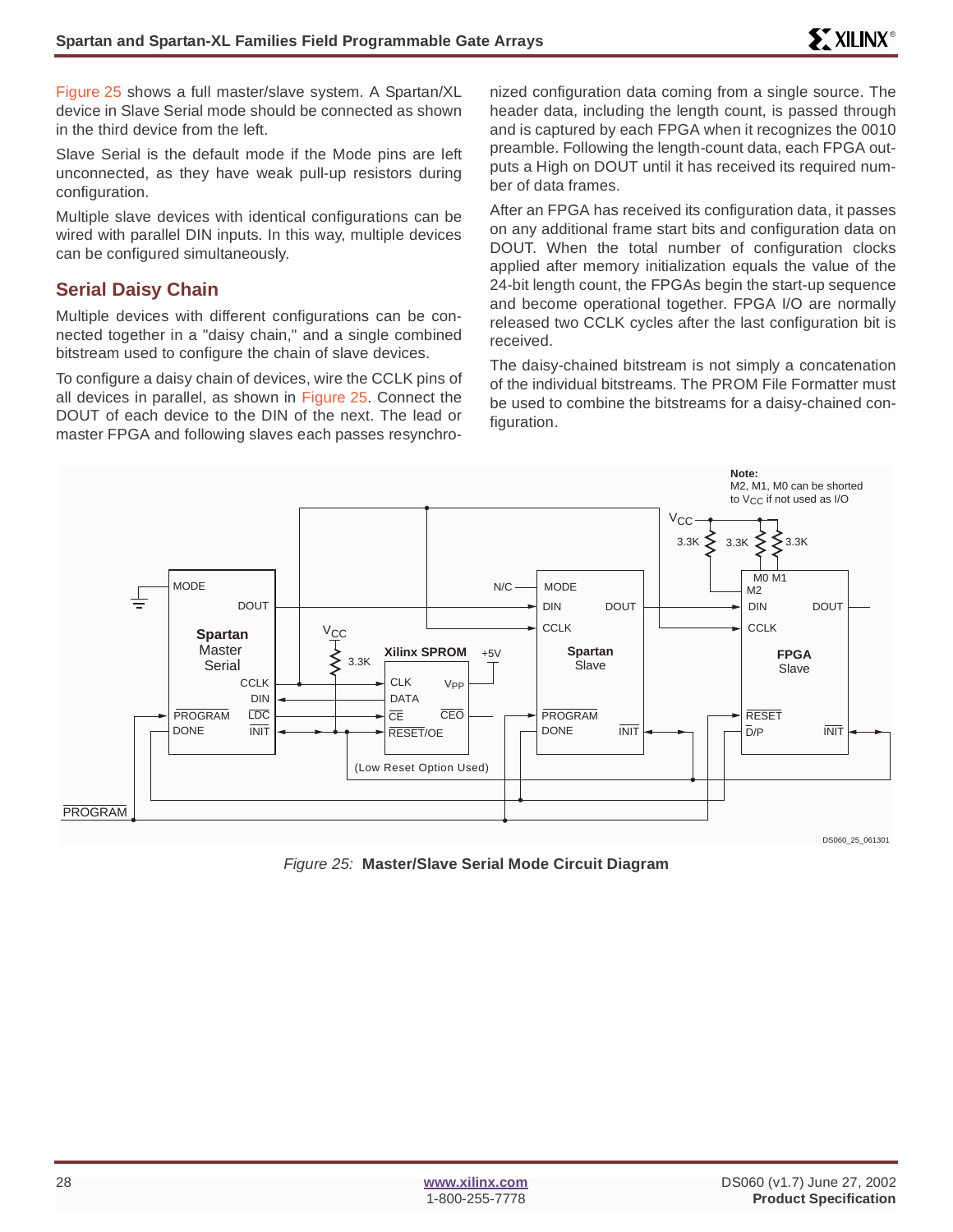

DS060\_26\_080400

| Symbol                      |             | <b>Description</b> | <b>Min</b> | <b>Max</b> | <b>Units</b> |
|-----------------------------|-------------|--------------------|------------|------------|--------------|
| $\mathsf{T}_{\mathsf{DCC}}$ |             | DIN setup          | 20         |            | ns           |
| $T_{CCD}$                   |             | DIN hold           | 0          |            | ns           |
| $\mathsf{T}_{\text{CCO}}$   | <b>CCLK</b> | DIN to DOUT        | ۰          | 30         | ns           |
| $T_{\text{CCH}}$            |             | High time          | 40         |            | ns           |
| $T_{CCL}$                   |             | Low time           | 40         |            | ns           |
| $F_{CC}$                    |             | Frequency          | -          | 12.5       | <b>MHz</b>   |

**Notes:**

1. Configuration must be delayed until the  $\overline{\text{INIT}}$  pins of all daisy-chained FPGAs are High.

Figure 26: **Slave Serial Mode Programming Switching Characteristics**

### **Express Mode (Spartan-XL only)**

Express mode is similar to Slave Serial mode, except that data is processed one byte per CCLK cycle instead of one bit per CCLK cycle. An external source is used to drive CCLK, while byte-wide data is loaded directly into the configuration data shift registers (Figure 27). A CCLK frequency of 1 MHz is equivalent to a 8 MHz serial rate, because eight bits of configuration data are loaded per CCLK cycle. Express mode does not support CRC error checking, but does support constant-field error checking. A length count is not used in Express mode.

Express mode must be specified as an option to the development system. The Express mode bitstream is not compatible with the other configuration modes (see Table 16, page 32.) Express mode is selected by a <0X> on the Mode pins (M1, M0).

The first byte of parallel configuration data must be available at the D inputs of the FPGA a short setup time before the second rising CCLK edge. Subsequent data bytes are clocked in on each consecutive rising CCLK edge (Figure 28).

### **Pseudo Daisy Chain**

Multiple devices with different configurations can be configured in a pseudo daisy chain provided that all of the devices are in Express mode. Concatenated bitstreams are used to configure the chain of Express mode devices so that each device receives a separate header. CCLK pins are tied together and D0-D7 pins are tied together for all devices along the chain. A status signal is passed from DOUT to CS1 of successive devices along the chain. Frame data is accepted only when CS1 is High and the device's configuration memory is not already full. The lead device in the chain has its CS1 input tied High (or floating, since there is an internal pull-up). The status pin DOUT is pulled Low after the header is received, and remains Low until the device's configuration memory is full. DOUT is then pulled High to signal the next device in the chain to accept the next header and configuration data on the D0-D7 bus.

The DONE pins of all devices in the chain should be tied together, with one or more active internal pull-ups. If a large number of devices are included in the chain, deactivate some of the internal pull-ups, since the Low-driving DONE pin of the last device in the chain must sink the current from all pull-ups in the chain. The DONE pull-up is activated by default. It can be deactivated using a development system option.

The requirement that all DONE pins in a daisy chain be wired together applies only to Express mode, and only if all devices in the chain are to become active simultaneously. All Spartan-XL devices in Express mode are synchronized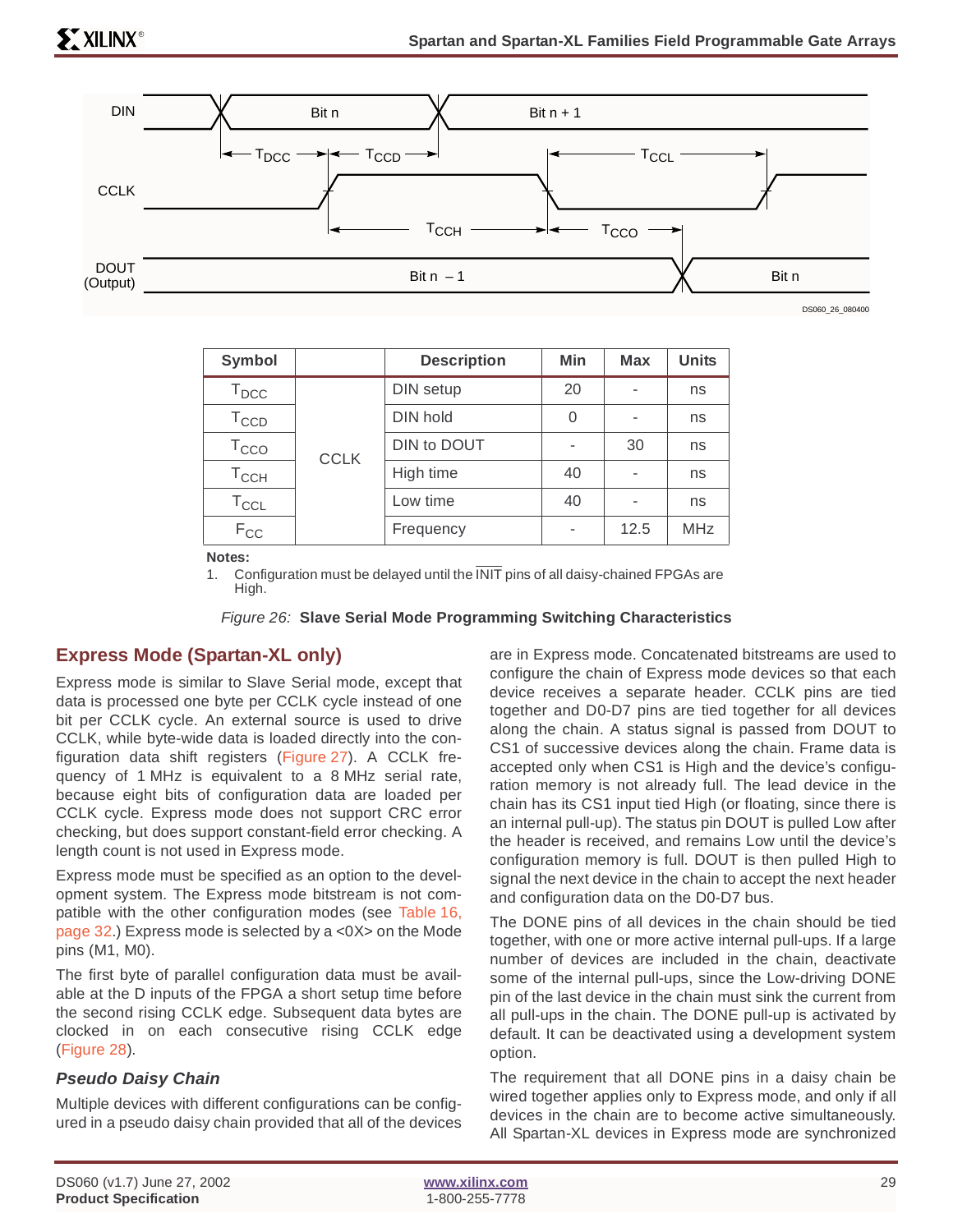to the DONE pin. User I/Os for each device become active after the DONE pin for that device goes High. (The exact timing is determined by development system options.) Since the DONE pin is open-drain and does not drive a High value, tying the DONE pins of all devices together prevents all devices in the chain from going High until the last device in the chain has completed its configuration cycle. If the DONE pin of a device is left unconnected, the device becomes active as soon as that device has been configured. Because only Spartan-XL, XC4000XLA/XV, and XC5200 devices support Express mode, only these devices can be used to form an Express mode daisy chain.



Figure 27: **Express Mode Circuit Diagram**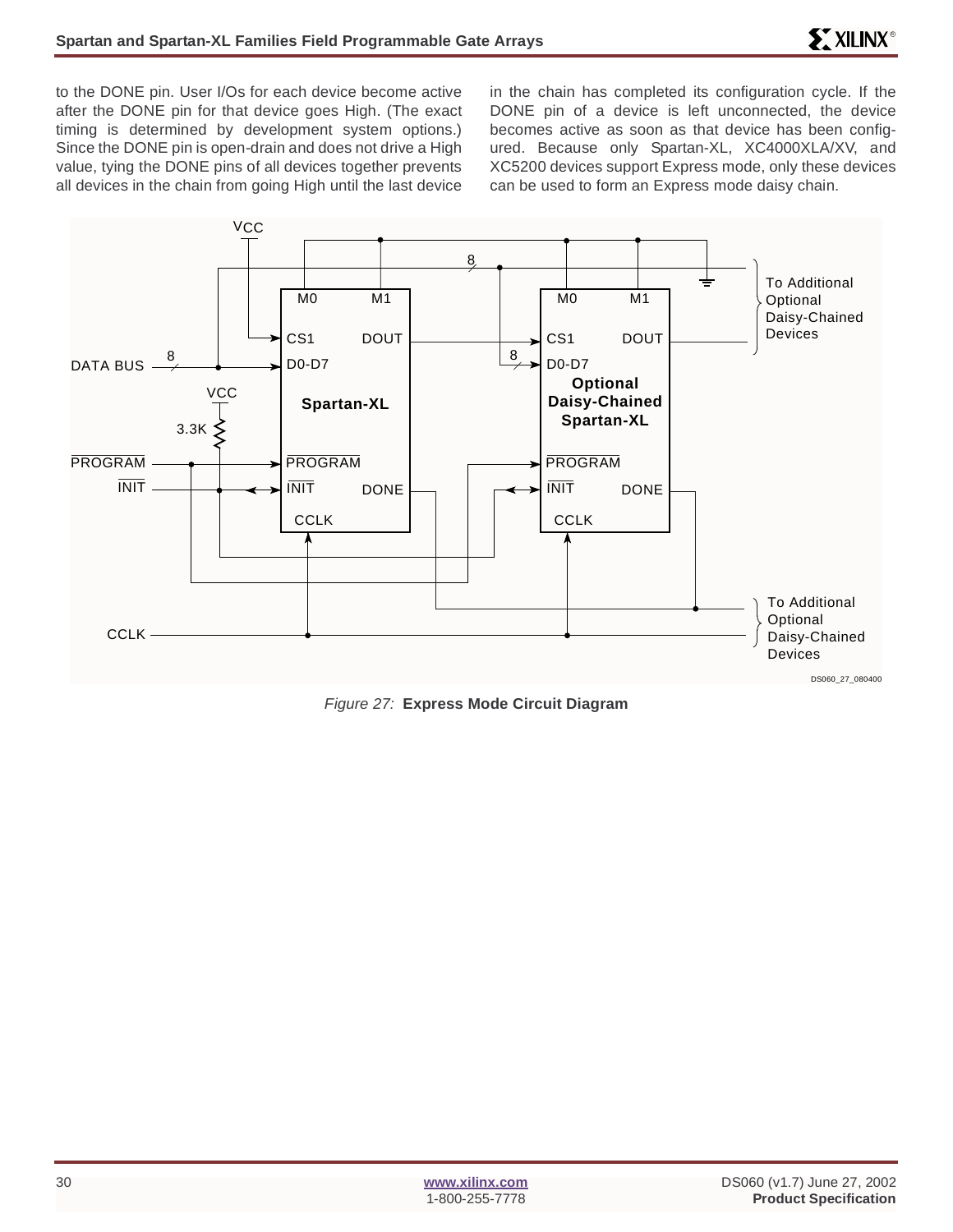

| Symbol                     |             | <b>Description</b>     | Min | <b>Max</b> | <b>Units</b> |
|----------------------------|-------------|------------------------|-----|------------|--------------|
| $\mathsf{T}_{\mathsf{IC}}$ |             | INIT (High) setup time | 5   |            | μs           |
| $T_{DC}$                   |             | D0-D7 setup time       | 20  |            | ns           |
| $T_{CD}$                   | <b>CCLK</b> | D0-D7 hold time        | 0   |            | ns           |
| $T_{\rm CCH}$              |             | <b>CCLK High time</b>  | 45  |            | ns           |
| $T_{CCL}$                  |             | <b>CCLK Low time</b>   | 45  |            | ns           |
| $F_{CC}$                   |             | <b>CCLK Frequency</b>  |     | 10         | <b>MHz</b>   |

**Notes:**

1. If not driven by the preceding DOUT, CS1 *must* remain High until the device is fully configured.

### Figure 28: **Express Mode Programming Switching Characteristics**

### **Setting CCLK Frequency**

In Master mode, CCLK can be generated in either of two frequencies. In the default slow mode, the frequency ranges from 0.5 MHz to 1.25 MHz for Spartan/XL devices. In fast CCLK mode, the frequency ranges from 4 MHz to 10 MHz for Spartan/XL devices. The frequency is changed to fast by an option when running the bitstream generation software.

### **Data Stream Format**

The data stream ("bitstream") format is identical for both serial configuration modes, but different for the Spartan-XL Express mode. In Express mode, the device becomes active when DONE goes High, therefore no length count is required. Additionally, CRC error checking is not supported in Express mode. The data stream format is shown in

Table 16. Bit-serial data is read from left to right. Express mode data is shown with D0 at the left and D7 at the right.

The configuration data stream begins with a string of eight ones, a preamble code, followed by a 24-bit length count and a separator field of ones (or 24 fill bits, in Spartan-XL Express mode). This header is followed by the actual configuration data in frames. The length and number of frames depends on the device type (see Table 17). Each frame begins with a start field and ends with an error check. In serial modes, a postamble code is required to signal the end of data for a single device. In all cases, additional start-up bytes of data are required to provide four clocks for the startup sequence at the end of configuration. Long daisy chains require additional startup bytes to shift the last data through the chain. All start-up bytes are "don't cares".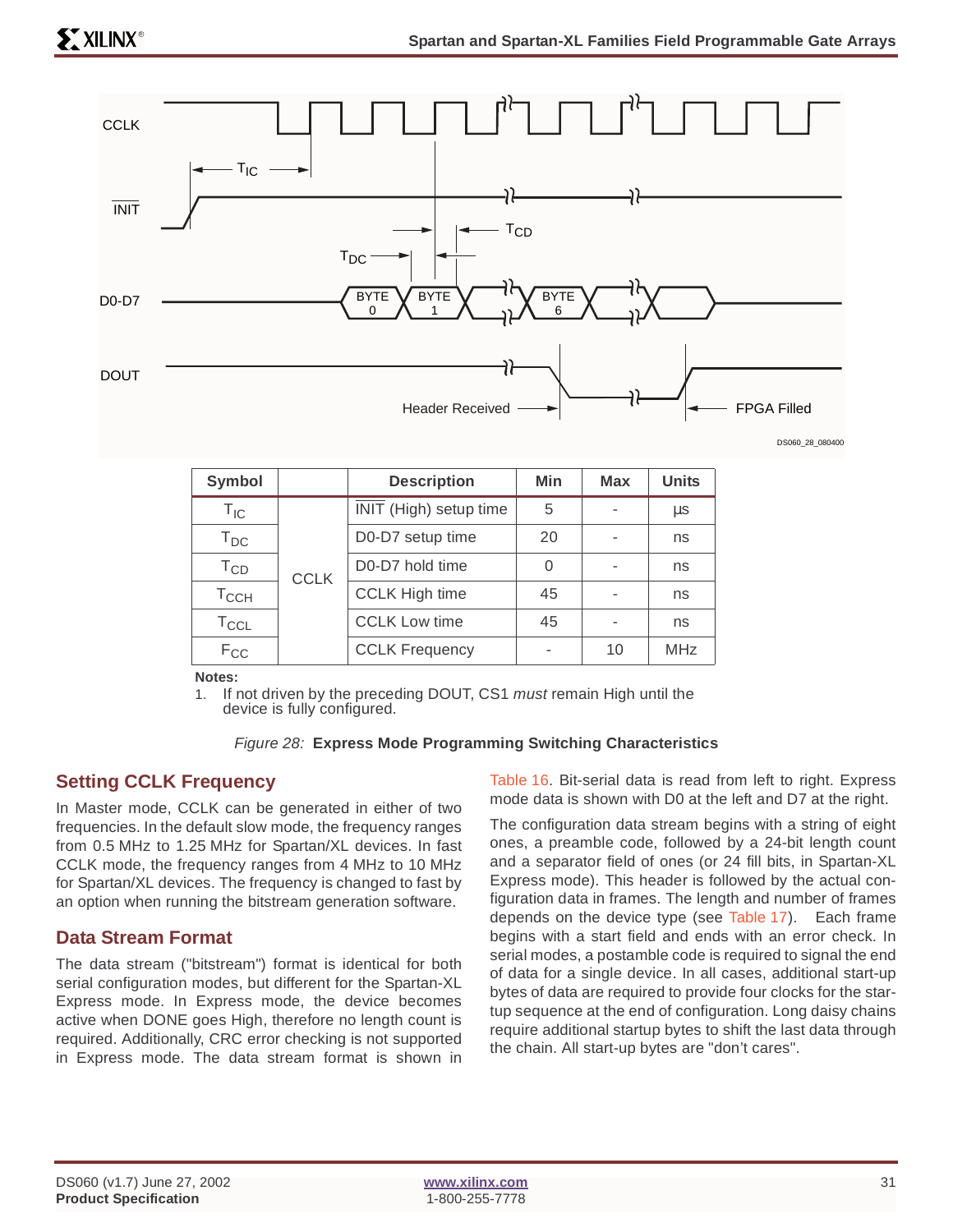| Data Type                                    | <b>Serial Modes</b><br>$($ D0 $)$ | <b>Express Mode</b><br>$(D0-D7)$<br>(Spartan-XL only) |
|----------------------------------------------|-----------------------------------|-------------------------------------------------------|
| Fill Byte                                    | 11111111 <sub>b</sub>             | <b>FFFFh</b>                                          |
| <b>Preamble Code</b>                         | 0010b                             | 11110010b                                             |
| Length Count                                 | COUNT[23:0]                       | $COUNT[23:0]^{(1)}$                                   |
| <b>Fill Bits</b>                             | 1111b                             |                                                       |
| <b>Field Check</b><br>Code                   |                                   | 11010010b                                             |
| <b>Start Field</b>                           | 0 <sub>b</sub>                    | $11111110b^{(2)}$                                     |
| Data Frame                                   | DATA[n-1:0]                       | $DATA[n-1:0]$                                         |
| <b>CRC</b> or Constant<br><b>Field Check</b> | <b>xxxx (CRC)</b><br>or 0110b     | 11010010b                                             |
| <b>Extend Write</b><br>Cycle                 |                                   | FFD2FFFFFFh                                           |
| Postamble                                    | 01111111b                         |                                                       |
| Start-Up Bytes <sup>(3)</sup>                | FFh                               | FFFFFFFFFFFFFFh                                       |

#### Table 16: **Spartan/XL Data Stream Formats**

#### **Legend:**

| Unshaded | Once per bitstream  |
|----------|---------------------|
| Light    | Once per data frame |
| Dark     | Once per device     |

#### **Notes:**

- 1. Not used by configuration logic.
- 2. 11111111b for XCS40XL only.
- 3. Development system may add more start-up bytes.

A selection of CRC or non-CRC error checking is allowed by the bitstream generation software. The Spartan-XL Express mode only supports non-CRC error checking. The non-CRC error checking tests for a designated end-of-frame field for each frame. For CRC error checking, the software calculates a running CRC and inserts a unique four-bit partial check at the end of each frame. The 11-bit CRC check of the last frame of an FPGA includes the last seven data bits.

Detection of an error results in the suspension of data loading before DONE goes High, and the pulling down of the INIT pin. In Master serial mode, CCLK continues to operate externally. The user must detect INIT and initialize a new configuration by pulsing the PROGRAM pin Low or cycling  $V_{CC}$ .

### **Cyclic Redundancy Check (CRC) for Configuration and Readback**

The Cyclic Redundancy Check is a method of error detection in data transmission applications. Generally, the transmitting system performs a calculation on the serial bitstream. The result of this calculation is tagged onto the data stream as additional check bits. The receiving system performs an identical calculation on the bitstream and compares the result with the received checksum.

Each data frame of the configuration bitstream has four error bits at the end, as shown in Table 16. If a frame data error is detected during the loading of the FPGA, the configuration process with a potentially corrupted bitstream is terminated. The FPGA pulls the INIT pin Low and goes into a Wait state.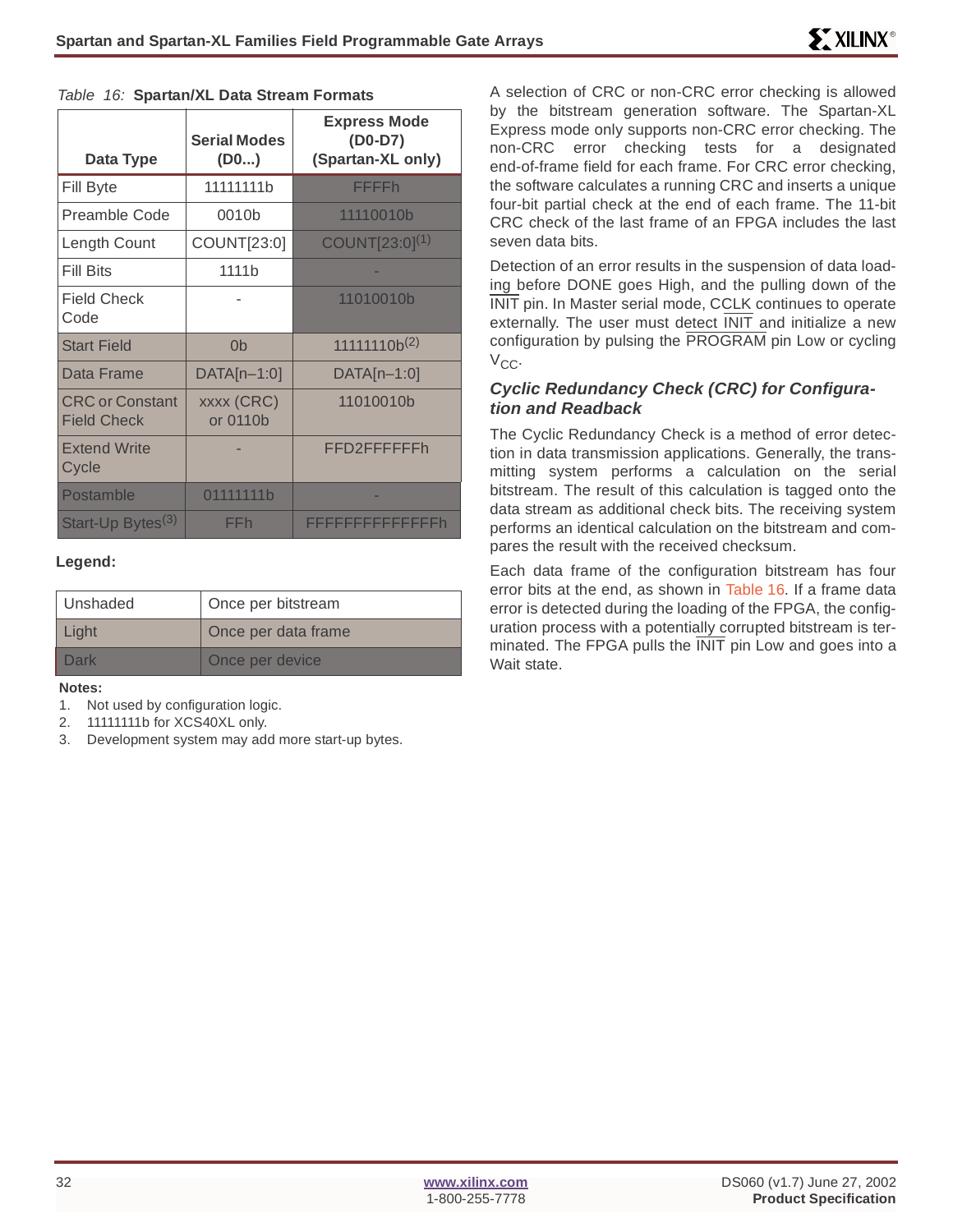| <b>Device</b>                                     | <b>XCS05</b>            |         | <b>XCS10</b>            |         | <b>XCS20</b>            |         | <b>XCS30</b>            |         | <b>XCS40</b>             |         |
|---------------------------------------------------|-------------------------|---------|-------------------------|---------|-------------------------|---------|-------------------------|---------|--------------------------|---------|
| Max System<br>Gates                               | 5,000                   |         | 10,000                  |         | 20,000                  |         | 30,000                  |         | 40,000                   |         |
| <b>CLBs</b><br>(Row x Col.)                       | 100<br>$(10 \times 10)$ |         | 196<br>$(14 \times 14)$ |         | 400<br>$(20 \times 20)$ |         | 576<br>$(24 \times 24)$ |         | 784<br>$(28 \times 28)$  |         |
| <b>IOBs</b>                                       | 80                      |         | 112                     |         | 160                     |         | 192                     |         | 224                      |         |
| Part Number                                       | XCS05                   | XCS05XL | XCS10                   | XCS10XL | <b>XCS20</b>            | XCS20XL | XCS30                   | XCS30XL | XCS40                    | XCS40XL |
| Supply Voltage                                    | 5V                      | 3.3V    | 5V                      | 3.3V    | 5V                      | 3.3V    | 5V                      | 3.3V    | 5V                       | 3.3V    |
| <b>Bits per Frame</b>                             | 126                     | 127     | 166                     | 167     | 226                     | 227     | 266                     | 267     | 306                      | 307     |
| <b>Frames</b>                                     | 428                     | 429     | 572                     | 573     | 788                     | 789     | 932                     | 933     | 1,076                    | 1,077   |
| Program Data                                      | 53,936                  | 54,491  | 94,960                  | 95,699  | 178,096                 | 179,111 | 247,920                 | 249,119 | 329,264                  | 330,647 |
| <b>PROM Size</b><br>(bits)                        | 53,984                  | 54,544  | 95,008                  | 95,752  | 178,144                 | 179,160 | 247,968                 | 249,168 | 329,312                  | 330,696 |
| <b>Serial PROM</b>                                | <b>17S05</b>            | 17S05XL | 17S10                   | 17S10XL | 17S20                   | 17S20XL | <b>17S30</b>            | 17S30XL | 17S40                    | 17S40XL |
| <b>Express Mode</b><br><b>PROM Size</b><br>(bits) | ٠                       | 79,072  | ٠                       | 128,488 | ٠                       | 221,056 | ۰.                      | 298,696 | $\overline{\phantom{a}}$ | 387,856 |

### Table 17: **Spartan/XL Program Data**

#### **Notes:**

1. Bits per Frame = (10 x number of rows) + 7 for the top + 13 for the bottom + 1 + 1 start bit + 4 error check bits (+1 for Spartan-XL device)

Number of Frames = (36 x number of columns) + 26 for the left edge + 41 for the right edge + 1 (+ 1 for Spartan-XL device) Program Data = (Bits per Frame x Number of Frames) + 8 postamble bits PROM Size = Program Data + 40 (header) + 8, rounded up to the nearest byte

2. The user can add more "1" bits as leading dummy bits in the header, or, if CRC = off, as trailing dummy bits at the end of any frame, following the four error check bits. However, the Length Count value **must** be adjusted for all such extra "one" bits, even for extra leading ones at the beginning of the header.

3. Express mode adds 57 (XCS05XL, XCS10XL), or 53 (XCS20XL, XCS30XL, XCS40XL) bits per frame, + additional start-up bits.

During Readback, 11 bits of the 16-bit checksum are added to the end of the Readback data stream. The checksum is computed using the CRC-16 CCITT polynomial, as shown in Figure 29. The checksum consists of the 11 most significant bits of the 16-bit code. A change in the checksum indicates a change in the Readback bitstream. A comparison to a previous checksum is meaningful only if the readback data is independent of the current device state. CLB outputs should not be included (Readback Capture option not used), and if RAM is present, the RAM content must be unchanged.

Statistically, one error out of 2048 might go undetected.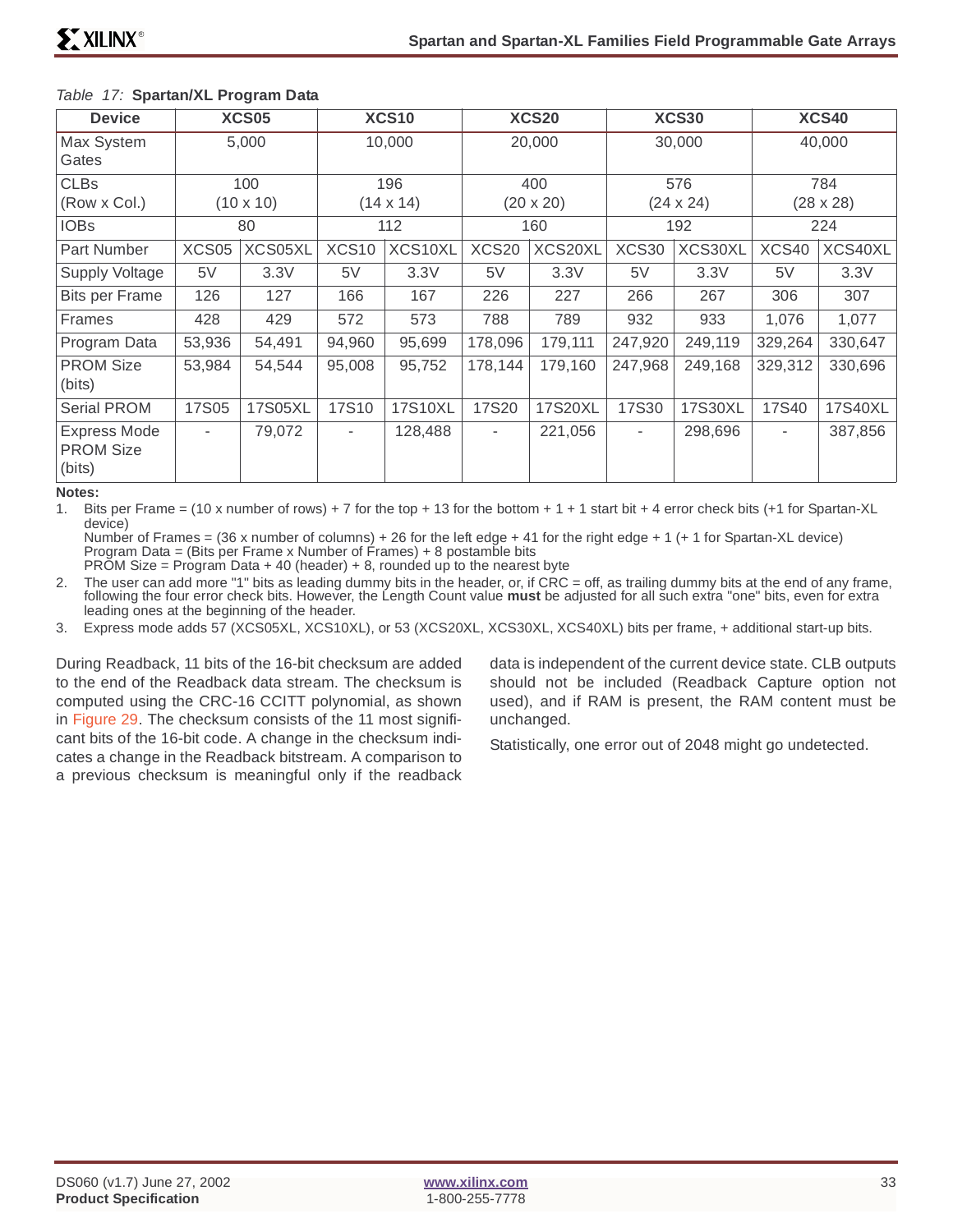

Figure 29: **Circuit for Generating CRC-16**

### **Configuration Sequence**

There are four major steps in the Spartan/XL power-up configuration sequence.

- Configuration Memory Clear
- **Initialization**
- **Configuration**
- Start-up

The full process is illustrated in Figure 30.

### **Configuration Memory Clear**

When power is first applied or is reapplied to an FPGA, an internal circuit forces initialization of the configuration logic. When  $V_{CC}$  reaches an operational level, and the circuit passes the write and read test of a sample pair of configuration bits, a time delay is started. This time delay is nominally 16 ms. The delay is four times as long when in Master Serial Mode to allow ample time for all slaves to reach a stable  $V_{CC}$ . When all INIT pins are tied together, as recommended, the longest delay takes precedence. Therefore, devices with different time delays can easily be mixed and matched in a daisy chain.

This delay is applied only on power-up. It is not applied when reconfiguring an FPGA by pulsing the PROGRAM pin Low. During this time delay, or as long as the PROGRAM input is asserted, the configuration logic is held in a Configuration Memory Clear state. The configuration-memory frames are consecutively initialized, using the internal oscillator.

At the end of each complete pass through the frame addressing, the power-on time-out delay circuitry and the level of the PROGRAM pin are tested. If neither is asserted, the logic initiates one additional clearing of the configuration frames and then tests the INIT input.

### **Initialization**

During initialization and configuration, user pins HDC, LDC, INIT and DONE provide status outputs for the system interface. The outputs LDC, INIT and DONE are held Low and HDC is held High starting at the initial application of power.

The open drain INIT pin is released after the final initialization pass through the frame addresses. There is a deliberate delay before a Master-mode device recognizes an inactive  $\overline{\text{INIT}}$ . Two internal clocks after the  $\overline{\text{INIT}}$  pin is recognized as High, the device samples the MODE pin to determine the configuration mode. The appropriate interface lines become active and the configuration preamble and data can be loaded.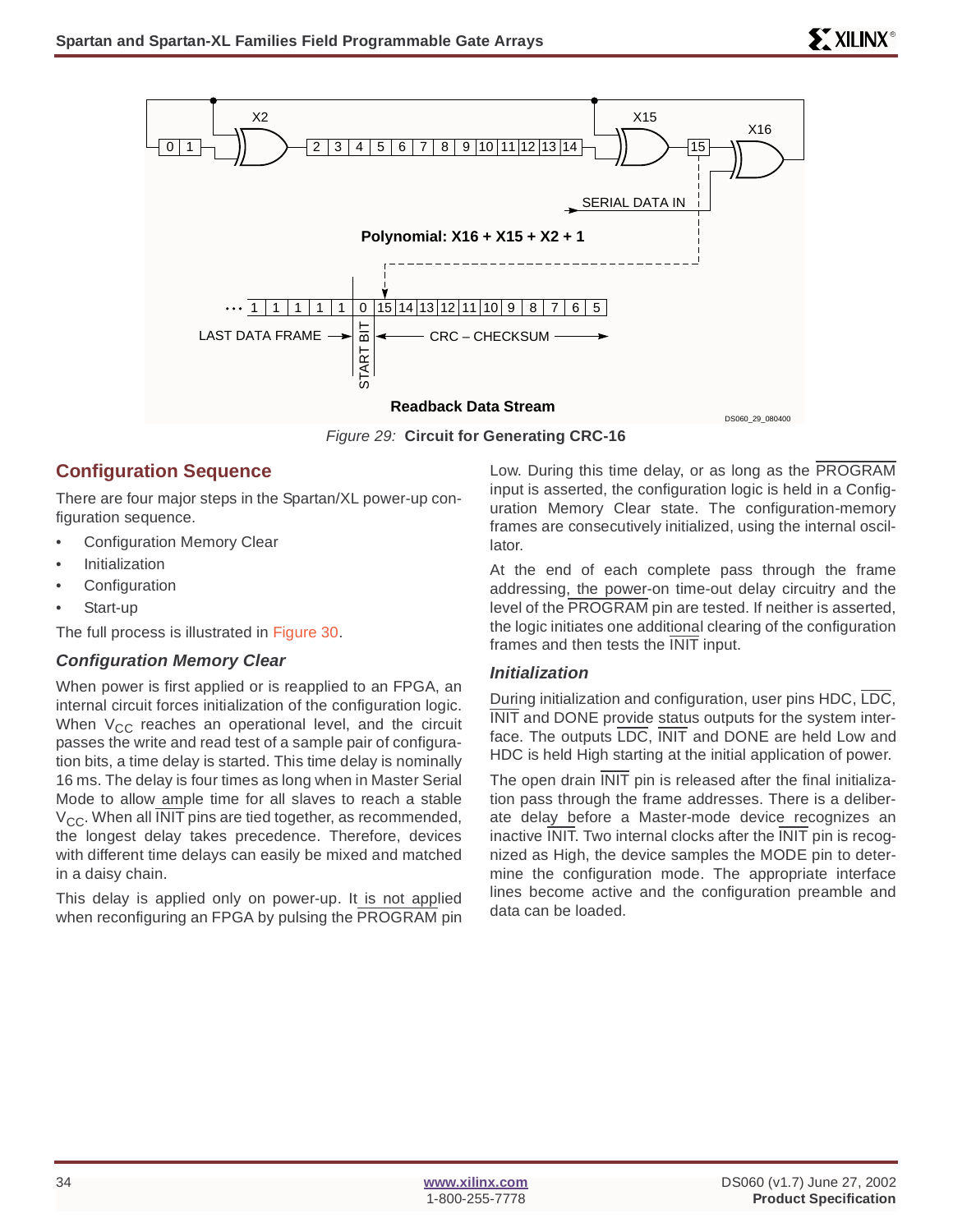



### **Configuration**

The 0010 preamble code indicates that the following 24 bits represent the length count for serial modes. The length count is the total number of configuration clocks needed to load the complete configuration data. (Four additional configuration clocks are required to complete the configuration process, as discussed below.) After the preamble and the length count have been passed through to any device in the daisy chain, its DOUT is held High to prevent frame start bits from reaching any daisy-chained devices. In Spartan-XL Express mode, the length count bits are ignored, and DOUT is held Low, to disable the next device in the pseudo daisy chain.

A specific configuration bit, early in the first frame of a master device, controls the configuration-clock rate and can increase it by a factor of eight. Therefore, if a fast configuration clock is selected by the bitstream, the slower clock rate is used until this configuration bit is detected.

Each frame has a start field followed by the frame-configuration data bits and a frame error field. If a frame data error is detected, the FPGA halts loading, and signals the error by pulling the open-drain INIT pin Low. After all configuration frames have been loaded into an FPGA using a serial mode, DOUT again follows the input data so that the remaining data is passed on to the next device. In Spartan-XL Express mode, when the first device is fully programmed, DOUT goes High to enable the next device in the chain.

### **Delaying Configuration After Power-Up**

There are two methods of delaying configuration after power-up: put a logic Low on the PROGRAM input, or pull the bidirectional INIT pin Low, using an open-collector (open-drain) driver. (See Figure 30.)

A Low on the PROGRAM input is the more radical approach, and is recommended when the power-supply rise time is excessive or poorly defined. As long as PRO-GRAM is Low, the FPGA keeps clearing its configuration memory. When PROGRAM goes High, the configuration memory is cleared one more time, followed by the beginning of configuration, provided the INIT input is not externally held Low. Note that a Low on the PROGRAM input automatically forces a Low on the INIT output. The Spartan/XL PROGRAM pin has a permanent weak pull-up. Avoid holding PROGRAM Low for more than 500 µs.

Using an open-collector or open-drain driver to hold INIT Low before the beginning of configuration causes the FPGA to wait after completing the configuration memory clear operation. When INIT is no longer held Low externally, the device determines its configuration mode by capturing the state of the Mode pins, and is ready to start the configuration process. A master device waits up to an additional  $300 \mu s$  to make sure that any slaves in the optional daisy chain have seen that INIT is High.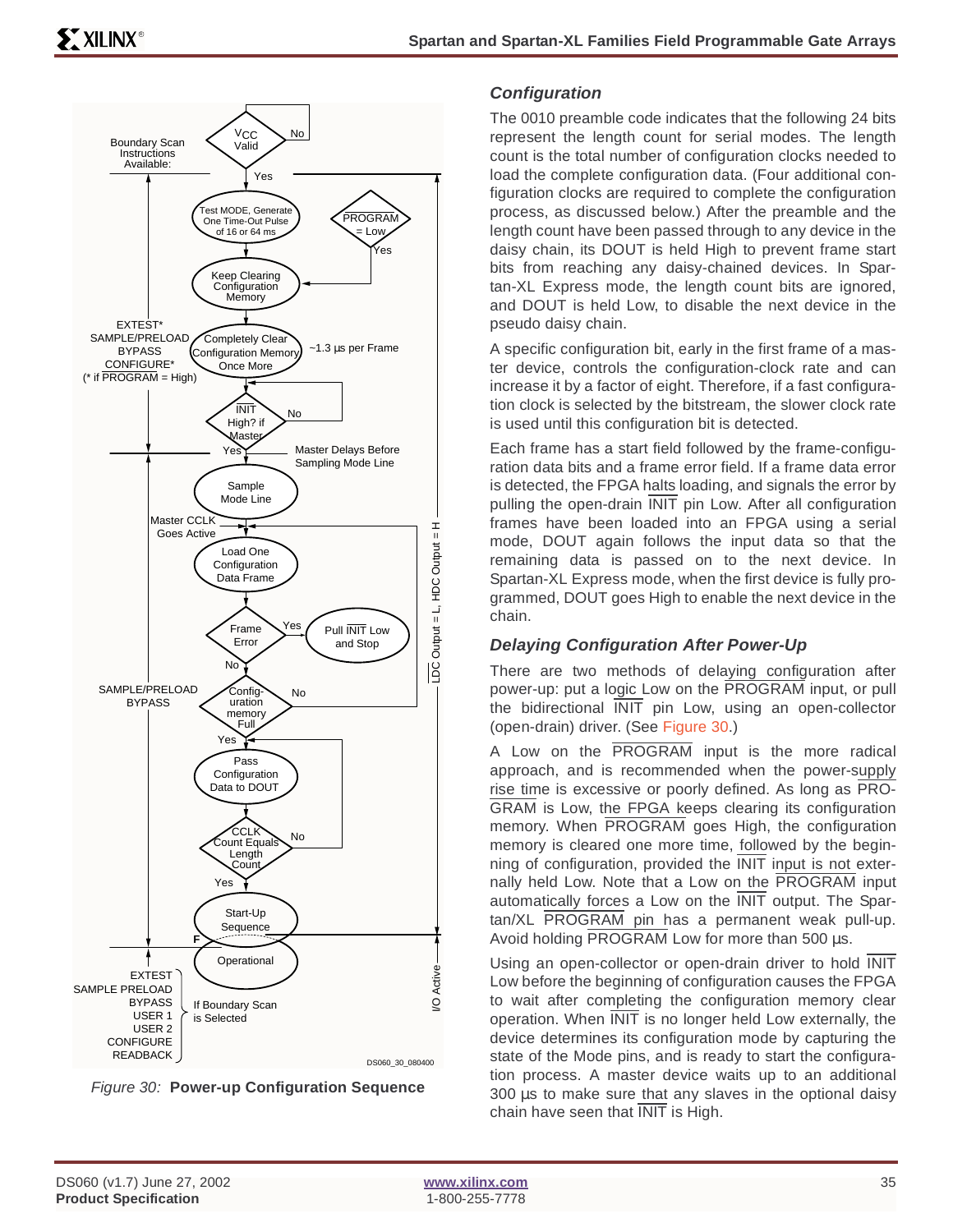[For more details on Configuration, refer to the Xilinx Appli](http://www.xilinx.com/xapp/xapp090.pdf)cation Note "FPGA Configuration Guidelines" (XAPP090).

### **Start-Up**

Start-up is the transition from the configuration process to the intended user operation. This transition involves a change from one clock source to another, and a change from interfacing parallel or serial configuration data where most outputs are 3-stated, to normal operation with I/O pins active in the user system. Start-up must make sure that the user logic 'wakes up' gracefully, that the outputs become active without causing contention with the configuration signals, and that the internal flip-flops are released from the Global Set/Reset (GSR) at the right time.

### **Start-Up Initiation**

Two conditions have to be met in order for the start-up sequence to begin:

- The chip's internal memory must be full, and
- The configuration length count must be met, exactly.

In all configuration modes except Express mode, Spartan/XL devices read the expected length count from the bitstream and store it in an internal register. The length count varies according to the number of devices and the composition of the daisy chain. Each device also counts the number of CCLKs during configuration.

In Express mode, there is no length count. The start-up sequence for each device begins when the device has received its quota of configuration data. Wiring the DONE pins of several devices together delays start-up of all devices until all are fully configured.

### **Start-Up Events**

The device can be programmed to control three start-up events.

- The release of the open-drain DONE output
- The termination of the Global Three-State and the change of configuration-related pins to the user function, activating all IOBs.
- The termination of the Global Set/Reset initialization of all CLB and IOB storage elements.

[Figure 31](#page-36-1) describes start-up timing in detail. The three events — DONE going High, the internal GSR being de-activated, and the user I/O going active — can all occur in any arbitrary sequence. This relative timing is selected by

options in the bitstream generation software. Heavy lines in [Figure 31](#page-36-1) show the default timing. The thin lines indicate all other possible timing options. The start-up logic must be clocked until the "F" (Finished) state is reached.

The default option, and the most practical one, is for DONE to go High first, disconnecting the configuration data source and avoiding any contention when the I/Os become active one clock later. GSR is then released another clock period later to make sure that user operation starts from stable internal conditions. This is the most common sequence, shown with heavy lines in [Figure 31,](#page-36-1) but the designer can modify it to meet particular requirements.

### **Start-Up Clock**

Normally, the start-up sequence is controlled by the internal device oscillator (CCLK), which is asynchronous to the system clock. As a configuration option, they can be triggered by an on-chip user net called UCLK. This user net can be accessed by placing the STARTUP library symbol, and the start-up modes are known as UCLK\_NOSYNC or UCLK\_SYNC. This allows the device to wake up in synchronism with the user system.

### **DONE Pin**

Note that DONE is an open-drain output and does not go High unless an internal pull-up is activated or an external pull-up is attached. The internal pull-up is activated as the default by the bitstream generation software.

The DONE pin can also be wire-ANDed with DONE pins of other FPGAs or with other external signals, and can then be used as input to the start-up control logic. This is called "Start-up Timing Synchronous to Done In" and is selected by either CCLK\_SYNC or UCLK\_SYNC. When DONE is not used as an input, the operation is called "Start-up Timing Not Synchronous to DONE In," and is selected by either CCLK\_NOSYNC or UCLK\_NOSYNC. Express mode configuration always uses either CCLK\_SYNC or UCLK\_SYNC timing, while the other configuration modes can use any of the four timing sequences.

When the UCLK\_SYNC option is enabled, the user can externally hold the open-drain DONE output Low, and thus stall all further progress in the start-up sequence until DONE is released and has gone High. This option can be used to force synchronization of several FPGAs to a common user clock, or to guarantee that all devices are successfully configured before any I/Os go active.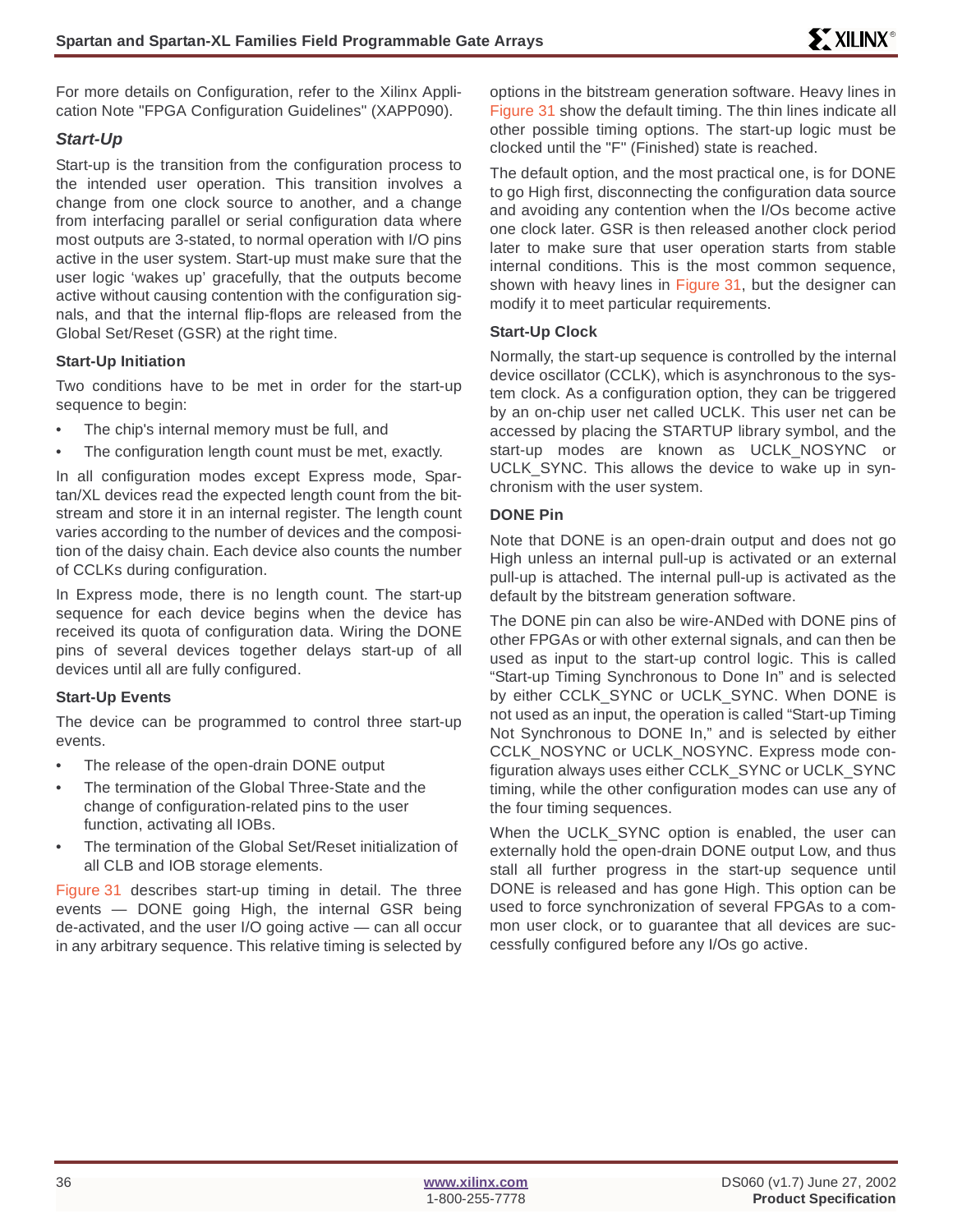

Figure 31: **Start-up Timing**

# **Configuration Through the Boundary Scan Pins**

Spartan/XL devices can be configured through the boundary scan pins. The basic procedure is as follows:

- Power up the FPGA with **INIT** held Low (or drive the PROGRAM pin Low for more than 300 ns followed by a High while holding INIT Low). Holding INIT Low allows enough time to issue the CONFIG command to the FPGA. The pin can be used as I/O after configuration if a resistor is used to hold INIT Low.
- Issue the CONFIG command to the TMS input.
- Wait for  $\overline{\text{INIT}}$  to go High.
- Sequence the boundary scan Test Access Port to the SHIFT-DR state.
- Toggle TCK to clock data into TDI pin.

The user must account for all TCK clock cycles after INIT goes High, as all of these cycles affect the Length Count compare.

For more detailed information, refer to the Xilinx application note, "Boundary Scan in FPGA Devices." This application note applies to Spartan and Spartan-XL devices.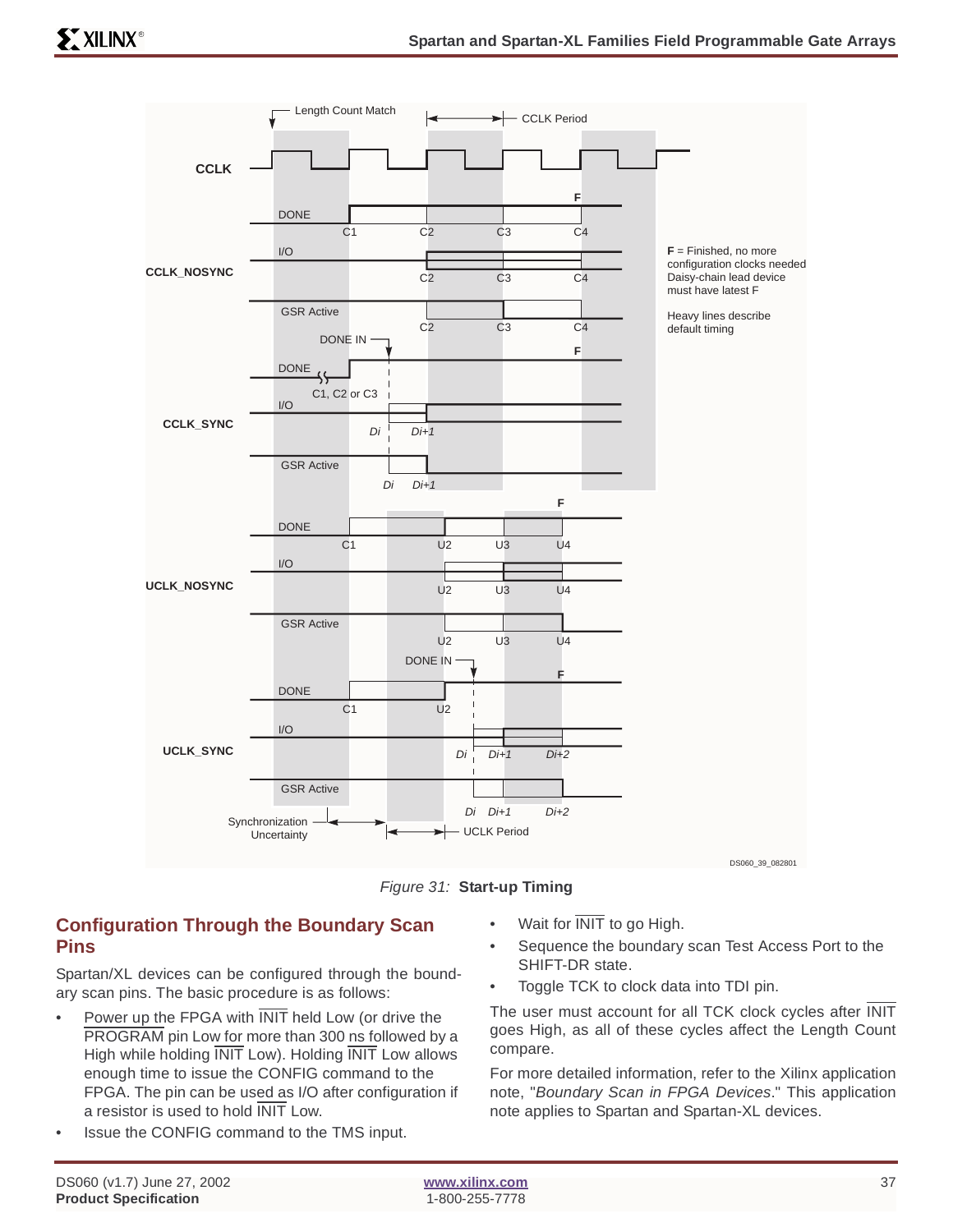#### **Readback**

The user can read back the content of configuration memory and the level of certain internal nodes without interfering with the normal operation of the device.

Readback not only reports the downloaded configuration bits, but can also include the present state of the device, represented by the content of all flip-flops and latches in CLBs and IOBs, as well as the content of function generators used as RAMs.

Although readback can be performed while the device is operating, for best results and to freeze a known capture state, it is recommended that the clock inputs be stopped until readback is complete.

Readback of Spartan-XL Express mode bitstreams results in data that does not resemble the original bitstream, because the bitstream format differs from other modes.

Spartan/XL Readback does not use any dedicated pins, but uses four internal nets (RDBK.TRIG, RDBK.DATA, RDBK.RIP and RDBK.CLK) that can be routed to any IOB. To access the internal Readback signals, instantiate the READBACK library symbol and attach the appropriate pad symbols, as shown in Figure 32.

After Readback has been initiated by a Low-to-High transition on RDBK.TRIG, the RDBK.RIP (Read In Progress) output goes High on the next rising edge of RDBK.CLK. Subsequent rising edges of this clock shift out Readback data on the RDBK.DATA net.

Readback data does not include the preamble, but starts with five dummy bits (all High) followed by the Start bit (Low) of the first frame. The first two data bits of the first frame are always High.

Each frame ends with four error check bits. They are read back as High. The last seven bits of the last frame are also read back as High. An additional Start bit (Low) and an 11-bit Cyclic Redundancy Check (CRC) signature follow, before RDBK.RIP returns Low.

#### **Readback Options**

Readback options are: Readback Capture, Readback Abort, and Clock Select. They are set with the bitstream generation software.

#### **Readback Capture**

When the Readback Capture option is selected, the data stream includes sampled values of CLB and IOB signals. The rising edge of RDBK.TRIG latches the inverted values of the four CLB outputs, the IOB output flip-flops and the input signals I1 and I2. Note that while the bits describing configuration (interconnect, function generators, and RAM content) are not inverted, the CLB and IOB output signals are inverted. RDBK.TRIG is located in the lower-left corner of the device.

When the Readback Capture option is not selected, the values of the capture bits reflect the configuration data originally written to those memory locations. If the RAM capability of the CLBs is used, RAM data are available in Readback, since they directly overwrite the F and G function-table configuration of the CLB.



Figure 32: **Readback Schematic Example**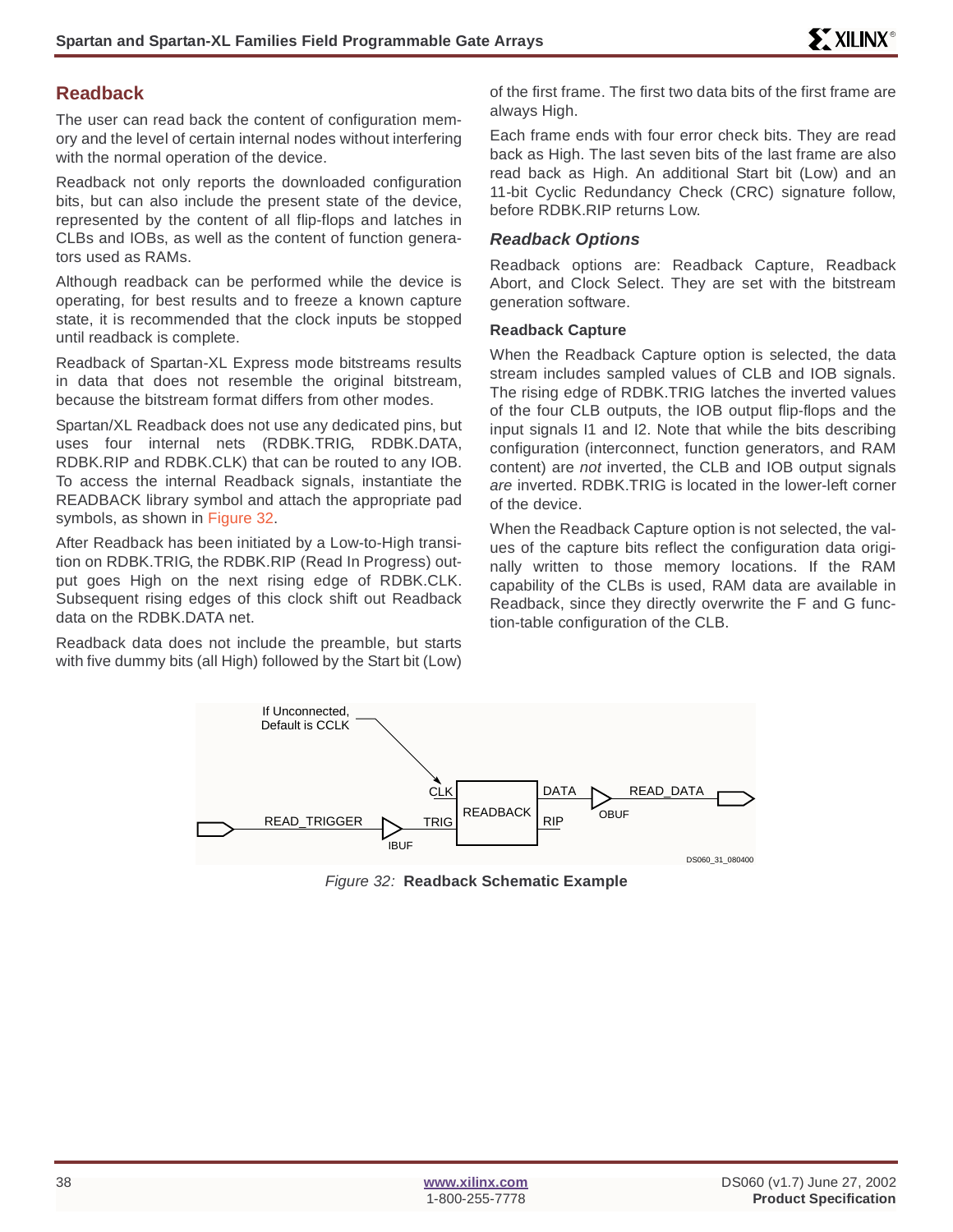#### **Readback Abort**

When the Readback Abort option is selected, a High-to-Low transition on RDBK.TRIG terminates the Readback operation and prepares the logic to accept another trigger.

After an aborted Readback, additional clocks (up to one Readback clock per configuration frame) may be required to re-initialize the control logic. The status of Readback is indicated by the output control net RDBK.RIP. RDBK.RIP is High whenever a readback is in progress.

#### **Clock Select**

CCLK is the default clock. However, the user can insert another clock on RDBK.CLK. Readback control and data are clocked on rising edges of RDBK.CLK. If Readback must be inhibited for security reasons, the Readback control nets are simply not connected. RDBK.CLK is located in the lower right chip corner.

#### <span id="page-38-0"></span>**Violating the Maximum High and Low Time Specification for the Readback Clock**

The Readback clock has a maximum High and Low time specification. In some cases, this specification cannot be met. For example, if a processor is controlling Readback, an interrupt may force it to stop in the middle of a readback. This necessitates stopping the clock, and thus violating the specification.

The specification is mandatory only on clocking data at the end of a frame prior to the next start bit. The transfer mechanism will load the data to a shift register during the last six clock cycles of the frame, prior to the start bit of the following frame. This loading process is dynamic, and is the source of the maximum High and Low time requirements.

Therefore, the specification only applies to the six clock cycles prior to and including any start bit, including the clocks before the first start bit in the Readback data stream. At other times, the frame data is already in the register and the register is not dynamic. Thus, it can be shifted out just like a regular shift register.

The user must precisely calculate the location of the Readback data relative to the frame. The system must keep track of the position within a data frame, and disable interrupts before frame boundaries. Frame lengths and data formats are listed in Table 16 and Table 17.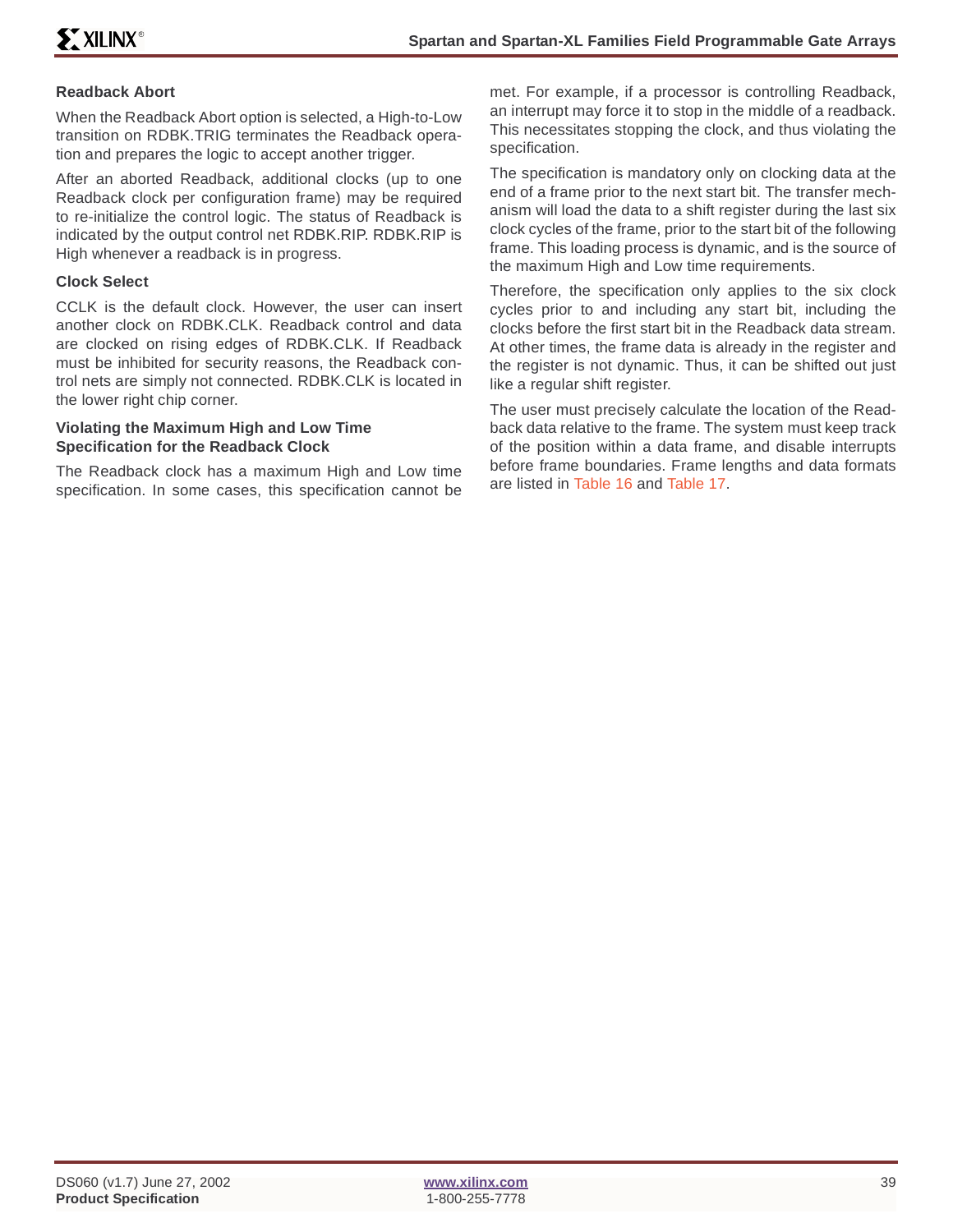# **Readback Switching Characteristics Guidelines**

The following guidelines reflect worst-case values over the recommended operating conditions.



Figure 33: **Spartan and Spartan-XL Readback Timing Diagram**

#### **Spartan and Spartan-XL Readback Switching Characteristics**

| Symbol                            |           | <b>Description</b>                             | <b>Min</b>               | <b>Max</b>               | <b>Units</b> |
|-----------------------------------|-----------|------------------------------------------------|--------------------------|--------------------------|--------------|
| $\mathsf{\Gamma}_{\mathsf{RTRC}}$ | rdbk.TRIG | rdbk.TRIG setup to initiate and abort Readback | 200                      | $\overline{\phantom{a}}$ | ns           |
| $\mathsf{T}_{\mathsf{RCRT}}$      |           | rdbk.TRIG hold to initiate and abort Readback  | 50                       | $\overline{\phantom{a}}$ | ns           |
| <sup>I</sup> RCRD                 | rdclk.l   | rdbk.DATA delay                                | $\overline{\phantom{a}}$ | 250                      | ns           |
| $\mathsf{r}_{\mathsf{RCRR}}$      |           | rdbk.RIP delay                                 |                          | 250                      | ns           |
| $\mathsf{r}_{\mathsf{RCH}}$       |           | High time                                      | 250                      | 500                      | ns           |
| $\mathsf{\Gamma}_{\mathsf{RCL}}$  |           | Low time                                       | 250                      | 500                      | ns           |

**Notes:**

1. Timing parameters apply to all speed grades.

2. If rdbk.TRIG is High prior to Finished, Finished will trigger the first Readback.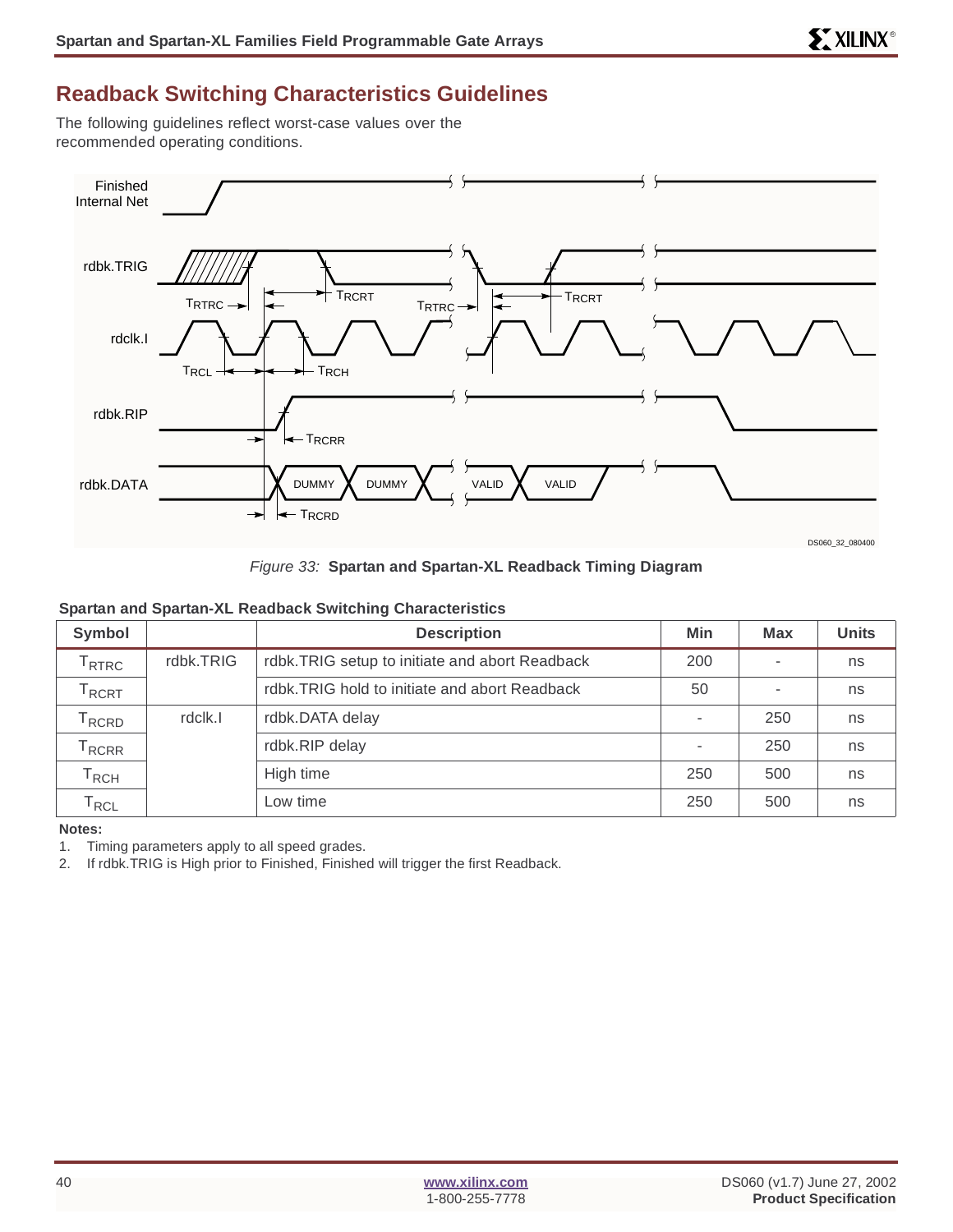# **Configuration Switching Characteristics**



#### **Master Mode**

| Symbol                       | <b>Description</b>         | Min | <b>Max</b> | <b>Units</b>      |
|------------------------------|----------------------------|-----|------------|-------------------|
| $\mathsf{T}_{\mathsf{POR}}$  | Power-on reset             | 40  | 130        | ms                |
| $T_{\mathsf{PI}}$            | Program Latency            | 30  | 200        | us per CLB column |
| $\Gamma$ <sub>ICCK</sub>     | CCLK (output) delay        | 40  | 250        | μs                |
| $\mathsf{T}_{\mathsf{CCLK}}$ | CCLK (output) period, slow | 640 | 2000       | ns                |
| $\mathsf{T}_{\mathsf{CCLK}}$ | CCLK (output) period, fast | 100 | 250        | ns                |

# **Slave Mode**

| Symbol                      | <b>Description</b>             | Min | <b>Max</b> | <b>Units</b>      |
|-----------------------------|--------------------------------|-----|------------|-------------------|
| $\mathsf{r}_{\mathsf{POR}}$ | Power-on reset                 | 10  | 33         | ms                |
| Ты                          | Program latency                | 30  | 200        | us per CLB column |
| <b>ICCK</b>                 | CCLK (input) delay (required)  |     |            | μs                |
| <sup>I</sup> CCLK           | CCLK (input) period (required) | 80  | ۰          | ns                |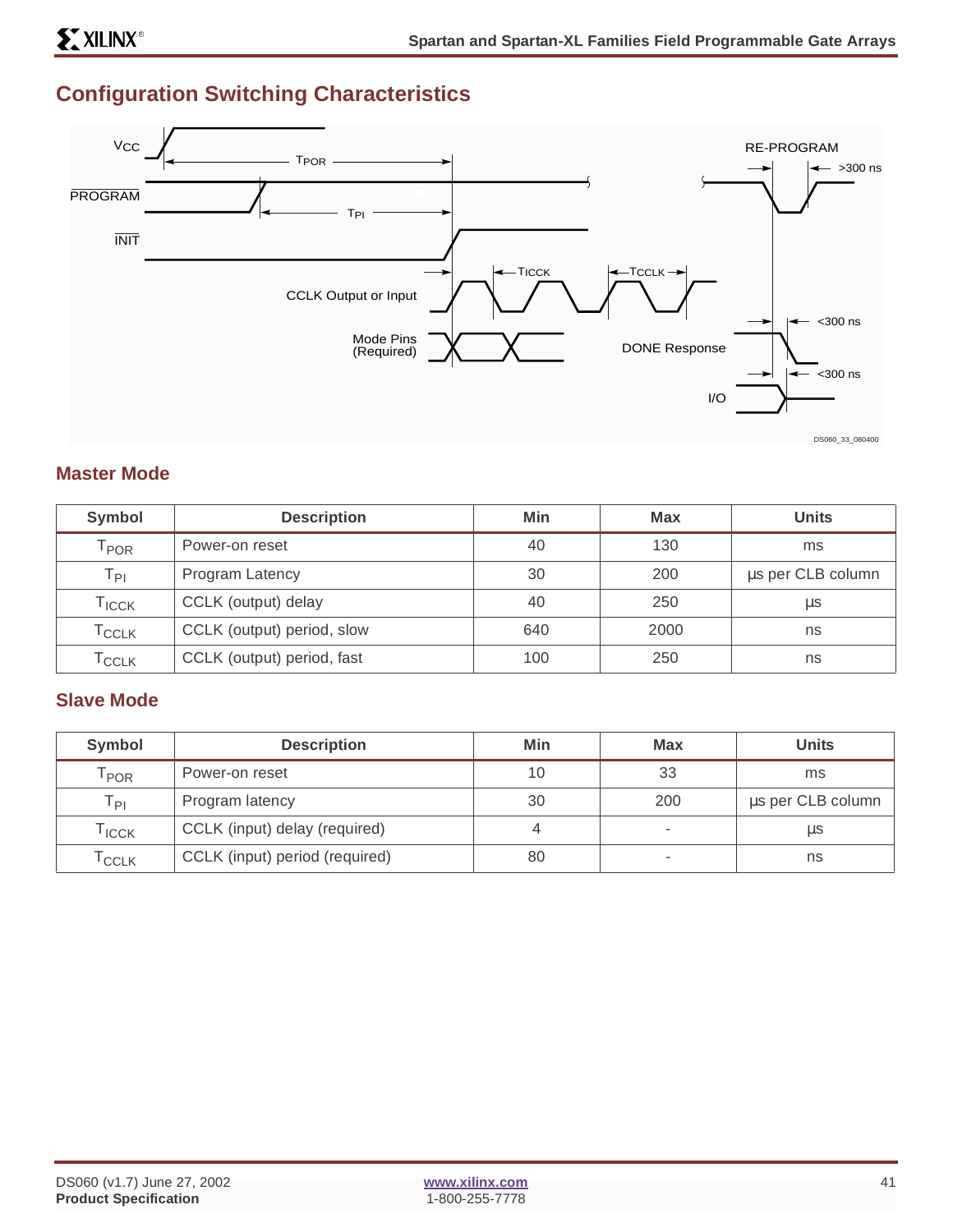# **Spartan Detailed Specifications**

# **Definition of Terms**

In the following tables, some specifications may be designated as Advance or Preliminary. These terms are defined as follows:

**Advance:** Initial estimates based on simulation and/or extrapolation from other speed grades, devices, or families. Values are subject to change. Use as estimates, not for production.

**Preliminary:** Based on preliminary characterization. Further changes are not expected.

**Unmarked:** Specifications not identified as either Advance or Preliminary are to be considered Final.

Notwithstanding the definition of the above terms, all specifications are subject to change without notice.

Except for pin-to-pin input and output parameters, the AC parameter delay specifications included in this document are derived from measuring internal test patterns. All specifications are representative of worst-case supply voltage and junction temperature conditions. The parameters included are common to popular designs and typical applications.

# **Spartan Absolute Maximum Ratings(1)**

| Symbol           | <b>Description</b>                                 | Value                   | <b>Units</b>                   |                 |
|------------------|----------------------------------------------------|-------------------------|--------------------------------|-----------------|
| $V_{CC}$         | Supply voltage relative to GND                     |                         | $-0.5$ to $+7.0$               |                 |
| $V_{IN}$         | Input voltage relative to $GND(2,3)$               | $-0.5$ to $V_{CC}$ +0.5 | V                              |                 |
| V <sub>TS</sub>  | Voltage applied to 3-state output <sup>(2,3)</sup> |                         | $-0.5$ to $V_{\text{CC}}$ +0.5 | V               |
| <sup>I</sup> STG | Storage temperature (ambient)                      |                         | $-65$ to $+150$                | $^{\circ}C$     |
| T.               | Junction temperature                               | Plastic packages        |                                | $\rm ^{\circ}C$ |

**Notes:**

1. Stresses beyond those listed under Absolute Maximum Ratings may cause permanent damage to the device. These are stress ratings only, and functional operation of the device at these or any other conditions beyond those listed under Operating Conditions is not implied. Exposure to Absolute Maximum Ratings conditions for extended periods of time may affect device reliability.

2. Maximum DC overshoot (above  $V_{CC}$ ) or undershoot (below GND) must be limited to either 0.5V or 10 mA, whichever is easier to achieve.

3. Maximum AC (during transitions) conditions are as follows; the device pins may undershoot to –2.0V or overshoot to +7.0V, provided this overshoot or undershoot lasts no more than 11 ns with a forcing current no greater than 100 mA.

4. For soldering guidelines, see the Package Infomation on the Xilinx website.

# **Spartan Recommended Operating Conditions**

| Symbol                     | <b>Description</b>                                                                   | Min                | <b>Max</b> | <b>Units</b> |              |
|----------------------------|--------------------------------------------------------------------------------------|--------------------|------------|--------------|--------------|
| $V_{\rm CC}$               | Supply voltage relative to GND, $T_J = 0^\circ \text{C}$ to +85°C                    | Commercial         | 4.75       | 5.25         | V            |
|                            | Supply voltage relative to GND, $T_{\rm J} = -40^{\circ}$ C to +100°C <sup>(1)</sup> | Industrial         | 4.5        | 5.5          | V            |
| V <sub>IH</sub>            | High-level input voltage $(2)$                                                       | <b>TTL</b> inputs  | 2.0        | $V_{\rm CC}$ | V            |
|                            |                                                                                      | <b>CMOS</b> inputs | 70%        | 100%         | $V_{\rm CC}$ |
| $V_{IL}$                   | Low-level input voltage $(2)$                                                        | <b>TTL</b> inputs  | $\Omega$   | 0.8          | V            |
|                            |                                                                                      | <b>CMOS</b> inputs | 0          | 20%          | $V_{CC}$     |
| $\mathsf{T}_{\textsf{IN}}$ | Input signal transition time                                                         |                    |            | 250          | ns           |

**Notes:**

1. At junction temperatures above those listed as Recommended Operating Conditions, all delay parameters increase by 0.35% per °C.

2. Input and output measurement thresholds are: 1.5V for TTL and 2.5V for CMOS.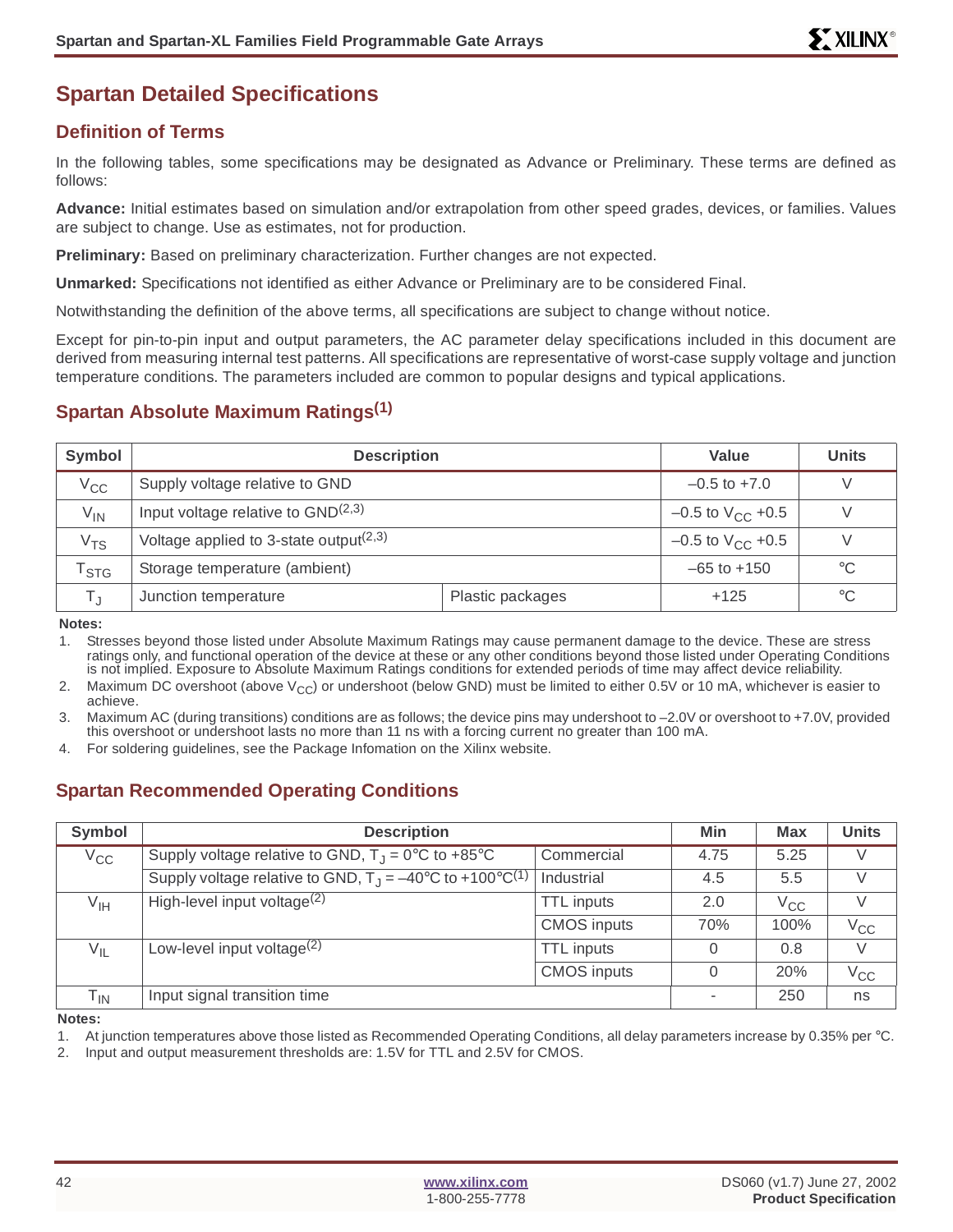| Symbol           | <b>Description</b>                                                                                       |                     | Min                | <b>Max</b> | <b>Units</b> |
|------------------|----------------------------------------------------------------------------------------------------------|---------------------|--------------------|------------|--------------|
| $V_{OH}$         | High-level output voltage $\circledR$ $I_{OH} = -4.0$ mA, $V_{CC}$ min                                   | <b>TTL</b> outputs  | 2.4                |            | V            |
|                  | High-level output voltage $\circledR$ I <sub>OH</sub> = -1.0 mA, V <sub>CC</sub> min                     | <b>CMOS</b> outputs | $V_{\rm CC}$ – 0.5 | ٠          | V            |
| $V_{OL}$         | Low-level output voltage $\textcircled{a}$ I <sub>OL</sub> = 12.0 mA, V <sub>CC</sub> min <sup>(1)</sup> | <b>TTL</b> outputs  |                    | 0.4        | V            |
|                  |                                                                                                          | <b>CMOS</b> outputs |                    | 0.4        | $\vee$       |
| $V_{DR}$         | Data retention supply voltage (below which configuration data may be lost)                               |                     | 3.0                |            | $\vee$       |
| <sup>I</sup> cco | Quiescent FPGA supply current <sup>(2)</sup>                                                             | Commercial          |                    | 3.0        | mA           |
|                  |                                                                                                          | Industrial          |                    | 6.0        | mA           |
| IL.              | Input or output leakage current                                                                          |                     | $-10$              | $+10$      | μA           |
| $C_{IN}$         | Input capacitance (sample tested)                                                                        |                     |                    | 10         | pF           |
| $I_{RPU}$        | Pad pull-up (when selected) $\mathcal{Q}$ V <sub>IN</sub> = 0V (sample tested)                           |                     | 0.02               | 0.25       | mA           |
| <sup>I</sup> RPD | Pad pull-down (when selected) $\mathcal{Q}$ V <sub>IN</sub> = 5V (sample tested)                         |                     | 0.02               |            | mA           |

## **Spartan DC Characteristics Over Operating Conditions**

**Notes:**

1. With 50% of the outputs simultaneously sinking 12 mA, up to a maximum of 64 pins.

2. With no output current loads, no active input pull-up resistors, all package pins at  $V_{CC}$  or GND, and the FPGA configured with a Tie option.

# **Spartan Global Buffer Switching Characteristic Guidelines**

All devices are 100% functionally tested. Internal timing parameters are derived from measuring internal test patterns. Listed below are representative values where one global clock input drives one vertical clock line in each accessible column, and where all accessible IOB and CLB flip-flops are clocked by the global clock net.

When fewer vertical clock lines are connected, the clock distribution is faster; when multiple clock lines per column are driven from the same global clock, the delay is longer.

For more specific, more precise, and worst-case guaranteed data, reflecting the actual routing structure, use the values provided by the static timing analyzer (TRCE in the Xilinx Development System) and back-annotated to the simulation netlist. These path delays, provided as a guideline, have been extracted from the static timing analyzer report. All timing parameters assume worst-case operating conditions (supply voltage and junction temperature).

|              |                                                   |                   | <b>Speed Grade</b> |            |              |
|--------------|---------------------------------------------------|-------------------|--------------------|------------|--------------|
|              |                                                   |                   | $-4$               | $-3$       |              |
| Symbol       | <b>Description</b>                                | <b>Device</b>     | <b>Max</b>         | <b>Max</b> | <b>Units</b> |
| $T_{\sf PG}$ | From pad through Primary buffer, to any clock K   | XCS <sub>05</sub> | 2.0                | 4.0        | ns           |
|              |                                                   | XCS <sub>10</sub> | 2.4                | 4.3        | ns           |
|              |                                                   | XCS20             | 2.8                | 5.4        | ns           |
|              |                                                   | XCS30             | 3.2                | 5.8        | ns           |
|              |                                                   | XCS40             | 3.5                | 6.4        | ns           |
| $T_{SG}$     | From pad through Secondary buffer, to any clock K | XCS <sub>05</sub> | 2.5                | 4.4        | ns           |
|              |                                                   | XCS <sub>10</sub> | 2.9                | 4.7        | ns           |
|              |                                                   | XCS <sub>20</sub> | 3.3                | 5.8        | ns           |
|              |                                                   | XCS30             | 3.6                | 6.2        | ns           |
|              |                                                   | XCS40             | 3.9                | 6.7        | ns           |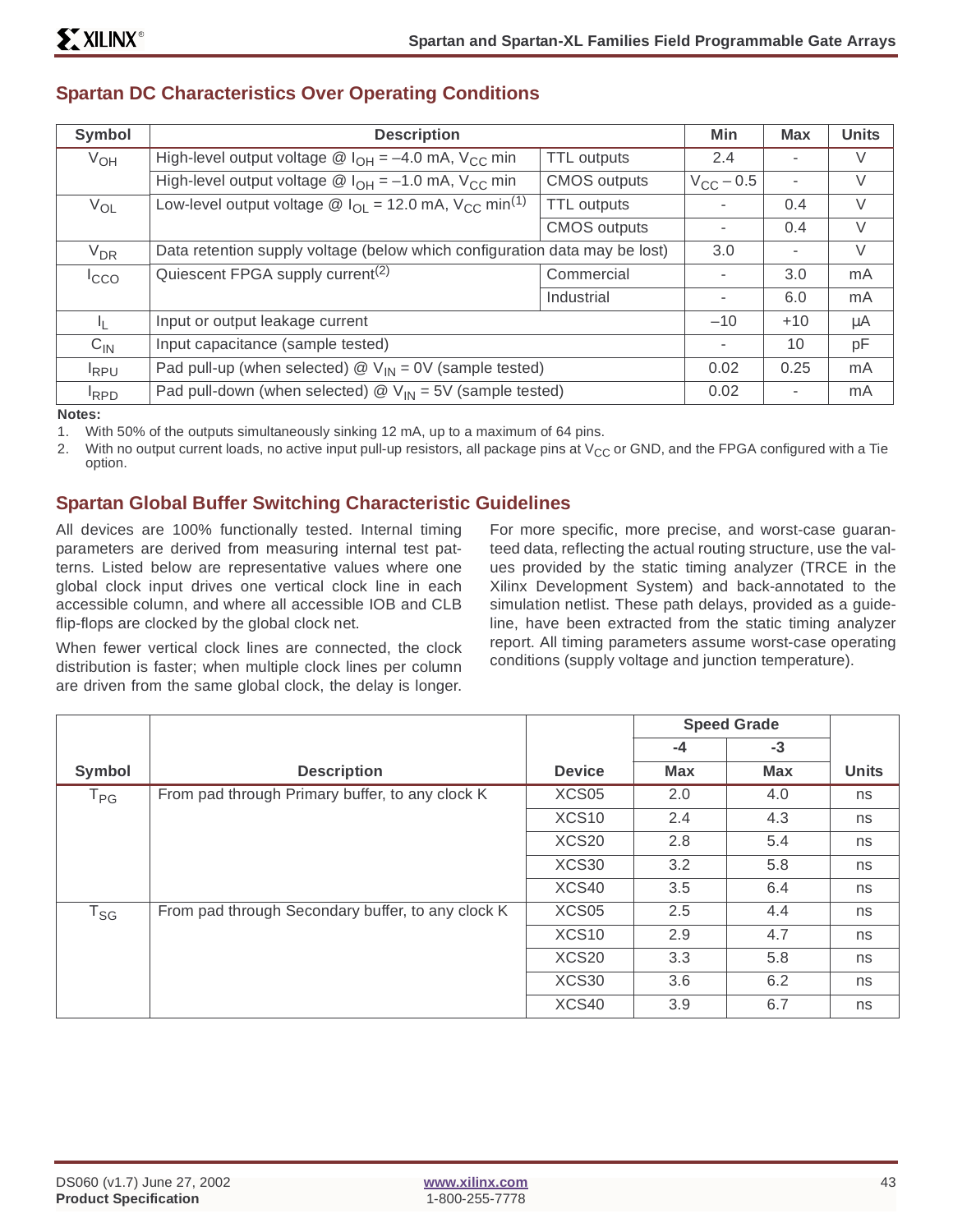#### **Spartan CLB Switching Characteristic Guidelines**

All devices are 100% functionally tested. Internal timing parameters are derived from measuring internal test patterns. Listed below are representative values. For more specific, more precise, and worst-case guaranteed data, use the values reported by the static timing analyzer (TRCE in the Xilinx Development System) and back-annotated to the simulation netlist. All timing parameters assume worst-case operating conditions (supply voltage and junction temperature). Values apply to all Spartan devices and expressed in nanoseconds unless otherwise noted.

|                          |                                                            | <b>Speed Grade</b>       |                                                     |                              |                          |              |
|--------------------------|------------------------------------------------------------|--------------------------|-----------------------------------------------------|------------------------------|--------------------------|--------------|
|                          | <b>Description</b>                                         |                          | $-4$                                                |                              | $-3$                     |              |
| <b>Symbol</b>            |                                                            | Min                      | <b>Max</b>                                          | Min                          | <b>Max</b>               | <b>Units</b> |
| <b>Clocks</b>            |                                                            |                          |                                                     |                              |                          |              |
| $T_{CH}$                 | Clock High time                                            | 3.0                      | $\overline{\phantom{a}}$                            | 4.0                          | L,                       | ns           |
| $T_{CL}$                 | Clock Low time                                             | 3.0                      | $\overline{\phantom{a}}$                            | 4.0                          | $\overline{a}$           | ns           |
|                          | <b>Combinatorial Delays</b>                                |                          |                                                     |                              |                          |              |
| T <sub>ILO</sub>         | F/G inputs to X/Y outputs                                  |                          | 1.2                                                 |                              | 1.6                      | ns           |
| T <sub>IHO</sub>         | F/G inputs via H to X/Y outputs                            | $\overline{\phantom{a}}$ | 2.0                                                 | $\overline{\phantom{a}}$     | 2.7                      | ns           |
| T <sub>HH10</sub>        | C inputs via H1 via H to X/Y outputs                       | $\blacksquare$           | 1.7                                                 | $\qquad \qquad \blacksquare$ | 2.2                      | ns           |
|                          | <b>CLB Fast Carry Logic</b>                                |                          |                                                     |                              |                          |              |
| TOPCY                    | Operand inputs (F1, F2, G1, G4) to COUT                    | $\overline{\phantom{a}}$ | 1.7                                                 | $\overline{\phantom{a}}$     | 2.1                      | ns           |
| <b>TASCY</b>             | Add/Subtract input (F3) to C <sub>OUT</sub>                | $\overline{a}$           | 2.8                                                 |                              | 3.7                      | ns           |
| TINCY                    | Initialization inputs (F1, F3) to COUT                     |                          | 1.2                                                 |                              | 1.4                      | ns           |
| <b>T</b> <sub>SUM</sub>  | C <sub>IN</sub> through function generators to X/Y outputs | $\overline{a}$           | 2.0                                                 |                              | 2.6                      | ns           |
| T <sub>BYP</sub>         | $C_{IN}$ to $C_{OUT}$ , bypass function generators         | $\overline{\phantom{a}}$ | 0.5                                                 | $\frac{1}{2}$                | 0.6                      | ns           |
| <b>Sequential Delays</b> |                                                            |                          |                                                     |                              |                          |              |
| $T_{CKO}$                | Clock K to Flip-Flop outputs Q                             | $\blacksquare$           | 2.1                                                 | $\frac{1}{2}$                | 2.8                      | ns           |
|                          | <b>Setup Time before Clock K</b>                           |                          |                                                     |                              |                          |              |
| $T_{\text{ICK}}$         | F/G inputs                                                 | 1.8                      |                                                     | 2.4                          |                          | ns           |
| T <sub>IHCK</sub>        | F/G inputs via H                                           | 2.9                      |                                                     | 3.9                          |                          | ns           |
| T <sub>HH1CK</sub>       | C inputs via H1 through H                                  | 2.3                      | $\frac{1}{2}$                                       | 3.3                          | $\frac{1}{2}$            | ns           |
| <b>T</b> <sub>DICK</sub> | C inputs via DIN                                           | 1.3                      | $\overline{a}$                                      | 2.0                          | ÷,                       | ns           |
| $T_{\text{ECCK}}$        | C inputs via EC                                            | 2.0                      | $\overline{\phantom{a}}$                            | 2.6                          | L.                       | ns           |
| $T_{RCK}$                | C inputs via S/R, going Low (inactive)                     | 2.5                      | $\overline{\phantom{a}}$                            | 4.0                          | L.                       | ns           |
|                          | <b>Hold Time after Clock K</b>                             |                          |                                                     |                              |                          |              |
|                          | All Hold times, all devices                                | 0.0                      | $\frac{1}{2}$                                       | 0.0                          |                          | ns           |
| <b>Set/Reset Direct</b>  |                                                            |                          |                                                     |                              |                          |              |
| T <sub>RPW</sub>         | Width (High)                                               | 3.0                      | $\qquad \qquad \blacksquare$                        | 4.0                          | $\overline{\phantom{a}}$ | ns           |
| $T_{RIO}$                | Delay from C inputs via S/R, going High to Q               | $\overline{\phantom{a}}$ | 3.0                                                 | $\overline{\phantom{a}}$     | 4.0                      | ns           |
| <b>Global Set/Reset</b>  |                                                            |                          |                                                     |                              |                          |              |
| <b>T</b> <sub>MRW</sub>  | Minimum GSR pulse width                                    | 11.5                     | $\overline{a}$                                      | 13.5                         | L.                       | ns           |
| <b>T</b> <sub>MRQ</sub>  | Delay from GSR input to any Q                              |                          | See page 50 for T <sub>RRI</sub> values per device. |                              |                          |              |
| F <sub>TOG</sub>         | Toggle Frequency (MHz)<br>(for export control purposes)    |                          | 166                                                 |                              | 125                      | <b>MHz</b>   |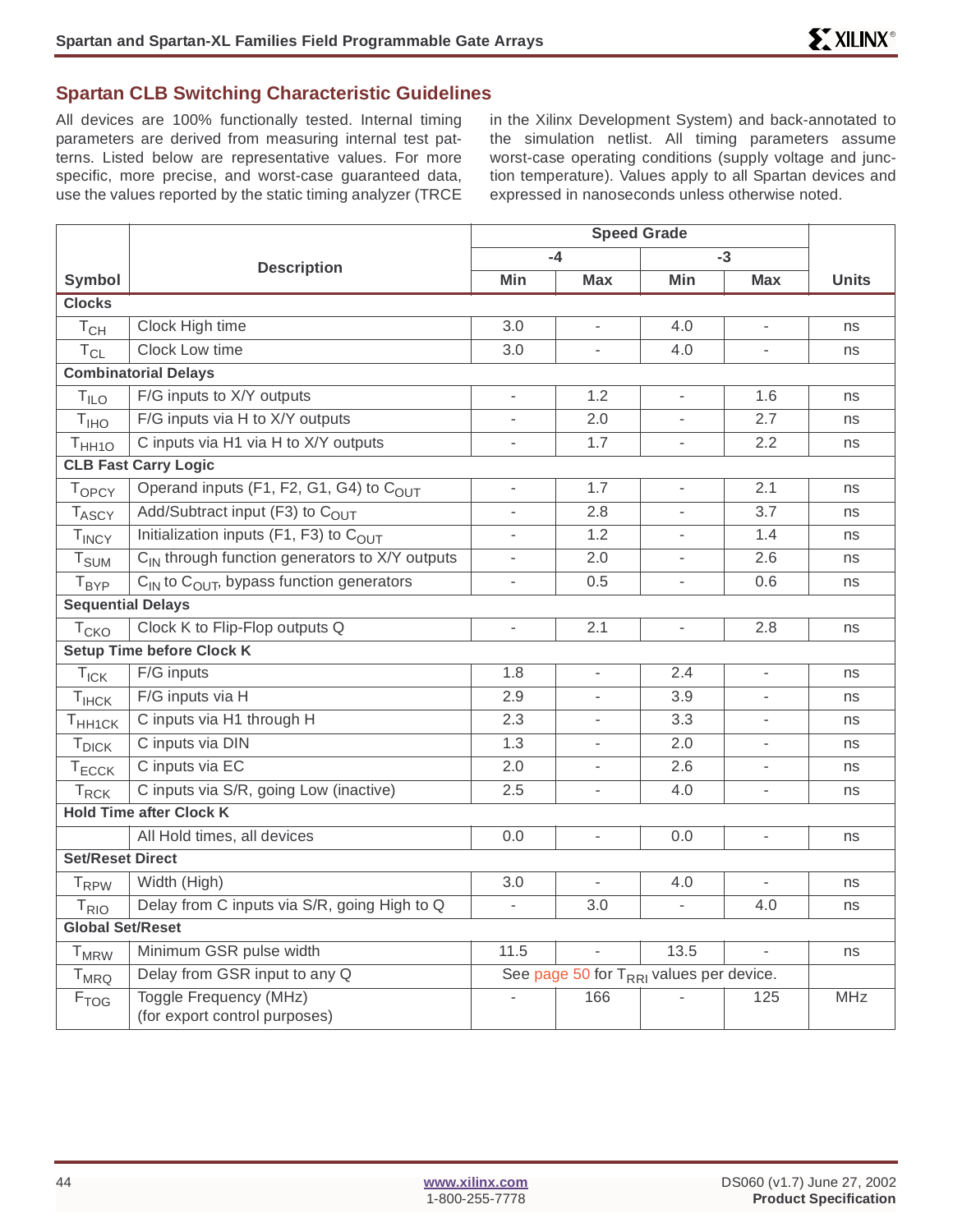# **Spartan CLB RAM Synchronous (Edge-Triggered) Write Operation Guidelines**

All devices are 100% functionally tested. Internal timing parameters are derived from measuring internal test patterns. Listed below are representative values. For more specific, more precise, and worst-case guaranteed data, use the values reported by the static timing analyzer (TRCE in the Xilinx Development System) and back-annotated to the simulation netlist. All timing parameters assume worst-case operating conditions (supply voltage and junction temperature). Values apply to all Spartan devices and are expressed in nanoseconds unless otherwise noted.

|                          |                                           |                     | <b>Speed Grade</b>           |                          |                          |                          |              |
|--------------------------|-------------------------------------------|---------------------|------------------------------|--------------------------|--------------------------|--------------------------|--------------|
|                          |                                           |                     |                              | $-4$                     |                          | $-3$                     |              |
| <b>Symbol</b>            | <b>Single Port RAM</b>                    | Size <sup>(1)</sup> | Min                          | <b>Max</b>               | Min                      | <b>Max</b>               | <b>Units</b> |
| <b>Write Operation</b>   |                                           |                     |                              |                          |                          |                          |              |
| $T_{WCS}$                | Address write cycle time (clock K period) | 16x2                | 8.0                          | $\overline{\phantom{a}}$ | 11.6                     | $\frac{1}{2}$            | ns           |
| <b>T</b> <sub>WCTS</sub> |                                           | 32x1                | 8.0                          |                          | 11.6                     |                          | ns           |
| $T_{WPS}$                | Clock K pulse width (active edge)         | 16x2                | 4.0                          | $\overline{\phantom{a}}$ | 5.8                      | $\overline{\phantom{a}}$ | ns           |
| <b>T</b> <sub>WPTS</sub> |                                           | 32x1                | 4.0                          | $\overline{\phantom{a}}$ | 5.8                      | $\overline{\phantom{a}}$ | ns           |
| $T_{ASS}$                | Address setup time before clock K         | 16x2                | 1.5                          | $\overline{a}$           | 2.0                      | $\overline{\phantom{a}}$ | ns           |
| $T_{\text{ASTS}}$        |                                           | 32x1                | 1.5                          | $\overline{\phantom{a}}$ | 2.0                      | $\overline{\phantom{0}}$ | ns           |
| $T_{AHS}$                | Address hold time after clock K           | 16x2                | 0.0                          | L,                       | 0.0                      |                          | ns           |
| $T_{AHTS}$               |                                           | 32x1                | 0.0                          | $\bar{\phantom{a}}$      | 0.0                      | $\overline{\phantom{0}}$ | ns           |
| $T_{DSS}$                | DIN setup time before clock K             | 16x2                | 1.5                          |                          | 2.7                      | $\overline{\phantom{a}}$ | ns           |
| $T_{DSTS}$               |                                           | 32x1                | 1.5                          | $\overline{\phantom{a}}$ | 1.7                      | $\overline{\phantom{0}}$ | ns           |
| T <sub>DHS</sub>         | DIN hold time after clock K               | 16x2                | 0.0                          | $\overline{\phantom{a}}$ | 0.0                      | $\overline{\phantom{0}}$ | ns           |
| T <sub>DHTS</sub>        |                                           | 32x1                | 0.0                          | $\overline{\phantom{0}}$ | 0.0                      | $\overline{\phantom{a}}$ | ns           |
| <b>T</b> <sub>WSS</sub>  | WE setup time before clock K              | 16x2                | 1.5                          | $\overline{\phantom{a}}$ | 1.6                      | $\overline{\phantom{a}}$ | ns           |
| $T_{WSTS}$               |                                           | 32x1                | 1.5                          |                          | 1.6                      |                          | ns           |
| T <sub>WHS</sub>         | WE hold time after clock K                | 16x2                | 0.0                          | $\overline{\phantom{a}}$ | 0.0                      | $\overline{\phantom{0}}$ | ns           |
| <b>T</b> <sub>WHTS</sub> |                                           | 32x1                | 0.0                          |                          | 0.0                      |                          | ns           |
| $T_{WOS}$                | Data valid after clock K                  | 16x2                | $\overline{\phantom{a}}$     | 6.5                      | $\overline{\phantom{a}}$ | 7.9                      | ns           |
| <b>T</b> <sub>WOTS</sub> |                                           | 32x1                | $\overline{\phantom{a}}$     | 7.0                      | $\overline{\phantom{a}}$ | 9.3                      | ns           |
| <b>Read Operation</b>    |                                           |                     |                              |                          |                          |                          |              |
| $T_{RC}$                 | Address read cycle time                   | 16x2                | 2.6                          | $\overline{\phantom{a}}$ | 2.6                      | $\overline{\phantom{0}}$ | ns           |
| $T_{\text{RCT}}$         |                                           | 32x1                | 3.8                          |                          | 3.8                      |                          | ns           |
| T <sub>ILO</sub>         | Data valid after address change (no Write | 16x2                | $\qquad \qquad \blacksquare$ | 1.2                      | $\overline{\phantom{a}}$ | 1.6                      | ns           |
| T <sub>IHO</sub>         | Enable)                                   | 32x1                | $\overline{\phantom{a}}$     | 2.0                      | $\overline{\phantom{a}}$ | 2.7                      | ns           |
| $T_{\text{ICK}}$         | Address setup time before clock K         | 16x2                | 1.8                          | $\overline{\phantom{a}}$ | 2.4                      | $\overline{\phantom{0}}$ | ns           |
| $T_{IHCK}$               |                                           | 32x1                | 2.9                          | $\overline{\phantom{a}}$ | 3.9                      | $\overline{\phantom{a}}$ | ns           |

**Notes:**

1. Timing for 16 x 1 RAM option is identical to 16 x 2 RAM timing.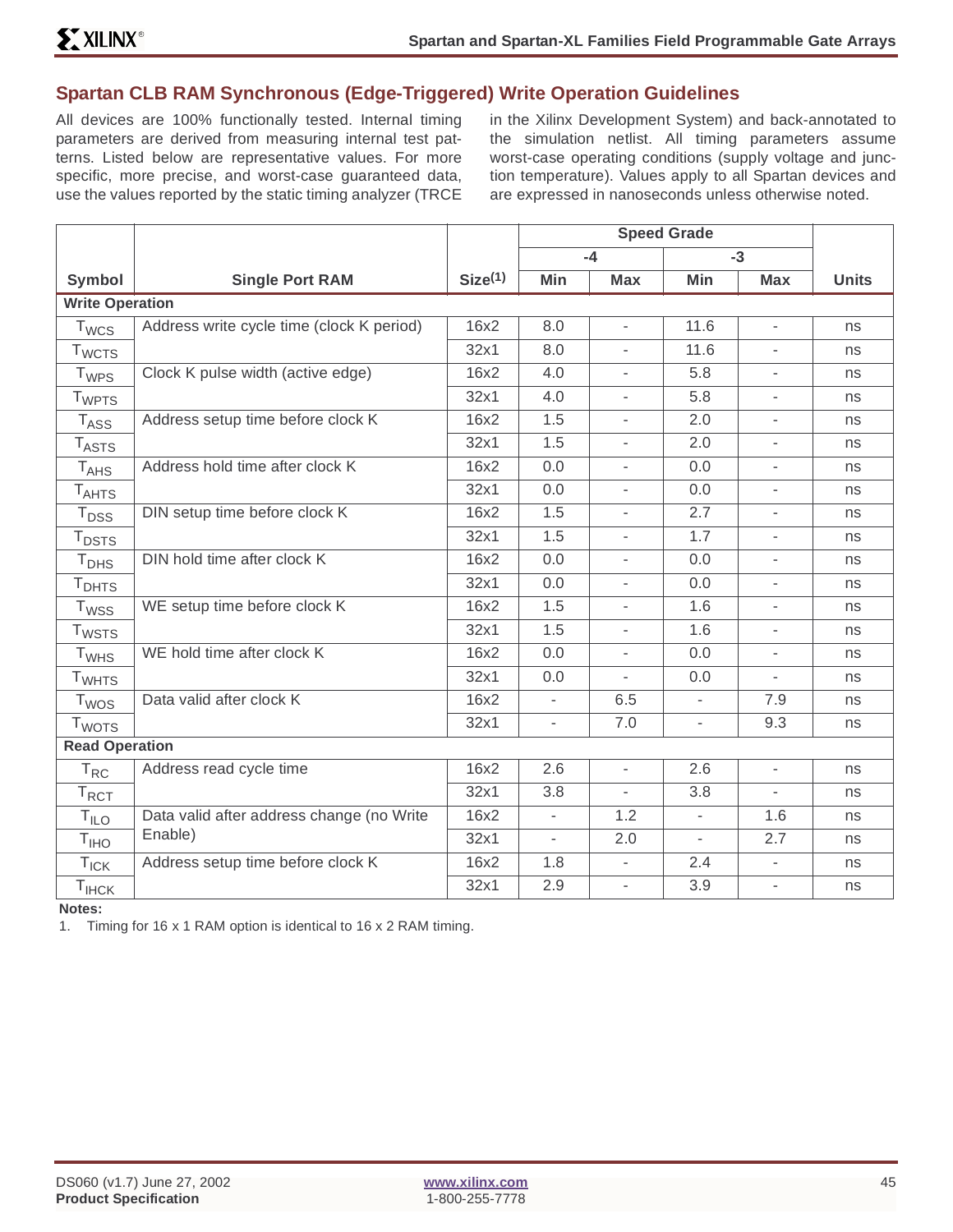## **Spartan CLB RAM Synchronous (Edge-Triggered) Write Operation Guidelines (continued)**

All devices are 100% functionally tested. Internal timing parameters are derived from measuring internal test patterns. Listed below are representative values. For more specific, more precise, and worst-case guaranteed data, use the values reported by the static timing analyzer (TRCE

in the Xilinx Development System) and back-annotated to the simulation netlist. All timing parameters assume worst-case operating conditions (supply voltage and junction temperature). Values apply to all Spartan devices and are expressed in nanoseconds unless otherwise noted.

#### **Dual-Port RAM Synchronous (Edge-Triggered) Write Operation Characteristics**

|                          |                                           |                     |          | $-4$                     |          | $-3$                     |              |
|--------------------------|-------------------------------------------|---------------------|----------|--------------------------|----------|--------------------------|--------------|
| <b>Symbol</b>            | <b>Dual Port RAM</b>                      | Size <sup>(1)</sup> | Min      | <b>Max</b>               | Min      | <b>Max</b>               | <b>Units</b> |
| <b>Write Operation</b>   |                                           |                     |          |                          |          |                          |              |
| T <sub>WCDS</sub>        | Address write cycle time (clock K period) | 16x1                | 8.0      | $\blacksquare$           | 11.6     | ٠                        | ns           |
| T <sub>WPDS</sub>        | Clock K pulse width (active edge)         | 16x1                | 4.0      | $\blacksquare$           | 5.8      | ٠                        | ns           |
| <b>TASDS</b>             | Address setup time before clock K         | 16x1                | 1.5      | $\blacksquare$           | 2.1      | ٠                        | ns           |
| $T_{\sf AHDS}$           | Address hold time after clock K           | 16x1                | $\Omega$ | $\blacksquare$           | $\Omega$ | ٠                        | ns           |
| T <sub>DSDS</sub>        | DIN setup time before clock K             | 16x1                | 1.5      | $\blacksquare$           | 1.6      | ٠                        | ns           |
| T <sub>DHDS</sub>        | DIN hold time after clock K               | 16x1                | $\Omega$ | $\overline{\phantom{a}}$ | $\Omega$ | $\overline{\phantom{a}}$ | ns           |
| T <sub>WSDS</sub>        | WE setup time before clock K              | 16x1                | 1.5      | $\blacksquare$           | 1.6      | $\overline{\phantom{a}}$ | ns           |
| <b>T</b> <sub>WHDS</sub> | WE hold time after clock K                | 16x1                | $\Omega$ | $\blacksquare$           | $\Omega$ | ٠                        | ns           |
| T <sub>WODS</sub>        | Data valid after clock K                  | 16x1                | ٠        | 6.5                      | ۰        | 7.0                      | ns           |

**Notes:**

1. Read Operation timing for 16 x 1 dual-port RAM option is identical to 16 x 2 single-port RAM timing

# **Spartan CLB RAM Synchronous (Edge-Triggered) Write Timing**

**Single Port** Dual Port Dual Port

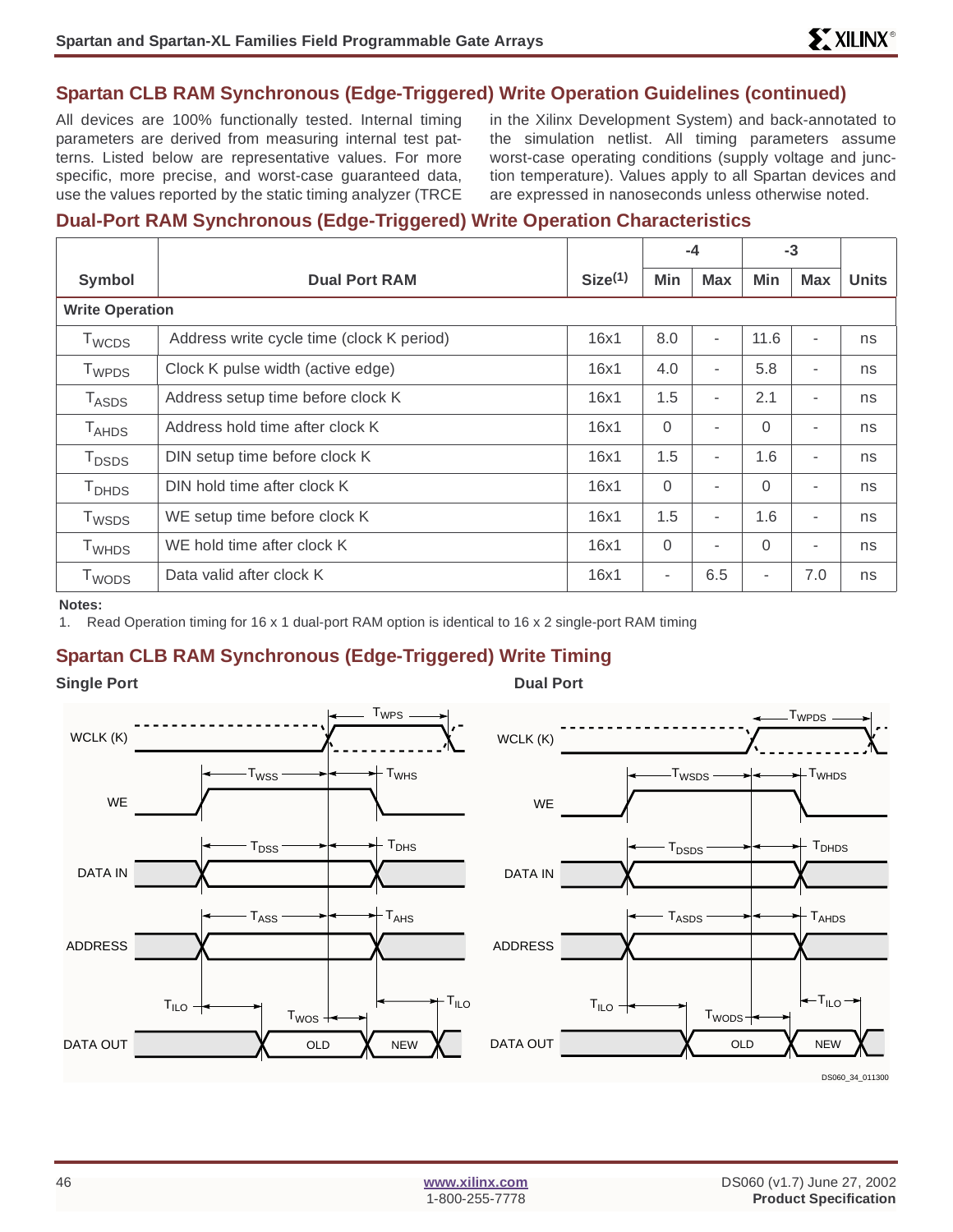### **Spartan Pin-to-Pin Output Parameter Guidelines**

All devices are 100% functionally tested. Pin-to-pin timing parameters are derived from measuring external and internal test patterns and are guaranteed over worst-case operating conditions (supply voltage and junction temperature). Listed below are representative values for typical pin locations and normal clock loading. For more specific, more pre-

cise, and worst-case guaranteed data, reflecting the actual routing structure, use the values provided by the static timing analyzer (TRCE in the Xilinx Development System) and back-annotated to the simulation netlist. These path delays, provided as a guideline, have been extracted from the static timing analyzer report.

#### **Spartan Output Flip-Flop, Clock-to-Out**

|                           |                                                       |               | <b>Speed Grade</b> |            |              |
|---------------------------|-------------------------------------------------------|---------------|--------------------|------------|--------------|
|                           |                                                       |               | $-4$               | $-3$       |              |
| <b>Symbol</b>             | <b>Description</b>                                    | <b>Device</b> | <b>Max</b>         | <b>Max</b> | <b>Units</b> |
|                           | <b>Global Primary Clock to TTL Output using OFF</b>   |               |                    |            |              |
| TICKOF                    | Fast                                                  | XCS05         | 5.3                | 8.7        | ns           |
|                           |                                                       | XCS10         | 5.7                | 9.1        | ns           |
|                           |                                                       | XCS20         | 6.1                | 9.3        | ns           |
|                           |                                                       | XCS30         | 6.5                | 9.4        | ns           |
|                           |                                                       | XCS40         | 6.8                | 10.2       | ns           |
| <b>T<sub>ICKO</sub></b>   | Slew-rate limited                                     | XCS05         | 9.0                | 11.5       | ns           |
|                           |                                                       | XCS10         | 9.4                | 12.0       | ns           |
|                           |                                                       | XCS20         | 9.8                | 12.2       | ns           |
|                           |                                                       | XCS30         | 10.2               | 12.8       | ns           |
|                           |                                                       | XCS40         | 10.5               | 12.8       | ns           |
|                           | <b>Global Secondary Clock to TTL Output using OFF</b> |               |                    |            |              |
| <b>TICKSOF</b>            | Fast                                                  | XCS05         | 5.8                | 9.2        | ns           |
|                           |                                                       | XCS10         | 6.2                | 9.6        | ns           |
|                           |                                                       | XCS20         | 6.6                | 9.8        | ns           |
|                           |                                                       | XCS30         | 7.0                | 9.9        | ns           |
|                           |                                                       | XCS40         | 7.3                | 10.7       | ns           |
| <b>T<sub>ICKSO</sub></b>  | Slew-rate limited                                     | XCS05         | 9.5                | 12.0       | ns           |
|                           |                                                       | XCS10         | 9.9                | 12.5       | ns           |
|                           |                                                       | XCS20         | 10.3               | 12.7       | ns           |
|                           |                                                       | XCS30         | 10.7               | 13.2       | ns           |
|                           |                                                       | XCS40         | 11.0               | 14.3       | ns           |
|                           | <b>Delay Adder for CMOS Outputs Option</b>            |               |                    |            |              |
| T <sub>CMOSOF</sub>       | Fast                                                  | All devices   | 0.8                | 1.0        | ns           |
| <b>T</b> <sub>CMOSO</sub> | Slew-rate limited                                     | All devices   | 1.5                | 2.0        | ns           |

**Notes:**

1. Listed above are representative values where one global clock input drives one vertical clock line in each accessible column,and where all accessible IOB and CLB flip-flops are clocked by the global clock net.

2. Output timing is measured at ~50% V<sub>CC</sub> threshold with 50 pF external capacitive load. For different loads, see Figure 33.<br>3. OFF = Output Flip-Flop

 $OFF = Output$  Flip-Flop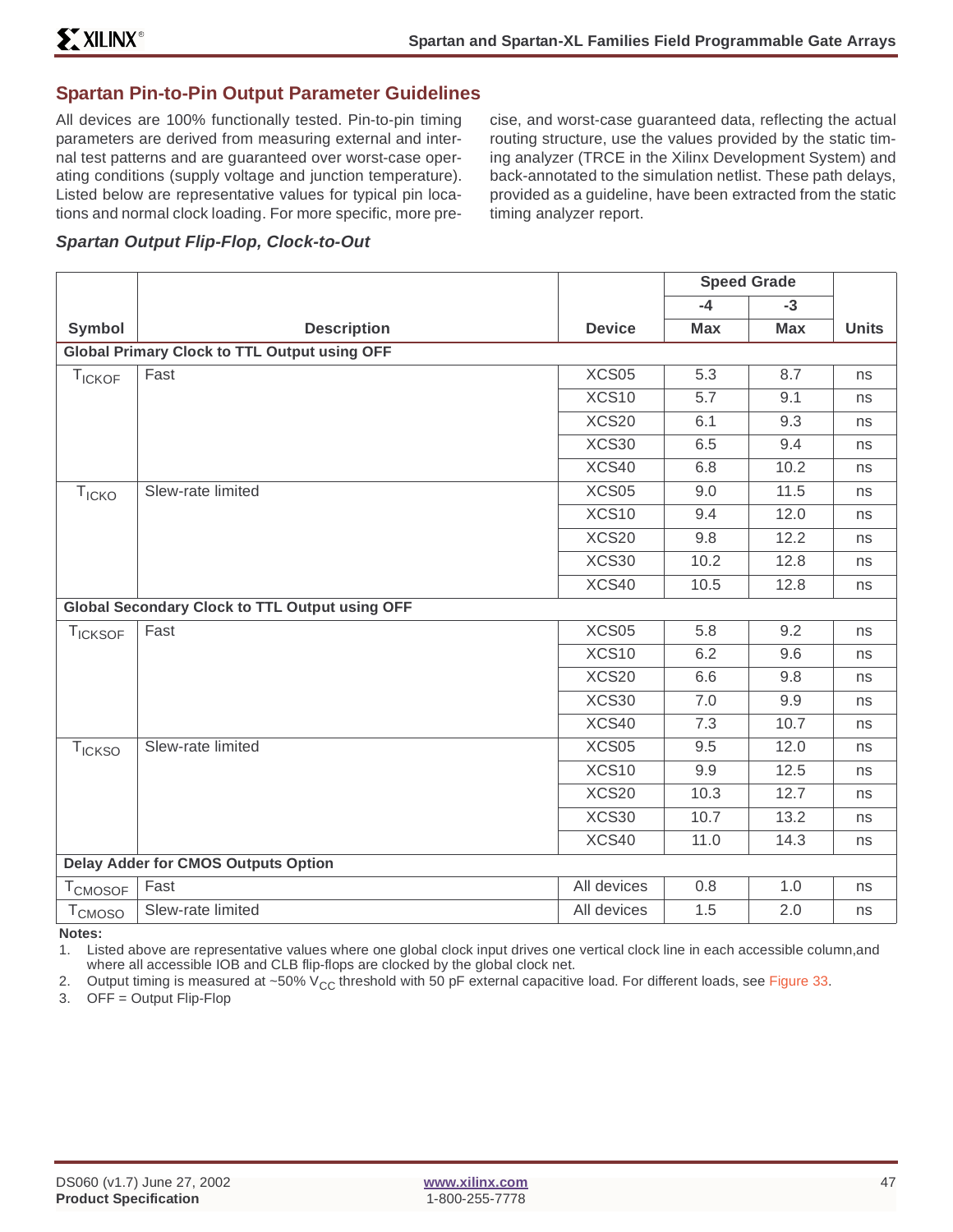#### **Capacitive Load Factor**

Figure 33 shows the relationship between I/O output delay and load capacitance. It allows a user to adjust the specified output delay if the load capacitance is different than 50 pF. For example, if the actual load capacitance is 120 pF, add 2.5 ns to the specified delay. If the load capacitance is 20 pF, subtract 0.8 ns from the specified output delay. Figure 33 is usable over the specified operating conditions of voltage and temperature and is independent of the output slew rate control.



Figure 34: **Delay Factor at Various Capacitive Loads**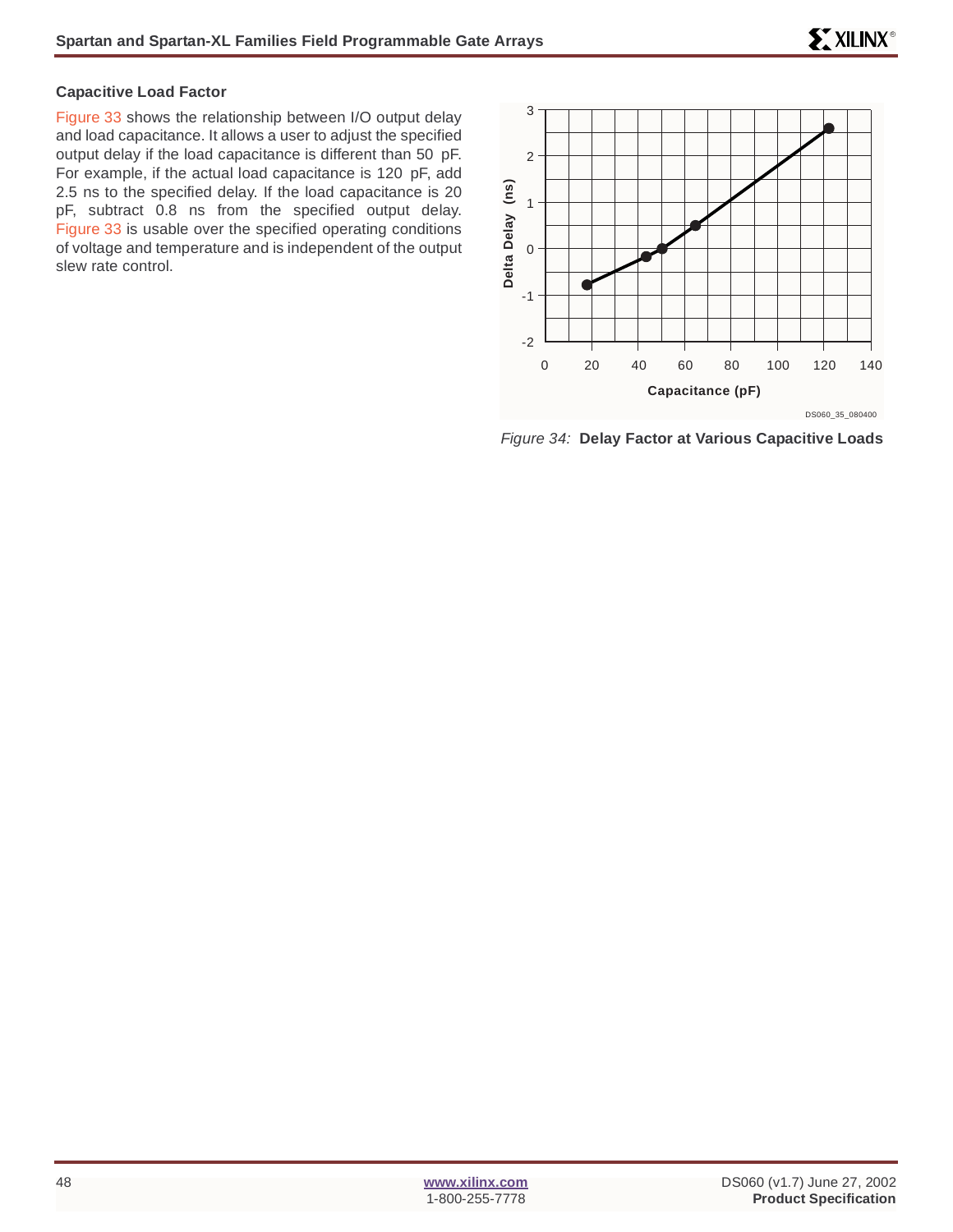# **Spartan Pin-to-Pin Input Parameter Guidelines**

All devices are 100% functionally tested. Pin-to-pin timing parameters are derived from measuring external and internal test patterns and are guaranteed over worst-case operating conditions (supply voltage and junction temperature). Listed below are representative values for typical pin locations and normal clock loading.

#### **Spartan Primary and Secondary Setup and Hold**

|                                     |                                                      |               | <b>Speed Grade</b> |           |              |
|-------------------------------------|------------------------------------------------------|---------------|--------------------|-----------|--------------|
|                                     |                                                      |               | $-4$               | $-3$      |              |
| Symbol                              | <b>Description</b>                                   | <b>Device</b> | Min                | Min       | <b>Units</b> |
|                                     | Input Setup/Hold Times Using Primary Clock and IFF   |               |                    |           |              |
| $T_{PSUF}/T_{PHF}$                  | No Delay                                             | XCS05         | 1.2 / 1.7          | 1.8 / 2.5 | ns           |
|                                     |                                                      | XCS10         | 1.0 / 2.3          | 1.5/3.4   | ns           |
|                                     |                                                      | XCS20         | 0.8 / 2.7          | 1.2 / 4.0 | ns           |
|                                     |                                                      | XCS30         | 0.6 / 3.0          | 0.9 / 4.5 | ns           |
|                                     |                                                      | XCS40         | 0.4 / 3.5          | 0.6 / 5.2 | ns           |
| $T_{PSU}/T_{PH}$                    | With Delay                                           | XCS05         | 4.3 / 0.0          | 6.0 / 0.0 | ns           |
|                                     |                                                      | XCS10         | 4.3 / 0.0          | 6.0 / 0.0 | ns           |
|                                     |                                                      | XCS20         | 4.3 / 0.0          | 6.0 / 0.0 | ns           |
|                                     |                                                      | XCS30         | 4.3 / 0.0          | 6.0 / 0.0 | ns           |
|                                     |                                                      | XCS40         | 5.3 / 0.0          | 6.8 / 0.0 | ns           |
|                                     | Input Setup/Hold Times Using Secondary Clock and IFF |               |                    |           |              |
| T <sub>SSUF</sub> /T <sub>SHF</sub> | No Delay                                             | XCS05         | 0.9 / 2.2          | 1.5 / 3.0 | ns           |
|                                     |                                                      | XCS10         | 0.7 / 2.8          | 1.2 / 3.9 | ns           |
|                                     |                                                      | XCS20         | 0.5 / 3.2          | 0.9 / 4.5 | ns           |
|                                     |                                                      | XCS30         | 0.3 / 3.5          | 0.6 / 5.0 | ns           |
|                                     |                                                      | XCS40         | 0.1 / 4.0          | 0.3 / 5.7 | ns           |
| $T_{SSU}/T_{SH}$                    | With Delay                                           | XCS05         | 4.0 / 0.0          | 5.7/0.0   | ns           |
|                                     |                                                      | XCS10         | 4.0 / 0.0          | 5.7/0.0   | ns           |
|                                     |                                                      | XCS20         | 4.0 / 0.5          | 5.7/0.5   | ns           |
|                                     |                                                      | XCS30         | 4.0 / 0.5          | 5.7/0.5   | ns           |
|                                     |                                                      | XCS40         | 5.0 / 0.0          | 6.5 / 0.0 | ns           |

**Notes:**

1. Setup time is measured with the fastest route and the lightest load. Hold time is measured using the furthest distance and a reference load of one clock pin per IOB/CLB.

2. IFF = Input Flip-flop or Latch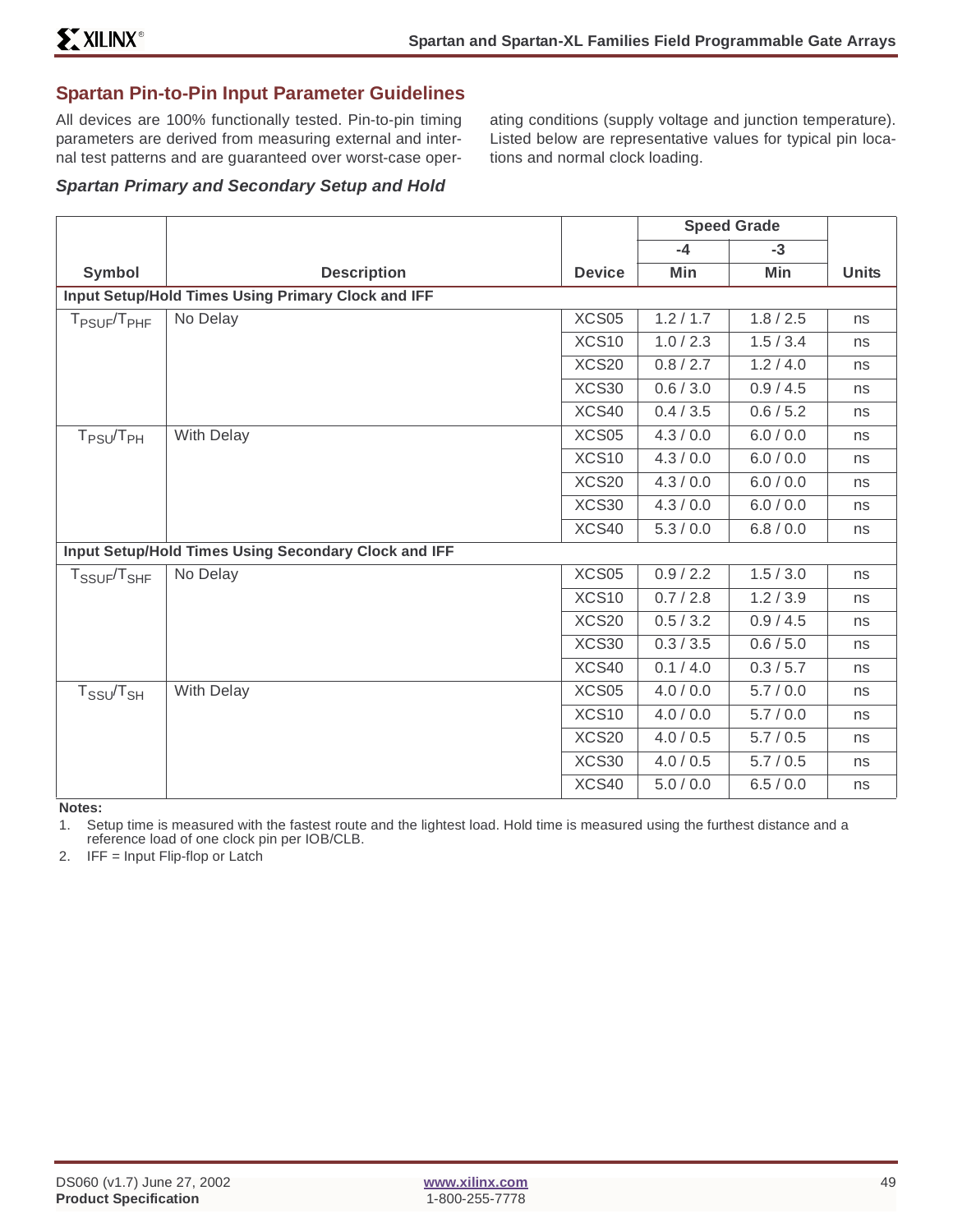#### **Spartan IOB Input Switching Characteristic Guidelines**

All devices are 100% functionally tested. Internal timing parameters are derived from measuring internal test patterns. Listed below are representative values. For more specific, more precise, and worst-case guaranteed data, use the values reported by the static timing analyzer (TRCE

in the Xilinx Development System) and back-annotated to the simulation netlist. These path delays, provided as a guideline, have been extracted from the static timing analyzer report. All timing parameters assume worst-case operating conditions (supply voltage and junction temperature).

|                         |                                                         |               | <b>Speed Grade</b>       |                          |                          |                          |              |
|-------------------------|---------------------------------------------------------|---------------|--------------------------|--------------------------|--------------------------|--------------------------|--------------|
|                         |                                                         |               |                          | $-4$                     |                          | $-3$                     |              |
| <b>Symbol</b>           | <b>Description</b>                                      | <b>Device</b> | Min                      | <b>Max</b>               | Min                      | <b>Max</b>               | <b>Units</b> |
|                         | Setup Times - TTL Inputs <sup>(1)</sup>                 |               |                          |                          |                          |                          |              |
| $T_{ECIK}$              | Clock Enable (EC) to Clock (IK), no delay               | All devices   | 1.6                      | L,                       | 2.1                      | $\overline{\phantom{a}}$ | ns           |
| T <sub>PICK</sub>       | Pad to Clock (IK), no delay                             | All devices   | 1.5                      | L,                       | 2.0                      |                          | ns           |
| <b>Hold Times</b>       |                                                         |               |                          |                          |                          |                          |              |
| $T_{IKEC}$              | Clock Enable (EC) to Clock (IK), no delay               | All devices   | 0.0                      | $\overline{a}$           | 0.9                      | $\overline{\phantom{a}}$ | ns           |
|                         | All Other Hold Times                                    | All devices   | 0.0                      | ÷,                       | 0.0                      | Ĭ.                       | ns           |
|                         | Propagation Delays - TTL Inputs <sup>(1)</sup>          |               |                          |                          |                          |                          |              |
| T <sub>PID</sub>        | Pad to 11, 12                                           | All devices   | ÷,                       | 1.5                      | $\overline{a}$           | 2.0                      | ns           |
| $T_{PLI}$               | Pad to 11, I2 via transparent input latch, no delay     | All devices   | $\overline{\phantom{a}}$ | 2.8                      | $\overline{\phantom{0}}$ | 3.6                      | ns           |
| $T_{IKRI}$              | Clock (IK) to 11, 12 (flip-flop)                        | All devices   | $\overline{\phantom{a}}$ | 2.7                      | ÷,                       | 2.8                      | ns           |
| $T_{IKLI}$              | Clock (IK) to I1, I2 (latch enable, active Low)         | All devices   | ÷,                       | 3.2                      | $\overline{\phantom{a}}$ | 3.9                      | ns           |
|                         | Delay Adder for Input with Delay Option                 |               |                          |                          |                          |                          |              |
| T <sub>Delay</sub>      | $T_{\text{ECIKD}} = T_{\text{ECIK}} + T_{\text{Delay}}$ | XCS05         | 3.6                      | L,                       | 4.0                      | $\overline{\phantom{0}}$ | ns           |
|                         | $T_{\text{PICKD}} = T_{\text{PICK}} + T_{\text{Delay}}$ | XCS10         | 3.7                      | $\overline{a}$           | 4.1                      | $\overline{\phantom{a}}$ | ns           |
|                         | $T_{\text{PDI I}} = T_{\text{PI I}} + T_{\text{Delay}}$ | XCS20         | 3.8                      | $\overline{a}$           | 4.2                      | $\overline{\phantom{a}}$ | ns           |
|                         |                                                         | XCS30         | 4.5                      | $\overline{\phantom{0}}$ | 5.0                      | $\overline{\phantom{0}}$ | ns           |
|                         |                                                         | XCS40         | 5.5                      | $\overline{\phantom{0}}$ | 5.5                      | $\overline{\phantom{a}}$ | ns           |
| <b>Global Set/Reset</b> |                                                         |               |                          |                          |                          |                          |              |
| <b>T</b> <sub>MRW</sub> | Minimum GSR pulse width                                 | All devices   | 11.5                     | $\frac{1}{2}$            | 13.5                     | $\overline{\phantom{a}}$ | ns           |
| $T_{\rm RRI}$           | Delay from GSR input to any Q                           | XCS05         | $\overline{\phantom{a}}$ | 9.0                      | $\overline{\phantom{0}}$ | 11.3                     | ns           |
|                         |                                                         | XCS10         | $\blacksquare$           | 9.5                      | ÷,                       | 11.9                     | ns           |
|                         |                                                         | XCS20         | $\overline{\phantom{a}}$ | 10.0                     | $\overline{\phantom{0}}$ | 12.5                     | ns           |
|                         |                                                         | XCS30         | $\overline{\phantom{a}}$ | 10.5                     | $\overline{\phantom{a}}$ | 13.1                     | ns           |
|                         |                                                         | XCS40         | $\overline{\phantom{a}}$ | 11.0                     | $\overline{a}$           | 13.8                     | ns           |

**Notes:**

1. Delay adder for CMOS Inputs option: for -3 speed grade, add 0.4 ns; for -4 speed grade, add 0.2 ns.

2. Input pad setup and hold times are specified with respect to the internal clock (IK). For setup and hold times with respect to the clock input, see the pin-to-pin parameters in the Pin-to-Pin Input Parameters table.

3. Voltage levels of unused pads, bonded or unbonded, must be valid logic levels. Each can be configured with the internal pull-up (default) or pull-down resistor, or configured as a driven output, or can be driven from an external source.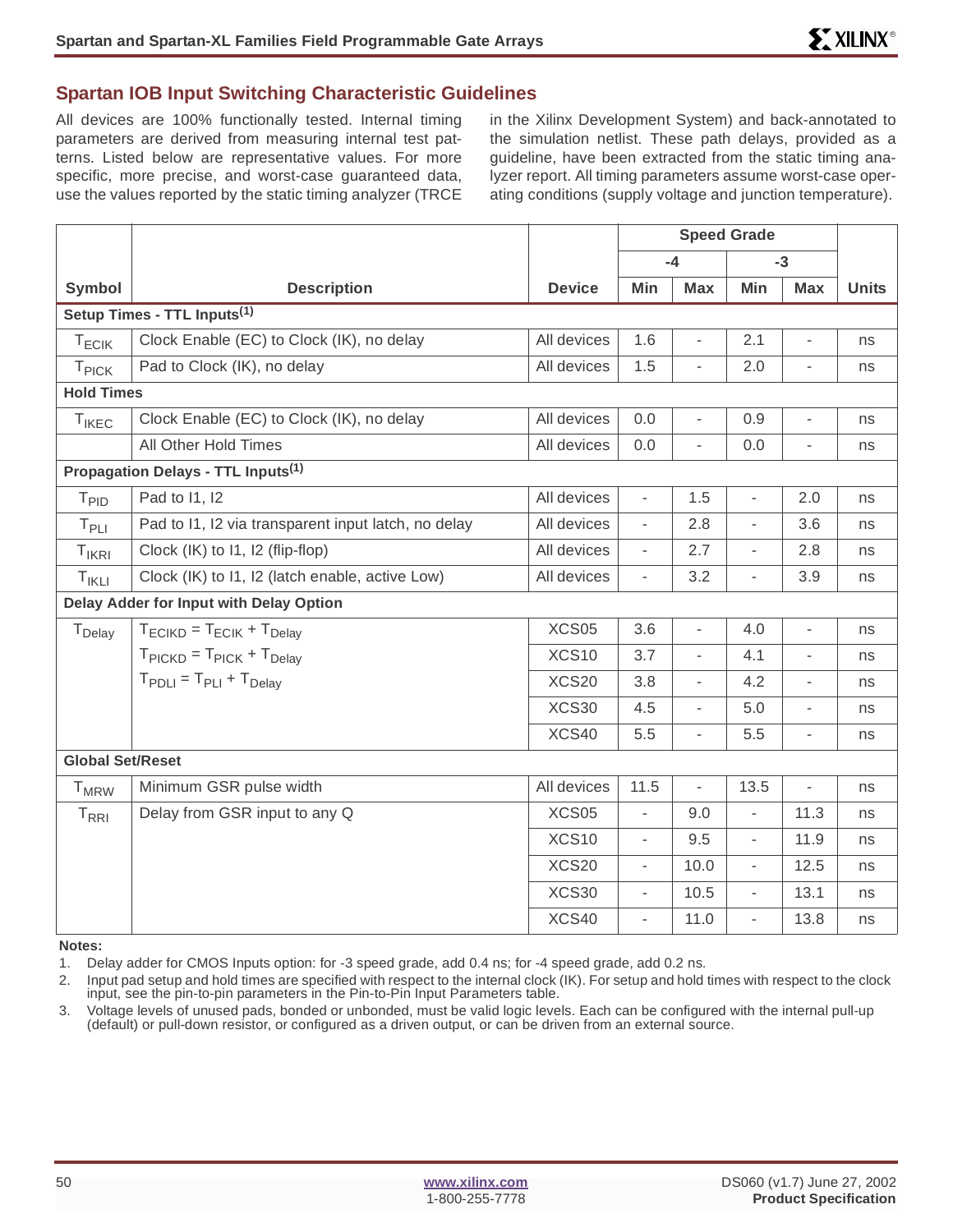#### **Spartan IOB Output Switching Characteristic Guidelines**

All devices are 100% functionally tested. Internal timing parameters are derived from measuring internal test patterns. Listed below are representative values. For more specific, more precise, and worst-case guaranteed data, use the values reported by the static timing analyzer (TRCE in the Xilinx Development System) and back-annotated to

the simulation netlist. These path delays, provided as a guideline, have been extracted from the static timing analyzer report. All timing parameters assume worst-case operating conditions (supply voltage and junction temperature). Values are expressed in nanoseconds unless otherwise noted.

|                             |                                                    |               | <b>Speed Grade</b>       |                          |                          |                          |              |
|-----------------------------|----------------------------------------------------|---------------|--------------------------|--------------------------|--------------------------|--------------------------|--------------|
|                             |                                                    |               |                          | $-4$                     |                          | $-3$                     |              |
| <b>Symbol</b>               | <b>Description</b>                                 | <b>Device</b> | Min                      | <b>Max</b>               | Min                      | <b>Max</b>               | <b>Units</b> |
| <b>Clocks</b>               |                                                    |               |                          |                          |                          |                          |              |
| $T_{CH}$                    | Clock High                                         | All devices   | 3.0                      | $\overline{\phantom{a}}$ | 4.0                      | $\overline{\phantom{a}}$ | ns           |
| $T_{CL}$                    | Clock Low                                          | All devices   | 3.0                      | $\overline{\phantom{a}}$ | 4.0                      | $\overline{\phantom{a}}$ | ns           |
|                             | Propagation Delays - TTL Outputs <sup>(1,2)</sup>  |               |                          |                          |                          |                          |              |
| TOKPOF                      | Clock (OK) to Pad, fast                            | All devices   | $\overline{\phantom{a}}$ | 3.3                      | $\overline{\phantom{a}}$ | 4.5                      | ns           |
| <b>TOKPOS</b>               | Clock (OK to Pad, slew-rate limited                | All devices   | $\overline{\phantom{a}}$ | 6.9                      | $\overline{\phantom{a}}$ | 7.0                      | ns           |
| <b>TOPF</b>                 | Output (O) to Pad, fast                            | All devices   | $\overline{\phantom{a}}$ | 3.6                      | $\overline{\phantom{0}}$ | 4.8                      | ns           |
| <b>T</b> <sub>OPS</sub>     | Output (O) to Pad, slew-rate limited               | All devices   | $\overline{\phantom{a}}$ | 7.2                      | $\overline{\phantom{a}}$ | 7.3                      | ns           |
| T <sub>TSHZ</sub>           | 3-state to Pad High-Z (slew-rate independent)      | All devices   | $\overline{\phantom{a}}$ | 3.0                      | $\overline{\phantom{a}}$ | 3.8                      | ns           |
| <b>T</b> TSONF              | 3-state to Pad active and valid, fast              | All devices   | $\overline{\phantom{a}}$ | 6.0                      | $\overline{\phantom{a}}$ | 7.3                      | ns           |
| <b>T</b> TSONS              | 3-state to Pad active and valid, slew-rate limited | All devices   | $\overline{\phantom{a}}$ | 9.6                      | $\overline{\phantom{0}}$ | 9.8                      | ns           |
| <b>Setup and Hold Times</b> |                                                    |               |                          |                          |                          |                          |              |
| <b>Took</b>                 | Output (O) to clock (OK) setup time                | All devices   | 2.5                      | $\overline{\phantom{a}}$ | 3.8                      | $\overline{\phantom{a}}$ | ns           |
| T <sub>OKO</sub>            | Output (O) to clock (OK) hold time                 | All devices   | 0.0                      | $\bar{ }$                | 0.0                      | $\overline{\phantom{a}}$ | ns           |
| $T_{ECOK}$                  | Clock Enable (EC) to clock (OK) setup time         | All devices   | 2.0                      | $\overline{\phantom{0}}$ | 2.7                      | $\overline{\phantom{a}}$ | ns           |
| <b>TOKEC</b>                | Clock Enable (EC) to clock (OK) hold time          | All devices   | 0.0                      | $\overline{\phantom{a}}$ | 0.5                      | $\bar{\phantom{a}}$      | ns           |
| <b>Global Set/Reset</b>     |                                                    |               |                          |                          |                          |                          |              |
| <b>T</b> <sub>MRW</sub>     | Minimum GSR pulse width                            | All devices   | 11.5                     |                          | 13.5                     |                          | ns           |
| $T_{\text{RPO}}$            | Delay from GSR input to any Pad                    | XCS05         | $\frac{1}{2}$            | 12.0                     | $\frac{1}{2}$            | 15.0                     | ns           |
|                             |                                                    | XCS10         | $\overline{\phantom{0}}$ | 12.5                     | $\overline{\phantom{a}}$ | 15.7                     | ns           |
|                             |                                                    | XCS20         | $\overline{\phantom{a}}$ | 13.0                     | $\overline{\phantom{0}}$ | 16.2                     | ns           |
|                             |                                                    | XCS30         | $\overline{\phantom{0}}$ | 13.5                     | $\overline{\phantom{0}}$ | 16.9                     | ns           |
|                             |                                                    | XCS40         | $\overline{\phantom{a}}$ | 14.0                     | $\bar{ }$                | 17.5                     | ns           |

**Notes:**

1. Delay adder for CMOS Outputs option (with fast slew rate option): for -3 speed grade, add 1.0 ns; for -4 speed grade, add 0.8 ns.

2. Delay adder for CMOS Outputs option (with slow slew rate option): for -3 speed grade, add 2.0 ns; for -4 speed grade, add 1.5 ns.

3. Output timing is measured at ~50% V<sub>CC</sub> threshold, with 50 pF external capacitive loads including test fixture. Slew-rate limited output rise/fall times are approximately two times longer than fast output rise/fall times.

4. Voltage levels of unused pads, bonded or unbonded, must be valid logic levels. Each can be configured with the internal pull-up (default) or pull-down resistor, or configured as a driven output, or can be driven from an external source.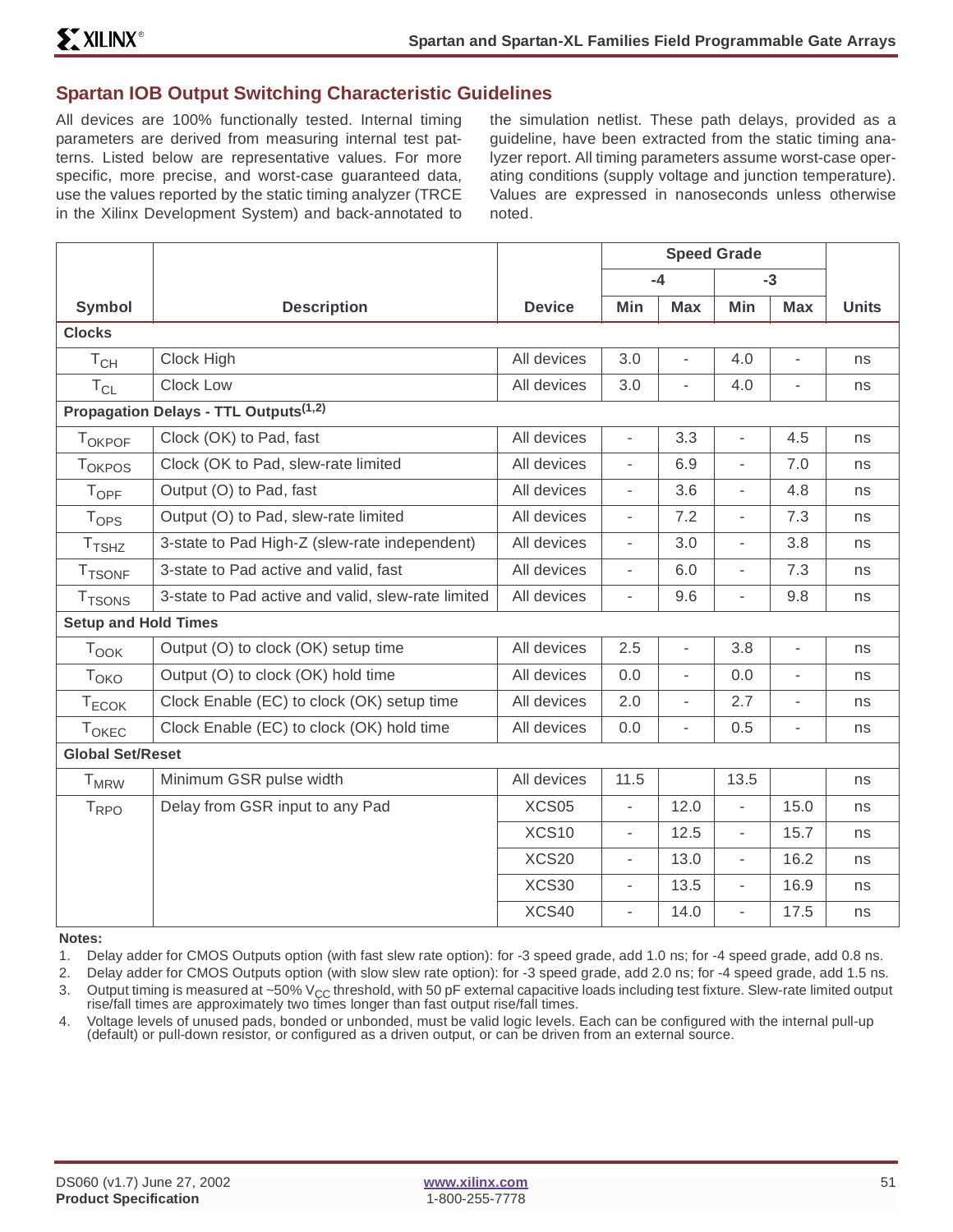# **Spartan-XL Detailed Specifications**

# **Definition of Terms**

In the following tables, some specifications may be designated as Advance or Preliminary. These terms are defined as follows:

**Advance:** Initial estimates based on simulation and/or extrapolation from other speed grades, devices, or device families. Values are subject to change. Use as estimates, not for production.

**Preliminary:** Based on preliminary characterization. Further changes are not expected.

**Unmarked:** Specifications not identified as either Advance or Preliminary are to be considered Final.

Notwithstanding the definition of the above terms, all specifications are subject to change without notice.

Except for pin-to-pin input and output parameters, the AC parameter delay specifications included in this document are derived from measuring internal test patterns. All specifications are representative of worst-case supply voltage and junction temperature conditions. The parameters included are common to popular designs and typical applications.

# **Spartan-XL Absolute Maximum Ratings(1)**

| Symbol                      | <b>Description</b>                |                                           | Value                    | <b>Units</b> |
|-----------------------------|-----------------------------------|-------------------------------------------|--------------------------|--------------|
| $V_{\rm CC}$                | Supply voltage relative to GND    |                                           | $-0.5$ to 4.0            | V            |
| $V_{IN}$                    | Input voltage relative to GND     | 5V Tolerant I/O Checked <sup>(2, 3)</sup> | $-0.5$ to 5.5            | V            |
|                             |                                   | Not 5V Tolerant $I/Os^{(4, 5)}$           | $-0.5$ to $V_{CC}$ + 0.5 | V            |
| V <sub>TS</sub>             | Voltage applied to 3-state output | 5V Tolerant I/O Checked <sup>(2, 3)</sup> | $-0.5$ to 5.5            | V            |
|                             |                                   | Not 5V Tolerant $I/Os^{(4, 5)}$           | $-0.5$ to $V_{CC}$ + 0.5 | $\vee$       |
| $\mathsf{T}_{\textsf{STG}}$ | Storage temperature (ambient)     |                                           | $-65$ to $+150$          | $^{\circ}C$  |
| Tյ                          | Junction temperature              | Plastic packages                          | $+125$                   | $^{\circ}C$  |

**Notes:**

1. Stresses beyond those listed under Absolute Maximum Ratings may cause permanent damage to the device. These are stress ratings only, and functional operation of the device at these or any other conditions beyond those listed under Operating Conditions is not implied. Exposure to Absolute Maximum Ratings conditions for extended periods of time may affect device reliability.

- 2. With 5V Tolerant I/Os selected, the Maximum DC overshoot must be limited to either +5.5V or 10 mA and undershoot (below GND) must be limited to either 0.5V or 10 mA, whichever is easier to achieve.
- 3. With 5V Tolerant I/Os selected, the Maximum AC (during transitions) conditions are as follows; the device pins may undershoot to –2.0V or overshoot to + 7.0V, provided this overshoot or undershoot lasts no more than 11 ns with a forcing current no greater than 100 mA.
- 4. Without 5V Tolerant I/Os selected, the Maximum DC overshoot or undershoot must be limited to either 0.5V or 10 mA, whichever is easier to achieve.
- 5. Without 5V Tolerant I/Os selected, the Maximum AC conditions are as follows; the device pins may undershoot to –2.0V or overshoot to  $V_{CC}$  + 2.0V, provided this overshoot or undershoot lasts no more than 11 ns with a forcing current no greater than 100 mA.

6. For soldering guidelines, see the Package Infomation on the Xilinx website.

# **Spartan-XL Recommended Operating Conditions**

| Symbol                     | <b>Description</b>                                                              | Min        | <b>Max</b>      | Units           |               |
|----------------------------|---------------------------------------------------------------------------------|------------|-----------------|-----------------|---------------|
| $V_{\rm CC}$               | Supply voltage relative to GND, $T_{\rm J} = 0^{\circ}$ C to +85°C              | Commercial | 3.0             | 3.6             |               |
|                            | Supply voltage relative to GND, $T_{J} = -40^{\circ}C$ to +100°C <sup>(1)</sup> | Industrial | 3.0             | 3.6             | $\mathcal{U}$ |
| $V_{\text{IH}}$            | High-level input voltage $(2)$                                                  |            | 50% of $V_{CC}$ | 5.5             | $\vee$        |
| $V_{IL}$                   | Low-level input voltage $(2)$                                                   |            |                 | 30% of $V_{CC}$ | $\vee$        |
| $\mathsf{T}_{\textsf{IN}}$ | Input signal transition time                                                    |            |                 | 250             | ns            |

**Notes:**

1. At junction temperatures above those listed as Operating Conditions, all delay parameters increase by 0.35% per °C.

2. Input and output measurement threshold is  $\sim$  50% of  $V_{CC}$ .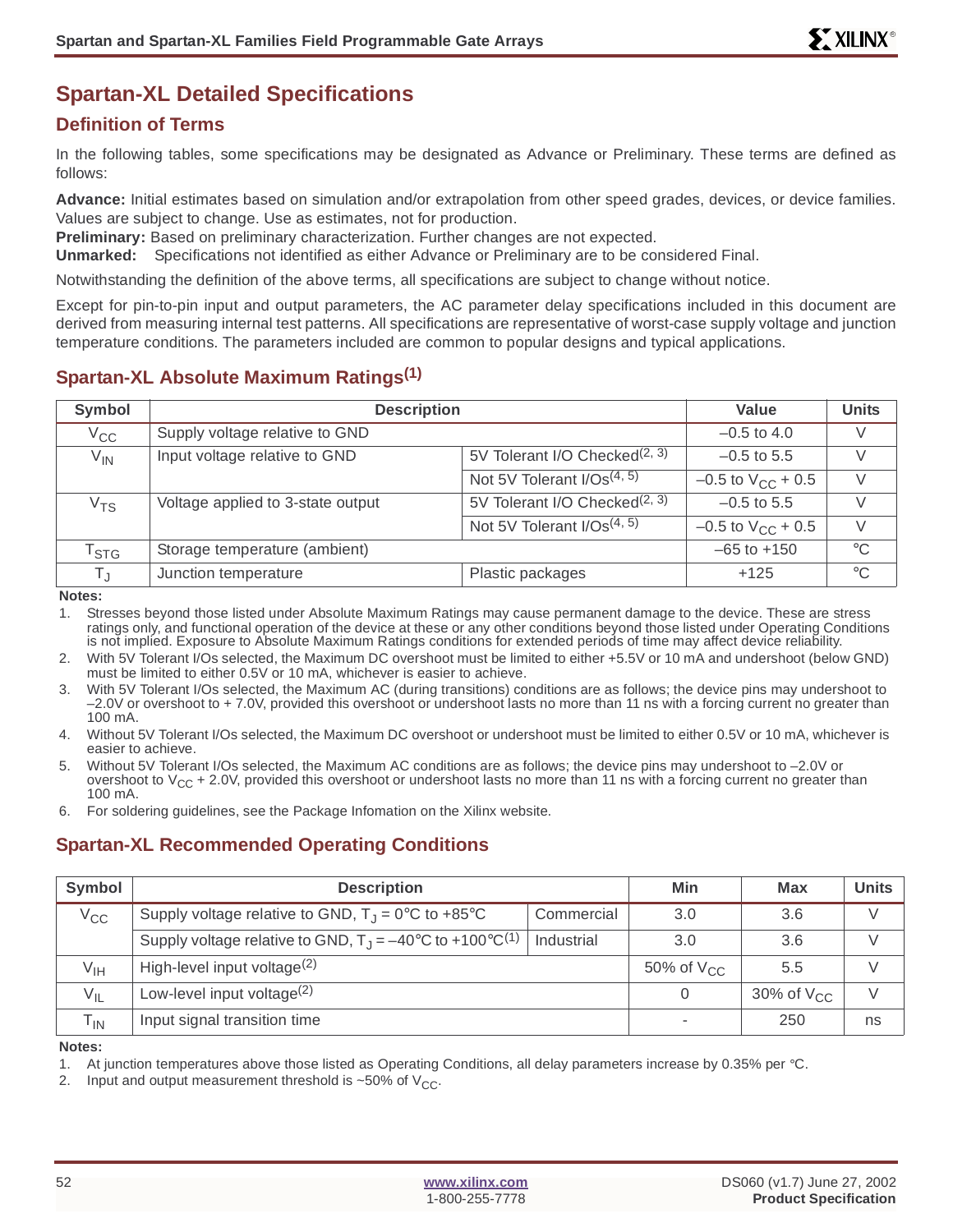| Symbol         | <b>Description</b>                                                                                         |                                                                                                            | Min                      | Typ. | <b>Max</b>   | <b>Units</b> |
|----------------|------------------------------------------------------------------------------------------------------------|------------------------------------------------------------------------------------------------------------|--------------------------|------|--------------|--------------|
| $V_{OH}$       | High-level output voltage $\circledR$ I <sub>OH</sub> = -4.0 mA, V <sub>CC</sub> min (LVTTL)               |                                                                                                            | 2.4                      |      |              | V            |
|                | High-level output voltage $\circledR$ I <sub>OH</sub> = -500 µA, (LVCMOS)                                  |                                                                                                            | 90% V <sub>CC</sub>      | ٠    | ٠.           | V            |
| $V_{OL}$       | Low-level output voltage $\circledR$ I <sub>OI</sub> = 12.0 mA, V <sub>CC</sub> min (LVTTL) <sup>(1)</sup> |                                                                                                            |                          |      | 0.4          | $\vee$       |
|                |                                                                                                            | Low-level output voltage $\circledR$ I <sub>OL</sub> = 24.0 mA, V <sub>CC</sub> min (LVTTL) <sup>(2)</sup> |                          |      | 0.4          | V            |
|                |                                                                                                            | Low-level output voltage $\circledR$ I <sub>OL</sub> = 1500 µA, (LVCMOS)                                   |                          | ۰    | 10% $V_{CC}$ | V            |
| $V_{DR}$       | Data retention supply voltage (below which configuration data<br>may be lost)                              |                                                                                                            | 2.5                      |      |              | V            |
| <b>I</b> cco   | Quiescent FPGA supply current $(3,4)$                                                                      | Commercial                                                                                                 | $\blacksquare$           | 0.1  | 2.5          | mA           |
|                |                                                                                                            | Industrial                                                                                                 | $\overline{\phantom{a}}$ | 0.1  | 5            | mA           |
| ICCPD          | Power Down FPGA supply current <sup>(3,5)</sup>                                                            | Commercial                                                                                                 | $\overline{\phantom{a}}$ | 0.1  | 2.5          | mA           |
|                |                                                                                                            | Industrial                                                                                                 | $\overline{\phantom{a}}$ | 0.1  | 5            | mA           |
| I <sub>L</sub> | Input or output leakage current                                                                            |                                                                                                            | $-10$                    |      | 10           | μA           |
| $C_{IN}$       | Input capacitance (sample tested)                                                                          |                                                                                                            | $\overline{\phantom{a}}$ | ٠    | 10           | pF           |
| <b>IRPU</b>    | Pad pull-up (when selected) $\mathcal{Q}$ V <sub>IN</sub> = 0V (sample tested)                             |                                                                                                            | 0.02                     |      | 0.25         | mA           |
| <b>RPD</b>     | Pad pull-down (when selected) $\mathcal{Q}$ V <sub>IN</sub> = 3.3V (sample tested)                         |                                                                                                            | 0.02                     |      |              | mA           |

### **Spartan-XL DC Characteristics Over Operating Conditions**

**Notes:**

1. With up to 64 pins simultaneously sinking 12 mA (default mode).

2. With up to 64 pins simultaneously sinking 24 mA (with 24 mA option selected).

3. With 5V tolerance not selected, no internal oscillators, and the FPGA configured with the Tie option.

4. With no output current loads, no active input resistors, and all package pins at  $V_{CC}$  or GND.

5. With PWRDWN active.

# **Supply Current Requirements During Power-On**

Spartan-XL FPGAs require that a minimum supply current  $I_{CCPO}$  be provided to the  $V_{CC}$  lines for a successful power on. If more current is available, the FPGA can consume more than I<sub>CCPO</sub> min., though this cannot adversely affect reliability.

A maximum limit for I<sub>CCPO</sub> is not specified. Be careful when using foldback/crowbar supplies and fuses. It is possible to control the magnitude of  $I_{CCPO}$  by limiting the supply current available to the FPGA. A current limit below the trip level will avoid inadvertently activating over-current protection circuits.

| <b>Symbol</b>     | <b>Description</b>                                            | Min | <b>Max</b>               | Units |
|-------------------|---------------------------------------------------------------|-----|--------------------------|-------|
| <sup>I</sup> CCPO | Total V <sub>CC</sub> supply current required during power-on | 100 | $\overline{\phantom{a}}$ | mA    |
| <sup>I</sup> CCPO | $V_{\text{CC}}$ ramp time <sup>(2,3)</sup>                    |     | 50                       | ms    |

**Notes:**

1. The I<sub>CCPO</sub> requirement applies for a brief time (commonly only a few milliseconds) when  $V_{CC}$  ramps from 0 to 3.3V.

2. The ramp time is measured from GND to  $V_{CC}$  max on a fully loaded board.

3.  $V_{CC}$  must not dip in the negative direction during power on.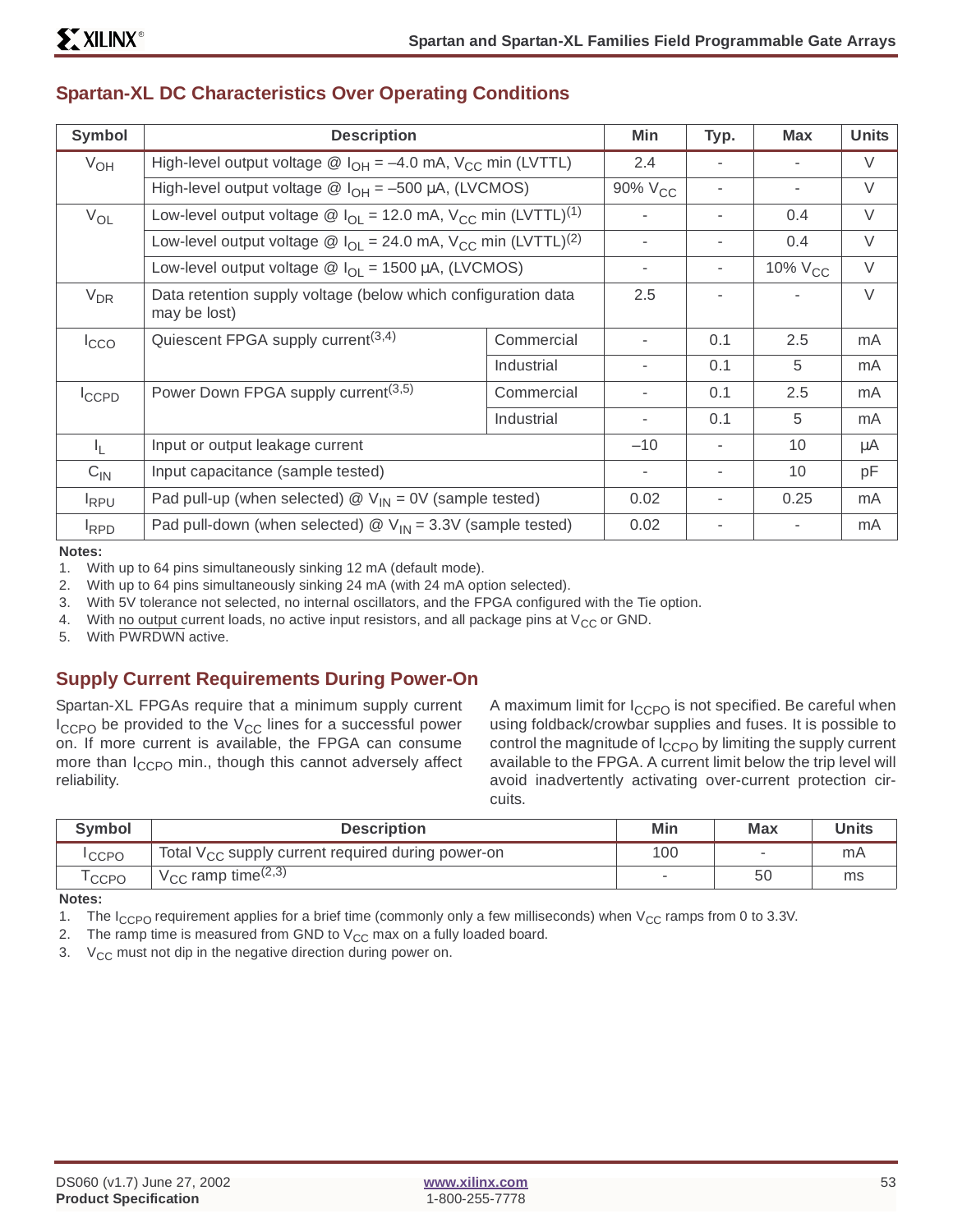#### **Spartan-XL Global Buffer Switching Characteristic Guidelines**

All devices are 100% functionally tested. Internal timing parameters are derived from measuring internal test patterns. Listed below are representative values where one global clock input drives one vertical clock line in each accessible column, and where all accessible IOB and CLB flip-flops are clocked by the global clock net.

When fewer vertical clock lines are connected, the clock distribution is faster; when multiple clock lines per column are driven from the same global clock, the delay is longer.

For more specific, more precise, and worst-case guaranteed data, reflecting the actual routing structure, use the values provided by the static timing analyzer (TRCE in the Xilinx Development System) and back-annotated to the simulation netlist. These path delays, provided as a guideline, have been extracted from the static timing analyzer report. All timing parameters assume worst-case operating conditions (supply voltage and junction temperature).

|                             |                                         |               |            | <b>Speed Grade</b> |              |
|-----------------------------|-----------------------------------------|---------------|------------|--------------------|--------------|
|                             |                                         |               | -5         | $-4$               |              |
| Symbol                      | <b>Description</b>                      | <b>Device</b> | <b>Max</b> | <b>Max</b>         | <b>Units</b> |
| $\mathsf{T}_{\mathsf{GLS}}$ | From pad through buffer, to any clock K | XCS05XL       | 1.4        | 1.5                | ns           |
|                             |                                         | XCS10XL       | 1.7        | 1.8                | ns           |
|                             |                                         | XCS20XL       | 2.0        | 2.1                | ns           |
|                             |                                         | XCS30XL       | 2.3        | 2.5                | ns           |
|                             |                                         | XCS40XL       | 2.6        | 2.8                | ns           |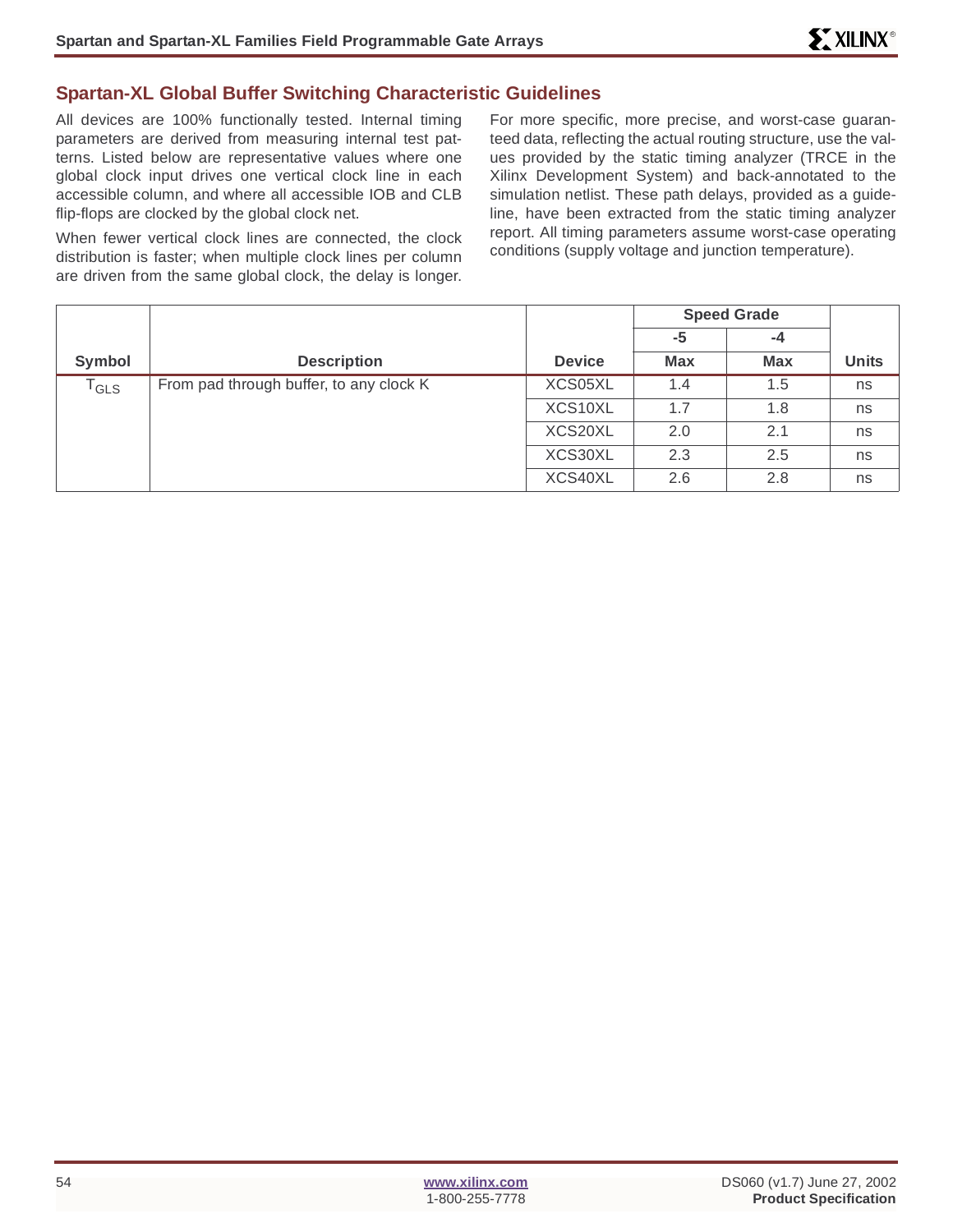#### **Spartan-XL CLB Switching Characteristic Guidelines**

All devices are 100% functionally tested. Internal timing parameters are derived from measuring internal test patterns. Listed below are representative values. For more specific, more precise, and worst-case guaranteed data, use the values reported by the static timing analyzer (TRCE in the Xilinx Development System) and back-annotated to the simulation netlist. All timing parameters assume worst-case operating conditions (supply voltage and junction temperature). Values apply to all Spartan-XL devices and expressed in nanoseconds unless otherwise noted.

|                            |                                                         |                          | $-5$                                                |                          | $-4$                     |              |
|----------------------------|---------------------------------------------------------|--------------------------|-----------------------------------------------------|--------------------------|--------------------------|--------------|
| <b>Symbol</b>              | <b>Description</b>                                      | Min                      | <b>Max</b>                                          | Min                      | <b>Max</b>               | <b>Units</b> |
| <b>Clocks</b>              |                                                         |                          |                                                     |                          |                          |              |
| $\mathsf{T}_{\mathsf{CH}}$ | Clock High time                                         | 2.0                      | $\overline{\phantom{a}}$                            | 2.3                      | $\overline{\phantom{a}}$ | ns           |
| $T_{CL}$                   | Clock Low time                                          | 2.0                      | ÷,                                                  | 2.3                      | -                        | ns           |
|                            | <b>Combinatorial Delays</b>                             |                          |                                                     |                          |                          |              |
| $T_{ILO}$                  | F/G inputs to X/Y outputs                               | ÷.                       | 1.0                                                 | $\overline{\phantom{a}}$ | 1.1                      | ns           |
| T <sub>IHO</sub>           | F/G inputs via H to X/Y outputs                         |                          | 1.7                                                 | L.                       | 2.0                      | ns           |
| T <sub>ITO</sub>           | F/G inputs via transparent latch to Q outputs           | ÷.                       | 1.5                                                 | $\overline{a}$           | 1.8                      | ns           |
| T <sub>HH1O</sub>          | C inputs via H1 via H to X/Y outputs                    | ٠                        | 1.5                                                 | $\overline{\phantom{a}}$ | 1.8                      | ns           |
| <b>Sequential Delays</b>   |                                                         |                          |                                                     |                          |                          |              |
| <b>T<sub>CKO</sub></b>     | Clock K to Flip-Flop or latch outputs Q                 | $\overline{\phantom{a}}$ | 1.2                                                 | $\overline{\phantom{a}}$ | 1.4                      | ns           |
|                            | <b>Setup Time before Clock K</b>                        |                          |                                                     |                          |                          |              |
| $T_{\text{ICK}}$           | F/G inputs                                              | 0.6                      | $\overline{\phantom{a}}$                            | 0.7                      | $\overline{\phantom{a}}$ | ns           |
| T <sub>IHCK</sub>          | F/G inputs via H                                        | 1.3                      | $\overline{a}$                                      | 1.6                      |                          | ns           |
|                            | <b>Hold Time after Clock K</b>                          |                          |                                                     |                          |                          |              |
|                            | All Hold times, all devices                             | 0.0                      | $\overline{\phantom{a}}$                            | 0.0                      | $\overline{\phantom{a}}$ | ns           |
| <b>Set/Reset Direct</b>    |                                                         |                          |                                                     |                          |                          |              |
| T <sub>RPW</sub>           | Width (High)                                            | 2.5                      | $\overline{\phantom{a}}$                            | 2.8                      | $\overline{\phantom{a}}$ | ns           |
| $T_{RIO}$                  | Delay from C inputs via S/R, going High to Q            | ÷.                       | 2.3                                                 | $\overline{\phantom{a}}$ | 2.7                      | ns           |
| <b>Global Set/Reset</b>    |                                                         |                          |                                                     |                          |                          |              |
| <b>T</b> <sub>MRW</sub>    | Minimum GSR Pulse Width                                 | 10.5                     | ÷,                                                  | 11.5                     | $\overline{\phantom{a}}$ | ns           |
| <b>T</b> <sub>MRQ</sub>    | Delay from GSR input to any Q                           |                          | See page 60 for T <sub>RRI</sub> values per device. |                          |                          |              |
| F <sub>TOG</sub>           | Toggle Frequency (MHz)<br>(for export control purposes) |                          | 250                                                 |                          | 217                      | <b>MHz</b>   |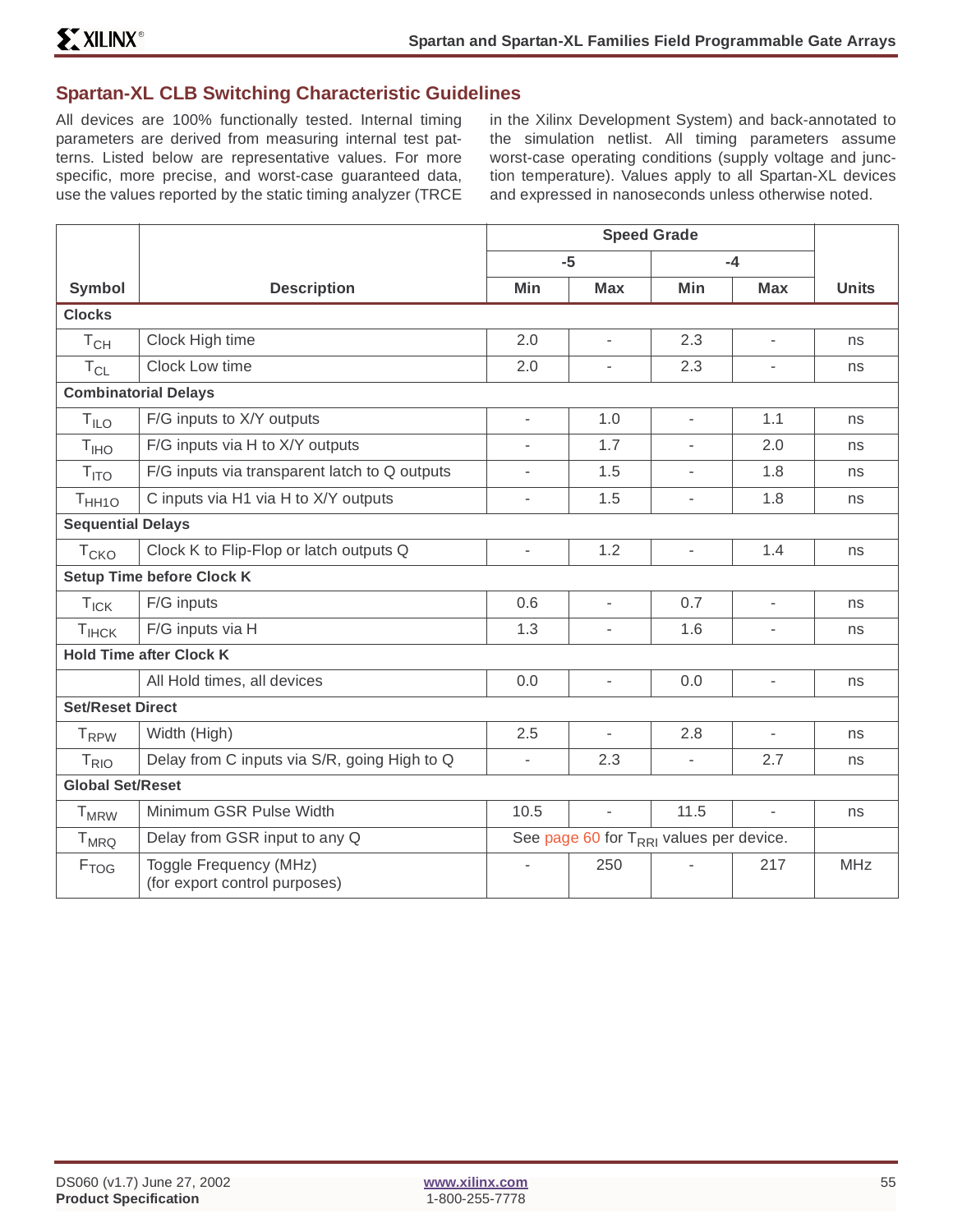# **Spartan-XL CLB RAM Synchronous (Edge-Triggered) Write Operation Guidelines**

All devices are 100% functionally tested. Internal timing parameters are derived from measuring internal test patterns. Listed below are representative values. For more specific, more precise, and worst-case guaranteed data, use the values reported by the static timing analyzer (TRCE in the Xilinx Development System) and back-annotated to the simulation netlist. All timing parameters assume worst-case operating conditions (supply voltage and junction temperature). Values apply to all Spartan-XL devices and are expressed in nanoseconds unless otherwise noted.

|                          |                                           |                     |                          | $-5$                     | $-4$                     |                          |              |
|--------------------------|-------------------------------------------|---------------------|--------------------------|--------------------------|--------------------------|--------------------------|--------------|
| Symbol                   | <b>Single Port RAM</b>                    | Size <sup>(1)</sup> | Min                      | <b>Max</b>               | Min                      | <b>Max</b>               | <b>Units</b> |
| <b>Write Operation</b>   |                                           |                     |                          |                          |                          |                          |              |
| $T_{WCS}$                | Address write cycle time (clock K period) | 16x2                | 7.7                      | $\overline{\phantom{a}}$ | 8.4                      | $\overline{\phantom{a}}$ | ns           |
| <b>T</b> <sub>WCTS</sub> |                                           | 32x1                | 7.7                      | $\overline{\phantom{a}}$ | 8.4                      | $\overline{\phantom{a}}$ | ns           |
| $T_{WPS}$                | Clock K pulse width (active edge)         | 16x2                | 3.1                      | $\overline{\phantom{a}}$ | 3.6                      | $\bar{\phantom{a}}$      | ns           |
| <b>T</b> <sub>WPTS</sub> |                                           | 32x1                | 3.1                      | $\overline{\phantom{a}}$ | 3.6                      | ٠                        | ns           |
| $T_{\rm ASS}$            | Address setup time before clock K         | 16x2                | 1.3                      | ٠                        | 1.5                      | ٠                        | ns           |
| $T_{\sf ASTS}$           |                                           | 32x1                | 1.5                      | $\overline{\phantom{a}}$ | 1.7                      | ٠                        | ns           |
| $T_{DSS}$                | DIN setup time before clock K             | 16x2                | 1.5                      | $\overline{\phantom{a}}$ | 1.7                      | $\overline{\phantom{a}}$ | ns           |
| $T_{\text{DSTS}}$        |                                           | 32x1                | 1.8                      | $\bar{\phantom{a}}$      | 2.1                      | $\overline{\phantom{a}}$ | ns           |
| <b>T</b> <sub>WSS</sub>  | WE setup time before clock K              | 16x2                | 1.4                      | $\overline{\phantom{a}}$ | 1.6                      | $\bar{\phantom{a}}$      | ns           |
| <b>T</b> <sub>WSTS</sub> |                                           | 32x1                | 1.3                      | $\overline{\phantom{a}}$ | 1.5                      | ٠                        | ns           |
|                          | All hold times after clock K              | 16x2                | 0.0                      | $\overline{\phantom{a}}$ | 0.0                      | $\overline{\phantom{a}}$ | ns           |
| $T_{WOS}$                | Data valid after clock K                  | 32x1                | $\mathbf{r}$             | 4.5                      | $\overline{\phantom{0}}$ | 5.3                      | ns           |
| <b>T</b> <sub>WOTS</sub> |                                           | 16x2                | $\overline{\phantom{a}}$ | 5.4                      | $\overline{\phantom{a}}$ | 6.3                      | ns           |
| <b>Read Operation</b>    |                                           |                     |                          |                          |                          |                          |              |
| $T_{RC}$                 | Address read cycle time                   | 16x2                | 2.6                      | $\overline{\phantom{a}}$ | 3.1                      | $\overline{\phantom{a}}$ | ns           |
| $T_{\text{RCT}}$         |                                           | 32x1                | 3.8                      |                          | 5.5                      | ٠                        | ns           |
| T <sub>ILO</sub>         | Data Valid after address change (no Write | 16x2                | $\overline{\phantom{a}}$ | 1.0                      | $\blacksquare$           | 1.1                      | ns           |
| T <sub>IHO</sub>         | Enable)                                   | 32x1                | $\overline{\phantom{a}}$ | 1.7                      | $\overline{\phantom{a}}$ | 2.0                      | ns           |
| $T_{\text{ICK}}$         | Address setup time before clock K         | 16x2                | 0.6                      | $\overline{\phantom{a}}$ | 0.7                      | $\overline{\phantom{a}}$ | ns           |
| $T_{\sf IHCK}$           |                                           | 32x1                | 1.3                      | $\overline{\phantom{a}}$ | 1.6                      | ٠                        | ns           |

**Notes:**

1. Timing for 16 x 1 RAM option is identical to 16 x 2 RAM timing.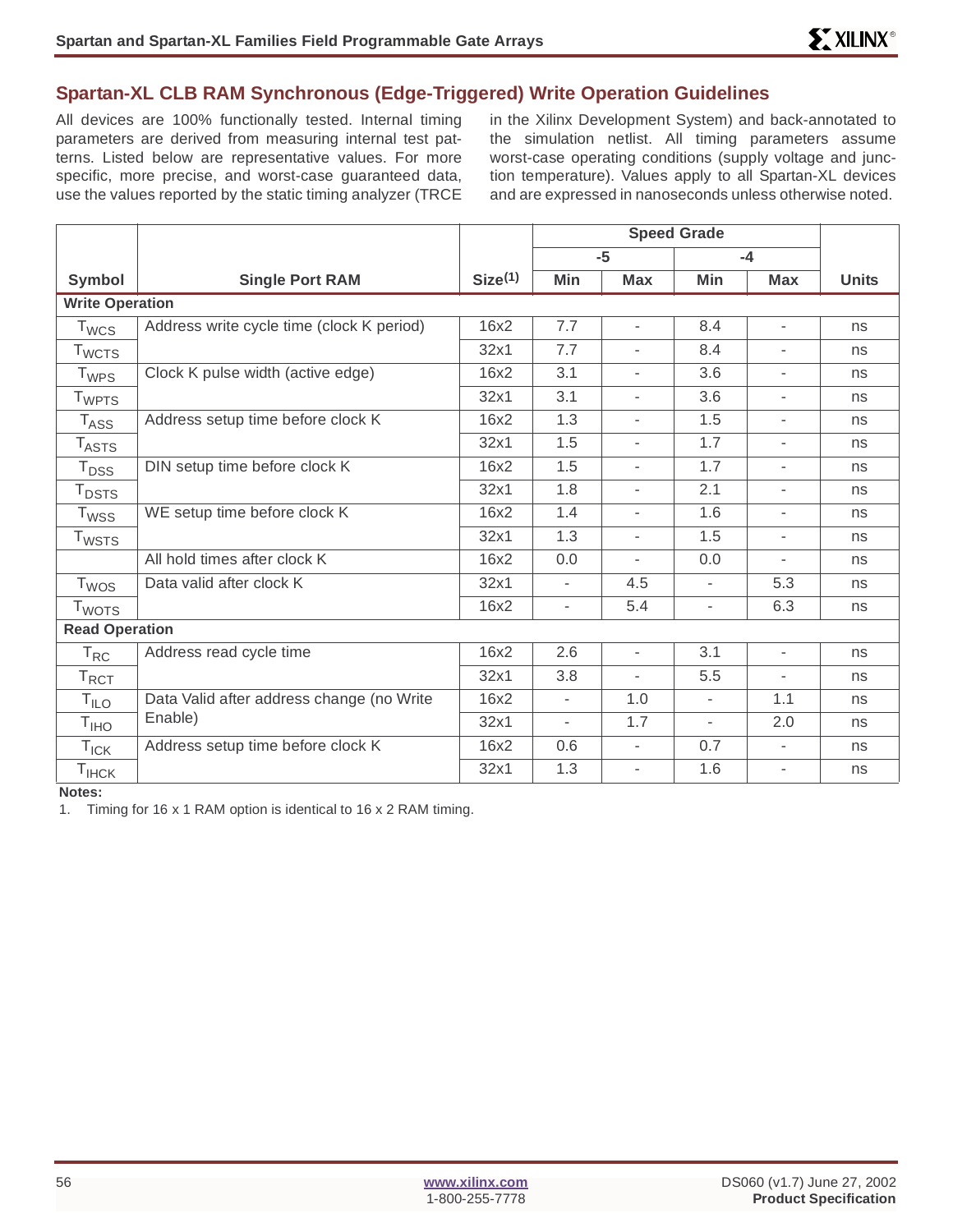# **Spartan-XL CLB RAM Synchronous (Edge-Triggered) Write Operation Guidelines (cont.)**

All devices are 100% functionally tested. Internal timing parameters are derived from measuring internal test patterns. Listed below are representative values. For more specific, more precise, and worst-case guaranteed data, use the values reported by the static timing analyzer (TRCE

in the Xilinx Development System) and back-annotated to the simulation netlist. All timing parameters assume worst-case operating conditions (supply voltage and junction temperature). Values apply to all Spartan-XL devices and are expressed in nanoseconds unless otherwise noted.

|                              |                                           |             |          | -5         | -4             |                          |              |
|------------------------------|-------------------------------------------|-------------|----------|------------|----------------|--------------------------|--------------|
| <b>Symbol</b>                | <b>Dual Port RAM</b>                      | <b>Size</b> | Min      | <b>Max</b> | <b>Min</b>     | <b>Max</b>               | <b>Units</b> |
| Write Operation(1)           |                                           |             |          |            |                |                          |              |
| T <sub>WCDS</sub>            | Address write cycle time (clock K period) | 16x1        | 7.7      | -          | 8.4            | ٠                        | ns           |
| $\mathsf{T}_{\mathsf{WPDS}}$ | Clock K pulse width (active edge)         | 16x1        | 3.1      | ٠          | 3.6            | ۰                        | ns           |
| $T_{ASDS}$                   | Address setup time before clock K         | 16x1        | 1.3      | ٠          | 1.5            | $\overline{\phantom{a}}$ | ns           |
| <b>T</b> <sub>DSDS</sub>     | DIN setup time before clock K             | 16x1        | 1.7      | ۰.         | 2.0            | ٠                        | ns           |
| T <sub>WSDS</sub>            | WE setup time before clock K              | 16x1        | 1.4      | ٠          | 1.6            | ۰                        | ns           |
|                              | All hold times after clock K              | 16x1        | $\Omega$ | ٠          | $\Omega$       | $\overline{\phantom{a}}$ | ns           |
| T <sub>WODS</sub>            | Data valid after clock K                  | 16x1        | $\sim$   | 5.2        | $\blacksquare$ | 6.1                      | ns           |

**Notes:**

1. Read Operation timing for 16 x 1 dual-port RAM option is identical to 16 x 2 single-port RAM timing

# **Spartan-XL CLB RAM Synchronous (Edge-Triggered) Write Timing**

**Single Port** Dual Port **Dual Port** 

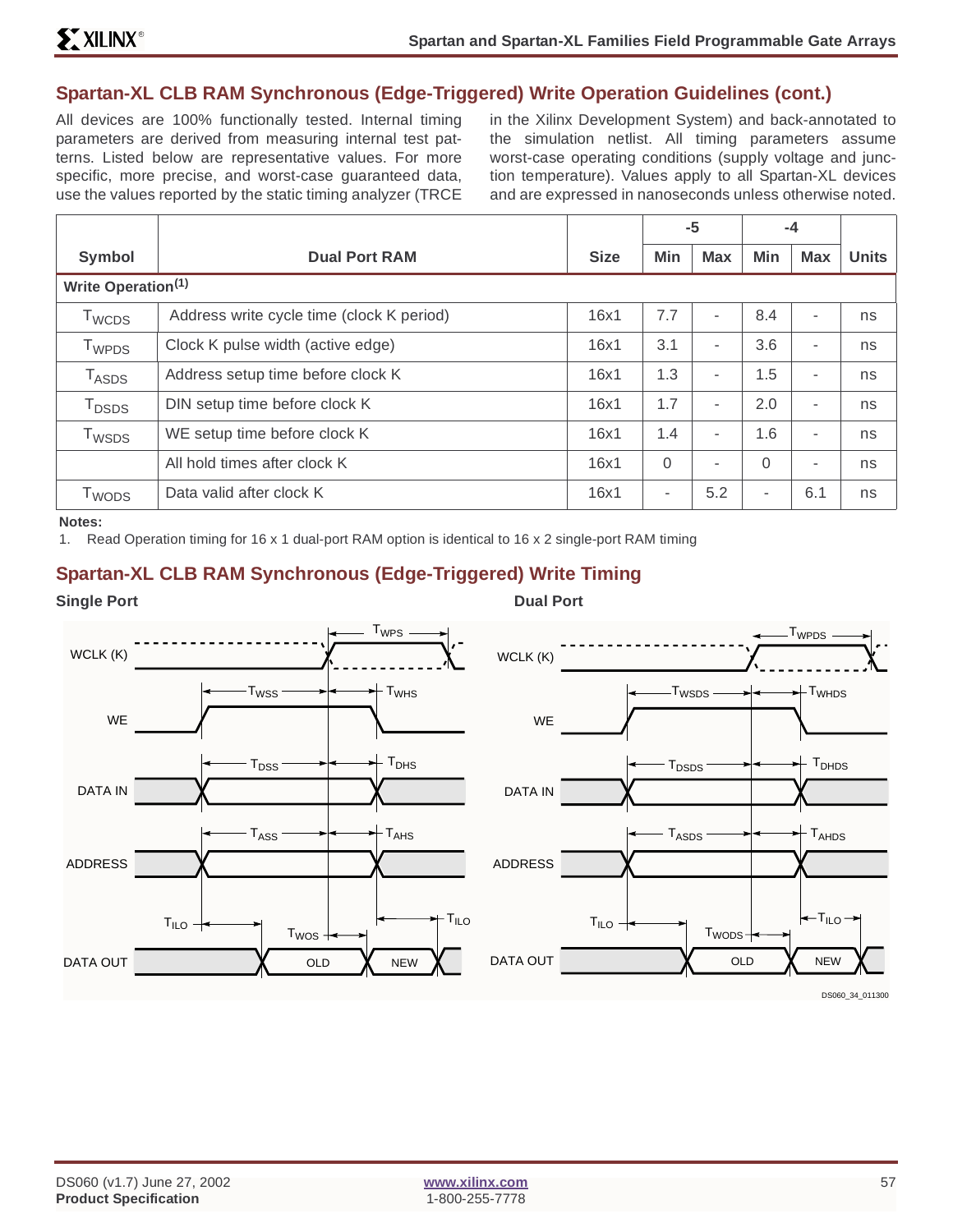### **Spartan-XL Pin-to-Pin Output Parameter Guidelines**

All devices are 100% functionally tested. Pin-to-pin timing parameters are derived from measuring external and internal test patterns and are guaranteed over worst-case oper-

ating conditions (supply voltage and junction temperature). Listed below are representative values for typical pin locations and normal clock loading.

#### **Spartan-XL Output Flip-Flop, Clock-to-Out**

|                             |                                         |                    | <b>Speed Grade</b><br>$-5$<br>$-4$ |            |              |
|-----------------------------|-----------------------------------------|--------------------|------------------------------------|------------|--------------|
|                             |                                         |                    |                                    |            |              |
| Symbol                      | <b>Description</b>                      | <b>Device</b>      | <b>Max</b>                         | <b>Max</b> | <b>Units</b> |
|                             | <b>Global Clock to Output using OFF</b> |                    |                                    |            |              |
| TICKOF                      | Fast                                    | XCS05XL            | 4.6                                | 5.2        | ns           |
|                             |                                         | XCS10XL            | 4.9                                | 5.5        | ns           |
|                             |                                         | XCS20XL            | 5.2                                | 5.8        | ns           |
|                             |                                         | XCS30XL            | 5.5                                | 6.2        | ns           |
|                             |                                         | XCS40XL            | 5.8                                | 6.5        | ns           |
| <b>Slew Rate Adjustment</b> |                                         |                    |                                    |            |              |
| T <sub>SLOW</sub>           | For Output SLOW option add              | <b>All Devices</b> | 1.5                                | 1.7        | ns           |

**Notes:**

1. Output delays are representative values where one global clock input drives one vertical clock line in each accessible column,and where all accessible IOB and CLB flip-flops are clocked by the global clock net.

2. Output timing is measured at  $~50\%$  V<sub>CC</sub> threshold with 50 pF external capacitive load.

3. OFF = Output Flip Flop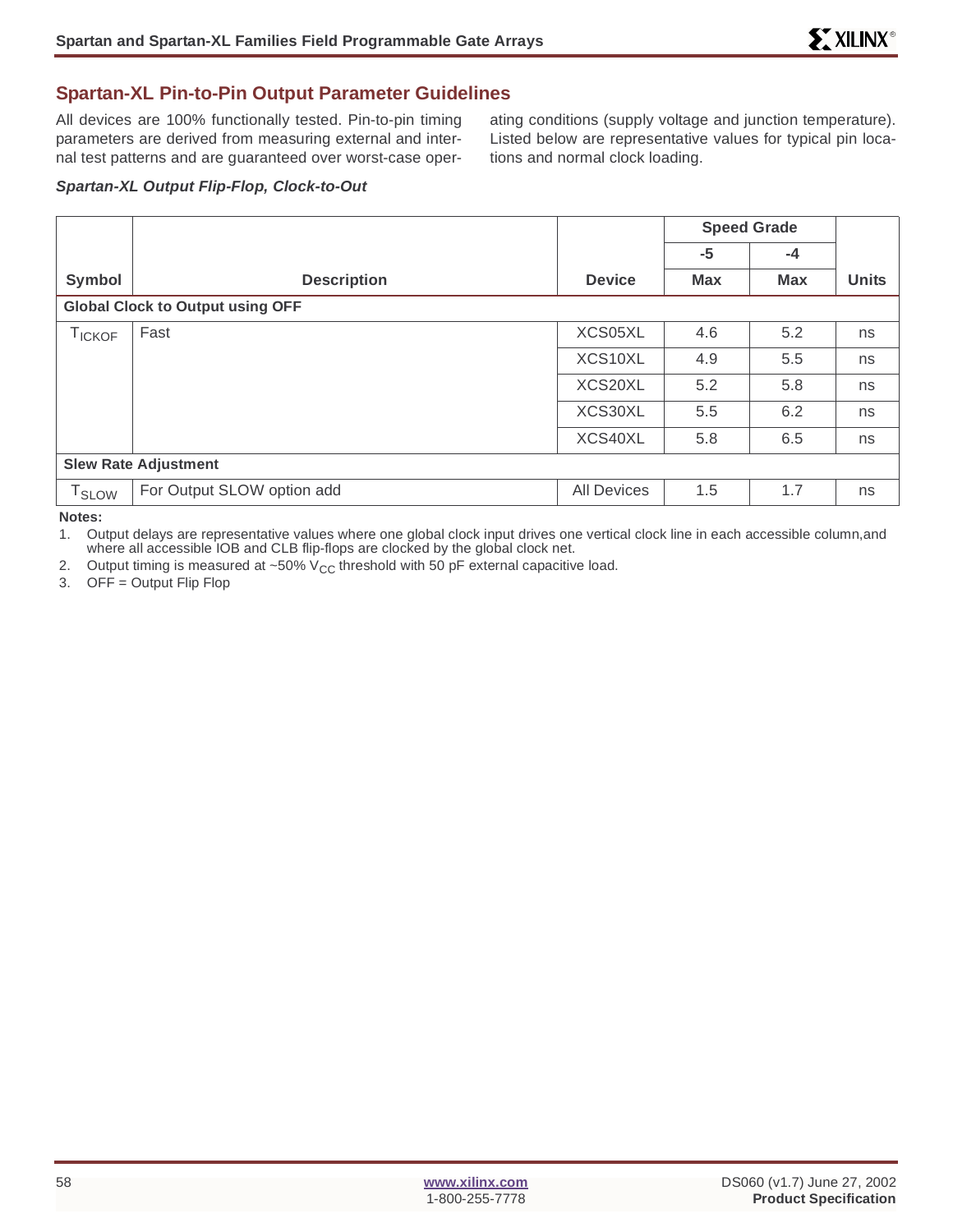#### **Spartan-XL Pin-to-Pin Input Parameter Guidelines**

All devices are 100% functionally tested. Pin-to-pin timing parameters are derived from measuring external and internal test patterns and are guaranteed over worst-case oper-

ating conditions (supply voltage and junction temperature). Listed below are representative values for typical pin locations and normal clock loading.

#### **Spartan-XL Setup and Hold**

|                                      |                                                   |               | <b>Speed Grade</b> |            |              |
|--------------------------------------|---------------------------------------------------|---------------|--------------------|------------|--------------|
|                                      |                                                   |               | $-5$               | $-4$       |              |
| Symbol                               | <b>Description</b>                                | <b>Device</b> | <b>Max</b>         | <b>Max</b> | <b>Units</b> |
|                                      | Input Setup/Hold Times Using Global Clock and IFF |               |                    |            |              |
| ${\sf T}_{\sf SUF}/{\sf T}_{\sf HF}$ | No Delay                                          | XCS05XL       | 1.1/2.0            | 1.6/2.6    | ns           |
|                                      |                                                   | XCS10XL       | 1.0/2.2            | 1.5/2.8    | ns           |
|                                      |                                                   | XCS20XL       | 0.9/2.4            | 1.4/3.0    | ns           |
|                                      |                                                   | XCS30XL       | 0.8/2.6            | 1.3/3.2    | ns           |
|                                      |                                                   | XCS40XL       | 0.7/2.8            | 1.2/3.4    | ns           |
| $T_{\text{SU}}/T_{\text{H}}$         | <b>Full Delay</b>                                 | XCS05XL       | 3.9/0.0            | 5.1/0.0    | ns           |
|                                      |                                                   | XCS10XL       | 4.1/0.0            | 5.3/0.0    | ns           |
|                                      |                                                   | XCS20XL       | 4.3/0.0            | 5.5/0.0    | ns           |
|                                      |                                                   | XCS30XL       | 4.5/0.0            | 5.7/0.0    | ns           |
|                                      |                                                   | XCS40XL       | 4.7/0.0            | 5.9/0.0    | ns           |

**Notes:**

1. IFF = Input Flip-Flop or Latch

2. Setup time is measured with the fastest route and the lightest load. Hold time is measured using the furthest distance and a reference load of one clock pin per IOB/CLB.

#### **Capacitive Load Factor**

Figure 35 shows the relationship between I/O output delay and load capacitance. It allows a user to adjust the specified output delay if the load capacitance is different than 50 pF. For example, if the actual load capacitance is 120 pF, add 2.5 ns to the specified delay. If the load capacitance is 20 pF, subtract 0.8 ns from the specified output delay. Figure 35 is usable over the specified operating conditions of voltage and temperature and is independent of the output slew rate control.



Figure 35: **Delay Factor at Various Capacitive Loads**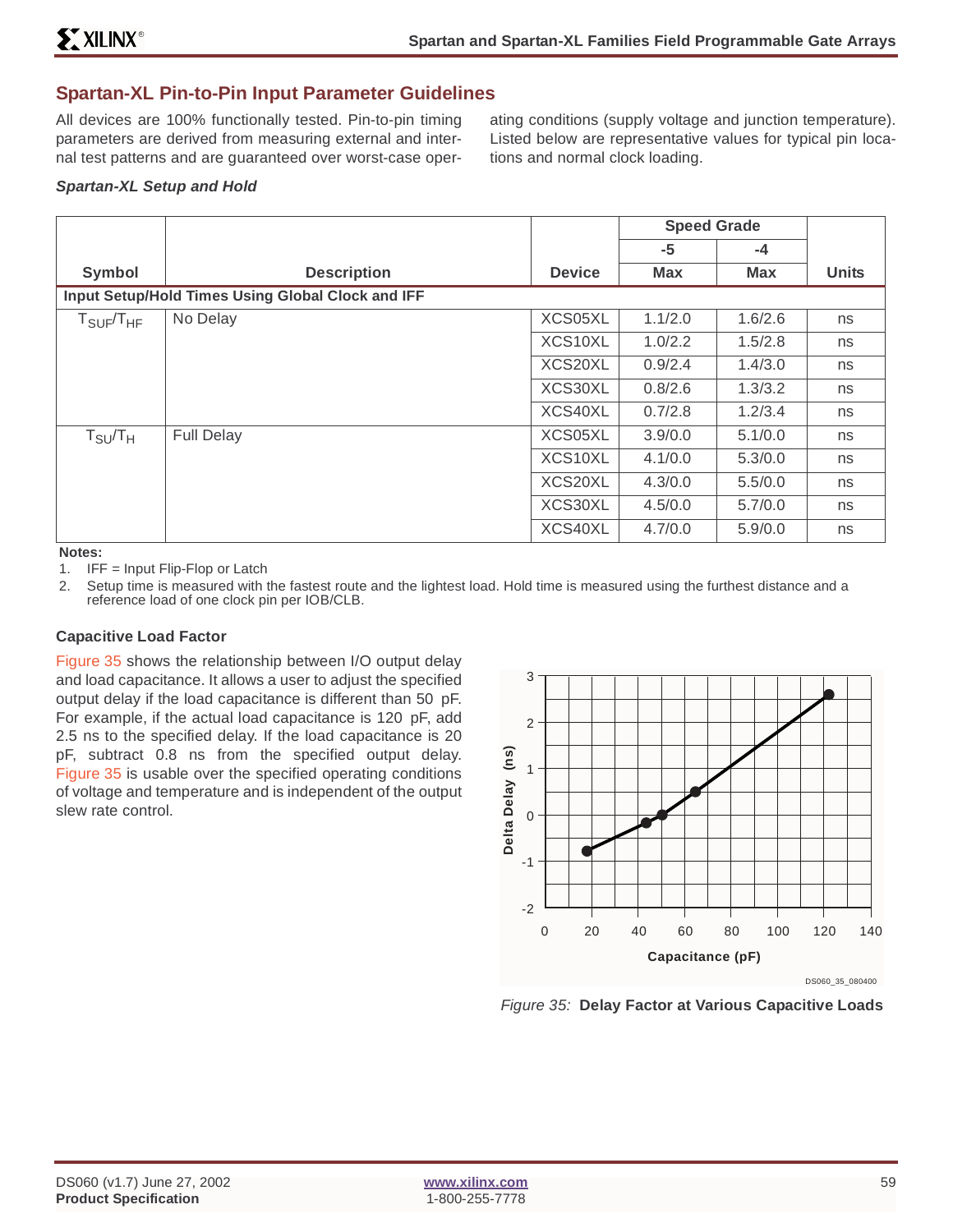### **Spartan-XL IOB Input Switching Characteristic Guidelines**

All devices are 100% functionally tested. Internal timing parameters are derived from measuring internal test patterns. Listed below are representative values. For more specific, more precise, and worst-case guaranteed data, use the values reported by the static timing analyzer (TRCE

in the Xilinx Development System) and back-annotated to the simulation netlist. These path delays, provided as a guideline, have been extracted from the static timing analyzer report. All timing parameters assume worst-case operating conditions (supply voltage and junction temperature).

|                           |                                                         |               | <b>Speed Grade</b>       |                          |                          |                          |              |
|---------------------------|---------------------------------------------------------|---------------|--------------------------|--------------------------|--------------------------|--------------------------|--------------|
|                           |                                                         |               |                          | $-5$                     |                          | $-4$                     |              |
| Symbol                    | <b>Description</b>                                      | <b>Device</b> | Min                      | <b>Max</b>               | Min                      | <b>Max</b>               | <b>Units</b> |
| <b>Setup Times</b>        |                                                         |               |                          |                          |                          |                          |              |
| $T_{ECIK}$                | Clock Enable (EC) to Clock (IK)                         | All devices   | 0.0                      | $\overline{a}$           | 0.0                      | $\overline{\phantom{0}}$ | ns           |
| T <sub>PICK</sub>         | Pad to Clock (IK), no delay                             | All devices   | 1.0                      | Ĭ.                       | 1.2                      | ÷,                       | ns           |
| T <sub>POCK</sub>         | Pad to Fast Capture Latch Enable (OK), no delay         | All devices   | 0.7                      | L,                       | 0.8                      | $\bar{\phantom{a}}$      | ns           |
| <b>Hold Times</b>         |                                                         |               |                          |                          |                          |                          |              |
|                           | All Hold Times                                          | All devices   | 0.0                      | L,                       | 0.0                      | ÷,                       | ns           |
| <b>Propagation Delays</b> |                                                         |               |                          |                          |                          |                          |              |
| T <sub>PID</sub>          | Pad to I1, I2                                           | All devices   | ÷,                       | 0.9                      | $\overline{\phantom{a}}$ | 1.1                      | ns           |
| $T_{PLI}$                 | Pad to I1, I2 via transparent input latch, no delay     | All devices   | ä,                       | 2.1                      | ä,                       | 2.5                      | ns           |
| $T_{IKRI}$                | Clock (IK) to 11, 12 (flip-flop)                        | All devices   | $\overline{\phantom{a}}$ | 1.0                      | $\overline{\phantom{a}}$ | 1.1                      | ns           |
| $T_{IKLI}$                | Clock (IK) to I1, I2 (latch enable, active Low)         | All devices   | $\blacksquare$           | 1.1                      | ÷,                       | 1.2                      | ns           |
|                           | Delay Adder for Input with Full Delay Option            |               |                          |                          |                          |                          |              |
| T <sub>Delay</sub>        | $T_{\text{PICKD}} = T_{\text{PICK}} + T_{\text{Delay}}$ | XCS05XL       | 4.0                      | $\overline{a}$           | 4.7                      | ÷,                       | ns           |
|                           | $T_{\text{PDLI}} = T_{\text{PLI}} + T_{\text{Delay}}$   | XCS10XL       | 4.8                      | $\blacksquare$           | 5.6                      | $\blacksquare$           | ns           |
|                           |                                                         | XCS20XL       | 5.0                      | $\overline{a}$           | 5.9                      | $\overline{\phantom{a}}$ | ns           |
|                           |                                                         | XCS30XL       | 5.5                      | $\overline{\phantom{0}}$ | 6.5                      | ÷,                       | ns           |
|                           |                                                         | XCS40XL       | 6.5                      | $\overline{a}$           | 7.6                      | $\overline{\phantom{a}}$ | ns           |
| <b>Global Set/Reset</b>   |                                                         |               |                          |                          |                          |                          |              |
| <b>T</b> <sub>MRW</sub>   | Minimum GSR pulse width                                 | All devices   | 10.5                     | $\frac{1}{2}$            | 11.5                     | $\blacksquare$           | ns           |
| $T_{\rm RRI}$             | Delay from GSR input to any Q                           | XCS05XL       | $\overline{\phantom{a}}$ | 9.0                      | $\overline{\phantom{0}}$ | 10.5                     | ns           |
|                           |                                                         | XCS10XL       | $\blacksquare$           | 9.5                      | L,                       | 11.0                     | ns           |
|                           |                                                         | XCS20XL       | $\overline{\phantom{a}}$ | 10.0                     | $\overline{\phantom{0}}$ | 11.5                     | ns           |
|                           |                                                         | XCS30XL       | $\overline{\phantom{a}}$ | 11.0                     | $\overline{\phantom{a}}$ | 12.5                     | ns           |
|                           |                                                         | XCS40XL       | ÷,                       | 12.0                     | $\overline{a}$           | 13.5                     | ns           |

**Notes:**

2. Voltage levels of unused pads, bonded or unbonded, must be valid logic levels. Each can be configured with the internal pull-up (default) or pull-down resistor, or configured as a driven output, or can be driven from an external source.

<sup>1.</sup> Input pad setup and hold times are specified with respect to the internal clock (IK). For setup and hold times with respect to the clock input, see the pin-to-pin parameters in the Pin-to-Pin Input Parameters table.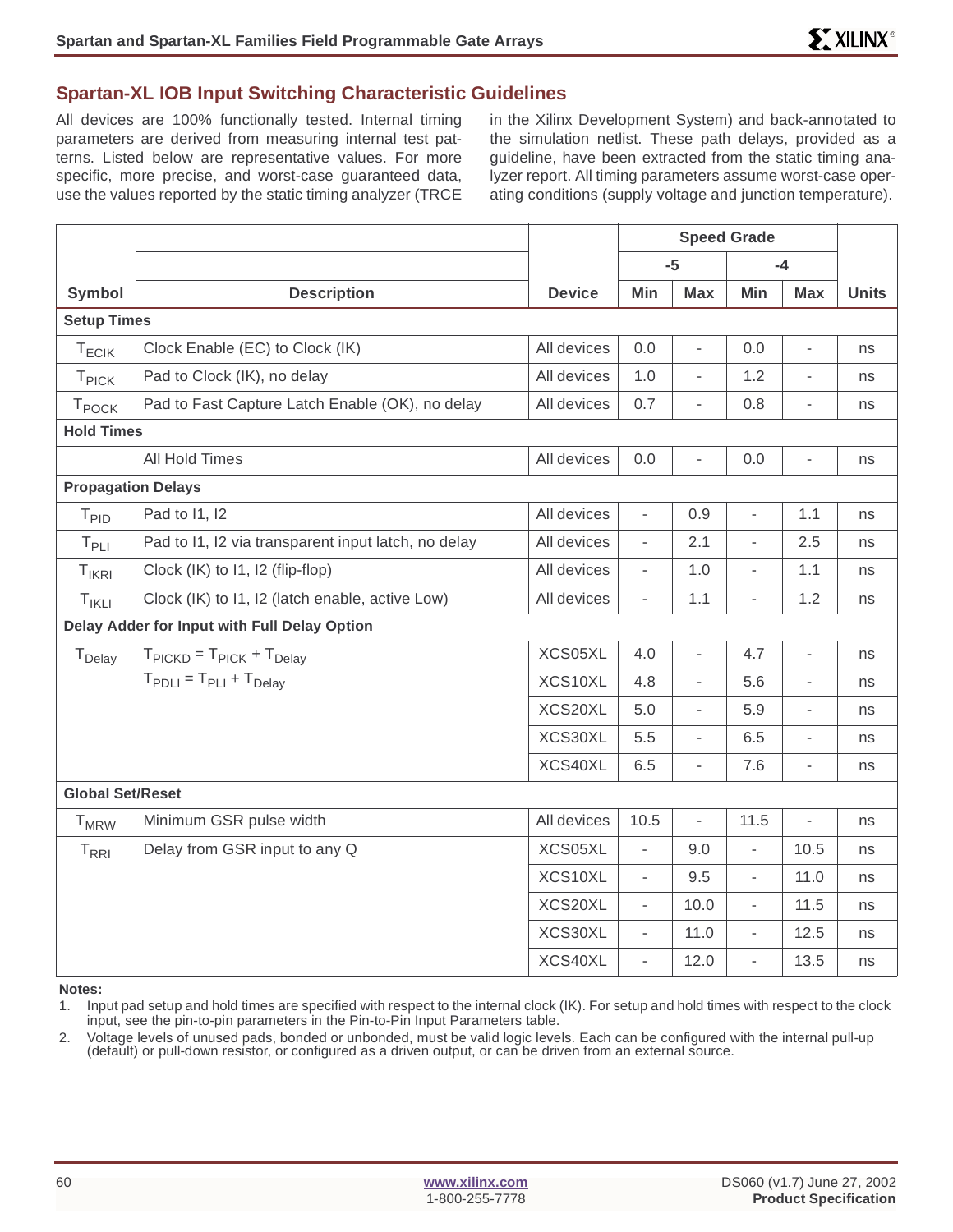### **Spartan-XL IOB Output Switching Characteristic Guidelines**

All devices are 100% functionally tested. Internal timing parameters are derived from measuring internal test patterns. Listed below are representative values. For more specific, more precise, and worst-case guaranteed data, use the values reported by the static timing analyzer (TRCE in the Xilinx Development System) and back-annotated to

the simulation netlist. These path delays, provided as a guideline, have been extracted from the static timing analyzer report. All timing parameters assume worst-case operating conditions (supply voltage and junction temperature). Values are expressed in nanoseconds unless otherwise noted.

|                             |                                               |               | <b>Speed Grade</b>       |                          |                          |                          |              |
|-----------------------------|-----------------------------------------------|---------------|--------------------------|--------------------------|--------------------------|--------------------------|--------------|
|                             |                                               |               |                          | $-5$                     |                          | $-4$                     |              |
| Symbol                      | <b>Description</b>                            | <b>Device</b> | Min                      | <b>Max</b>               | Min                      | <b>Max</b>               | <b>Units</b> |
| <b>Propagation Delays</b>   |                                               |               |                          |                          |                          |                          |              |
| <b>TOKPOF</b>               | Clock (OK) to Pad, fast                       | All devices   |                          | 3.2                      | ٠                        | 3.7                      | ns           |
| $T_{\text{OPF}}$            | Output (O) to Pad, fast                       | All devices   | $\overline{\phantom{a}}$ | 2.5                      | $\overline{\phantom{a}}$ | 2.9                      | ns           |
| $T_{\mathsf{TSHZ}}$         | 3-state to Pad High-Z (slew-rate independent) | All devices   | ٠                        | 2.8                      | $\overline{\phantom{a}}$ | 3.3                      | ns           |
| <b>T</b> TSONF              | 3-state to Pad active and valid, fast         | All devices   | $\overline{\phantom{a}}$ | 2.6                      | $\overline{\phantom{a}}$ | 3.0                      | ns           |
| $T_{\sf OFF}$               | Output (O) to Pad via Output Mux, fast        | All devices   | $\overline{\phantom{a}}$ | 3.7                      | $\overline{\phantom{0}}$ | 4.4                      | ns           |
| T <sub>OKFPF</sub>          | Select (OK) to Pad via Output Mux, fast       | All devices   | $\overline{\phantom{a}}$ | 3.3                      | $\overline{\phantom{a}}$ | 3.9                      | ns           |
| <b>T</b> <sub>SLOW</sub>    | For Output SLOW option add                    | All devices   | ۰                        | 1.5                      | ۰                        | 1.7                      | ns           |
| <b>Setup and Hold Times</b> |                                               |               |                          |                          |                          |                          |              |
| $T_{\text{OOK}}$            | Output (O) to clock (OK) setup time           | All devices   | 0.5                      | $\overline{\phantom{0}}$ | 0.5                      | $\blacksquare$           | ns           |
| T <sub>OKO</sub>            | Output (O) to clock (OK) hold time            | All devices   | 0.0                      | -                        | 0.0                      | $\overline{\phantom{0}}$ | ns           |
| $T_{ECOK}$                  | Clock Enable (EC) to clock (OK) setup time    | All devices   | 0.0                      | ٠                        | 0.0                      |                          | ns           |
| <b>TOKEC</b>                | Clock Enable (EC) to clock (OK) hold time     | All devices   | 0.1                      | ٠                        | 0.2                      | ۰                        | ns           |
| <b>Global Set/Reset</b>     |                                               |               |                          |                          |                          |                          |              |
| <b>T</b> <sub>MRW</sub>     | Minimum GSR pulse width                       | All devices   | 10.5                     | $\overline{\phantom{0}}$ | 11.5                     | $\overline{\phantom{a}}$ | ns           |
| T <sub>RPO</sub>            | Delay from GSR input to any Pad               | XCS05XL       | $\overline{\phantom{a}}$ | 11.9                     | $\overline{\phantom{a}}$ | 14.0                     | ns           |
|                             |                                               | XCS10XL       | $\overline{\phantom{a}}$ | 12.4                     | $\overline{\phantom{0}}$ | 14.5                     | ns           |
|                             |                                               | XCS20XL       | $\overline{\phantom{a}}$ | 12.9                     | $\overline{\phantom{a}}$ | 15.0                     | ns           |
|                             |                                               | XCS30XL       | $\overline{\phantom{a}}$ | 13.9                     | $\overline{\phantom{a}}$ | 16.0                     | ns           |
|                             |                                               | XCS40XL       | $\overline{\phantom{a}}$ | 14.9                     | $\overline{\phantom{a}}$ | 17.0                     | ns           |

**Notes:**

1. Output timing is measured at ~50%  $V_{\text{CC}}$  threshold, with 50 pF external capacitive loads including test fixture. Slew-rate limited output rise/fall times.<br>rise/fall times are approximately two times longer than fast

2. Voltage levels of unused pads, bonded or unbonded, must be valid logic levels. Each can be configured with the internal pull-up (default) or pull-down resistor, or configured as a driven output, or can be driven from an external source.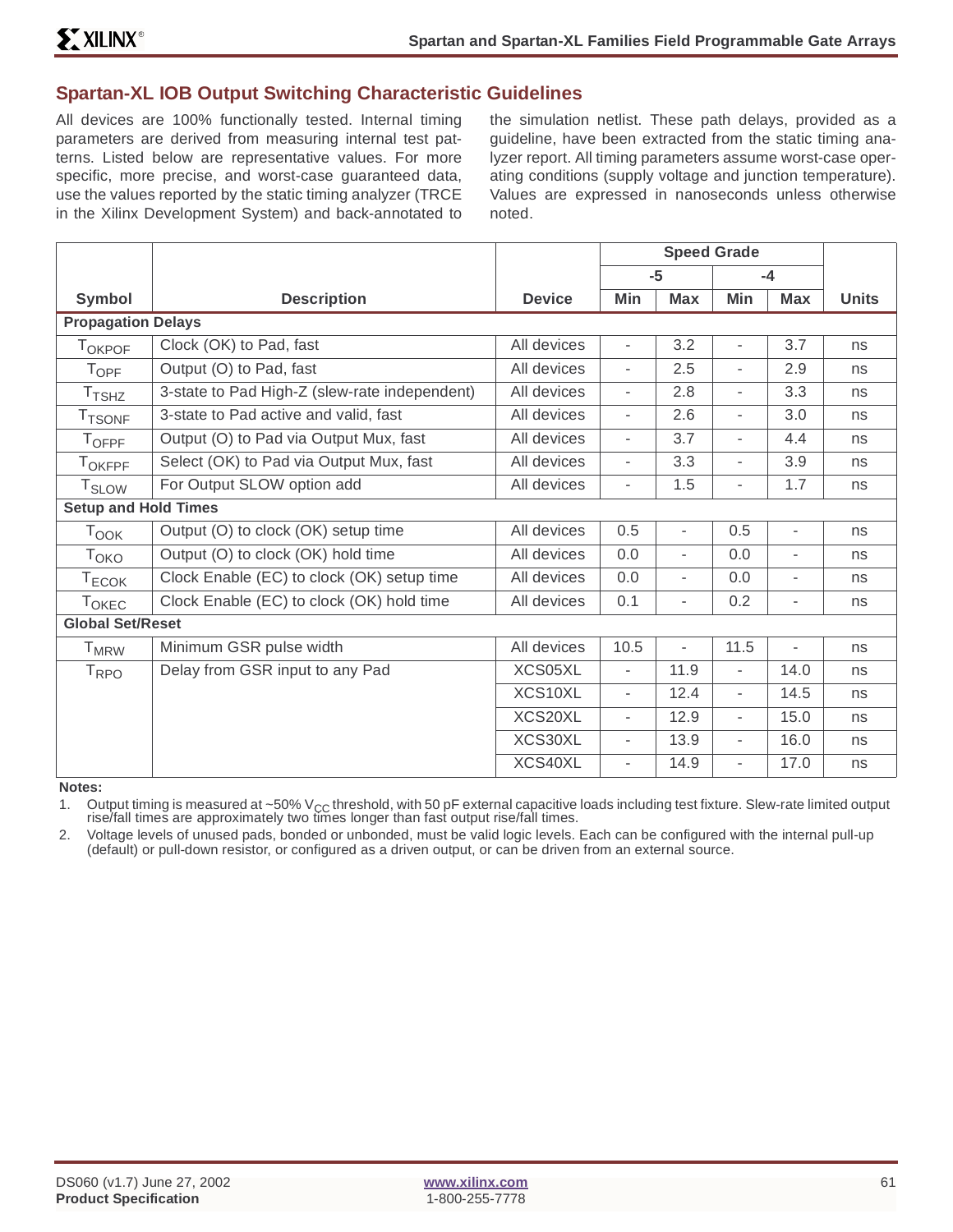# **Pin Descriptions**

There are three types of pins in the Spartan/XL devices:

- Permanently dedicated pins
- User I/O pins that can have special functions
- Unrestricted user-programmable I/O pins.

Before and during configuration, all outputs not used for the configuration process are 3-stated with the I/O pull-up resistor network activated. After configuration, if an IOB is unused it is configured as an input with the I/O pull-up resistor network remaining activated.

Any user I/O can be configured to drive the Global Set/Reset net GSR or the global three-state net GTS. See **[Global Signals: GSR and GTS](#page-19-0)**, page 20 for more information.

Device pins for Spartan/XL devices are described in Table 18.

|  | Table 18: Pin Descriptions |
|--|----------------------------|
|  |                            |

| <b>Pin Name</b>                   | I/O<br><b>During</b><br>Config. | I/O After<br>Config. | <b>Pin Description</b>                                                                                                                                                                                                                                                                                                                                                                                                                                   |
|-----------------------------------|---------------------------------|----------------------|----------------------------------------------------------------------------------------------------------------------------------------------------------------------------------------------------------------------------------------------------------------------------------------------------------------------------------------------------------------------------------------------------------------------------------------------------------|
| <b>Permanently Dedicated Pins</b> |                                 |                      |                                                                                                                                                                                                                                                                                                                                                                                                                                                          |
| $V_{\rm CC}$                      | X                               | X                    | Eight or more (depending on package) connections to the nominal +5V supply<br>voltage (+3.3V for Spartan-XL devices). All must be connected, and each must be<br>decoupled with a 0.01 -0.1 µF capacitor to Ground.                                                                                                                                                                                                                                      |
| <b>GND</b>                        | $\sf X$                         | $\times$             | Eight or more (depending on package type) connections to Ground. All must be<br>connected.                                                                                                                                                                                                                                                                                                                                                               |
| <b>CCLK</b>                       | I or O                          | T                    | During configuration, Configuration Clock (CCLK) is an output in Master mode and<br>is an input in Slave mode. After configuration, CCLK has a weak pull-up resistor<br>and can be selected as the Readback Clock. There is no CCLK High or Low time<br>restriction on Spartan/XL devices, except during Readback. See Violating the<br>Maximum High and Low Time Specification for the Readback Clock, page 39<br>for an explanation of this exception. |
| <b>DONE</b>                       | I/O                             | $\circ$              | DONE is a bidirectional signal with an optional internal pull-up resistor. As an<br>open-drain output, it indicates the completion of the configuration process. As an<br>input, a Low level on DONE can be configured to delay the global logic initialization<br>and the enabling of outputs.                                                                                                                                                          |
|                                   |                                 |                      | The optional pull-up resistor is selected as an option in the program that creates<br>the configuration bitstream. The resistor is included by default.                                                                                                                                                                                                                                                                                                  |
| <b>PROGRAM</b>                    | $\mathbf{I}$                    |                      | PROGRAM is an active Low input that forces the FPGA to clear its configuration<br>memory. It is used to initiate a configuration cycle. When PROGRAM goes High,<br>the FPGA finishes the current clear cycle and executes another complete clear<br>cycle, before it goes into a WAIT state and releases INIT.<br>The PROGRAM pin has a permanent weak pull-up, so it need not be externally<br>pulled up to VCC.                                        |
| <b>MODE</b><br>(Spartan)          | T                               | X                    | The Mode input(s) are sampled after INIT goes High to determine the<br>configuration mode to be used.                                                                                                                                                                                                                                                                                                                                                    |
| M0, M1<br>(Spartan-XL)            |                                 |                      | During configuration, these pins have a weak pull-up resistor. For the most popular<br>configuration mode, Slave Serial, the mode pins can be left unconnected. For<br>Master Serial mode, connect the Mode/M0 pin directly to system ground.                                                                                                                                                                                                            |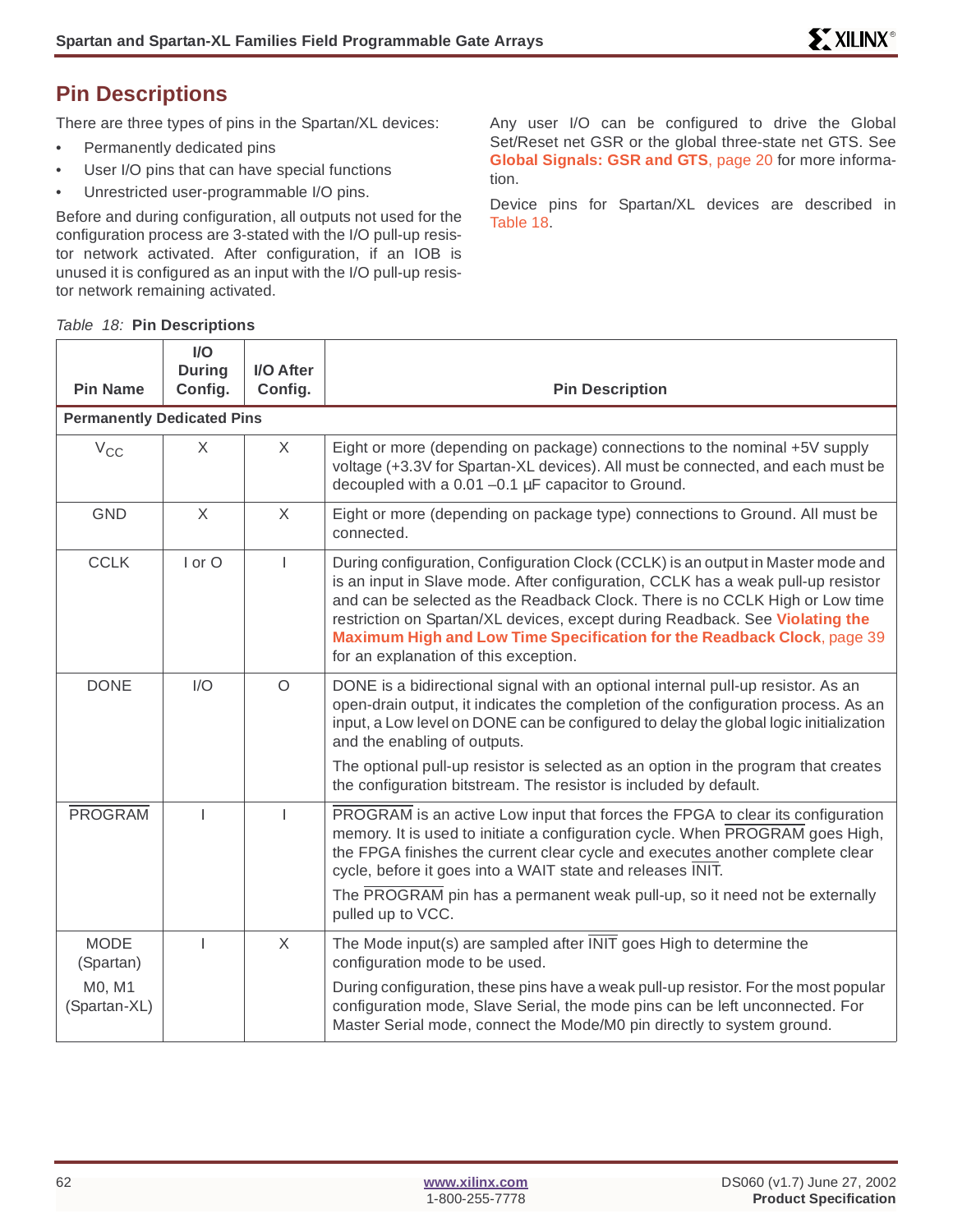#### Table 18: **Pin Descriptions (Continued)**

| <b>Pin Name</b>                               | I/O<br><b>During</b><br>Config. | I/O After<br>Config.  | <b>Pin Description</b>                                                                                                                                                                                                                                                                                                                                                                                                                                                                                                                                                                                                                                   |
|-----------------------------------------------|---------------------------------|-----------------------|----------------------------------------------------------------------------------------------------------------------------------------------------------------------------------------------------------------------------------------------------------------------------------------------------------------------------------------------------------------------------------------------------------------------------------------------------------------------------------------------------------------------------------------------------------------------------------------------------------------------------------------------------------|
| <b>PWRDWN</b>                                 |                                 |                       | PWRDWN is an active Low input that forces the FPGA into the Power Down state<br>and reduces power consumption. When PWRDWN is Low, the FPGA disables all<br>I/O and initializes all flip-flops. All inputs are interpreted as Low independent of<br>their actual level. VCC must be maintained, and the configuration data is<br>maintained. PWRDWN halts configuration if asserted before or during<br>configuration, and re-starts configuration when removed. When PWRDWN returns<br>High, the FPGA becomes operational by first enabling the inputs and flip-flops and<br>then enabling the outputs. PWRDWN has a default internal pull-up resistor. |
| User I/O Pins That Can Have Special Functions |                                 |                       |                                                                                                                                                                                                                                                                                                                                                                                                                                                                                                                                                                                                                                                          |
| <b>TDO</b>                                    | $\circ$                         | $\circ$               | If boundary scan is used, this pin is the Test Data Output. If boundary scan is not<br>used, this pin is a 3-state output without a register, after configuration is<br>completed.<br>To use this pin, place the library component TDO instead of the usual pad symbol.<br>An output buffer must still be used.                                                                                                                                                                                                                                                                                                                                          |
| TDI, TCK,<br><b>TMS</b>                       |                                 | I/O<br>or I<br>(JTAG) | If boundary scan is used, these pins are Test Data In, Test Clock, and Test Mode<br>Select inputs respectively. They come directly from the pads, bypassing the IOBs.<br>These pins can also be used as inputs to the CLB logic after configuration is<br>completed.                                                                                                                                                                                                                                                                                                                                                                                     |
|                                               |                                 |                       | If the BSCAN symbol is not placed in the design, all boundary scan functions are<br>inhibited once configuration is completed, and these pins become<br>user-programmable I/O. In this case, they must be called out by special library<br>elements. To use these pins, place the library components TDI, TCK, and TMS<br>instead of the usual pad symbols. Input or output buffers must still be used.                                                                                                                                                                                                                                                  |
| <b>HDC</b>                                    | $\circ$                         | I/O                   | High During Configuration (HDC) is driven High until the I/O go active. It is<br>available as a control output indicating that configuration is not yet completed.<br>After configuration, HDC is a user-programmable I/O pin.                                                                                                                                                                                                                                                                                                                                                                                                                           |
| $\overline{LOC}$                              | $\circ$                         | I/O                   | Low During Configuration (LDC) is driven Low until the I/O go active. It is available<br>as a control output indicating that configuration is not yet completed. After<br>configuration, LDC is a user-programmable I/O pin.                                                                                                                                                                                                                                                                                                                                                                                                                             |
| <b>INIT</b>                                   | I/O                             | I/O                   | Before and during configuration, INIT is a bidirectional signal. A 1 k $\Omega$ to 10 k $\Omega$<br>external pull-up resistor is recommended.                                                                                                                                                                                                                                                                                                                                                                                                                                                                                                            |
|                                               |                                 |                       | As an active Low open-drain output, INIT is held Low during the power stabilization<br>and internal clearing of the configuration memory. As an active Low input, it can<br>be used to hold the FPGA in the internal WAIT state before the start of<br>configuration. Master mode devices stay in a WAIT state an additional 30 to<br>300 µs after INIT has gone High.                                                                                                                                                                                                                                                                                   |
|                                               |                                 |                       | During configuration, a Low on this output indicates that a configuration data error<br>has occurred. After the I/O go active, INIT is a user-programmable I/O pin.                                                                                                                                                                                                                                                                                                                                                                                                                                                                                      |
| PGCK1 -<br>PGCK4<br>(Spartan)                 | Weak<br>Pull-up                 | I or I/O              | Four Primary Global inputs each drive a dedicated internal global net with short<br>delay and minimal skew. If not used to drive a global buffer, any of these pins is a<br>user-programmable I/O.                                                                                                                                                                                                                                                                                                                                                                                                                                                       |
|                                               |                                 |                       | The PGCK1-PGCK4 pins drive the four Primary Global Buffers. Any input pad<br>symbol connected directly to the input of a BUFGP symbol is automatically placed<br>on one of these pins.                                                                                                                                                                                                                                                                                                                                                                                                                                                                   |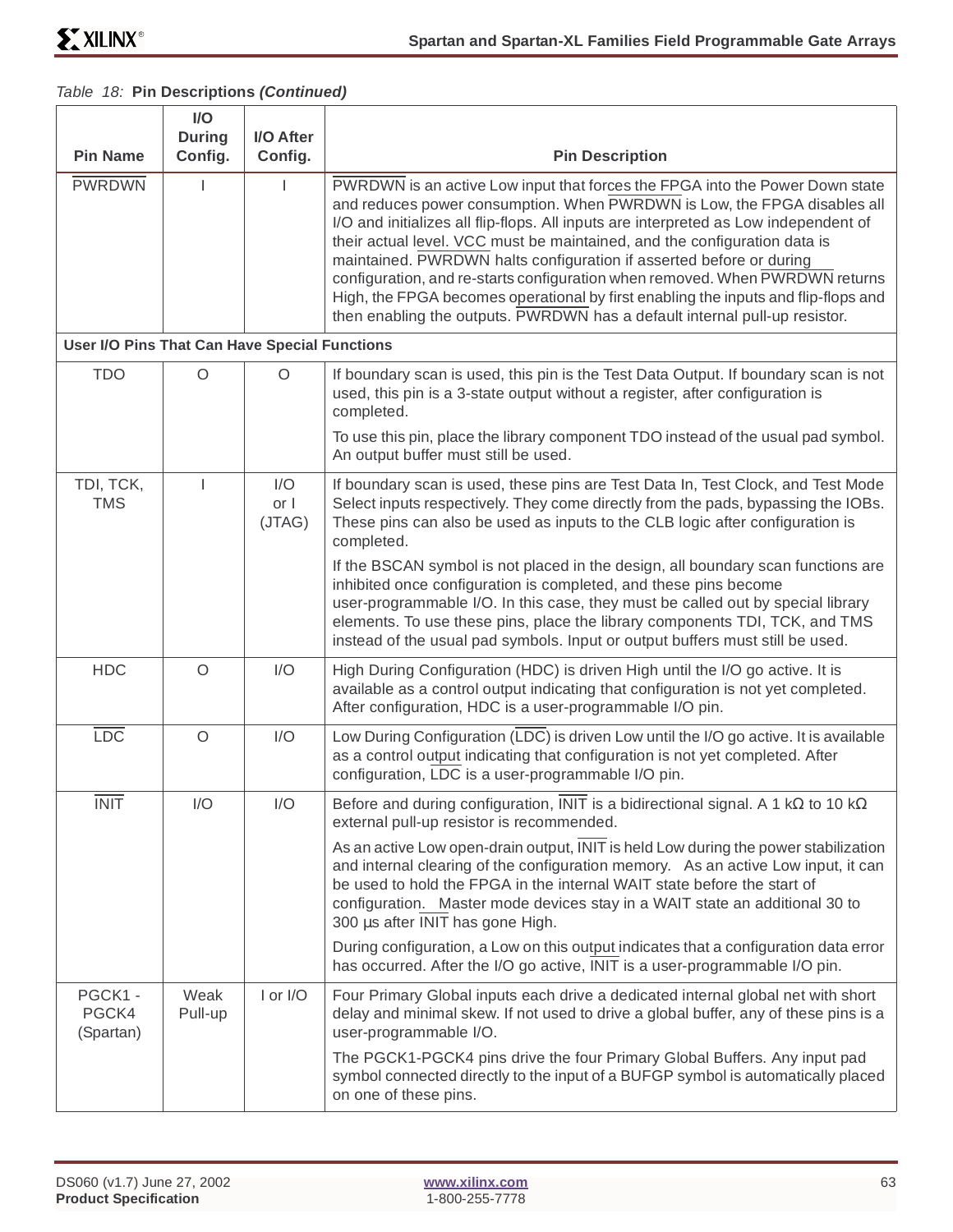|                                                | I/O<br><b>During</b>                            | I/O After |                                                                                                                                                                                                                                                                                                                                                                                                                                                                                                |
|------------------------------------------------|-------------------------------------------------|-----------|------------------------------------------------------------------------------------------------------------------------------------------------------------------------------------------------------------------------------------------------------------------------------------------------------------------------------------------------------------------------------------------------------------------------------------------------------------------------------------------------|
| <b>Pin Name</b>                                | Config.                                         | Config.   | <b>Pin Description</b>                                                                                                                                                                                                                                                                                                                                                                                                                                                                         |
| SGCK1-<br>SGCK4<br>(Spartan)                   | Weak<br>Pull-up<br>(except<br>SGCK4<br>is DOUT) | I or I/O  | Four Secondary Global inputs each drive a dedicated internal global net with short<br>delay and minimal skew. These internal global nets can also be driven from<br>internal logic. If not used to drive a global net, any of these pins is a<br>user-programmable I/O pin.<br>The SGCK1-SGCK4 pins provide the shortest path to the four Secondary Global<br>Buffers. Any input pad symbol connected directly to the input of a BUFGS symbol<br>is automatically placed on one of these pins. |
| GCK1-<br>GCK8<br>(Spartan-XL)                  | Weak<br>Pull-up<br>(except<br>GCK6 is<br>DOUT)  | I or I/O  | Eight Global inputs each drive a dedicated internal global net with short delay and<br>minimal skew. These internal global nets can also be driven from internal logic. If<br>not used to drive a global net, any of these pins is a user-programmable I/O pin.<br>The GCK1-GCK8 pins provide the shortest path to the eight Global Low-Skew<br>Buffers. Any input pad symbol connected directly to the input of a BUFGLS symbol                                                               |
|                                                |                                                 |           | is automatically placed on one of these pins.                                                                                                                                                                                                                                                                                                                                                                                                                                                  |
| CS <sub>1</sub><br>(Spartan-XL)                | $\overline{1}$                                  | I/O       | During Express configuration, CS1 is used as a serial-enable signal for<br>daisy-chaining.                                                                                                                                                                                                                                                                                                                                                                                                     |
| $D0-D7$<br>(Spartan-XL)                        | T                                               | I/O       | During Express configuration, these eight input pins receive configuration data.<br>After configuration, they are user-programmable I/O pins.                                                                                                                                                                                                                                                                                                                                                  |
| <b>DIN</b>                                     | $\mathbf{I}$                                    | I/O       | During Slave Serial or Master Serial configuration, DIN is the serial configuration<br>data input receiving data on the rising edge of CCLK. After configuration, DIN is a<br>user-programmable I/O pin.                                                                                                                                                                                                                                                                                       |
| <b>DOUT</b>                                    | $\circ$                                         | I/O       | During Slave Serial or Master Serial configuration, DOUT is the serial<br>configuration data output that can drive the DIN of daisy-chained slave FPGAs.<br>DOUT data changes on the falling edge of CCLK, one-and-a-half CCLK periods<br>after it was received at the DIN input.                                                                                                                                                                                                              |
|                                                |                                                 |           | In Spartan-XL Express mode, DOUT is the status output that can drive the CS1 of<br>daisy-chained FPGAs, to enable and disable downstream devices.                                                                                                                                                                                                                                                                                                                                              |
|                                                |                                                 |           | After configuration, DOUT is a user-programmable I/O pin.                                                                                                                                                                                                                                                                                                                                                                                                                                      |
| <b>Unrestricted User-Programmable I/O Pins</b> |                                                 |           |                                                                                                                                                                                                                                                                                                                                                                                                                                                                                                |
| I/O                                            | Weak<br>Pull-up                                 | I/O       | These pins can be configured to be input and/or output after configuration is<br>completed. Before configuration is completed, these pins have an internal<br>high-value pull-up resistor network that defines the logic level as High.                                                                                                                                                                                                                                                        |

#### Table 18: **Pin Descriptions (Continued)**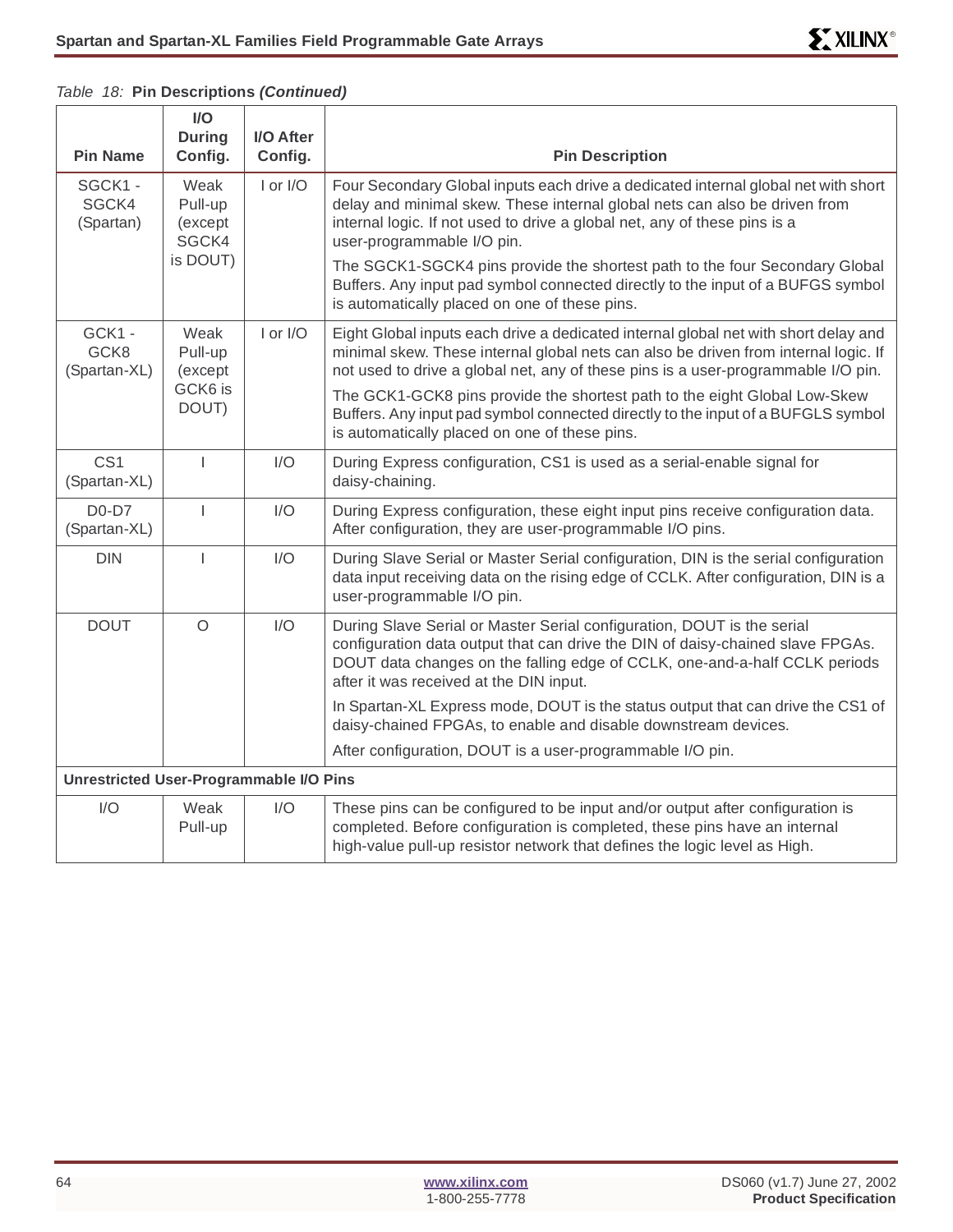**XCS05 and XCS05XL Device Pinouts**

# **Device-Specific Pinout Tables**

Device-specific tables include all packages for each Spartan and Spartan-XL device. They follow the pad locations around the die, and include boundary scan register locations.

#### **XCS05 and XCS05XL Device Pinouts**

| XCS05/XL                                                |                          |                 | <b>Bndry</b>             |
|---------------------------------------------------------|--------------------------|-----------------|--------------------------|
| <b>Pad Name</b>                                         | <b>PC84</b>              | <b>VQ100</b>    | <b>Scan</b>              |
| <b>VCC</b>                                              | P <sub>2</sub>           | P89             | $\overline{a}$           |
| I/O                                                     | P <sub>3</sub>           | P90             | 32                       |
| I/O                                                     | P <sub>4</sub>           | P91             | 35                       |
| I/O                                                     | $\overline{\phantom{0}}$ | P92             | 38                       |
| I/O                                                     | $\overline{a}$           | P93             | 41                       |
| I/O                                                     | P <sub>5</sub>           | P94             | 44                       |
| I/O                                                     | P <sub>6</sub>           | P95             | 47                       |
| I/O                                                     | P7                       | P96             | 50                       |
| I/O                                                     | P <sub>8</sub>           | P97             | 53                       |
| I/O                                                     | P <sub>9</sub>           | P98             | 56                       |
| I/O, SGCK1 <sup>(1)</sup> , GCK8 <sup>(2)</sup>         | P <sub>10</sub>          | P99             | 59                       |
| <b>VCC</b>                                              | P11                      | P100            | -                        |
| <b>GND</b>                                              | P12                      | P <sub>1</sub>  | $\overline{\phantom{0}}$ |
| $I/O$ , PGCK1 <sup>(1)</sup> , GCK1 <sup>(2)</sup>      | P <sub>13</sub>          | P <sub>2</sub>  | 62                       |
| I/O                                                     | P <sub>14</sub>          | P <sub>3</sub>  | 65                       |
| I/O, TDI                                                | P <sub>15</sub>          | P4              | 68                       |
| I/O, TCK                                                | P16                      | P <sub>5</sub>  | 71                       |
| I/O, TMS                                                | P <sub>17</sub>          | P <sub>6</sub>  | 74                       |
| I/O                                                     | P <sub>18</sub>          | P7              | 77                       |
| I/O                                                     | $\overline{\phantom{a}}$ | P <sub>8</sub>  | 83                       |
| I/O                                                     | P <sub>19</sub>          | P <sub>9</sub>  | 86                       |
| I/O                                                     | P <sub>20</sub>          | P <sub>10</sub> | 89                       |
| <b>GND</b>                                              | P21                      | P <sub>11</sub> | -                        |
| <b>VCC</b>                                              | P22                      | P12             | $\overline{\phantom{0}}$ |
| I/O                                                     | P <sub>23</sub>          | P <sub>13</sub> | 92                       |
| I/O                                                     | P24                      | P14             | 95                       |
| I/O                                                     | $\overline{\phantom{0}}$ | P <sub>15</sub> | 98                       |
| I/O                                                     | P <sub>25</sub>          | P16             | 104                      |
| I/O                                                     | P <sub>26</sub>          | P17             | 107                      |
| I/O                                                     | P27                      | P18             | 110                      |
| I/O                                                     |                          | P <sub>19</sub> | 113                      |
| I/O                                                     | P28                      | P20             | 116                      |
| I/O, SGCK2 <sup>(1)</sup> , GCK2 <sup>(2)</sup>         | P <sub>29</sub>          | P21             | 119                      |
| Not Connected <sup>(1)</sup> , M1 <sup>(2)</sup>        | P30                      | P22             | 122                      |
| <b>GND</b>                                              | P31                      | P <sub>23</sub> |                          |
| MODE <sup>(1)</sup> , MO <sup>(2)</sup>                 | P32                      | P24             | 125                      |
| <b>VCC</b>                                              | P33                      | P <sub>25</sub> |                          |
| Not Connected <sup>(1)</sup> ,<br>PWRDWN <sup>(2)</sup> | P34                      | P <sub>26</sub> | $126^{(1)}$              |
| I/O, PGCK2 <sup>(1)</sup> , GCK3 <sup>(2)</sup>         | P35                      | P27             | $127^{(3)}$              |

| XCS05/XL                                           |                 |                 | <b>Bndry</b>           |
|----------------------------------------------------|-----------------|-----------------|------------------------|
| <b>Pad Name</b>                                    | <b>PC84</b>     | <b>VQ100</b>    | <b>Scan</b>            |
| I/O (HDC)                                          | P36             | P <sub>28</sub> | $130^{(3)}$            |
| I/O                                                |                 | P <sub>29</sub> | $133^{(3)}$            |
| I/O (LDC)                                          | P37             | P30             | $136^{(3)}$            |
| I/O                                                | P38             | P31             | $139^{(3)}$            |
| I/O                                                | P39             | P32             | $142^{(3)}$            |
| I/O                                                |                 | P33             | $145^{(3)}$            |
| I/O                                                |                 | P34             | $148^{(3)}$            |
| I/O                                                | P40             | P35             | 15(13)                 |
| $I/O$ ( $\overline{INIT}$ )                        | P41             | P36             | $154^{(3)}$            |
| <b>VCC</b>                                         | P42             | P37             |                        |
| <b>GND</b>                                         | P43             | P38             |                        |
| I/O                                                | P44             | P39             | $157^{(3)}$            |
| I/O                                                | P45             | P40             | $160^{(3)}$            |
| I/O                                                |                 | P41             | $163^{(3)}$            |
| I/O                                                |                 | P42             | $166^{(3)}$            |
| I/O                                                | P46             | P43             | $169^{(3)}$            |
| I/O                                                | P47             | P44             | $172^{(3)}$            |
| I/O                                                | P48             | P45             | $175^{(3)}$            |
| I/O                                                | P49             | P46             | $178^{(3)}$            |
| I/O                                                | P <sub>50</sub> | P47             | $181^{(3)}$            |
| $I/O$ , SGCK3 <sup>(1)</sup> , GCK4 <sup>(2)</sup> | P <sub>51</sub> | P48             | $184^{(3)}$            |
| <b>GND</b>                                         | P <sub>52</sub> | P49             |                        |
| <b>DONE</b>                                        | P <sub>53</sub> | P <sub>50</sub> |                        |
| <b>VCC</b>                                         | P <sub>54</sub> | P <sub>51</sub> |                        |
| <b>PROGRAM</b>                                     | P <sub>55</sub> | P <sub>52</sub> |                        |
| 1/O (D7 <sup>(2)</sup> )                           | P56             | P <sub>53</sub> | $187^{(3)}$            |
| I/O, PGCK3 <sup>(1)</sup> , GCK5 <sup>(2)</sup>    | P <sub>57</sub> | P <sub>54</sub> | $190^{(3)}$            |
| $I/O$ (D6 <sup>(2)</sup> )                         | P <sub>58</sub> | P <sub>55</sub> | $193^{(3)}$            |
| I/O                                                | $\overline{a}$  | P <sub>56</sub> | $196^{(3)}$            |
| $I/O$ (D5 <sup>(2)</sup> )                         | P <sub>59</sub> | P <sub>57</sub> | $199^{(3)}$            |
| I/O                                                | P60             | P <sub>58</sub> | $202^{(3)}$            |
| I/O                                                |                 | P59             | $205^{(3)}$            |
| I/O                                                |                 | P60             | $208^{(3)}$            |
| $I/O (D4^{(2)})$                                   | P61             | P61             | $211^{(3)}$            |
| I/O                                                | P62             | P62             | $21\overline{4^{(3)}}$ |
| <b>VCC</b>                                         | P63             | P63             | ۳                      |
| <b>GND</b>                                         | P64             | P64             |                        |
| $I/O (D3^{(2)})$                                   | P65             | P65             | $217^{(3)}$            |
| I/O                                                | P66             | P66             | $220^{(3)}$            |
| I/O                                                |                 | P67             | $223^{(3)}$            |
| I/O (D2 <sup>(2)</sup> )                           | P67             | P68             | $229^{(3)}$            |
| I/O                                                | P68             | P69             | $23\overline{2^{(3)}}$ |
| $I/O$ $(D1(2))$                                    | P69             | P70             | $235^{(3)}$            |
| I/O                                                | P70             | P71             | $238^{(3)}$            |
| $I/O (D0^{(2)}, DIN)$                              | P71             | P72             | $241^{(3)}$            |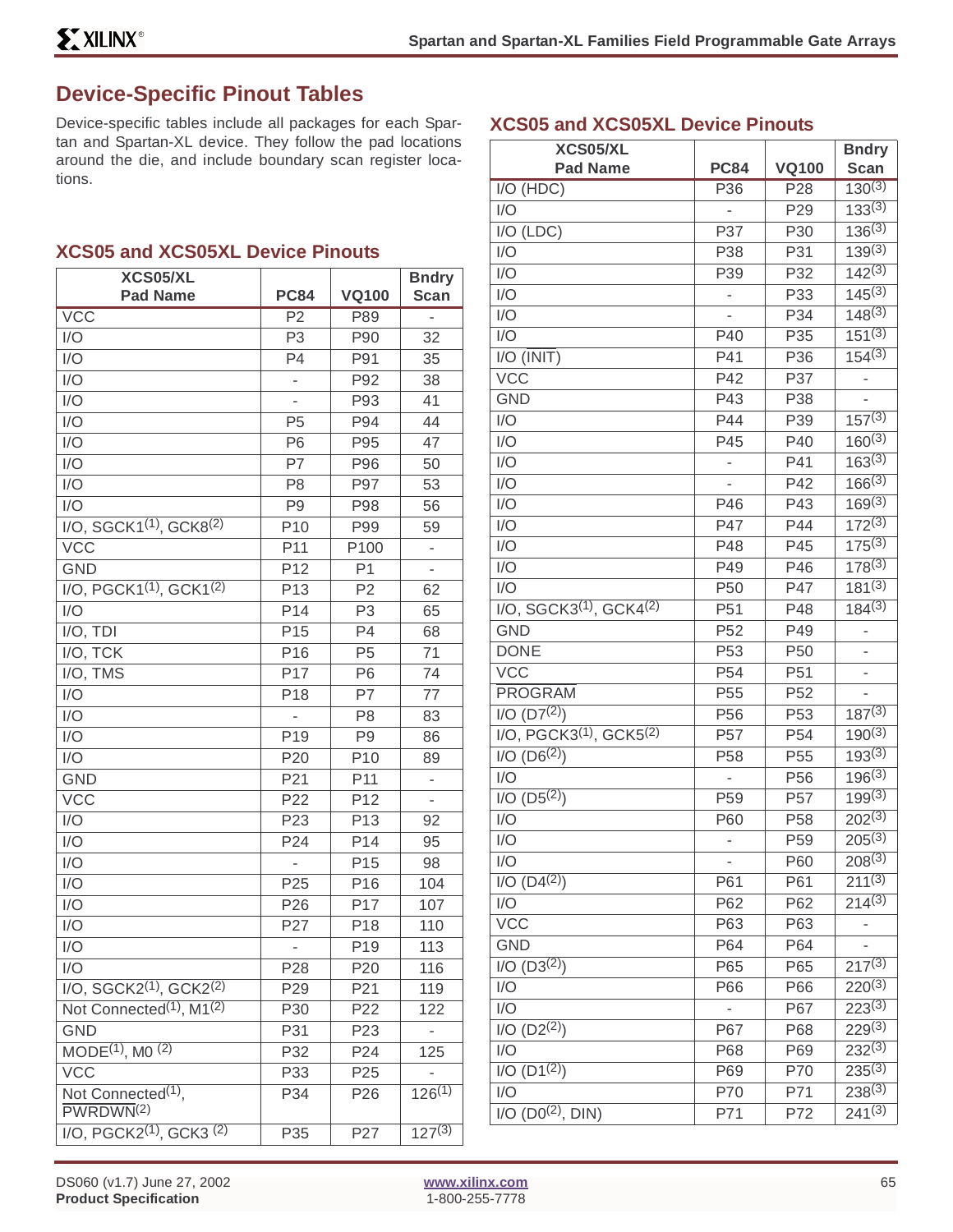#### **XCS05 and XCS05XL Device Pinouts**

| XCS05/XL<br><b>Pad Name</b>                        | <b>PC84</b>    | <b>VQ100</b> | <b>Bndry</b><br><b>Scan</b> |
|----------------------------------------------------|----------------|--------------|-----------------------------|
| $I/O$ , SGCK4 <sup>(1)</sup> , GCK6 <sup>(2)</sup> | P72            | P73          | $244^{(3)}$                 |
| (DOUT)                                             |                |              |                             |
| <b>CCLK</b>                                        | P73            | P74          |                             |
| <b>VCC</b>                                         | P74            | P75          |                             |
| O, TDO                                             | P75            | P76          | 0                           |
| <b>GND</b>                                         | P76            | P77          |                             |
| I/O                                                | P77            | P78          | $\overline{2}$              |
| $I/O$ , PGCK4 $(1)$ , GCK7 $(2)$                   | P78            | P79          | 5                           |
| $I/O$ (CS1 <sup>(2)</sup> )                        | P79            | <b>P80</b>   | 8                           |
| I/O                                                | P80            | P81          | 11                          |
| I/O                                                | P81            | P82          | 14                          |
| I/O                                                | P82            | P83          | 17                          |
| I/O                                                |                | P84          | 20                          |
| I/O                                                | ۰              | P85          | 23                          |
| I/O                                                | P83            | P86          | 26                          |
| I/O                                                | P84            | P87          | 29                          |
| GND                                                | P <sub>1</sub> | P88          |                             |

#### **Notes:**

1. 5V Spartan only

- 2. 3V Spartan-XL only
- 3. The "PWRDWN" on the XCS05XL is not part of the Boundary Scan chain. For the XCS05XL, subtract 1 from all Boundary Scan numbers from GCK3 on (127 and higher).

#### **XCS10 and XCS10XL Device Pinouts**

| XCS10/XL             |                 |                |                |                | <b>Bndry</b> |
|----------------------|-----------------|----------------|----------------|----------------|--------------|
| <b>Pad Name</b>      | <b>PC84</b>     | <b>VQ100</b>   | $CS144^{(2)}$  | <b>TQ144</b>   | <b>Scan</b>  |
| <b>VCC</b>           | P <sub>2</sub>  | P89            | D7             | P128           |              |
| I/O                  | P <sub>3</sub>  | P90            | A6             | P129           | 44           |
| I/O                  | P <sub>4</sub>  | P91            | B <sub>6</sub> | P130           | 47           |
| I/O                  |                 | P92            | C <sub>6</sub> | P131           | 50           |
| I/O                  | $\overline{a}$  | P93            | D <sub>6</sub> | P132           | 53           |
| I/O                  | P <sub>5</sub>  | P94            | A <sub>5</sub> | P133           | 56           |
| I/O                  | P <sub>6</sub>  | P95            | B <sub>5</sub> | P134           | 59           |
| I/O                  |                 |                | C <sub>5</sub> | P135           | 62           |
| I/O                  | ٠               | $\overline{a}$ | D <sub>5</sub> | P136           | 65           |
| <b>GND</b>           |                 |                | A4             | P137           |              |
| I/O                  | P7              | P96            | B4             | P138           | 68           |
| I/O                  | P <sub>8</sub>  | P97            | C <sub>4</sub> | P139           | 71           |
| I/O                  |                 |                | A <sub>3</sub> | P140           | 74           |
| I/O                  |                 |                | B <sub>3</sub> | P141           | 77           |
| 1/O                  | P <sub>9</sub>  | P98            | C <sub>3</sub> | P142           | 80           |
| $I/O$ ,              | P <sub>10</sub> | P99            | A2             | P143           | 83           |
| SGCK1 <sup>(1)</sup> |                 |                |                |                |              |
| GCK8 <sup>(2)</sup>  |                 |                |                |                |              |
| <b>VCC</b>           | P <sub>11</sub> | P100           | <b>B2</b>      | P144           |              |
| <b>GND</b>           | P12             | P <sub>1</sub> | A <sub>1</sub> | P <sub>1</sub> |              |

#### **XCS10 and XCS10XL Device Pinouts**

| XCS10/XL                                                    |                          |                          |                |                 | <b>Bndry</b>             |
|-------------------------------------------------------------|--------------------------|--------------------------|----------------|-----------------|--------------------------|
| <b>Pad Name</b>                                             | <b>PC84</b>              | <b>VQ100</b>             | $CS144^{(2)}$  | <b>TQ144</b>    | <b>Scan</b>              |
| $I/O$ ,<br>PGCK1 <sup>(1)</sup><br>GCK1 <sup>(2)</sup>      | P <sub>13</sub>          | P <sub>2</sub>           | <b>B1</b>      | P <sub>2</sub>  | 86                       |
| I/O                                                         | P14                      | P <sub>3</sub>           | C <sub>2</sub> | P <sub>3</sub>  | 89                       |
| I/O                                                         |                          | $\overline{\phantom{m}}$ | C <sub>1</sub> | P4              | 92                       |
| I/O                                                         |                          |                          | D <sub>4</sub> | P <sub>5</sub>  | 95                       |
| $I/O$ , $TDI$                                               | P <sub>15</sub>          | P <sub>4</sub>           | D <sub>3</sub> | P <sub>6</sub>  | 98                       |
| I/O, TCK                                                    | P16                      | P <sub>5</sub>           | D <sub>2</sub> | P7              | 101                      |
| <b>GND</b>                                                  | -                        | -                        | D <sub>1</sub> | P <sub>8</sub>  | $\overline{\phantom{0}}$ |
| I/O                                                         |                          | -                        | E4             | P <sub>9</sub>  | 104                      |
| I/O                                                         |                          |                          | E <sub>3</sub> | P10             | 107                      |
| I/O, TMS                                                    | P17                      | P <sub>6</sub>           | E2             | P11             | 110                      |
| I/O                                                         | P18                      | P7                       | E1             | P12             | 113                      |
| I/O                                                         |                          | $\overline{\phantom{a}}$ | F4             | P <sub>13</sub> | 116                      |
| I/O                                                         |                          | P <sub>8</sub>           | F <sub>3</sub> | P14             | 119                      |
| I/O                                                         | P <sub>19</sub>          | P <sub>9</sub>           | F <sub>2</sub> | P <sub>15</sub> | 122                      |
| I/O                                                         | P20                      | P <sub>10</sub>          | F <sub>1</sub> | P <sub>16</sub> | 125                      |
| <b>GND</b>                                                  | P21                      | P11                      | G <sub>2</sub> | P17             | $\overline{\phantom{0}}$ |
| <b>VCC</b>                                                  | P22                      | P <sub>12</sub>          | G <sub>1</sub> | P18             |                          |
| I/O                                                         | P <sub>23</sub>          | P <sub>13</sub>          | G <sub>3</sub> | P <sub>19</sub> | 128                      |
| I/O                                                         | P24                      | P14                      | G4             | P <sub>20</sub> | 131                      |
| I/O                                                         | $\overline{\phantom{0}}$ | P <sub>15</sub>          | H1             | P21             | 134                      |
| I/O                                                         |                          |                          | H2             | P22             | 137                      |
| I/O                                                         | P <sub>25</sub>          | P <sub>16</sub>          | H <sub>3</sub> | P23             | 140                      |
| I/O                                                         | P <sub>26</sub>          | P17                      | H4             | P24             | 143                      |
| I/O                                                         |                          | $\overline{\phantom{a}}$ | J1             | P <sub>25</sub> | 146                      |
| I/O                                                         |                          |                          | J2             | P <sub>26</sub> | 149                      |
| <b>GND</b>                                                  |                          |                          | J3             | P27             | $\frac{1}{2}$            |
| I/O                                                         | P27                      | P18                      | J4             | P <sub>28</sub> | 152                      |
| I/O                                                         |                          | P <sub>19</sub>          | K <sub>1</sub> | P29             | 155                      |
| I/O                                                         |                          |                          | K <sub>2</sub> | P30             | 158                      |
| I/O                                                         |                          |                          | K <sub>3</sub> | P31             | 161                      |
| 1/O                                                         | P28                      | P <sub>20</sub>          | L1             | P32             | 164                      |
| $I/O$ ,<br>SGCK2 <sup>(1)</sup><br>GCK2 <sup>(2)</sup>      | P <sub>29</sub>          | P21                      | L2             | P33             | 167                      |
| <b>Not</b><br>Connected <sup>(1)</sup><br>M1 <sup>(2)</sup> | P30                      | P <sub>22</sub>          | L <sub>3</sub> | P34             | 170                      |
| <b>GND</b>                                                  | P31                      | P <sub>23</sub>          | M <sub>1</sub> | P35             |                          |
| $MODE(1)$ ,<br>MO <sup>(2)</sup>                            | P32                      | P24                      | M <sub>2</sub> | P36             | 173                      |
| <b>VCC</b>                                                  | P33                      | P <sub>25</sub>          | N <sub>1</sub> | P37             |                          |
| Not                                                         | P34                      | P <sub>26</sub>          | N2             | P38             | 174(1)                   |
| Connected <sup>(1)</sup>                                    |                          |                          |                |                 |                          |
| PWRDWN <sup>(2)</sup>                                       |                          |                          |                |                 |                          |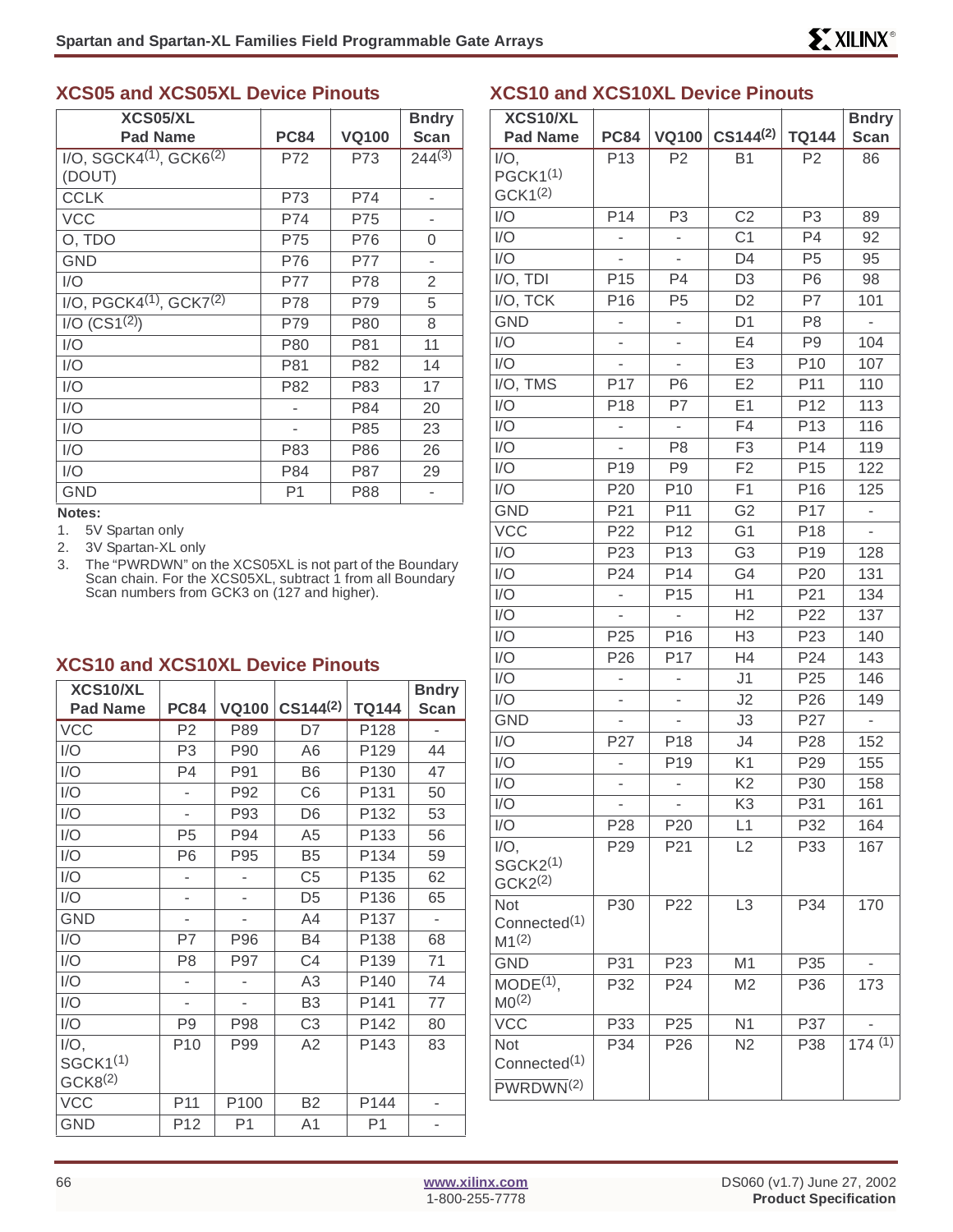## **XCS10 and XCS10XL Device Pinouts**

| XCS10/XL                                                |                          |                 |                 |                 | <b>Bndry</b>                    |
|---------------------------------------------------------|--------------------------|-----------------|-----------------|-----------------|---------------------------------|
| <b>Pad Name</b>                                         | <b>PC84</b>              | <b>VQ100</b>    | $CS144^{(2)}$   | <b>TQ144</b>    | <b>Scan</b>                     |
| $I/O$ ,<br>PGCK2 <sup>(1)</sup><br>GCK3 <sup>(2)</sup>  | P35                      | P27             | M <sub>3</sub>  | P39             | $175^{(3)}$                     |
| I/O (HDC)                                               | P36                      | P <sub>28</sub> | N <sub>3</sub>  | P40             | 178(3)                          |
| I/O                                                     |                          | -               | K4              | P41             | 181(3)                          |
| I/O                                                     |                          |                 | L4              | P42             | 184(3)                          |
| I/O                                                     |                          | P <sub>29</sub> | M4              | P43             | 187(3)                          |
| $I/O$ ( $\overline{LDC}$ )                              | P37                      | P30             | N <sub>4</sub>  | P44             | 190(3)                          |
| <b>GND</b>                                              |                          |                 | K <sub>5</sub>  | P45             |                                 |
| I/O                                                     |                          |                 | L <sub>5</sub>  | P46             | 193(3)                          |
| I/O                                                     |                          |                 | M <sub>5</sub>  | P47             | 196(3)                          |
| I/O                                                     | P38                      | P31             | N <sub>5</sub>  | P48             | 199(3)                          |
| I/O                                                     | P39                      | P32             | K <sub>6</sub>  | P49             | $202^{(3)}$                     |
| I/O                                                     |                          | P33             | L <sub>6</sub>  | P <sub>50</sub> | $205^{(3)}$                     |
| I/O                                                     |                          | P34             | M <sub>6</sub>  | P <sub>51</sub> | 208(3)                          |
| I/O                                                     | P40                      | P35             | N <sub>6</sub>  | P <sub>52</sub> | $21\overline{1}$ <sup>(3)</sup> |
| I/O (INIT)                                              | P41                      | P36             | M7              | P <sub>53</sub> | 214(3)                          |
| <b>VCC</b>                                              | P42                      | P37             | N7              | P <sub>54</sub> | $\overline{\phantom{0}}$        |
| <b>GND</b>                                              | P43                      | P38             | L7              | P <sub>55</sub> |                                 |
| I/O                                                     | P44                      | P39             | K7              | P <sub>56</sub> | $217^{(3)}$                     |
| I/O                                                     | P45                      | P40             | N <sub>8</sub>  | P <sub>57</sub> | $220^{(3)}$                     |
| I/O                                                     |                          | P41             | M <sub>8</sub>  | P <sub>58</sub> | 223(3)                          |
| I/O                                                     |                          | P42             | L <sub>8</sub>  | P <sub>59</sub> | $226^{(3)}$                     |
| I/O                                                     | P46                      | P43             | K <sub>8</sub>  | P60             | 229(3)                          |
| I/O                                                     | P47                      | P44             | N <sub>9</sub>  | P61             | 232(3)                          |
| I/O                                                     |                          | -               | M <sub>9</sub>  | P62             | 235(3)                          |
| I/O                                                     | $\overline{\phantom{0}}$ | -               | L <sub>9</sub>  | P63             | $238^{(3)}$                     |
| <b>GND</b>                                              |                          |                 | K <sub>9</sub>  | P64             | ÷,                              |
| I/O                                                     | P48                      | P45             | N <sub>10</sub> | P65             | 241(3)                          |
| I/O                                                     | P49                      | P46             | M10             | P66             | 244(3)                          |
| I/O                                                     |                          | -               | L10             | P67             | $247^{(3)}$                     |
| 1/O                                                     |                          |                 | N11             | P68             | 250(3)                          |
| I/O                                                     | P50                      | P47             | M11             | P69             | 253(3)                          |
| $I/O$ ,<br>SGCK3 <sup>(1)</sup><br>GCK4 <sup>(2)</sup>  | P51                      | P48             | L11             | P70             | 256(3)                          |
| <b>GND</b>                                              | P52                      | P49             | N12             | P71             |                                 |
| <b>DONE</b>                                             | P <sub>53</sub>          | P <sub>50</sub> | M12             | P72             |                                 |
| <b>VCC</b>                                              | P <sub>54</sub>          | P <sub>51</sub> | N <sub>13</sub> | P73             |                                 |
| <b>PROGRAM</b>                                          | P <sub>55</sub>          | P <sub>52</sub> | M13             | P74             |                                 |
| $I/O$ (D7 <sup>(2)</sup> )                              | P56                      | P <sub>53</sub> | L12             | P75             | 259(3)                          |
| $I/O$ ,<br>PGCK3 <sup>(1)</sup><br>GCK <sub>5</sub> (2) | P57                      | P <sub>54</sub> | L13             | P76             | 262(3)                          |
| I/O                                                     |                          |                 | K10             | P77             | 265(3)                          |
| I/O                                                     |                          |                 | K11             | P78             | 268(3)                          |
| $I/O$ (D6 <sup>(2)</sup> )                              | P58                      | P55             | K12             | P79             | 271(3)                          |
| I/O                                                     |                          | P <sub>56</sub> | K13             | P80             | 274(3)                          |

## **XCS10 and XCS10XL Device Pinouts**

| XCS10/XL                                                         |                 |                 |                 |              | <b>Bndry</b>             |
|------------------------------------------------------------------|-----------------|-----------------|-----------------|--------------|--------------------------|
| <b>Pad Name</b>                                                  | <b>PC84</b>     | <b>VQ100</b>    | $CS144^{(2)}$   | <b>TQ144</b> | Scan                     |
| <b>GND</b>                                                       |                 |                 | J10             | P81          |                          |
| I/O                                                              |                 |                 | J11             | P82          | 277(3)                   |
| I/O                                                              | ÷,              |                 | J12             | P83          | 280(3)                   |
| $I/O$ $(D5(2))$                                                  | P <sub>59</sub> | P <sub>57</sub> | J13             | P84          | 283(3)                   |
| I/O                                                              | P60             | P <sub>58</sub> | H <sub>10</sub> | P85          | 286(3)                   |
| I/O                                                              |                 | P <sub>59</sub> | H11             | P86          | 289(3)                   |
| I/O                                                              |                 | P60             | H12             | P87          | 292(3)                   |
| $I/O$ (D4 $(2)$ )                                                | P61             | P61             | H13             | P88          | 295(3)                   |
| I/O                                                              | P62             | P62             | G12             | P89          | 298(3)                   |
| <b>VCC</b>                                                       | P63             | P63             | G13             | P90          |                          |
| <b>GND</b>                                                       | P64             | P64             | G11             | P91          |                          |
| $I/O (D3^{(2)})$                                                 | P65             | P65             | G10             | P92          | $30^{1(3)}$              |
| I/O                                                              | P66             | P66             | F13             | P93          | 304(3)                   |
| I/O                                                              |                 | P67             | F <sub>12</sub> | P94          | 307(3)                   |
| I/O                                                              |                 | ÷,              | F11             | P95          | $310^{(3)}$              |
| 1/O (D2 <sup>(2)</sup> )                                         | P67             | P68             | F10             | P96          | 313(3)                   |
| I/O                                                              | P68             | P69             | E13             | P97          | 316(3)                   |
| I/O                                                              |                 |                 | E12             | P98          | 319(3)                   |
| I/O                                                              | -               | -               | E11             | P99          | $322^{(3)}$              |
| <b>GND</b>                                                       |                 |                 | E <sub>10</sub> | P100         | -                        |
| $I/O$ (D1 <sup>(2)</sup> )                                       | P69             | P70             | D <sub>13</sub> | P101         | 325(3)                   |
| I/O                                                              | P70             | P71             | D <sub>12</sub> | P102         | 328(3)                   |
| I/O                                                              | -               | -               | D <sub>11</sub> | P103         | 331(3)                   |
| I/O                                                              |                 |                 | C <sub>13</sub> | P104         | 334(3)                   |
| $I/O$ (D0 <sup>(2)</sup> ,<br>DIN)                               | P71             | P72             | C <sub>12</sub> | P105         | 337(3)                   |
| $I/O$ ,<br>SGCK4 <sup>(1)</sup><br>GCK6 <sup>(2)</sup><br>(DOUT) | P72             | P73             | C <sub>11</sub> | P106         | $340^{(3)}$              |
| <b>CCLK</b>                                                      | P73             | P74             | <b>B13</b>      | P107         | -                        |
| <b>VCC</b>                                                       | P74             | P75             | <b>B12</b>      | P108         |                          |
| O, TDO                                                           | P75             | P76             | A13             | P109         | 0                        |
| <b>GND</b>                                                       | P76             | P77             | A12             | P110         |                          |
| I/O                                                              | P77             | P78             | <b>B11</b>      | P111         | $\overline{c}$           |
| $I/O$ ,<br>PGCK4 <sup>(1)</sup><br>GCK7 <sup>(2)</sup>           | P78             | P79             | A11             | P112         | 5                        |
| I/O                                                              |                 |                 | D <sub>10</sub> | P113         | 8                        |
| I/O                                                              |                 |                 | C10             | P114         | 11                       |
| I/O (CS1 <sup>(2)</sup> )                                        | P79             | P80             | <b>B10</b>      | P115         | 14                       |
| I/O                                                              | P80             | P81             | A10             | P116         | 17                       |
| <b>GND</b>                                                       |                 |                 | C <sub>9</sub>  | P118         | $\overline{\phantom{0}}$ |
| I/O                                                              |                 |                 | B <sub>9</sub>  | P119         | 20                       |
| I/O                                                              |                 | -               | A <sub>9</sub>  | P120         | 23                       |
| I/O                                                              | P81             | P82             | D <sub>8</sub>  | P121         | 26                       |
| I/O                                                              | P82             | P83             | C <sub>8</sub>  | P122         | 29                       |
| I/O                                                              |                 | P84             | B8              | P123         | 32                       |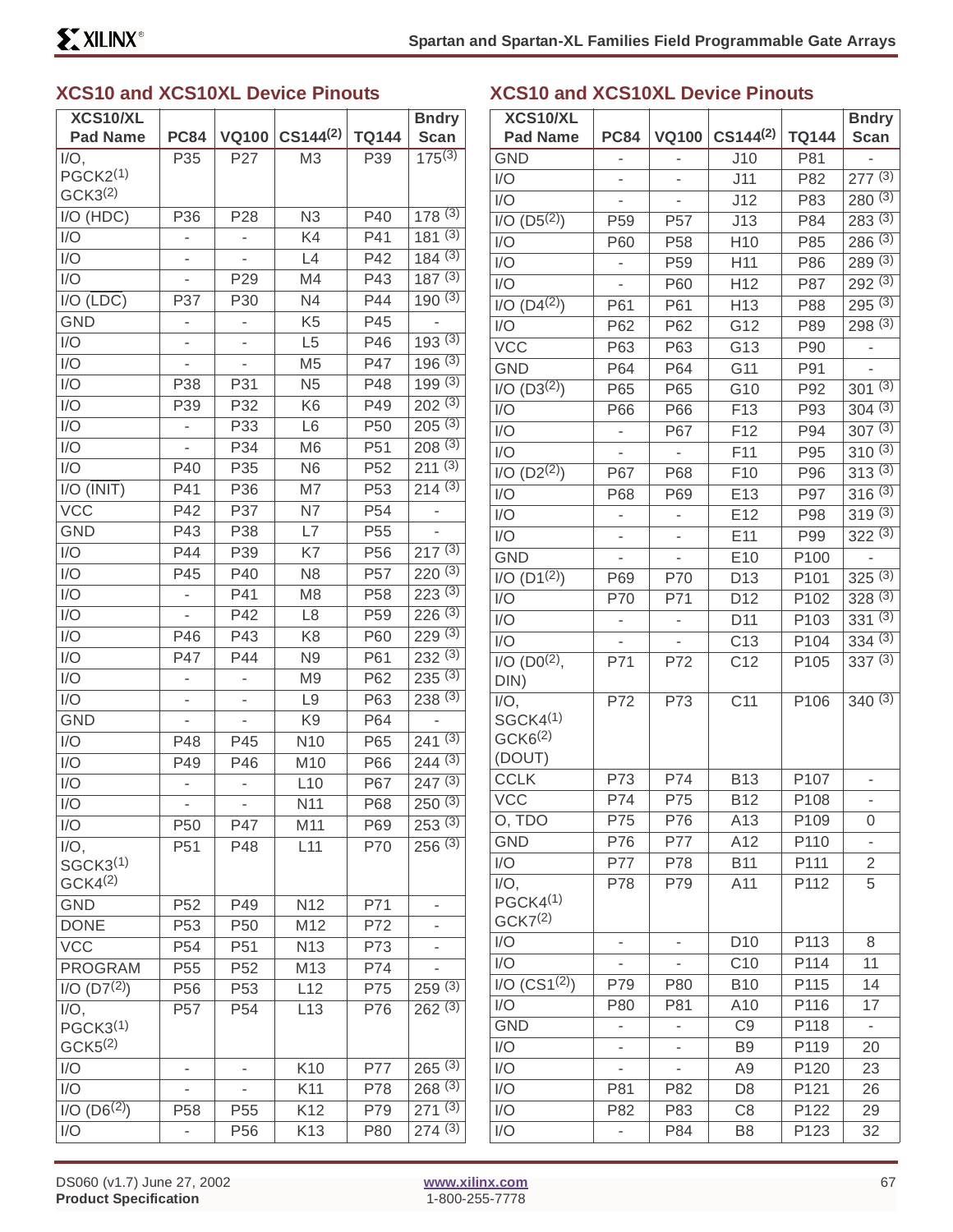#### **XCS10 and XCS10XL Device Pinouts**

| XCS10/XL<br><b>Pad Name</b> | <b>PC84</b> |            | VQ100 $ CS144^{(2)} $ | <b>TQ144</b>     | <b>Bndry</b><br><b>Scan</b> |
|-----------------------------|-------------|------------|-----------------------|------------------|-----------------------------|
| I/O                         |             | P85        | Α8                    | P <sub>124</sub> | 35                          |
| I/O                         | P83         | P86        | B7                    | P <sub>125</sub> | 38                          |
| I/O                         | P84         | <b>P87</b> | A7                    | P <sub>126</sub> | 41                          |
| <b>GND</b>                  | P1          | P88        | C <sub>7</sub>        | P <sub>127</sub> |                             |

**Notes:**

- 1. 5V Spartan only
- 2. 3V Spartan-XL only
- 3. The "PWRDWN" on the XCS10XL is not part of the Boundary Scan chain. For the XCS10XL, subtract 1 from all Boundary Scan numbers from GCK3 on (175 and higher).

#### **Additional XCS10/XL Package Pins**

| 3ndry<br><b>Scan</b> | <b>TQ144</b> |   |  |                           |   |  |  |  |  |
|----------------------|--------------|---|--|---------------------------|---|--|--|--|--|
| $\overline{35}$      |              |   |  | <b>Not Connected Pins</b> |   |  |  |  |  |
| $38$                 |              |   |  |                           |   |  |  |  |  |
| 41                   | P117         | - |  |                           | - |  |  |  |  |
| ٠                    | 5/5/97       |   |  |                           |   |  |  |  |  |

| <b>CS144</b>              |   |   |  |  |                          |  |  |  |
|---------------------------|---|---|--|--|--------------------------|--|--|--|
| <b>Not Connected Pins</b> |   |   |  |  |                          |  |  |  |
| U9                        | - | - |  |  | $\overline{\phantom{a}}$ |  |  |  |
| 4/28/99                   |   |   |  |  |                          |  |  |  |

### **XCS20 and XCS20XL Device Pinouts**

| <b>XCS20 and XCS20XL Device Pinouts</b> | <b>XCS20/X</b>           |                          |                  |                  |                              |                           |
|-----------------------------------------|--------------------------|--------------------------|------------------|------------------|------------------------------|---------------------------|
| XCS20/XL<br><b>Pad Name</b>             | <b>VQ100</b>             | $CS144^{(2)}$            | <b>TQ144</b>     | <b>PQ208</b>     | <b>Bndry</b><br><b>Scan</b>  | <b>Pad Nam</b><br>$I/O$ , |
| <b>VCC</b>                              | P89                      | D7                       | P128             | P183             | $\overline{a}$               | PGCK $1^{(1)}$ ,          |
| I/O                                     | P90                      | A <sub>6</sub>           | P129             | P184             | 62                           | GCK1 <sup>(2)</sup>       |
| I/O                                     | P91                      | B <sub>6</sub>           | P <sub>130</sub> | P185             | 65                           | I/O                       |
| I/O                                     | P92                      | C <sub>6</sub>           | P131             | P186             | 68                           | I/O                       |
| I/O                                     | P93                      | D <sub>6</sub>           | P132             | P187             | 71                           | I/O                       |
| I/O                                     | ÷                        | ÷                        |                  | P188             | 74                           | I/O, TDI                  |
| I/O                                     | ä,                       | $\overline{\phantom{a}}$ |                  | P189             | 77                           | I/O, TCK                  |
| $\overline{1/O}$                        | P94                      | A <sub>5</sub>           | P133             | P190             | 80                           | I/O                       |
| I/O                                     | P95                      | B <sub>5</sub>           | P134             | P191             | 83                           | I/O                       |
| $VCC^{(2)}$                             | $\overline{a}$           | $\overline{a}$           | ÷,               | P192             | L.                           | I/O                       |
| I/O                                     | $\overline{\phantom{0}}$ | C <sub>5</sub>           | P135             | P193             | 86                           | I/O                       |
| I/O                                     | $\overline{\phantom{0}}$ | D <sub>5</sub>           | P136             | P194             | 89                           | <b>GND</b>                |
| <b>GND</b>                              | $\overline{\phantom{0}}$ | A4                       | P <sub>137</sub> | P <sub>195</sub> | ÷,                           | I/O                       |
| I/O                                     | $\overline{\phantom{m}}$ | ÷,                       | ä,               | P196             | 92                           | I/O                       |
| I/O                                     | $\overline{\phantom{0}}$ | -                        |                  | P <sub>197</sub> | 95                           | I/O, TMS                  |
| I/O                                     | $\overline{\phantom{0}}$ | $\frac{1}{2}$            |                  | P198             | 98                           | I/O                       |
| I/O                                     |                          |                          |                  | P199             | 101                          | VCC <sup>(2)</sup>        |
| I/O                                     | P96                      | <b>B4</b>                | P138             | P200             | 104                          | I/O                       |
| I/O                                     | P97                      | C <sub>4</sub>           | P139             | P201             | 107                          | I/O                       |
| I/O                                     | $\blacksquare$           | A <sub>3</sub>           | P140             | P204             | 110                          | I/O                       |
| I/O                                     |                          | B <sub>3</sub>           | P141             | P205             | 113                          | I/O                       |
| I/O                                     | P98                      | C <sub>3</sub>           | P142             | P206             | 116                          | 1/O                       |
| $I/O$ ,                                 | P99                      | A2                       | P143             | P207             | 119                          | I/O                       |
| SGCK1 <sup>(1)</sup> ,                  |                          |                          |                  |                  |                              | <b>GND</b>                |
| GCK8 <sup>(2)</sup>                     |                          |                          |                  |                  |                              | <b>VCC</b>                |
| <b>VCC</b>                              | P100                     | <b>B2</b>                | P144             | P208             | $\overline{\phantom{0}}$     | I/O                       |
| <b>GND</b>                              | P <sub>1</sub>           | A1                       | P <sub>1</sub>   | P <sub>1</sub>   | $\qquad \qquad \blacksquare$ | I/O                       |
|                                         |                          |                          |                  |                  |                              | I/O                       |

| XCS20/XL                                                 |                          |                          |                          |                 | <b>Bndry</b>   |
|----------------------------------------------------------|--------------------------|--------------------------|--------------------------|-----------------|----------------|
| <b>Pad Name</b>                                          | <b>VQ100</b>             | $CS144^{(2)}$            | <b>TQ144</b>             | <b>PQ208</b>    | <b>Scan</b>    |
| $I/O$ ,<br>PGCK1 <sup>(1)</sup> ,<br>GCK1 <sup>(2)</sup> | P <sub>2</sub>           | <b>B1</b>                | P <sub>2</sub>           | P <sub>2</sub>  | 122            |
| I/O                                                      | P <sub>3</sub>           | C <sub>2</sub>           | P <sub>3</sub>           | P <sub>3</sub>  | 125            |
| I/O                                                      |                          | C <sub>1</sub>           | P <sub>4</sub>           | P <sub>4</sub>  | 128            |
| I/O                                                      | $\overline{\phantom{0}}$ | D <sub>4</sub>           | P <sub>5</sub>           | P <sub>5</sub>  | 131            |
| $I/O$ , TDI                                              | P4                       | D <sub>3</sub>           | P <sub>6</sub>           | P <sub>6</sub>  | 134            |
| $\overline{I/O}$ , TCK                                   | P <sub>5</sub>           | D <sub>2</sub>           | P7                       | P7              | 137            |
| I/O                                                      | $\overline{\phantom{0}}$ | $\frac{1}{2}$            | $\overline{\phantom{0}}$ | P <sub>8</sub>  | 140            |
| I/O                                                      | -                        | ÷                        | $\overline{\phantom{0}}$ | P <sub>9</sub>  | 143            |
| I/O                                                      |                          |                          |                          | P <sub>10</sub> | 146            |
| I/O                                                      | $\overline{\phantom{0}}$ | L,                       | L,                       | P11             | 149            |
| <b>GND</b>                                               | -                        | D <sub>1</sub>           | P <sub>8</sub>           | P <sub>13</sub> | $\overline{a}$ |
| I/O                                                      |                          | E4                       | P <sub>9</sub>           | P14             | 152            |
| I/O                                                      | ÷,                       | E <sub>3</sub>           | P <sub>10</sub>          | P <sub>15</sub> | 155            |
| I/O, TMS                                                 | P6                       | E2                       | P <sub>11</sub>          | P <sub>16</sub> | 158            |
| I/O                                                      | P7                       | E1                       | P12                      | P17             | 161            |
| VCC <sup>(2)</sup>                                       | ÷,                       | $\overline{\phantom{0}}$ | $\overline{\phantom{0}}$ | P <sub>18</sub> |                |
| I/O                                                      |                          | $\overline{\phantom{0}}$ | ÷,                       | P <sub>19</sub> | 164            |
| I/O                                                      | -                        |                          |                          | P <sub>20</sub> | 167            |
| I/O                                                      | i.                       | F4                       | P <sub>13</sub>          | P21             | 170            |
| I/O                                                      | P <sub>8</sub>           | F <sub>3</sub>           | P14                      | P22             | 173            |
| I/O                                                      | P <sub>9</sub>           | F <sub>2</sub>           | P <sub>15</sub>          | P <sub>23</sub> | 176            |
| I/O                                                      | P <sub>10</sub>          | F1                       | P16                      | P24             | 179            |
| <b>GND</b>                                               | P <sub>11</sub>          | G <sub>2</sub>           | P17                      | P <sub>25</sub> |                |
| <b>VCC</b>                                               | P12                      | G <sub>1</sub>           | P <sub>18</sub>          | P <sub>26</sub> |                |
| I/O                                                      | P <sub>13</sub>          | G <sub>3</sub>           | P <sub>19</sub>          | P27             | 182            |
| I/O                                                      | P14                      | G4                       | P20                      | P28             | 185            |
| I/O                                                      | P <sub>15</sub>          | H1                       | P21                      | P <sub>29</sub> | 188            |
| I/O                                                      | $\overline{\phantom{0}}$ | H <sub>2</sub>           | P <sub>22</sub>          | P30             | 191            |
|                                                          |                          |                          |                          |                 |                |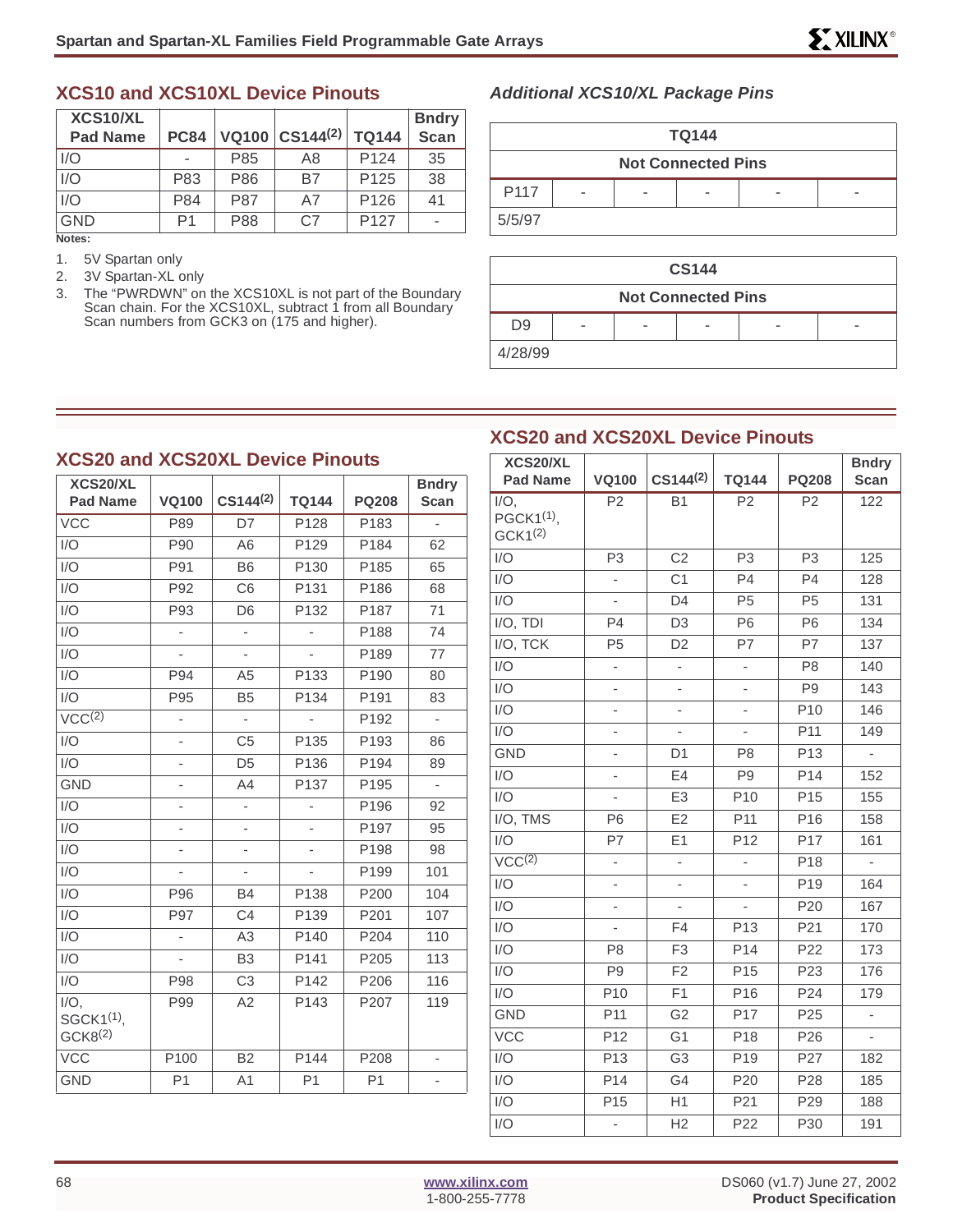# **XCS20 and XCS20XL Device Pinouts**

| XCS20/XL<br><b>Pad Name</b>                              | <b>VQ100</b>             | $CS144^{(2)}$            | <b>TQ144</b>             | <b>PQ208</b>    | <b>Bndry</b><br><b>Scan</b> |
|----------------------------------------------------------|--------------------------|--------------------------|--------------------------|-----------------|-----------------------------|
| I/O                                                      | $\frac{1}{2}$            | L,                       | ÷,                       | P31             | 194                         |
| 1/O                                                      | L,                       | L,                       |                          | P32             | 197                         |
| $VCC^{(2)}$                                              | $\overline{\phantom{0}}$ | $\frac{1}{2}$            | $\overline{\phantom{0}}$ | P33             | $\overline{\phantom{a}}$    |
| I/O                                                      | P <sub>16</sub>          | H3                       | P <sub>23</sub>          | P34             | 200                         |
| I/O                                                      | P17                      | H4                       | P <sub>24</sub>          | P35             | 203                         |
| I/O                                                      | $\overline{\phantom{0}}$ | J1                       | P <sub>25</sub>          | P36             | 206                         |
| I/O                                                      |                          | J2                       | P <sub>26</sub>          | P37             | 209                         |
| <b>GND</b>                                               |                          | J3                       | P <sub>27</sub>          | P38             | $\overline{a}$              |
| I/O                                                      | $\overline{\phantom{0}}$ | $\overline{\phantom{0}}$ | $\overline{\phantom{0}}$ | P40             | 212                         |
| I/O                                                      | Ĭ.                       | ÷                        |                          | P41             | 215                         |
| I/O                                                      |                          |                          |                          | P42             | 218                         |
| I/O                                                      |                          | $\overline{\phantom{0}}$ | $\overline{\phantom{0}}$ | P43             | 221                         |
| I/O                                                      | P18                      | J4                       | P <sub>28</sub>          | P44             | 224                         |
| I/O                                                      | P <sub>19</sub>          | K1                       | P <sub>29</sub>          | P45             | 227                         |
| I/O                                                      | ÷,                       | K <sub>2</sub>           | P30                      | P46             | 230                         |
| I/O                                                      |                          | K <sub>3</sub>           | P31                      | <b>P47</b>      | 233                         |
| I/O                                                      | P20                      | L1                       | P32                      | P48             | 236                         |
| $I/O$ ,                                                  | P21                      | L2                       | P33                      | P49             | 239                         |
| SGCK2 <sup>(1)</sup> ,<br>GCK2 <sup>(2)</sup>            |                          |                          |                          |                 |                             |
| <b>Not</b><br>Connected <sup>(1)</sup><br>$M1^{(2)}$     | P <sub>22</sub>          | L <sub>3</sub>           | P34                      | P <sub>50</sub> | 242                         |
| <b>GND</b>                                               | P <sub>23</sub>          | M <sub>1</sub>           | P35                      | P <sub>51</sub> |                             |
| $MODE(1)$ ,<br>MO <sup>(2)</sup>                         | P24                      | M <sub>2</sub>           | P36                      | P <sub>52</sub> | 245                         |
| <b>VCC</b>                                               | P <sub>25</sub>          | N <sub>1</sub>           | P37                      | P <sub>53</sub> |                             |
| Not<br>Connected <sup>(1)</sup><br>PWRDWN <sup>(2)</sup> | P <sub>26</sub>          | N2                       | P38                      | P <sub>54</sub> | 246(1)                      |
| $I/O$ ,<br>PGCK2 <sup>(1)</sup> ,<br>GCK3 <sup>(2)</sup> | P27                      | M <sub>3</sub>           | P39                      | P <sub>55</sub> | 247(3)                      |
| I/O (HDC)                                                | P <sub>28</sub>          | N <sub>3</sub>           | P40                      | P <sub>56</sub> | 250(3)                      |
| I/O                                                      |                          | K4                       | P41                      | P <sub>57</sub> | 253(3)                      |
| I/O                                                      | $\overline{\phantom{0}}$ | L4                       | P42                      | P <sub>58</sub> | 256(3)                      |
| I/O                                                      | P <sub>29</sub>          | M4                       | P43                      | P <sub>59</sub> | 259(3)                      |
| $I/O$ (LDC)                                              | P30                      | N4                       | P44                      | P60             | $262^{(3)}$                 |
| I/O                                                      | -                        | $\overline{\phantom{0}}$ | -                        | P61             | 265(3)                      |
| I/O                                                      |                          | ۰                        |                          | P62             | 268(3)                      |
| I/O                                                      |                          |                          |                          | P63             | 271(3)                      |
| I/O                                                      | -                        | -                        |                          | P64             | 274(3)                      |
| GND                                                      |                          | K <sub>5</sub>           | P45                      | P66             |                             |
| I/O                                                      |                          | L <sub>5</sub>           | P46                      | P67             | $277^{(3)}$                 |
| I/O                                                      |                          | M <sub>5</sub>           | P47                      | P68             | 280(3)                      |
| I/O                                                      | P31                      | N <sub>5</sub>           | P48                      | P69             | 283(3)                      |
| I/O                                                      | P32                      | K6                       | P49                      | P70             | 286(3)                      |

#### **XCS20 and XCS20XL Device Pinouts**

| XCS20/XL                                        |                          | $CS144^{(2)}$            | <b>TQ144</b>             | <b>PQ208</b>     | <b>Bndry</b> |
|-------------------------------------------------|--------------------------|--------------------------|--------------------------|------------------|--------------|
| <b>Pad Name</b>                                 | <b>VQ100</b>             |                          |                          |                  | Scan         |
| VCC <sup>(2)</sup>                              | $\overline{\phantom{0}}$ | $\overline{\phantom{a}}$ | -                        | P71              | ÷            |
| I/O                                             | -                        | $\overline{a}$           | -                        | P72              | 289(3)       |
| I/O                                             |                          |                          |                          | P73              | $292^{(3)}$  |
| I/O                                             | P33                      | L6                       | P <sub>50</sub>          | P74              | 295(3)       |
| I/O                                             | P34                      | M <sub>6</sub>           | P51                      | P75              | 298(3)       |
| I/O                                             | P35                      | N <sub>6</sub>           | P <sub>52</sub>          | P76              | $301^{(3)}$  |
| I/O (INIT)                                      | P36                      | M7                       | P <sub>53</sub>          | P77              | 304(3)       |
| <b>VCC</b>                                      | P37                      | N7                       | P <sub>54</sub>          | P78              | ÷            |
| <b>GND</b>                                      | P38                      | L7                       | P <sub>55</sub>          | P79              |              |
| I/O                                             | P39                      | K7                       | P <sub>56</sub>          | P80              | 307(3)       |
| I/O                                             | P40                      | N <sub>8</sub>           | P <sub>57</sub>          | P81              | $310^{(3)}$  |
| I/O                                             | P41                      | M <sub>8</sub>           | P <sub>58</sub>          | P82              | 313(3)       |
| I/O                                             | P42                      | L <sub>8</sub>           | P <sub>59</sub>          | P83              | 316(3)       |
| I/O                                             | -                        | ÷,                       | -                        | P84              | $319^{(3)}$  |
| I/O                                             |                          |                          |                          | P85              | $322^{(3)}$  |
| VCC <sup>(2)</sup>                              | -                        | ÷,                       | -                        | P86              | -            |
| I/O                                             | P43                      | K8                       | P60                      | P87              | $325^{(3)}$  |
| I/O                                             | P44                      | N <sub>9</sub>           | P61                      | P88              | 328(3)       |
| I/O                                             | -                        | M <sub>9</sub>           | P62                      | P89              | 331(3)       |
| I/O                                             |                          | L9                       | P63                      | P90              | $334^{(3)}$  |
| <b>GND</b>                                      |                          | K9                       | P64                      | P91              |              |
| I/O                                             | -                        | $\overline{\phantom{a}}$ | -                        | P93              | 337(3)       |
| I/O                                             |                          | $\overline{a}$           | -                        | P94              | $340^{(3)}$  |
| I/O                                             |                          |                          |                          | P95              | 343(3)       |
| I/O                                             |                          |                          | -                        | P96              | 346(3)       |
| I/O                                             | P45                      | N <sub>10</sub>          | P65                      | P97              | $349^{(3)}$  |
| I/O                                             | P46                      | M10                      | P66                      | P98              | 352(3)       |
| I/O                                             | ÷,                       | L10                      | P67                      | P99              | 355(3)       |
| I/O                                             |                          | N <sub>11</sub>          | P68                      | P <sub>100</sub> | $358^{(3)}$  |
| I/O                                             | P47                      | M11                      | P69                      | P101             | 361(3)       |
| $I/O$ ,<br>SGCK3 <sup>(1)</sup> ,               | P48                      | L11                      | P70                      | P102             | 364(3)       |
| GCK4 <sup>(2)</sup>                             |                          |                          |                          |                  |              |
| <b>GND</b>                                      | P49                      | N <sub>12</sub>          | P71                      | P103             | -            |
| <b>DONE</b>                                     | P50                      | M12                      | P72                      | P104             |              |
| <b>VCC</b>                                      | P <sub>51</sub>          | N <sub>13</sub>          | P73                      | P105             |              |
| <b>PROGRAM</b>                                  | P <sub>52</sub>          | M13                      | P74                      | P106             |              |
| $I/O$ (D7 <sup>(2)</sup> )                      | P <sub>53</sub>          | L12                      | P75                      | P107             | $367^{(3)}$  |
| $I/O$ ,<br>$PGCK3(1)$ ,<br>GCK <sub>5</sub> (2) | P <sub>54</sub>          | L13                      | P76                      | P108             | 370(3)       |
| I/O                                             |                          | K10                      | P77                      | P109             | 373(3)       |
| I/O                                             |                          | K11                      | P78                      | P110             | 376(3)       |
| $I/O$ (D6 <sup>(2)</sup> )                      | P <sub>55</sub>          | K12                      | P79                      | P112             | 379(3)       |
| I/O                                             | P <sub>56</sub>          | K13                      | P80                      | P113             | 382(3)       |
| I/O                                             | $\overline{\phantom{0}}$ |                          | $\overline{\phantom{0}}$ | P114             | 385(3)       |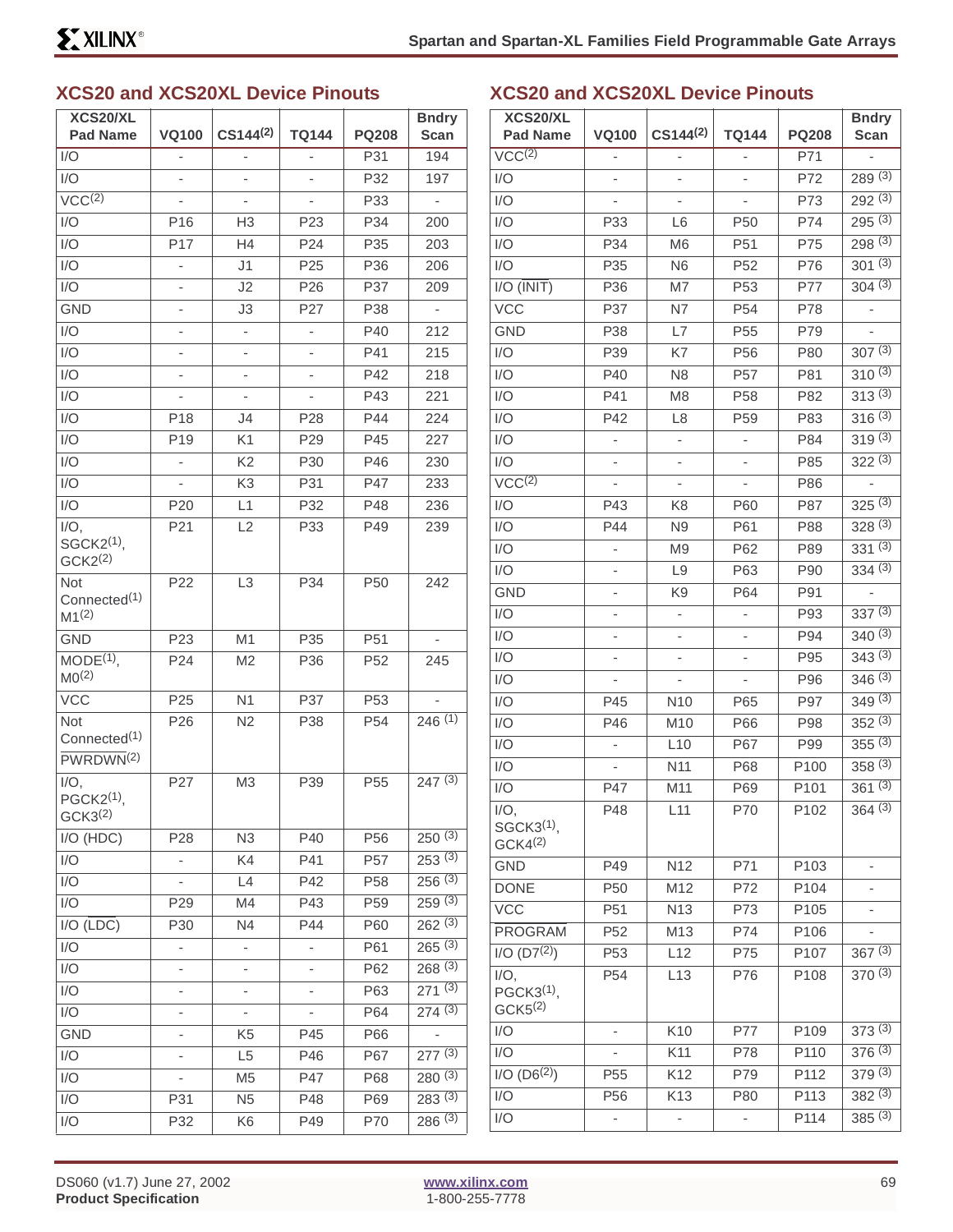#### **XCS20 and XCS20XL Device Pinouts**

| XCS20/XL                                                 |                          |                 |                          |              | <b>Bndry</b> |
|----------------------------------------------------------|--------------------------|-----------------|--------------------------|--------------|--------------|
| <b>Pad Name</b>                                          | <b>VQ100</b>             | $CS144^{(2)}$   | <b>TQ144</b>             | <b>PQ208</b> | <b>Scan</b>  |
| I/O                                                      |                          | -               |                          | P115         | 388(3)       |
| I/O                                                      | $\overline{\phantom{0}}$ | ÷               |                          | P116         | 391(3)       |
| I/O                                                      |                          |                 |                          | P117         | 394(3)       |
| <b>GND</b>                                               |                          | J10             | P81                      | P118         |              |
| I/O                                                      |                          | J11             | P82                      | P119         | 397(3)       |
| I/O                                                      |                          | J12             | P83                      | P120         | $400^{(3)}$  |
| $\overline{\text{VCC}^{(2)}}$                            |                          |                 |                          | P121         |              |
| $I/O$ $(D5(2))$                                          | P <sub>57</sub>          | J13             | P84                      | P122         | 403(3)       |
| I/O                                                      | P <sub>58</sub>          | H <sub>10</sub> | P85                      | P123         | 406(3)       |
| I/O                                                      | $\overline{\phantom{0}}$ | ÷               | $\overline{\phantom{m}}$ | P124         | 409(3)       |
| I/O                                                      |                          |                 |                          | P125         | 412(3)       |
| I/O                                                      | P <sub>59</sub>          | H11             | P86                      | P126         | 415(3)       |
| I/O                                                      | P60                      | H12             | P87                      | P127         | 418(3)       |
| $I/O (D4^{(2)})$                                         | P61                      | H13             | P88                      | P128         | $421^{(3)}$  |
| I/O                                                      | P62                      | G12             | P89                      | P129         | 424(3)       |
| <b>VCC</b>                                               | P63                      | G13             | P90                      | P130         |              |
| <b>GND</b>                                               | P64                      | G11             | P91                      | P131         |              |
| $I/O$ (D3 <sup>(2)</sup> )                               | P65                      | G10             | P92                      | P132         | $427^{(3)}$  |
| I/O                                                      | P66                      | F <sub>13</sub> | P93                      | P133         | 430(3)       |
| I/O                                                      | P67                      | F12             | P94                      | P134         | 433(3)       |
| I/O                                                      | $\overline{\phantom{a}}$ | F11             | P95                      | P135         | 436(3)       |
| I/O                                                      |                          | -               | $\overline{\phantom{m}}$ | P136         | 439(3)       |
| I/O                                                      |                          |                 |                          | P137         | 442(3)       |
| $I/O$ (D2 <sup>(2)</sup> )                               | P68                      | F <sub>10</sub> | P96                      | P138         | 445(3)       |
| I/O                                                      | P69                      | E13             | P97                      | P139         | 448(3)       |
| VCC <sup>(2)</sup>                                       |                          |                 |                          | P140         |              |
| I/O                                                      | -                        | E12             | P98                      | P141         | 451(3)       |
| I/O                                                      |                          | E <sub>11</sub> | P99                      | P142         | 454(3)       |
| <b>GND</b>                                               |                          | E10             | P100                     | P143         |              |
| I/O                                                      |                          | -               | ۰                        | P145         | 457(3)       |
| I/O                                                      | -                        | ٠               |                          | P146         | 460(3)       |
| I/O                                                      |                          |                 |                          | P147         | 463(3)       |
| 1/O                                                      |                          |                 |                          | P148         | 466(3)       |
| $I/O$ (D1 <sup>(2)</sup> )                               | P70                      | D13             | P101                     | P149         | 469(3)       |
| I/O                                                      | P71                      | D12             | P102                     | P150         | 472(3)       |
| 1/O                                                      | $\overline{\phantom{0}}$ | D11             | P103                     | P151         | 475(3)       |
| I/O                                                      |                          | C <sub>13</sub> | P104                     | P152         | 478(3)       |
| 1/O                                                      | P72                      | C12             | P105                     | P153         | $481^{(3)}$  |
| $(D0^{(2)},$ DIN)                                        |                          |                 |                          |              |              |
| $I/O$ ,<br>$SGCK4(1)$ ,<br>GCK6 <sup>(2)</sup><br>(DOUT) | P73                      | C11             | P <sub>106</sub>         | P154         | 484(3)       |
| <b>CCLK</b>                                              | P74                      | <b>B13</b>      | P107                     | P155         |              |

#### **XCS20 and XCS20XL Device Pinouts**

| XCS20/XL                                                 |                          |                 |                          |              | <b>Bndry</b>             |
|----------------------------------------------------------|--------------------------|-----------------|--------------------------|--------------|--------------------------|
| <b>Pad Name</b>                                          | <b>VQ100</b>             | $CS144^{(2)}$   | <b>TQ144</b>             | <b>PQ208</b> | <b>Scan</b>              |
| <b>VCC</b>                                               | P75                      | <b>B12</b>      | P108                     | P156         | $\overline{a}$           |
| O, TDO                                                   | P76                      | A13             | P109                     | P157         | 0                        |
| <b>GND</b>                                               | P77                      | A12             | P110                     | P158         | $\overline{\phantom{0}}$ |
| I/O                                                      | P78                      | <b>B11</b>      | P111                     | P159         | $\overline{2}$           |
| $I/O$ ,<br>PGCK4 <sup>(1)</sup> ,<br>GCK7 <sup>(2)</sup> | P79                      | A11             | P112                     | P160         | 5                        |
| I/O                                                      | $\overline{\phantom{0}}$ | D <sub>10</sub> | P113                     | P161         | 8                        |
| I/O                                                      |                          | C10             | P114                     | P162         | 11                       |
| I/O (CS1 <sup>(2)</sup> )                                | P80                      | <b>B10</b>      | P115                     | P163         | 14                       |
| I/O                                                      | P81                      | A10             | P116                     | P164         | 17                       |
| I/O                                                      | ÷                        | D <sub>9</sub>  | P117                     | P166         | 20                       |
| I/O                                                      |                          |                 | ÷                        | P167         | 23                       |
| I/O                                                      |                          | $\overline{a}$  |                          | P168         | 26                       |
| I/O                                                      |                          | ÷               |                          | P169         | 29                       |
| <b>GND</b>                                               |                          | C <sub>9</sub>  | P118                     | P170         | $\blacksquare$           |
| I/O                                                      |                          | B <sub>9</sub>  | P <sub>119</sub>         | P171         | 32                       |
| I/O                                                      |                          | A <sub>9</sub>  | P120                     | P172         | 35                       |
| VCC <sup>(2)</sup>                                       |                          | ÷,              | $\overline{\phantom{0}}$ | P173         | $\overline{\phantom{a}}$ |
| I/O                                                      | P82                      | D <sub>8</sub>  | P121                     | P174         | 38                       |
| I/O                                                      | P83                      | C <sub>8</sub>  | P122                     | P175         | 41                       |
| I/O                                                      | L,                       | ÷               | ÷,                       | P176         | 44                       |
| I/O                                                      | $\overline{\phantom{0}}$ | ÷,              | $\overline{\phantom{0}}$ | P177         | 47                       |
| I/O                                                      | P84                      | B <sub>8</sub>  | P123                     | P178         | 50                       |
| I/O                                                      | P85                      | A <sub>8</sub>  | P124                     | P179         | 53                       |
| I/O                                                      | P86                      | B7              | P125                     | P180         | 56                       |
| I/O                                                      | P87                      | A7              | P126                     | P181         | 59                       |
| <b>GND</b>                                               | P88                      | C7              | P127                     | P182         | -                        |

2/8/00

#### **Additional XCS20/XL Package Pins**

| <b>PQ208</b>                                                                                  |     |                  |              |              |                  |  |  |
|-----------------------------------------------------------------------------------------------|-----|------------------|--------------|--------------|------------------|--|--|
| Not Connected Pins                                                                            |     |                  |              |              |                  |  |  |
| $P71^{(1)}$<br>P18(1)<br>P33(1)<br>P <sub>12</sub><br>P65<br>P39                              |     |                  |              |              |                  |  |  |
| P86(1)                                                                                        | P92 | P <sub>111</sub> | $P121^{(1)}$ | $P140^{(1)}$ | P <sub>144</sub> |  |  |
| $P173^{(1)}$<br>$P192^{(1)}$<br>P <sub>203</sub><br>P <sub>202</sub><br>P <sub>165</sub><br>- |     |                  |              |              |                  |  |  |
| 9/16/98                                                                                       |     |                  |              |              |                  |  |  |

**Notes:**

1. 5V Spartan only

2. 3V Spartan-XL only

3. The "PWRDWN" on the XCS20XL is not part of the Boundary Scan chain. For the XCS20XL, subtract 1 from all Boundary Scan numbers from GCK3 on (247 and higher).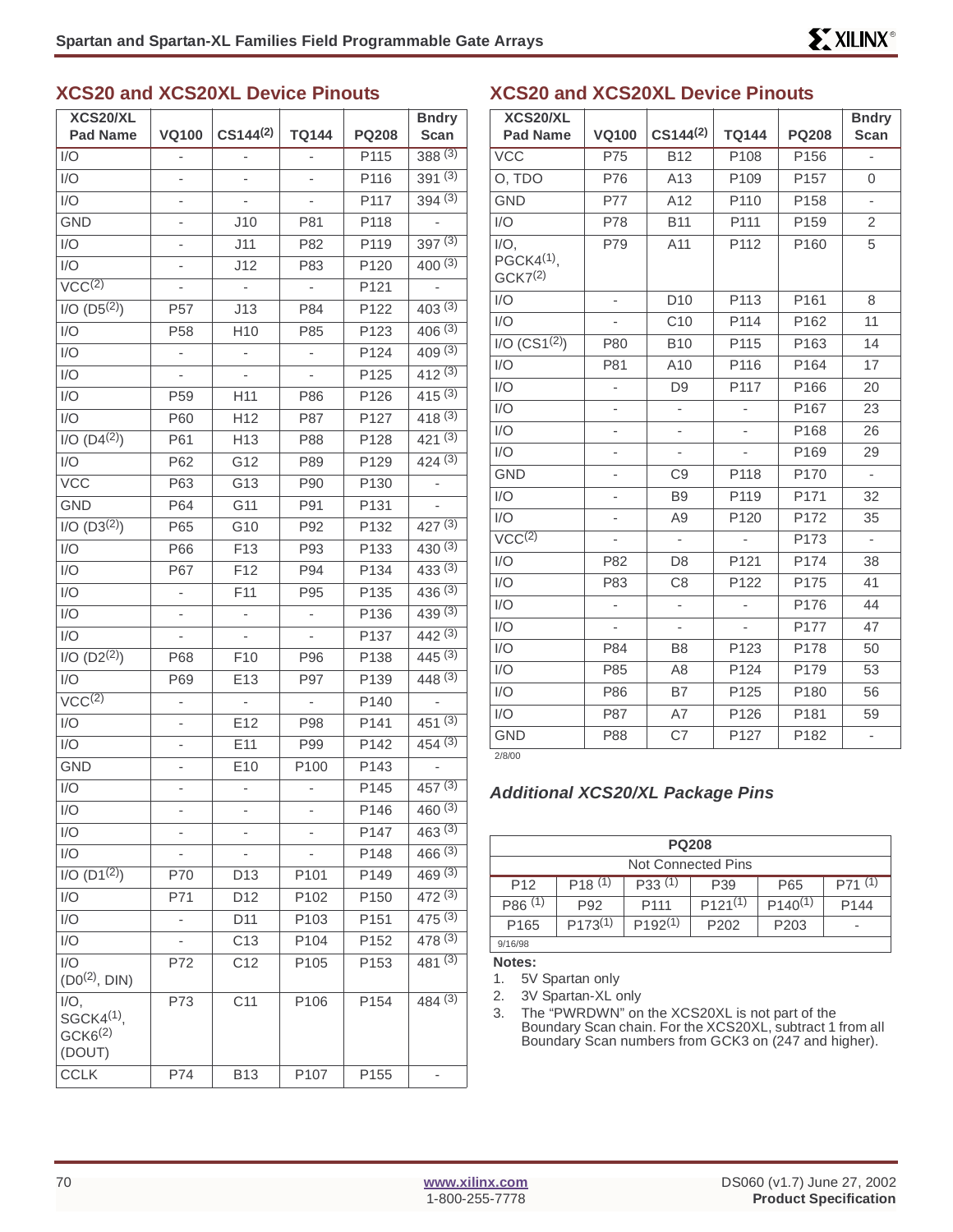# **XCS30 and XCS30XL Device Pinouts**

| XCS30/XL                         |                          |                          |                          |                 |                    | $CS280^{(2)}$      | <b>Bndry</b>             |
|----------------------------------|--------------------------|--------------------------|--------------------------|-----------------|--------------------|--------------------|--------------------------|
| <b>Pad Name</b>                  | <b>VQ100</b>             | <b>TQ144</b>             | <b>PQ208</b>             | <b>PQ240</b>    | <b>BG256</b>       |                    | Scan                     |
| <b>VCC</b>                       | P89                      | P128                     | P183                     | P212            | VCC <sup>(4)</sup> | C <sub>10</sub>    | $\overline{\phantom{a}}$ |
| I/O                              | P90                      | P129                     | P184                     | P213            | C <sub>10</sub>    | D <sub>10</sub>    | 74                       |
| I/O                              | P91                      | P130                     | P185                     | P214            | D <sub>10</sub>    | E <sub>10</sub>    | 77                       |
| I/O                              | P92                      | P131                     | P186                     | P215            | A <sub>9</sub>     | A <sub>9</sub>     | 80                       |
| I/O                              | P93                      | P132                     | P187                     | P216            | B <sub>9</sub>     | B <sub>9</sub>     | 83                       |
| I/O                              | $\blacksquare$           | $\blacksquare$           | P188                     | P217            | C9                 | C <sub>9</sub>     | 86                       |
| I/O                              | $\overline{\phantom{a}}$ | $\blacksquare$           | P189                     | P218            | D <sub>9</sub>     | D <sub>9</sub>     | 89                       |
| I/O                              | P94                      | P133                     | P190                     | P220            | A <sub>8</sub>     | A <sub>8</sub>     | 92                       |
| I/O                              | P95                      | P134                     | P191                     | P221            | B <sub>8</sub>     | B <sub>8</sub>     | 95                       |
| VCC                              | $\overline{\phantom{a}}$ | $\overline{\phantom{a}}$ | P <sub>192</sub>         | P222            | VCC <sup>(4)</sup> | A7                 | $\overline{\phantom{a}}$ |
| I/O                              | $\overline{\phantom{a}}$ | $\overline{\phantom{a}}$ | $\overline{\phantom{a}}$ | P223            | A <sub>6</sub>     | B7                 | 98                       |
| I/O                              | ÷,                       | $\overline{a}$           | ÷.                       | P224            | C7                 | C7                 | 101                      |
| I/O                              | $\overline{\phantom{a}}$ | P135                     | P193                     | P225            | B <sub>6</sub>     | D7                 | 104                      |
| I/O                              | $\overline{\phantom{a}}$ | P136                     | P194                     | P226            | A <sub>5</sub>     | A <sub>6</sub>     | 107                      |
| <b>GND</b>                       | ÷,                       | P137                     | P195                     | P227            | GND <sup>(4)</sup> | GND <sup>(4)</sup> | $\overline{\phantom{a}}$ |
| I/O                              | $\overline{\phantom{a}}$ | $\overline{\phantom{a}}$ | P196                     | P228            | C6                 | B <sub>6</sub>     | 110                      |
| I/O                              | $\overline{\phantom{a}}$ | $\overline{\phantom{a}}$ | P197                     | P229            | B <sub>5</sub>     | C <sub>6</sub>     | 113                      |
| I/O                              | ÷,                       | ä,                       | P198                     | P230            | A4                 | D <sub>6</sub>     | 116                      |
| I/O                              | $\overline{\phantom{a}}$ | $\overline{\phantom{a}}$ | P199                     | P231            | C <sub>5</sub>     | E <sub>6</sub>     | 119                      |
| I/O                              | P96                      | P138                     | P200                     | P232            | <b>B4</b>          | A <sub>5</sub>     | 122                      |
| I/O                              | P97                      | P139                     | P201                     | P233            | A <sub>3</sub>     | C <sub>5</sub>     | 125                      |
| I/O                              | $\overline{\phantom{a}}$ | $\overline{\phantom{a}}$ | P202                     | P234            | D <sub>5</sub>     | <b>B4</b>          | 128                      |
| I/O                              | $\overline{\phantom{a}}$ | L,                       | P203                     | P235            | C <sub>4</sub>     | C4                 | 131                      |
| $\overline{1/O}$                 | $\overline{\phantom{a}}$ | P140                     | P204                     | P236            | B <sub>3</sub>     | A <sub>3</sub>     | 134                      |
| I/O                              | $\overline{\phantom{a}}$ | P141                     | P205                     | P237            | B <sub>2</sub>     | A2                 | 137                      |
| I/O                              | P98                      | P142                     | P206                     | P238            | A2                 | B <sub>3</sub>     | 140                      |
| $I/O$ , SGCK1 $(1)$ , GCK8 $(2)$ | P99                      | P143                     | P207                     | P239            | C <sub>3</sub>     | <b>B2</b>          | 143                      |
| VCC                              | P100                     | P144                     | P208                     | P240            | VCC <sup>(4)</sup> | A1                 | $\overline{\phantom{a}}$ |
| <b>GND</b>                       | P <sub>1</sub>           | P <sub>1</sub>           | P <sub>1</sub>           | P <sub>1</sub>  | GND <sup>(4)</sup> | GND <sup>(4)</sup> | $\overline{\phantom{a}}$ |
| $I/O, PGCK1(1), GCK1(2)$         | P <sub>2</sub>           | P <sub>2</sub>           | P <sub>2</sub>           | P <sub>2</sub>  | <b>B1</b>          | C <sub>3</sub>     | 146                      |
| I/O                              | P <sub>3</sub>           | P <sub>3</sub>           | P <sub>3</sub>           | P <sub>3</sub>  | $\mathbb{C}2$      | C <sub>2</sub>     | 149                      |
| I/O                              | $\overline{\phantom{a}}$ | P4                       | P <sub>4</sub>           | <b>P4</b>       | D <sub>2</sub>     | <b>B1</b>          | 152                      |
| $\overline{1/O}$                 | $\overline{\phantom{a}}$ | P <sub>5</sub>           | P <sub>5</sub>           | P <sub>5</sub>  | D <sub>3</sub>     | C <sub>1</sub>     | 155                      |
| I/O, TDI                         | P <sub>4</sub>           | P <sub>6</sub>           | P <sub>6</sub>           | P <sub>6</sub>  | E4                 | D4                 | 158                      |
| I/O, TCK                         | P <sub>5</sub>           | P7                       | P7                       | P7              | C1                 | D <sub>3</sub>     | 161                      |
| I/O                              | $\overline{\phantom{a}}$ | $\overline{\phantom{a}}$ | P <sub>8</sub>           | P <sub>8</sub>  | D <sub>1</sub>     | E2                 | 164                      |
| I/O                              | $\overline{\phantom{a}}$ | $\overline{\phantom{a}}$ | P <sub>9</sub>           | P <sub>9</sub>  | E <sub>3</sub>     | E4                 | 167                      |
| I/O                              | $\overline{\phantom{a}}$ | $\blacksquare$           | P10                      | P10             | E <sub>2</sub>     | E1                 | 170                      |
| I/O                              | $\overline{\phantom{a}}$ | $\overline{\phantom{0}}$ | P <sub>11</sub>          | P11             | E1                 | F <sub>5</sub>     | 173                      |
| I/O                              | $\overline{\phantom{0}}$ | $\overline{\phantom{a}}$ | P12                      | P12             | F <sub>3</sub>     | F <sub>3</sub>     | 176                      |
| I/O                              | $\overline{\phantom{a}}$ | $\overline{\phantom{a}}$ | $\sim$                   | P <sub>13</sub> | F <sub>2</sub>     | F <sub>2</sub>     | 179                      |
| GND                              | $\overline{\phantom{a}}$ | P <sub>8</sub>           | P <sub>13</sub>          | P14             | GND <sup>(4)</sup> | GND <sup>(4)</sup> | $\sim$                   |
| I/O                              | $\overline{\phantom{a}}$ | P <sub>9</sub>           | P <sub>14</sub>          | P <sub>15</sub> | G <sub>3</sub>     | F4                 | 182                      |
| I/O                              | $\overline{\phantom{a}}$ | P10                      | P <sub>15</sub>          | P16             | G <sub>2</sub>     | F <sub>1</sub>     | 185                      |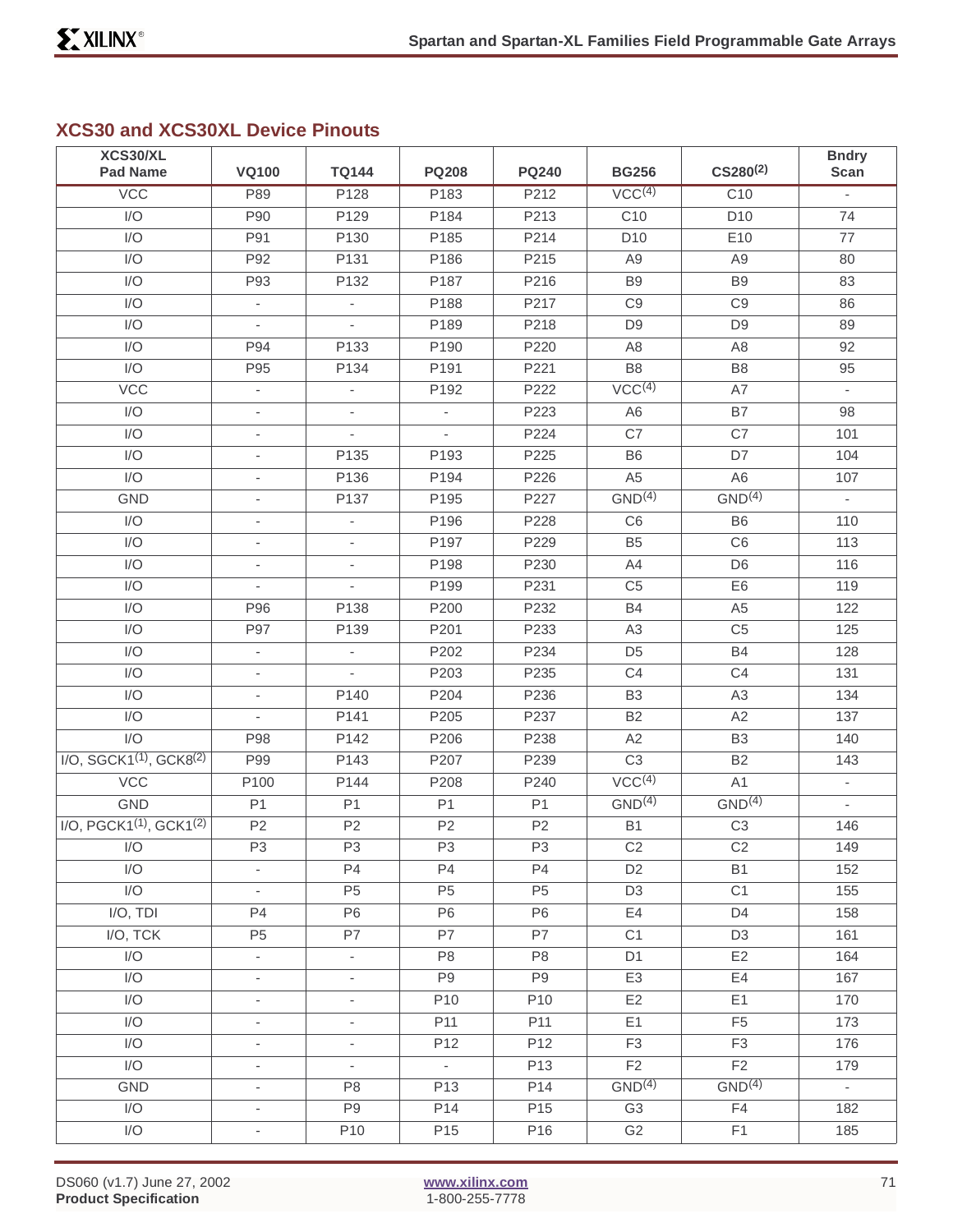### **XCS30 and XCS30XL Device Pinouts (Continued)**

| XCS30/XL<br><b>Pad Name</b>                        | <b>VQ100</b>             | <b>TQ144</b>             | <b>PQ208</b>                | <b>PQ240</b>    | <b>BG256</b>             | $CS280^{(2)}$      | <b>Bndry</b><br><b>Scan</b> |
|----------------------------------------------------|--------------------------|--------------------------|-----------------------------|-----------------|--------------------------|--------------------|-----------------------------|
|                                                    | $\overline{P6}$          | P11                      | P16                         | P17             | G <sub>1</sub>           | $\overline{G3}$    | 188                         |
| I/O, TMS<br>I/O                                    |                          |                          |                             |                 |                          |                    |                             |
|                                                    | P7                       | P <sub>12</sub>          | P <sub>17</sub>             | P18             | H3<br>VCC <sup>(4)</sup> | G <sub>2</sub>     | 191                         |
| VCC                                                | $\overline{\phantom{a}}$ | $\overline{\phantom{a}}$ | P18                         | P <sub>19</sub> |                          | G <sub>1</sub>     | $\sim$                      |
| I/O                                                | $\overline{\phantom{a}}$ | ÷,                       |                             | P20             | H2                       | G4                 | 194                         |
| I/O                                                | $\overline{\phantom{a}}$ | $\overline{\phantom{a}}$ | $\overline{\phantom{a}}$    | P21             | H1                       | H1                 | 197                         |
| I/O                                                | $\overline{\phantom{a}}$ | $\overline{\phantom{a}}$ | P <sub>19</sub>             | P23             | J2                       | H4                 | 200                         |
| I/O                                                | $\overline{\phantom{a}}$ | $\overline{\phantom{a}}$ | P20                         | P24             | J <sub>1</sub>           | J1                 | 203                         |
| I/O                                                | $\overline{\phantom{a}}$ | P <sub>13</sub>          | P21                         | P <sub>25</sub> | K <sub>2</sub>           | J2                 | 206                         |
| I/O                                                | P <sub>8</sub>           | P14                      | P <sub>22</sub>             | P <sub>26</sub> | K <sub>3</sub>           | J3                 | 209                         |
| I/O                                                | P <sub>9</sub>           | P <sub>15</sub>          | P <sub>23</sub>             | P27             | K <sub>1</sub>           | J <sub>4</sub>     | 212                         |
| I/O                                                | P10                      | P <sub>16</sub>          | P24                         | P <sub>28</sub> | L1                       | K1                 | 215                         |
| <b>GND</b>                                         | P <sub>11</sub>          | P17                      | P <sub>25</sub>             | P <sub>29</sub> | GND <sup>(4)</sup>       | GND <sup>(4)</sup> | $\overline{\phantom{a}}$    |
| VCC                                                | P12                      | P <sub>18</sub>          | P26                         | P30             | VCC <sup>(4)</sup>       | K <sub>2</sub>     | ÷.                          |
| I/O                                                | P <sub>13</sub>          | P <sub>19</sub>          | P27                         | P31             | L2                       | K <sub>3</sub>     | 218                         |
| I/O                                                | P14                      | P <sub>20</sub>          | P28                         | P32             | L <sub>3</sub>           | K4                 | 221                         |
| I/O                                                | P <sub>15</sub>          | P21                      | P29                         | P33             | L4                       | K <sub>5</sub>     | 224                         |
| I/O                                                | $\overline{\phantom{a}}$ | P22                      | P30                         | P34             | M1                       | L1                 | 227                         |
| I/O                                                | $\overline{\phantom{a}}$ | $\overline{\phantom{a}}$ | P31                         | P35             | M <sub>2</sub>           | L2                 | 230                         |
| I/O                                                | $\mathbf{r}$             | $\overline{\phantom{a}}$ | P32                         | P36             | M3                       | L <sub>3</sub>     | 233                         |
| I/O                                                | $\overline{\phantom{a}}$ | $\overline{\phantom{a}}$ | $\overline{\phantom{a}}$    | P38             | N1                       | M <sub>2</sub>     | 236                         |
| I/O                                                | $\overline{\phantom{a}}$ | $\overline{\phantom{a}}$ | $\mathcal{L}_{\mathcal{A}}$ | P39             | N <sub>2</sub>           | M <sub>3</sub>     | 239                         |
| <b>VCC</b>                                         | $\overline{\phantom{a}}$ | $\overline{\phantom{a}}$ | P33                         | P40             | VCC <sup>(4)</sup>       | M4                 | $\omega$                    |
| I/O                                                | P16                      | P <sub>23</sub>          | P34                         | P41             | P <sub>1</sub>           | N <sub>1</sub>     | 242                         |
| I/O                                                | P17                      | P24                      | P35                         | P42             | P <sub>2</sub>           | N <sub>2</sub>     | 245                         |
| I/O                                                | ÷,                       | P <sub>25</sub>          | P36                         | P43             | R1                       | N3                 | 248                         |
| I/O                                                | $\overline{\phantom{a}}$ | P <sub>26</sub>          | P37                         | P44             | P <sub>3</sub>           | N4                 | 251                         |
| <b>GND</b>                                         | $\overline{\phantom{a}}$ | P27                      | P38                         | P45             | GND <sup>(4)</sup>       | GND <sup>(4)</sup> | $\sim$                      |
| I/O                                                | $\overline{\phantom{a}}$ | $\overline{\phantom{a}}$ | ÷.                          | P46             | T1                       | P <sub>1</sub>     | 254                         |
| I/O                                                | $\overline{\phantom{a}}$ | $\overline{\phantom{a}}$ | P39                         | P47             | R <sub>3</sub>           | P <sub>2</sub>     | 257                         |
| I/O                                                | $\overline{\phantom{a}}$ | $\overline{\phantom{a}}$ | P40                         | P48             | T <sub>2</sub>           | P <sub>3</sub>     | 260                         |
| $\ensuremath{\mathsf{I}}/\ensuremath{\mathsf{O}}$  |                          |                          | P41                         | P49             | U1                       | P4                 | 263                         |
| I/O                                                | $\overline{\phantom{a}}$ | $\overline{\phantom{a}}$ | P42                         | P50             | T <sub>3</sub>           | P <sub>5</sub>     | 266                         |
| I/O                                                | $\overline{\phantom{a}}$ | ÷,                       | P43                         | P51             | U <sub>2</sub>           | R <sub>1</sub>     | 269                         |
| $\overline{1/O}$                                   | P18                      | P <sub>28</sub>          | P44                         | P <sub>52</sub> | V <sub>1</sub>           | T1                 | 272                         |
| I/O                                                | P19                      | P29                      | P45                         | P <sub>53</sub> | T4                       | T2                 | 275                         |
| I/O                                                | $\overline{\phantom{a}}$ | P30                      | P46                         | P <sub>54</sub> | U <sub>3</sub>           | T <sub>3</sub>     | 278                         |
| I/O                                                | $\overline{\phantom{a}}$ | P31                      | P47                         | P <sub>55</sub> | V <sub>2</sub>           | U1                 | 281                         |
| $\mathsf{I}/\mathsf{O}$                            | P20                      | P32                      | P48                         | P56             | W1                       | V <sub>1</sub>     | 284                         |
| $I/O$ , SGCK2 <sup>(1)</sup> , GCK2 <sup>(2)</sup> | P21                      | P33                      | P49                         | P <sub>57</sub> | V3                       | U2                 | 287                         |
| Not Connected <sup>(1)</sup> , M1 <sup>(2)</sup>   | P22                      | P34                      | P <sub>50</sub>             | P <sub>58</sub> | W <sub>2</sub>           | $\overline{V2}$    | 290                         |
| GND                                                | P <sub>23</sub>          | P35                      | P51                         | P59             | GND <sup>(4)</sup>       | GND <sup>(4)</sup> |                             |
| MODE <sup>(1)</sup> , M0 <sup>(2)</sup>            | P <sub>24</sub>          | P36                      | P <sub>52</sub>             | P60             | Y1                       | W1                 | 293                         |
| VCC                                                | P <sub>25</sub>          | P37                      | P <sub>53</sub>             | P61             | VCC <sup>(4)</sup>       | U <sub>3</sub>     | $\overline{\phantom{a}}$    |
| Not Connected <sup>(1)</sup> ,                     | P <sub>26</sub>          | P38                      | P <sub>54</sub>             | P62             | W <sub>3</sub>           | V3                 | 294(1)                      |
| PWRDWN <sup>(2)</sup>                              |                          |                          |                             |                 |                          |                    |                             |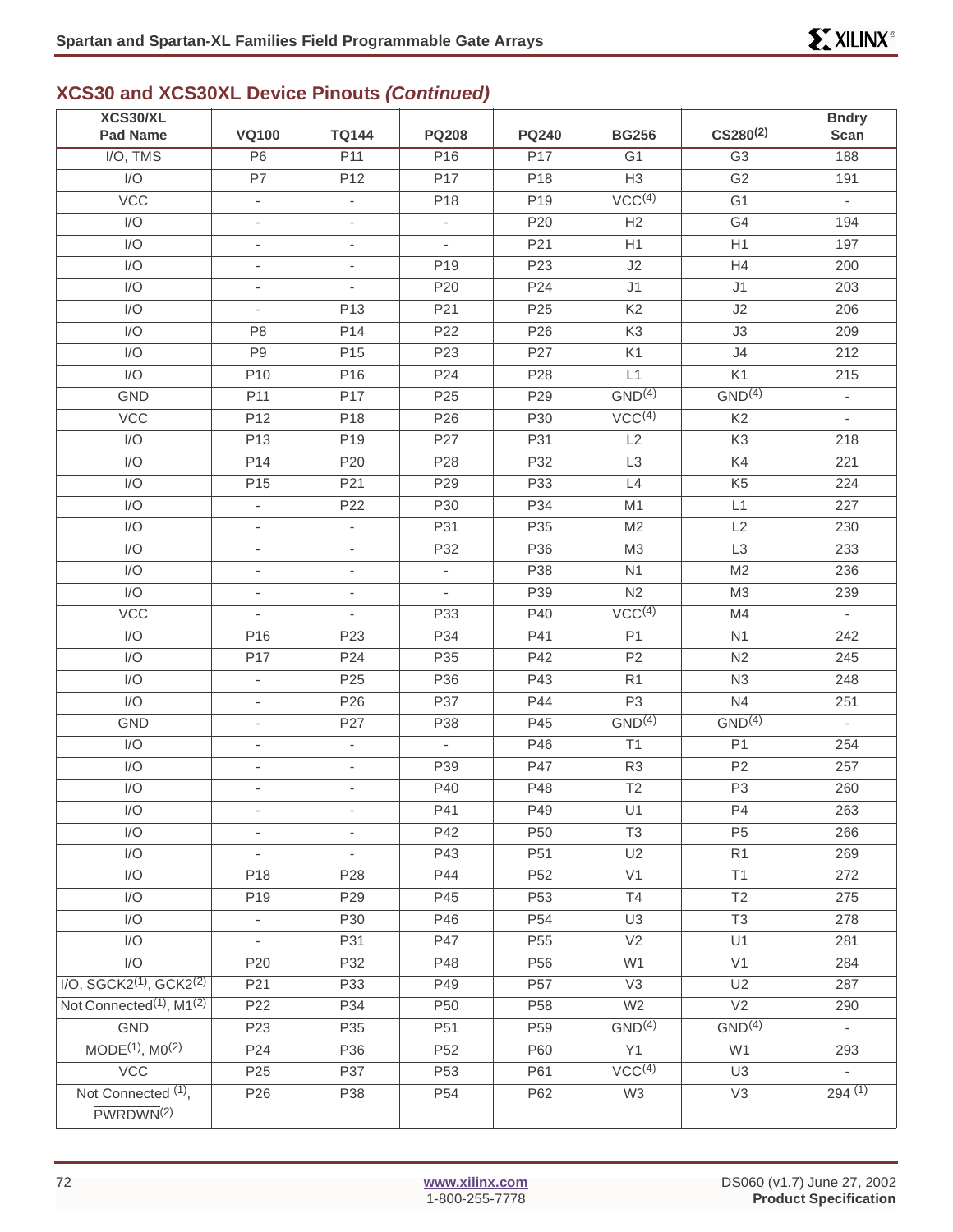| XCS30/XL                                           |                          |                          |                             |              |                    |                    | <b>Bndry</b>   |
|----------------------------------------------------|--------------------------|--------------------------|-----------------------------|--------------|--------------------|--------------------|----------------|
| <b>Pad Name</b>                                    | <b>VQ100</b>             | <b>TQ144</b>             | <b>PQ208</b>                | <b>PQ240</b> | <b>BG256</b>       | $CS280^{(2)}$      | Scan           |
| $I/O$ , PGCK2 <sup>(1)</sup> , GCK3 <sup>(2)</sup> | P27                      | P39                      | P <sub>55</sub>             | P63          | $\overline{Y2}$    | W <sub>2</sub>     | 295(3)         |
| I/O (HDC)                                          | P <sub>28</sub>          | P40                      | P <sub>56</sub>             | P64          | W4                 | W <sub>3</sub>     | 298(3)         |
| I/O                                                | ÷.                       | P41                      | P <sub>57</sub>             | P65          | V <sub>4</sub>     | T4                 | $301^{(3)}$    |
| I/O                                                |                          | P42                      | P <sub>58</sub>             | P66          | U <sub>5</sub>     | U4                 | 304(3)         |
| I/O                                                | P <sub>29</sub>          | P43                      | P <sub>59</sub>             | P67          | Y3                 | V <sub>4</sub>     | 307(3)         |
| $I/O(\overline{LDC})$                              | P30                      | P44                      | P60                         | P68          | Y4                 | W4                 | $310^{(3)}$    |
| I/O                                                |                          |                          | P61                         | P69          | V <sub>5</sub>     | T <sub>5</sub>     | 313(3)         |
| I/O                                                | $\overline{\phantom{0}}$ | $\overline{\phantom{a}}$ | P62                         | P70          | W <sub>5</sub>     | W <sub>5</sub>     | 316(3)         |
| I/O                                                | $\overline{\phantom{0}}$ | $\overline{\phantom{a}}$ | P63                         | P71          | Y <sub>5</sub>     | R <sub>6</sub>     | 319(3)         |
| I/O                                                | ÷,                       | $\overline{\phantom{a}}$ | P64                         | P72          | V <sub>6</sub>     | U <sub>6</sub>     | 322(3)         |
| I/O                                                | $\overline{\phantom{0}}$ | $\overline{\phantom{a}}$ | P65                         | P73          | W <sub>6</sub>     | V <sub>6</sub>     | 325(3)         |
| I/O                                                | $\overline{\phantom{0}}$ | $\overline{\phantom{a}}$ | $\mathcal{L}_{\mathcal{A}}$ | P74          | <b>Y6</b>          | T <sub>6</sub>     | 328(3)         |
| GND                                                | $\overline{\phantom{0}}$ | P45                      | P66                         | P75          | GND <sup>(4)</sup> | GND <sup>(4)</sup> | $\frac{1}{2}$  |
| I/O                                                | $\overline{\phantom{0}}$ | P46                      | P67                         | P76          | W7                 | W <sub>6</sub>     | $331^{(3)}$    |
| I/O                                                | $\overline{\phantom{0}}$ | P47                      | P68                         | P77          | <b>Y7</b>          | U7                 | 334(3)         |
| I/O                                                | P31                      | P48                      | P69                         | P78          | V8                 | V7                 | 337(3)         |
| I/O                                                | P32                      | P49                      | P70                         | P79          | W8                 | W7                 | $340^{(3)}$    |
| <b>VCC</b>                                         | ÷,                       | $\blacksquare$           | P71                         | P80          | VCC <sup>(4)</sup> | T7                 | L.             |
| I/O                                                | $\overline{a}$           | $\overline{\phantom{a}}$ | P72                         | P81          | Y8                 | W <sub>8</sub>     | 343(3)         |
| I/O                                                | $\overline{\phantom{0}}$ | $\overline{\phantom{a}}$ | P73                         | P82          | U9                 | U8                 | 346(3)         |
| I/O                                                | $\overline{\phantom{a}}$ | $\overline{\phantom{a}}$ | $\overline{\phantom{a}}$    | P84          | Y9                 | W9                 | 349(3)         |
| I/O                                                | L.                       | $\overline{\phantom{a}}$ |                             | P85          | W10                | V9                 | 352(3)         |
| I/O                                                | P33                      | P <sub>50</sub>          | P74                         | P86          | V10                | U <sub>9</sub>     | $355^{(3)}$    |
| I/O                                                | P34                      | P51                      | P75                         | P87          | Y10                | T <sub>9</sub>     | 358(3)         |
| I/O                                                | P35                      | P <sub>52</sub>          | P76                         | P88          | Y11                | W10                | 361(3)         |
| $I/O$ ( $\overline{INIT}$ )                        | P36                      | P <sub>53</sub>          | P77                         | P89          | W11                | V10                | 364(3)         |
| <b>VCC</b>                                         | P37                      | P <sub>54</sub>          | P78                         | P90          | VCC <sup>(4)</sup> | U10                | $\blacksquare$ |
| GND                                                | P38                      | P <sub>55</sub>          | P79                         | P91          | GND <sup>(4)</sup> | GND <sup>(4)</sup> | $\overline{a}$ |
| I/O                                                | P39                      | P <sub>56</sub>          | P80                         | P92          | V11                | T <sub>10</sub>    | 367(3)         |
| I/O                                                | P40                      | P <sub>57</sub>          | P81                         | P93          | U11                | R <sub>10</sub>    | 370(3)         |
| $\ensuremath{\mathsf{I}}/\ensuremath{\mathsf{O}}$  | P41                      | P <sub>58</sub>          | P82                         | P94          | Y12                | W11                | 373(3)         |
| I/O                                                | P42                      | P <sub>59</sub>          | P83                         | P95          | W12                | V11                | 376(3)         |
| I/O                                                | $\overline{\phantom{a}}$ | $\sim$                   | P84                         | P96          | V12                | U11                | 379(3)         |
| I/O                                                | $\frac{1}{2}$            | $\overline{\phantom{a}}$ | P85                         | P97          | U12                | T <sub>11</sub>    | 382(3)         |
| I/O                                                | ۰.                       | $\overline{\phantom{a}}$ | $\sim$                      | P99          | V13                | U12                | $385^{(3)}$    |
| I/O                                                | $\overline{\phantom{a}}$ | $\overline{\phantom{a}}$ | $\mathcal{L}_{\mathcal{A}}$ | P100         | Y14                | T12                | 388(3)         |
| <b>VCC</b>                                         | $\overline{\phantom{a}}$ | $\sim$                   | P86                         | P101         | VCC <sup>(4)</sup> | W13                | $\sim$         |
| I/O                                                | P43                      | P60                      | P87                         | P102         | Y15                | V13                | 391(3)         |
| I/O                                                | P44                      | P61                      | P88                         | P103         | V14                | U13                | 394(3)         |
| I/O                                                | $\overline{\phantom{a}}$ | P62                      | P89                         | P104         | W15                | T <sub>13</sub>    | 397(3)         |
| I/O                                                | $\overline{\phantom{a}}$ | P63                      | P90                         | P105         | Y16                | W14                | $400^{(3)}$    |
| GND                                                | $\blacksquare$           | P64                      | P91                         | P106         | GND <sup>(4)</sup> | GND <sup>(4)</sup> | $\sim$         |
| I/O                                                | ۰.                       | $\overline{\phantom{a}}$ | $\sim$                      | P107         | V15                | V14                | 403(3)         |
| I/O                                                | ۰.                       | $\overline{\phantom{a}}$ | P92                         | P108         | W16                | U14                | 406(3)         |
| I/O                                                | ۰.                       | $\overline{\phantom{a}}$ | P93                         | P109         | <b>Y17</b>         | T14                | 409(3)         |
|                                                    |                          |                          |                             |              |                    |                    |                |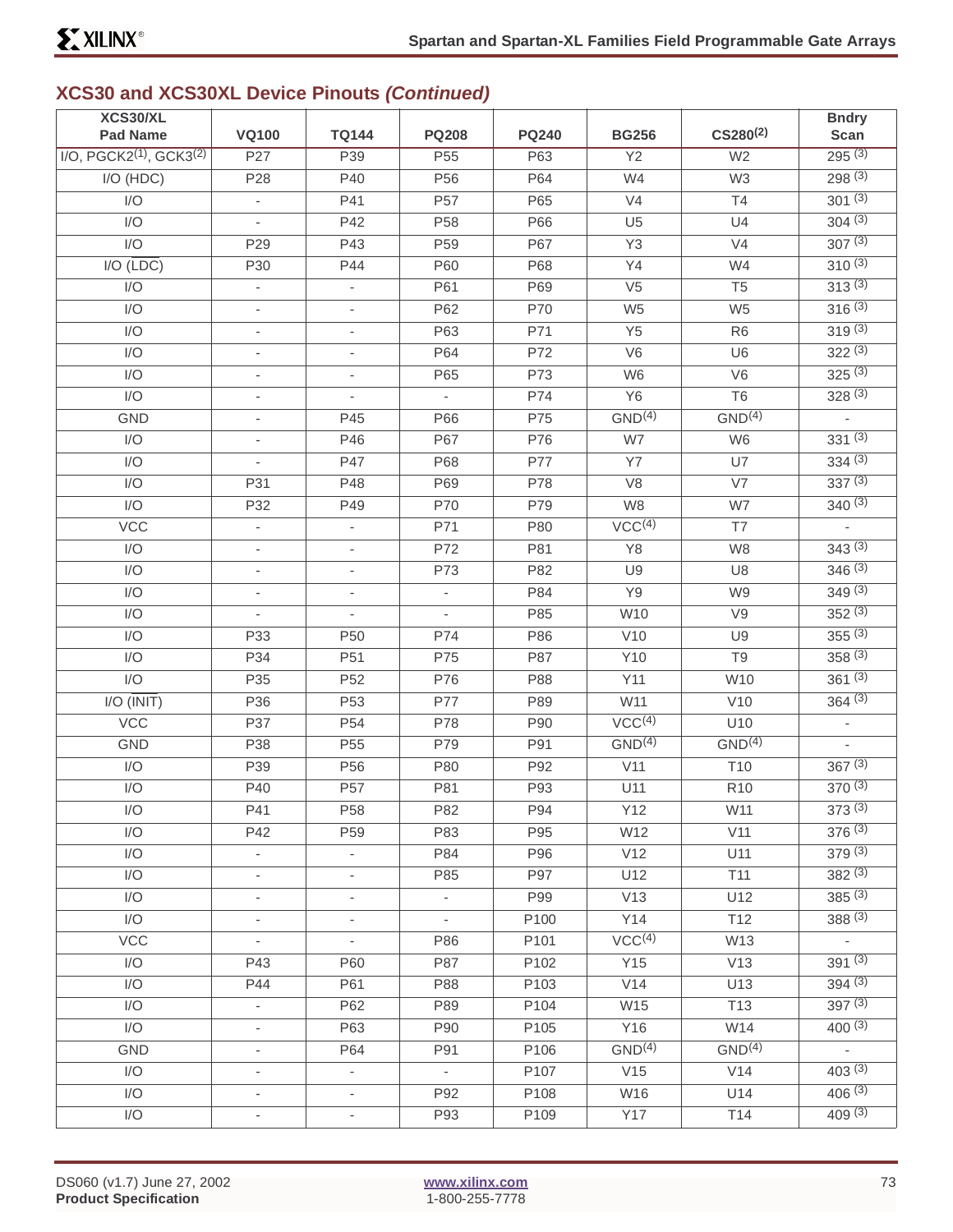| XCS30/XL                                          |                          |                          |                          |                  |                    | $CS280^{(2)}$      | <b>Bndry</b>                       |
|---------------------------------------------------|--------------------------|--------------------------|--------------------------|------------------|--------------------|--------------------|------------------------------------|
| <b>Pad Name</b>                                   | <b>VQ100</b>             | <b>TQ144</b>             | <b>PQ208</b>             | <b>PQ240</b>     | <b>BG256</b>       |                    | <b>Scan</b>                        |
| $\overline{1/O}$                                  |                          |                          | P94                      | P <sub>110</sub> | V16                | R14                | 412(3)                             |
| I/O                                               |                          | $\overline{\phantom{a}}$ | P95                      | P111             | W17                | W15                | 415(3)                             |
| I/O                                               | $\overline{\phantom{a}}$ |                          | P96                      | P112             | Y18                | U15                | 418(3)                             |
| I/O                                               | P45                      | P65                      | P97                      | P113             | U16                | V16                | 421(3)                             |
| I/O                                               | P46                      | P66                      | P98                      | P114             | V17                | U16                | 424(3)                             |
| I/O                                               | $\overline{\phantom{a}}$ | P67                      | P99                      | P115             | W18                | W17                | 427(3)                             |
| I/O                                               |                          | P68                      | P100                     | P116             | Y19                | W18                | 430(3)                             |
| I/O                                               | P47                      | P69                      | P101                     | P117             | V18                | V17                | 433(3)                             |
| I/O, SGCK3 <sup>(1)</sup> , GCK4 <sup>(2)</sup>   | P48                      | P70                      | P102                     | P118             | W19                | V18                | 436(3)                             |
| <b>GND</b>                                        | P49                      | P71                      | P103                     | P119             | GND <sup>(4)</sup> | GND <sup>(4)</sup> | ÷,                                 |
| <b>DONE</b>                                       | P <sub>50</sub>          | P72                      | P104                     | P120             | Y20                | W19                | $\overline{\phantom{a}}$           |
| <b>VCC</b>                                        | P <sub>51</sub>          | P73                      | P105                     | P121             | VCC <sup>(4)</sup> | U17                | $\overline{\phantom{a}}$           |
| <b>PROGRAM</b>                                    | P <sub>52</sub>          | P74                      | P106                     | P122             | V19                | U18                | ÷.                                 |
| $I/O$ (D7 <sup>(2)</sup> )                        | P <sub>53</sub>          | P75                      | P107                     | P123             | U19                | V19                | 439(3)                             |
| I/O, PGCK3 <sup>(1)</sup> , GCK5 <sup>(2)</sup>   | P <sub>54</sub>          | P76                      | P108                     | P124             | U18                | U19                | 442(3)                             |
| I/O                                               | ÷,                       | <b>P77</b>               | P109                     | P125             | T <sub>17</sub>    | T16                | 445(3)                             |
| I/O                                               | $\overline{\phantom{a}}$ | P78                      | P110                     | P126             | V20                | <b>T17</b>         | 448(3)                             |
| I/O                                               | $\overline{\phantom{a}}$ | $\overline{\phantom{a}}$ | $\overline{\phantom{a}}$ | P127             | U20                | T18                | 451(3)                             |
| $\overline{1/O}$                                  |                          |                          | P111                     | P128             | <b>T18</b>         | T <sub>19</sub>    | 454(3)                             |
| $I/O (D6^{(2)})$                                  | P <sub>55</sub>          | P79                      | P112                     | P129             | T <sub>19</sub>    | R <sub>16</sub>    | 457(3)                             |
| I/O                                               | P56                      | P80                      | P113                     | P130             | T20                | R <sub>19</sub>    | 460(3)                             |
| I/O                                               | ÷,                       | ä,                       | P114                     | P131             | <b>R18</b>         | P <sub>15</sub>    | 463(3)                             |
| I/O                                               | $\overline{\phantom{a}}$ | $\overline{\phantom{a}}$ | P115                     | P132             | R <sub>19</sub>    | P17                | 466(3)                             |
| I/O                                               | $\overline{\phantom{a}}$ | $\overline{\phantom{a}}$ | P116                     | P133             | R <sub>20</sub>    | P18                | 469(3)                             |
| I/O                                               | $\overline{\phantom{a}}$ |                          | P117                     | P134             | P18                | P16                | 472(3)                             |
| <b>GND</b>                                        | $\overline{\phantom{a}}$ | P81                      | P118                     | P135             | GND <sup>(4)</sup> | GND <sup>(4)</sup> |                                    |
| I/O                                               | $\overline{\phantom{a}}$ | $\overline{\phantom{a}}$ | $\overline{\phantom{a}}$ | P136             | P20                | P <sub>19</sub>    | 475(3)                             |
| I/O                                               | $\overline{\phantom{a}}$ |                          | $\mathcal{L}$            | P137             | <b>N18</b>         | <b>N17</b>         | 478(3)                             |
| I/O                                               | $\overline{\phantom{a}}$ | P82                      | P119                     | P138             | N <sub>19</sub>    | N18                | 481(3)                             |
| I/O                                               | $\overline{\phantom{a}}$ | P83                      | P120                     | P139             | N20                | N <sub>19</sub>    | 484(3)                             |
| VCC                                               |                          |                          | P121                     | P140             | $\sqrt{CC^{(4)}}$  | N <sub>16</sub>    |                                    |
| $I/O$ $(D5(2))$                                   | P <sub>57</sub>          | P84                      | P122                     | P141             | M17                | M19                | 487(3)                             |
| I/O                                               | P <sub>58</sub>          | P85                      | P123                     | P142             | M18                | M17                | 490(3)                             |
| I/O                                               |                          | $\blacksquare$           | P124                     | P144             | M20                | L <sub>19</sub>    | 493(3)                             |
| I/O                                               | $\overline{\phantom{a}}$ | $\overline{\phantom{a}}$ | P125                     | P145             | L <sub>19</sub>    | L18                | 496(3)                             |
| I/O                                               | P59                      | P86                      | P126                     | P146             | L18                | L17                | 499(3)                             |
| I/O                                               | P60                      | P87                      | P127                     | P147             | L20                | L16                | 502(3)                             |
| 1/O (D4 <sup>(2)</sup> )                          | P61                      | P88                      | P128                     | P148             | K20                | K19                | $505^{(3)}$                        |
| $\ensuremath{\mathsf{I}}/\ensuremath{\mathsf{O}}$ | P62                      | P89                      | P129                     | P149             | K19                | K18                | 508(3)                             |
| $\overline{VCC}$                                  | P63                      | P90                      | P130                     | P150             | VCC <sup>(4)</sup> | K17                |                                    |
|                                                   |                          |                          |                          |                  | GND <sup>(4)</sup> | GND <sup>(4)</sup> |                                    |
| GND<br>$I/O$ (D3 <sup>(2)</sup> )                 | P64<br>P65               | P91<br>P92               | P131<br>P132             | P151<br>P152     | K18                |                    | $\overline{\phantom{a}}$<br>511(3) |
| I/O                                               | P66                      |                          |                          |                  | K17                | K16                | 514(3)                             |
|                                                   |                          | P93                      | P133                     | P153             |                    | K15                | $517^{(3)}$                        |
| I/O                                               | P67                      | P94                      | P134                     | P154             | J20                | J19                |                                    |
| I/O                                               | ÷                        | P95                      | P135                     | P155             | J19                | J18                | 520(3)                             |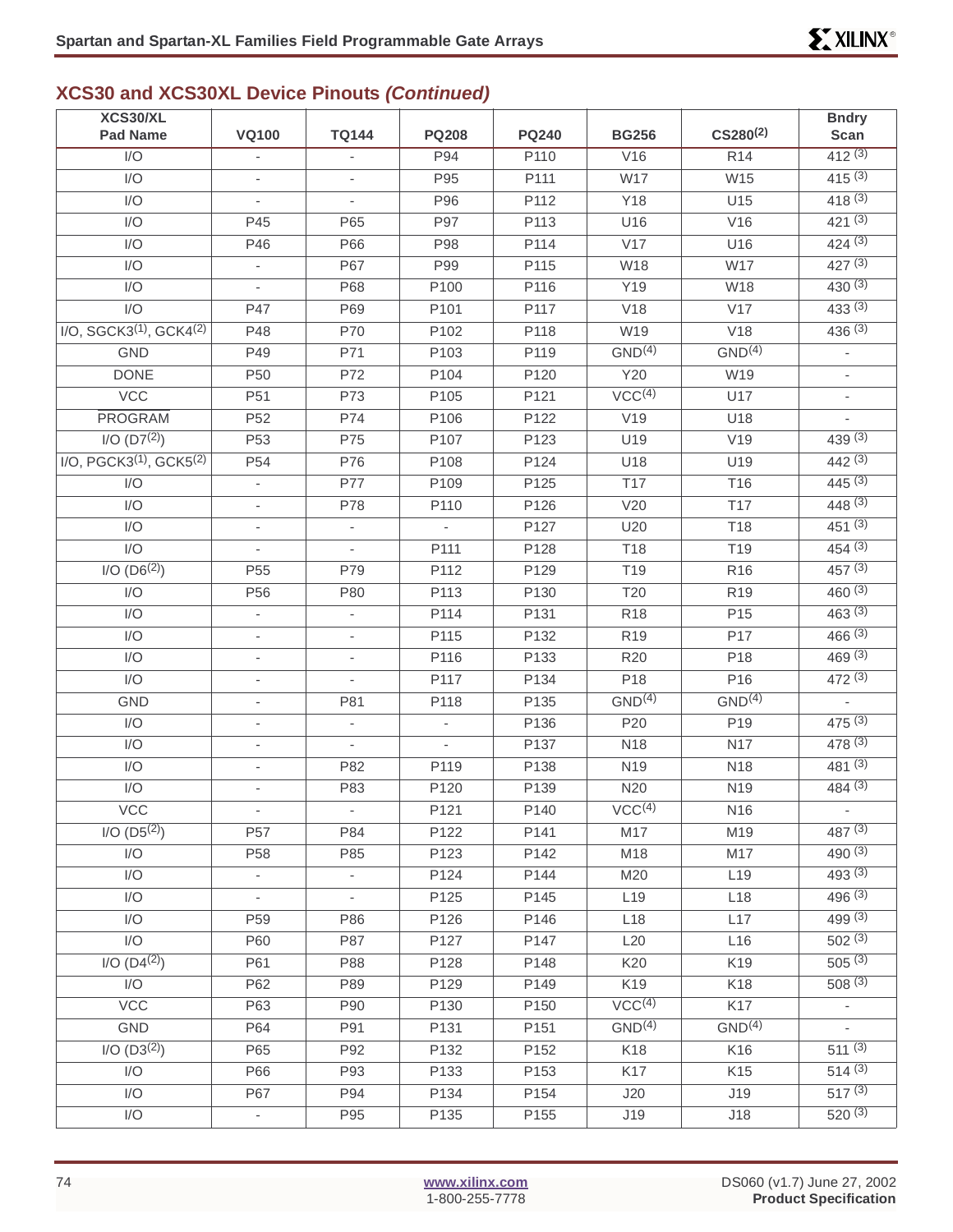| XCS30/XL                   | <b>VQ100</b>             | <b>TQ144</b>             | <b>PQ208</b>                |              |                    | $CS280^{(2)}$      | <b>Bndry</b>             |
|----------------------------|--------------------------|--------------------------|-----------------------------|--------------|--------------------|--------------------|--------------------------|
| <b>Pad Name</b>            |                          |                          |                             | <b>PQ240</b> | <b>BG256</b>       |                    | Scan                     |
| I/O                        |                          |                          | P136                        | P156         | J18                | J17                | 523(3)                   |
| I/O                        | $\overline{\phantom{a}}$ | $\overline{\phantom{a}}$ | P137                        | P157         | J17                | J16                | 526(3)                   |
| I/O (D2 <sup>(2)</sup> )   | P68                      | P96                      | P138                        | P159         | H19                | H <sub>17</sub>    | 529(3)                   |
| I/O                        | P69                      | P97                      | P139                        | P160         | H18                | H16                | 532(3)                   |
| VCC                        | $\overline{\phantom{a}}$ | $\overline{\phantom{a}}$ | P140                        | P161         | VCC <sup>(4)</sup> | G19                | $\overline{\phantom{a}}$ |
| I/O                        | $\overline{\phantom{a}}$ | P98                      | P141                        | P162         | G19                | G18                | 535(3)                   |
| I/O                        |                          | P99                      | P142                        | P163         | F20                | G17                | 538(3)                   |
| I/O                        | $\overline{\phantom{a}}$ | $\overline{\phantom{a}}$ | $\overline{\phantom{a}}$    | P164         | G18                | G16                | 541(3)                   |
| I/O                        | $\overline{\phantom{a}}$ | $\overline{\phantom{a}}$ | $\mathbf{r}$                | P165         | F19                | F19                | 544(3)                   |
| <b>GND</b>                 |                          | P100                     | P143                        | P166         | GND <sup>(4)</sup> | GND <sup>(4)</sup> |                          |
| I/O                        | $\overline{\phantom{a}}$ | $\overline{\phantom{a}}$ | $\overline{\phantom{a}}$    | P167         | F18                | F18                | 547(3)                   |
| I/O                        | $\overline{\phantom{a}}$ | $\overline{\phantom{a}}$ | P144                        | P168         | E19                | F17                | 550(3)                   |
| I/O                        |                          |                          | P145                        | P169         | D <sub>20</sub>    | F16                | 553(3)                   |
| I/O                        | $\overline{\phantom{a}}$ | $\overline{\phantom{a}}$ | P146                        | P170         | E18                | F15                | 556(3)                   |
| I/O                        | $\overline{\phantom{a}}$ | $\overline{\phantom{a}}$ | P147                        | P171         | D19                | E19                | 559(3)                   |
| $\overline{1/O}$           |                          |                          | P148                        | P172         | C20                | E17                | 562(3)                   |
| $I/O$ (D1 <sup>(2)</sup> ) | P70                      | P101                     | P149                        | P173         | E17                | E16                | 565(3)                   |
| I/O                        | P71                      | P102                     | P150                        | P174         | D18                | D19                | 568(3)                   |
| I/O                        |                          | P103                     | P151                        | P175         | C <sub>19</sub>    | C <sub>19</sub>    | 571(3)                   |
| I/O                        | $\overline{\phantom{a}}$ | P104                     | P152                        | P176         | <b>B20</b>         | <b>B19</b>         | 574(3)                   |
| $I/O (D0^{(2)}, DIN)$      | P72                      | P105                     | P153                        | P177         | C <sub>18</sub>    | C <sub>18</sub>    | 577(3)                   |
| $I/O, SGCK4(1), GCK6(2)$   | P73                      | P106                     | P154                        | P178         | <b>B19</b>         | <b>B18</b>         | 580(3)                   |
| (DOUT)                     |                          |                          |                             |              |                    |                    |                          |
| <b>CCLK</b>                | P74                      | P107                     | P155                        | P179         | A20                | A19                | $\overline{\phantom{a}}$ |
| <b>VCC</b>                 | P75                      | P108                     | P156                        | P180         | VCC <sup>(4)</sup> | C <sub>17</sub>    | $\overline{\phantom{a}}$ |
| O, TDO                     | P76                      | P109                     | P157                        | P181         | A19                | B17                | 0                        |
| <b>GND</b>                 | P77                      | P110                     | P158                        | P182         | GND <sup>(4)</sup> | GND <sup>(4)</sup> | $\overline{\phantom{a}}$ |
| I/O                        | P78                      | P111                     | P159                        | P183         | <b>B18</b>         | A18                | $\overline{2}$           |
| $I/O, PGCK4(1), GCK7(2)$   | P79                      | P112                     | P160                        | P184         | <b>B17</b>         | A17                | 5                        |
| I/O                        |                          | P113                     | P161                        | P185         | C <sub>17</sub>    | D16                | $\,8\,$                  |
| I/O                        |                          | P114                     | P162                        | P186         | D <sub>16</sub>    | C <sub>16</sub>    | 11                       |
| $I/O (CS1)^{(2)}$          | P80                      | P115                     | P163                        | P187         | A18                | <b>B16</b>         | 14                       |
| I/O                        | P81                      | P116                     | P164                        | P188         | A17                | A16                | 17                       |
| I/O                        | $\overline{\phantom{a}}$ | $\overline{\phantom{a}}$ | P165                        | P189         | C <sub>16</sub>    | D15                | 20                       |
| I/O                        | $\overline{\phantom{0}}$ | $\overline{\phantom{a}}$ | $\mathcal{L}_{\mathcal{A}}$ | P190         | <b>B16</b>         | A15                | 23                       |
| I/O                        | $\overline{\phantom{a}}$ | P117                     | P166                        | P191         | A16                | E14                | 26                       |
| I/O                        | $\overline{\phantom{a}}$ | $\overline{\phantom{a}}$ | P167                        | P192         | C <sub>15</sub>    | C14                | 29                       |
| I/O                        |                          | $\overline{\phantom{a}}$ | P168                        | P193         | <b>B15</b>         | <b>B14</b>         | 32                       |
| I/O                        | $\overline{\phantom{a}}$ | $\overline{\phantom{a}}$ | P169                        | P194         | A15                | D14                | 35                       |
| <b>GND</b>                 | $\overline{\phantom{a}}$ | P118                     | P170                        | P196         | GND <sup>(4)</sup> | GND <sup>(4)</sup> | $\overline{\phantom{a}}$ |
| I/O                        | $\overline{\phantom{a}}$ | P119                     | P171                        | P197         | <b>B14</b>         | A14                | 38                       |
| I/O                        | $\overline{\phantom{a}}$ | P120                     | P172                        | P198         | A14                | C <sub>13</sub>    | 41                       |
| I/O                        | $\overline{\phantom{a}}$ | $\blacksquare$           | $\overline{\phantom{a}}$    | P199         | C <sub>13</sub>    | <b>B13</b>         | 44                       |
| I/O                        |                          |                          | $\mathcal{L}_{\mathcal{A}}$ | P200         | <b>B13</b>         | A13                | 47                       |
| VCC                        |                          | $\overline{\phantom{a}}$ | P173                        | P201         | VCC <sup>(4)</sup> | D <sub>13</sub>    | $\overline{\phantom{a}}$ |
| I/O                        | P82                      | P121                     | P174                        | P202         | C <sub>12</sub>    | <b>B12</b>         | 50                       |
|                            |                          |                          |                             |              |                    |                    |                          |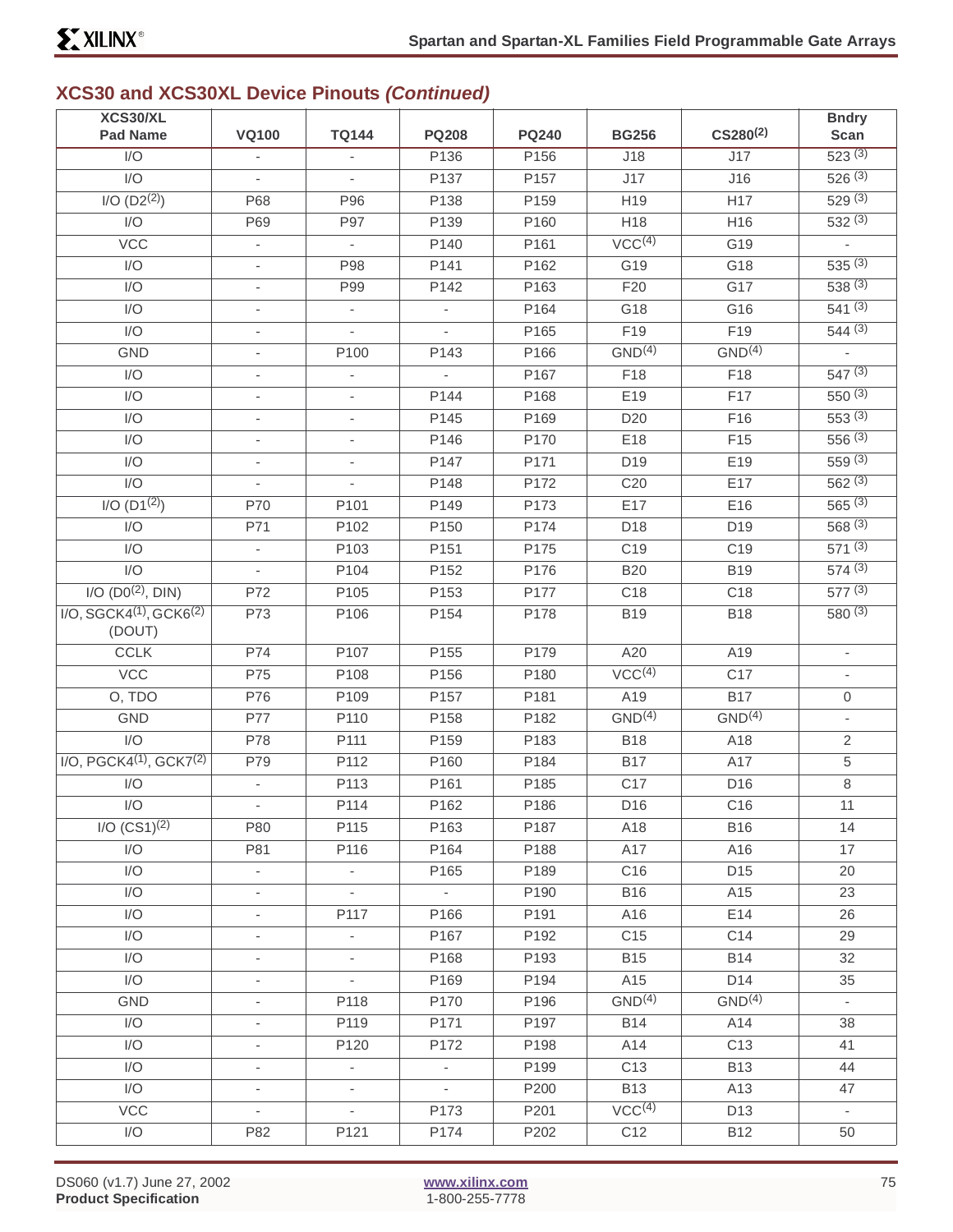| XCS30/XL<br><b>Pad Name</b> | <b>VQ100</b>             | <b>TQ144</b>             | <b>PQ208</b>     | <b>PQ240</b>     | <b>BG256</b>       | $CS280^{(2)}$      | <b>Bndry</b><br>Scan     |
|-----------------------------|--------------------------|--------------------------|------------------|------------------|--------------------|--------------------|--------------------------|
| 1/O                         | P83                      | P <sub>122</sub>         | P175             | P <sub>203</sub> | <b>B12</b>         | D <sub>12</sub>    | 53                       |
| I/O                         | ٠                        | $\sim$                   | P <sub>176</sub> | P <sub>205</sub> | A12                | A11                | 56                       |
| I/O                         | $\overline{\phantom{a}}$ | $\overline{\phantom{a}}$ | P177             | P <sub>206</sub> | <b>B11</b>         | <b>B11</b>         | 59                       |
| I/O                         | P84                      | P <sub>123</sub>         | P178             | P <sub>207</sub> | C <sub>11</sub>    | C <sub>11</sub>    | 62                       |
| I/O                         | P85                      | P124                     | P <sub>179</sub> | P <sub>208</sub> | A11                | D <sub>11</sub>    | 65                       |
| I/O                         | P86                      | P <sub>125</sub>         | P <sub>180</sub> | P <sub>209</sub> | A10                | A10                | 68                       |
| 1/O                         | P87                      | P126                     | P <sub>181</sub> | P <sub>210</sub> | <b>B10</b>         | <b>B10</b>         | 71                       |
| <b>GND</b>                  | P88                      | P <sub>127</sub>         | P182             | P211             | GND <sup>(4)</sup> | GND <sup>(4)</sup> | $\overline{\phantom{a}}$ |
| 2/8/00                      |                          |                          |                  |                  |                    |                    |                          |

#### **Notes:**

1. 5V Spartan only

2. 3V Spartan-XL only

3. The "PWRDWN" on the XCS30XL is not part of the Boundary Scan chain. For the XCS30XL, subtract 1 from all Boundary Scan numbers from GCK3 on (295 and higher).

**CS280**

4. Pads labeled GND<sup>(4)</sup> or  $V_{CC}^{(4)}$  are internally bonded to Ground or  $V_{CC}$  planes within the package.

#### **Additional XCS30/XL Package Pins**

#### **PQ240**

| <b>GND Pins</b>  |                           |     |     |                  |                  |  |  |  |
|------------------|---------------------------|-----|-----|------------------|------------------|--|--|--|
| P <sub>22</sub>  | P37                       | P83 | P98 | P <sub>143</sub> | P <sub>158</sub> |  |  |  |
| P <sub>204</sub> | P <sub>2</sub> 19         |     |     |                  |                  |  |  |  |
|                  | <b>Not Connected Pins</b> |     |     |                  |                  |  |  |  |
| P <sub>195</sub> |                           |     |     |                  |                  |  |  |  |
| 0/40/00          |                           |     |     |                  |                  |  |  |  |

2/12/98

#### **BG256**

| <b>VCC Pins</b> |                 |                 |                           |                 |                 |  |  |
|-----------------|-----------------|-----------------|---------------------------|-----------------|-----------------|--|--|
| C <sub>14</sub> | D <sub>6</sub>  | D7              | D11                       | D <sub>14</sub> | D <sub>15</sub> |  |  |
| E20             | F <sub>1</sub>  | F4              | F17                       | G4              | G17             |  |  |
| K4              | L17             | P <sub>4</sub>  | P <sub>17</sub>           | P <sub>19</sub> | R <sub>2</sub>  |  |  |
| R4              | R <sub>17</sub> | U6              | U7                        | U10             | U14             |  |  |
| U15             | V7              | W20             | ٠                         | -               | ۰               |  |  |
| <b>GND Pins</b> |                 |                 |                           |                 |                 |  |  |
| A1              | B7              | D4              | D8                        | D <sub>13</sub> | D <sub>17</sub> |  |  |
| G20             | H4              | H <sub>17</sub> | N <sub>3</sub>            | N4              | N17             |  |  |
| U4              | U8              | U <sub>13</sub> | U17                       | W <sub>14</sub> |                 |  |  |
|                 |                 |                 | <b>Not Connected Pins</b> |                 |                 |  |  |
| A7              | A <sub>13</sub> | C8              | D <sub>12</sub>           | H <sub>20</sub> | J3              |  |  |
| J4              | M4              | M <sub>19</sub> | V9                        | W <sub>9</sub>  | W13             |  |  |
| Y13             |                 |                 |                           |                 |                 |  |  |

| <b>VCC Pins</b> |                |                                     |                           |                 |                 |  |  |  |  |
|-----------------|----------------|-------------------------------------|---------------------------|-----------------|-----------------|--|--|--|--|
| A <sub>1</sub>  | A7             | C <sub>10</sub>                     | C <sub>17</sub>           | D <sub>13</sub> | G <sub>1</sub>  |  |  |  |  |
| G <sub>1</sub>  | G19            | K <sub>2</sub>                      | K17                       | M4              | N <sub>16</sub> |  |  |  |  |
| T7              | U <sub>3</sub> | U10                                 | U17                       | W13             |                 |  |  |  |  |
| <b>GND Pins</b> |                |                                     |                           |                 |                 |  |  |  |  |
| E <sub>5</sub>  | E7             | E <sub>8</sub>                      | E9                        | E11             | E <sub>12</sub> |  |  |  |  |
| E13             | G <sub>5</sub> | G15                                 | H <sub>5</sub>            | H <sub>15</sub> | J5              |  |  |  |  |
| J15             | L <sub>5</sub> | L15                                 | M <sub>5</sub>            | M <sub>15</sub> | N <sub>5</sub>  |  |  |  |  |
| N <sub>15</sub> | R7             | R <sub>8</sub>                      | R <sub>9</sub>            | R <sub>11</sub> | R <sub>12</sub> |  |  |  |  |
| R <sub>13</sub> |                |                                     | ÷,                        |                 |                 |  |  |  |  |
|                 |                |                                     | <b>Not Connected Pins</b> |                 |                 |  |  |  |  |
| A4              | A12            | C <sub>8</sub>                      | C12                       | C <sub>15</sub> | D <sub>1</sub>  |  |  |  |  |
| D <sub>2</sub>  | D <sub>5</sub> | D <sub>8</sub>                      | D <sub>17</sub>           | D <sub>18</sub> | E <sub>15</sub> |  |  |  |  |
| H2              | H <sub>3</sub> | H <sub>18</sub>                     | H <sub>19</sub>           | L4              | M1              |  |  |  |  |
| M16             | M18            | R <sub>2</sub>                      | R4                        | R <sub>5</sub>  | R <sub>15</sub> |  |  |  |  |
| R <sub>17</sub> | T <sub>8</sub> | T <sub>15</sub>                     | U <sub>5</sub>            | V <sub>8</sub>  | V12             |  |  |  |  |
| W12             | W16            |                                     |                           |                 |                 |  |  |  |  |
|                 |                | Not Connected Pins (VCC in XCS40XL) |                           |                 |                 |  |  |  |  |
| B <sub>5</sub>  | <b>B15</b>     | E3                                  | E <sub>18</sub>           | R <sub>3</sub>  | R <sub>18</sub> |  |  |  |  |
| V <sub>5</sub>  | V15            |                                     |                           |                 |                 |  |  |  |  |
| 5/21/02         |                |                                     |                           |                 |                 |  |  |  |  |

6/4/97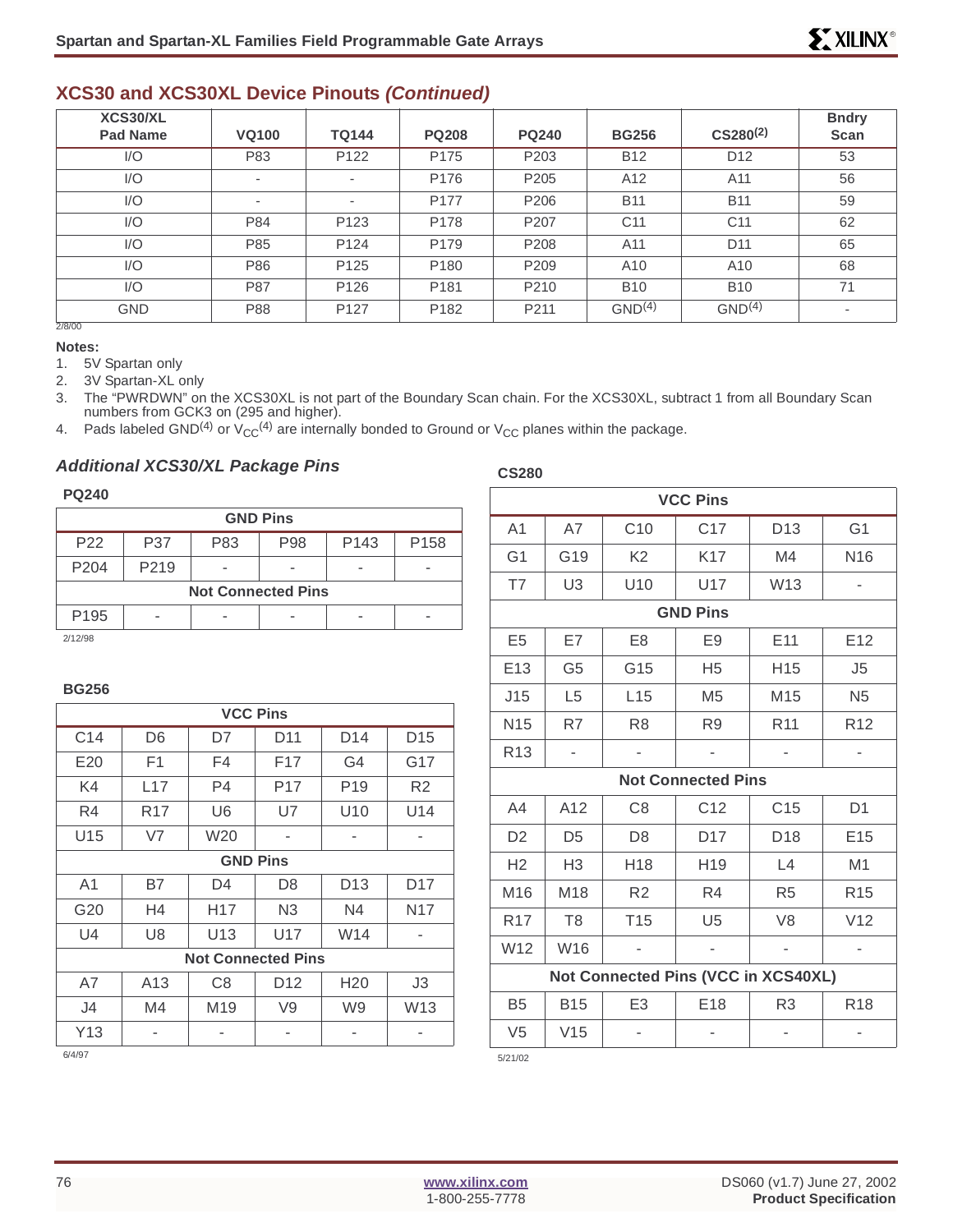### **XCS40 and XCS40XL Device Pinouts**

| XCS40/XL<br><b>Pad Name</b>                              | <b>PQ208</b>     | <b>PQ240</b>             | <b>BG256</b>             | $CS280^{(2)}$          | <b>Bndry</b><br>Scan |
|----------------------------------------------------------|------------------|--------------------------|--------------------------|------------------------|----------------------|
| <b>VCC</b>                                               | P <sub>183</sub> | P212                     | VCC <sup>(4)</sup>       | VCC <sup>(4)</sup>     | L,                   |
| 1/O                                                      | P184             | P213                     | C10                      | D <sub>10</sub>        | 86                   |
| I/O                                                      | P185             | P214                     | D <sub>10</sub>          | E10                    | 89                   |
| 1/O                                                      | P186             | P215                     | A9                       | A9                     | 92                   |
| I/O                                                      | P187             | P216                     | B <sub>9</sub>           | B <sub>9</sub>         | 95                   |
| I/O                                                      | P188             | P217                     | C <sub>9</sub>           | C <sub>9</sub>         | 98                   |
| I/O                                                      | P189             | P218                     | D9                       | D <sub>9</sub>         | 101                  |
| I/O                                                      | P190             | P220                     | A <sub>8</sub>           | A8                     | 104                  |
| I/O                                                      | P191             | P221                     | B <sub>8</sub>           | B <sub>8</sub>         | 107                  |
| I/O                                                      |                  |                          | C <sub>8</sub>           | C8                     | 110                  |
| I/O                                                      |                  |                          | A7                       | D <sub>8</sub>         | 113                  |
| <b>VCC</b>                                               | P192             | P222                     | VCC <sup>(4)</sup>       | VCC <sup>(4)</sup>     | ÷                    |
| I/O                                                      |                  | P223                     | A <sub>6</sub>           | <b>B7</b>              | 116                  |
| 1/O                                                      |                  | P224                     | C7                       | C7                     | 119                  |
| I/O                                                      | P193             | P225                     | B <sub>6</sub>           | D7                     | 122                  |
| 1/O                                                      | P194             | P226                     | A <sub>5</sub>           | A <sub>6</sub>         | 125                  |
| <b>GND</b>                                               | P195             | P227                     | GND <sup>(4)</sup>       | GND <sup>(4)</sup>     | ÷,                   |
| I/O                                                      | P196             | P228                     | C <sub>6</sub>           | <b>B6</b>              | 128                  |
| I/O                                                      | P197             | P229                     | B <sub>5</sub>           | C <sub>6</sub>         | 131                  |
| 1/O                                                      | P198             | P230                     | A4                       | D <sub>6</sub>         | 134                  |
| I/O                                                      | P199             | P231                     | C <sub>5</sub>           | E <sub>6</sub>         | 137                  |
| I/O                                                      | P200             | P232                     | <b>B4</b>                | A5                     | 140                  |
| I/O                                                      | P201             | P233                     | A3                       | C <sub>5</sub>         | 143                  |
| I/O                                                      |                  |                          | -                        | D <sub>5</sub>         | 146                  |
| I/O                                                      |                  |                          |                          | A4                     | 149                  |
| I/O                                                      | P202             | P234                     | D <sub>5</sub>           | B4                     | 152                  |
| I/O                                                      | P203             | P235                     | C <sub>4</sub>           | C <sub>4</sub>         | 155                  |
| I/O                                                      | P204             | P236                     | B <sub>3</sub>           | A3                     | 158                  |
| I/O                                                      | P205             | P237                     | B <sub>2</sub>           | A2                     | 161                  |
| I/O                                                      | P206             | P238                     | A2                       | B <sub>3</sub>         | 164                  |
| $I/O$ ,<br>SGCK1 <sup>(1)</sup> ,<br>GCK8 <sup>(2)</sup> | P207             | P239                     | CЗ                       | B2                     | 167                  |
| <b>VCC</b>                                               | P208             | P240                     | VCC <sup>(4)</sup>       | $VCC^{\overline{(4)}}$ |                      |
| <b>GND</b>                                               | P <sub>1</sub>   | P1                       | GND <sup>(4)</sup>       | GND <sup>(4)</sup>     |                      |
| $I/O$ ,<br>PGCK1 <sup>(1)</sup> ,<br>GCK1 <sup>(2)</sup> | P <sub>2</sub>   | P <sub>2</sub>           | <b>B1</b>                | C <sub>3</sub>         | 170                  |
| I/O                                                      | P <sub>3</sub>   | P <sub>3</sub>           | C <sub>2</sub>           | C <sub>2</sub>         | 173                  |
| I/O                                                      | P <sub>4</sub>   | P4                       | D2                       | <b>B1</b>              | 176                  |
| I/O                                                      | P <sub>5</sub>   | P <sub>5</sub>           | D <sub>3</sub>           | C <sub>1</sub>         | 179                  |
| I/O, TDI                                                 | P6               | P <sub>6</sub>           | E4                       | D <sub>4</sub>         | 182                  |
| I/O, TCK                                                 | P7               | P7                       | C <sub>1</sub>           | D3                     | 185                  |
| I/O                                                      | -                | -                        | -                        | D <sub>2</sub>         | 188                  |
| I/O                                                      | $\frac{1}{2}$    | $\overline{\phantom{0}}$ | $\overline{\phantom{0}}$ | D <sub>1</sub>         | 191                  |

#### **XCS40 and XCS40XL Device Pinouts (Continued)**

| XCS40/XL        |                 |                          |                    |                    | <b>Bndry</b>             |
|-----------------|-----------------|--------------------------|--------------------|--------------------|--------------------------|
| <b>Pad Name</b> | <b>PQ208</b>    | <b>PQ240</b>             | <b>BG256</b>       | $CS280^{(2)}$      | <b>Scan</b>              |
| I/O             | P <sub>8</sub>  | P <sub>8</sub>           | D <sub>1</sub>     | E <sub>2</sub>     | 194                      |
| I/O             | P <sub>9</sub>  | P <sub>9</sub>           | E3                 | E <sub>4</sub>     | 197                      |
| I/O             | P <sub>10</sub> | P <sub>10</sub>          | E2                 | E1                 | 200                      |
| I/O             | P11             | P11                      | E1                 | F <sub>5</sub>     | 203                      |
| I/O             | P12             | P <sub>12</sub>          | F <sub>3</sub>     | F <sub>3</sub>     | 206                      |
| I/O             |                 | P <sub>13</sub>          | F <sub>2</sub>     | F <sub>2</sub>     | 209                      |
| <b>GND</b>      | P <sub>13</sub> | P14                      | GND <sup>(4)</sup> | GND <sup>(4)</sup> | ÷,                       |
| I/O             | P <sub>14</sub> | P <sub>15</sub>          | G <sub>3</sub>     | F4                 | 212                      |
| I/O             | P <sub>15</sub> | P <sub>16</sub>          | G <sub>2</sub>     | F1                 | 215                      |
| I/O, TMS        | P16             | P17                      | G <sub>1</sub>     | G <sub>3</sub>     | 218                      |
| I/O             | P <sub>17</sub> | P <sub>18</sub>          | H <sub>3</sub>     | G <sub>2</sub>     | 221                      |
| <b>VCC</b>      | P18             | P <sub>19</sub>          | VCC <sup>(4)</sup> | VCC <sup>(4)</sup> |                          |
| I/O             |                 | P20                      | H <sub>2</sub>     | G4                 | 224                      |
| I/O             | -               | P21                      | H1                 | H1                 | 227                      |
| I/O             |                 | $\overline{\phantom{0}}$ | J4                 | H <sub>3</sub>     | 230                      |
| I/O             |                 |                          | J3                 | H <sub>2</sub>     | 233                      |
| I/O             | P <sub>19</sub> | P <sub>23</sub>          | J2                 | H4                 | 236                      |
| I/O             | P20             | P24                      | J1                 | J1                 | 239                      |
| I/O             | P21             | P <sub>25</sub>          | K <sub>2</sub>     | J2                 | 242                      |
| I/O             | P <sub>22</sub> | P <sub>26</sub>          | K3                 | JЗ                 | 245                      |
| I/O             | P23             | P27                      | K1                 | J4                 | 248                      |
| I/O             | P24             | P <sub>28</sub>          | L1                 | K1                 | 251                      |
| GND             | P <sub>25</sub> | P <sub>29</sub>          | GND <sup>(4)</sup> | GND <sup>(4)</sup> | -                        |
| <b>VCC</b>      | P <sub>26</sub> | P30                      | VCC <sup>(4)</sup> | VCC <sup>(4)</sup> |                          |
| I/O             | P27             | P31                      | L2                 | K <sub>3</sub>     | 254                      |
| I/O             | P28             | P32                      | L <sub>3</sub>     | K4                 | 257                      |
| I/O             | P <sub>29</sub> | P33                      | L4                 | K <sub>5</sub>     | 260                      |
| 1/O             | P30             | P34                      | M <sub>1</sub>     | L1                 | 263                      |
| I/O             | P31             | P35                      | M <sub>2</sub>     | L2                 | 266                      |
| I/O             | P32             | P36                      | M <sub>3</sub>     | L <sub>3</sub>     | 269                      |
| I/O             |                 |                          | M4                 | L4                 | 272                      |
| I/O             |                 |                          |                    | M1                 | 275                      |
| I/O             |                 | P38                      | N1                 | M <sub>2</sub>     | 278                      |
| I/O             |                 | P39                      | N <sub>2</sub>     | M3                 | 281                      |
| <b>VCC</b>      | P33             | P40                      | VCC <sup>(4)</sup> | VCC <sup>(4)</sup> | ۰                        |
| I/O             | P34             | P41                      | P <sub>1</sub>     | N <sub>1</sub>     | 284                      |
| I/O             | P35             | P42                      | P <sub>2</sub>     | N <sub>2</sub>     | 287                      |
| I/O             | P36             | P43                      | R <sub>1</sub>     | N <sub>3</sub>     | 290                      |
| I/O             | P37             | P44                      | P3                 | N4                 | 293                      |
| <b>GND</b>      | P38             | P45                      | $GND^{(4)}$        | GND <sup>(4)</sup> | $\overline{\phantom{a}}$ |
| I/O             | -               | P46                      | T1                 | P <sub>1</sub>     | 296                      |
| I/O             | P39             | P47                      | R <sub>3</sub>     | P2                 | 299                      |
| I/O             | P40             | P48                      | T2                 | P3                 | 302                      |
| I/O             | P41             | P49                      | U1                 | P4                 | 305                      |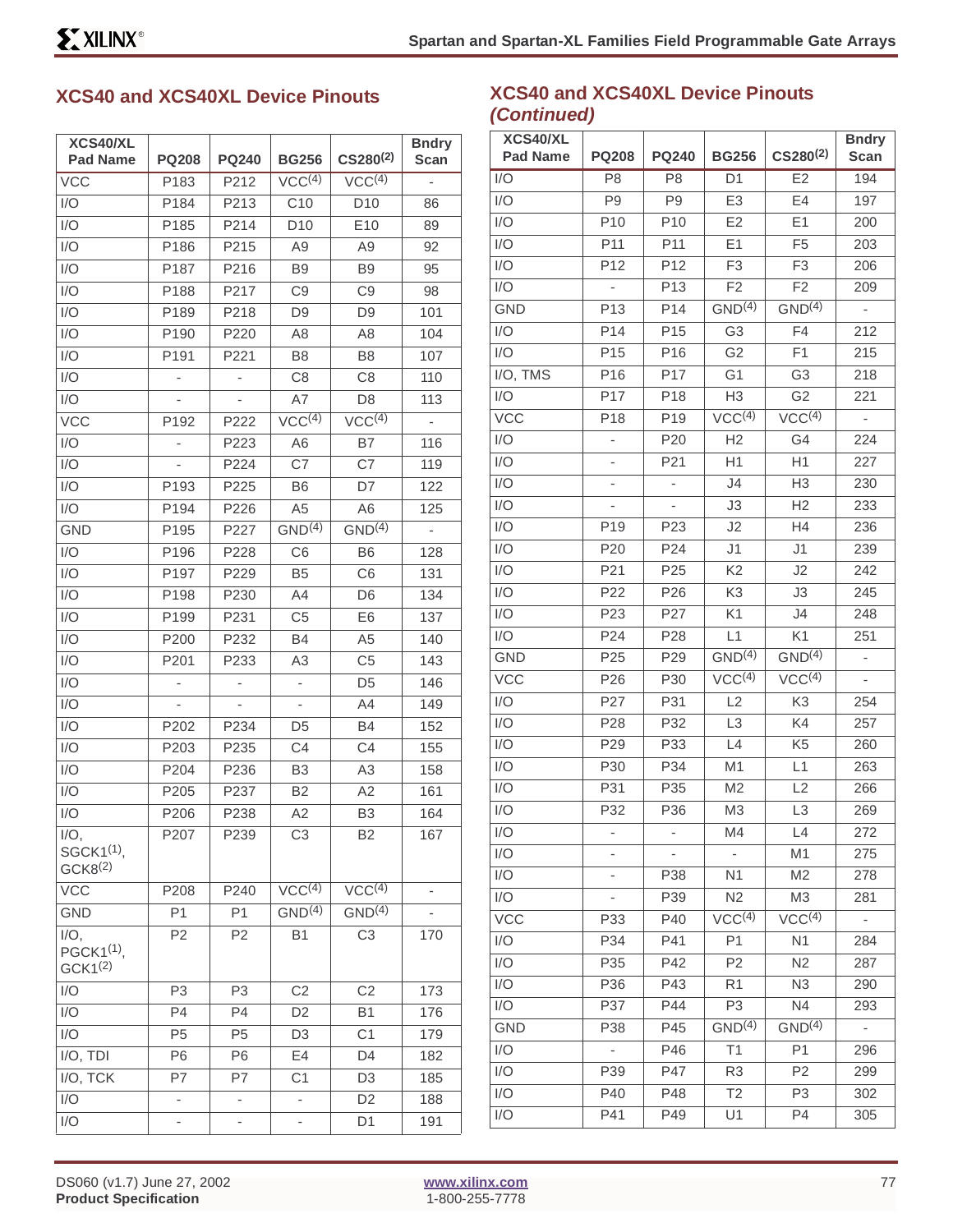| XCS40/XL                                                 |                 |                 |                          |                        | <b>Bndry</b>             |
|----------------------------------------------------------|-----------------|-----------------|--------------------------|------------------------|--------------------------|
| <b>Pad Name</b>                                          | <b>PQ208</b>    | <b>PQ240</b>    | <b>BG256</b>             | $CS280^{(2)}$          | Scan                     |
| 1/O                                                      | P42             | P <sub>50</sub> | T3                       | P <sub>5</sub>         | 308                      |
| I/O                                                      | P43             | P <sub>51</sub> | U <sub>2</sub>           | R <sub>1</sub>         | 311                      |
| 1/O                                                      |                 |                 |                          | R2                     | 314                      |
| I/O                                                      |                 |                 | $\overline{\phantom{0}}$ | R <sub>4</sub>         | 317                      |
| I/O                                                      | P44             | P <sub>52</sub> | V <sub>1</sub>           | T1                     | 320                      |
| I/O                                                      | P45             | P <sub>53</sub> | T <sub>4</sub>           | T <sub>2</sub>         | 323                      |
| I/O                                                      | P46             | P <sub>54</sub> | U3                       | T3                     | 326                      |
| I/O                                                      | P47             | P <sub>55</sub> | V <sub>2</sub>           | U1                     | 329                      |
| I/O                                                      | P48             | P <sub>56</sub> | W <sub>1</sub>           | V <sub>1</sub>         | 332                      |
| $I/O$ ,<br>SGCK2 <sup>(1)</sup> ,<br>GCK2 <sup>(2)</sup> | P49             | P <sub>57</sub> | V <sub>3</sub>           | U <sub>2</sub>         | 335                      |
| Not<br>Connected <sup>(1)</sup><br>M1 <sup>(2)</sup>     | P <sub>50</sub> | P <sub>58</sub> | W <sub>2</sub>           | V <sub>2</sub>         | 338                      |
| <b>GND</b>                                               | P <sub>51</sub> | P <sub>59</sub> | GND <sup>(4)</sup>       | GND <sup>(4)</sup>     |                          |
| $MODE(1)$ ,<br>MO <sup>(2)</sup>                         | P <sub>52</sub> | P60             | Y1                       | W <sub>1</sub>         | 341                      |
| $\overline{VCC}$                                         | P <sub>53</sub> | P61             | VCC <sup>(4)</sup>       | VCC <sup>(4)</sup>     |                          |
| Not<br>Connected <sup>(1)</sup><br>PWRDWN <sup>(2)</sup> | P <sub>54</sub> | P62             | W <sub>3</sub>           | $\overline{\text{V}}3$ | $342^{(1)}$              |
| $I/O$ ,<br>PGCK2 <sup>(1)</sup> ,<br>GCK3 <sup>(2)</sup> | P <sub>55</sub> | P63             | Y2                       | W <sub>2</sub>         | 343(3)                   |
| I/O (HDC)                                                | P <sub>56</sub> | P64             | W4                       | W <sub>3</sub>         | $346^{(3)}$              |
| 1/O                                                      | P57             | P65             | V4                       | T4                     | 349(3)                   |
| I/O                                                      | P <sub>58</sub> | P66             | U <sub>5</sub>           | U4                     | 352(3)                   |
| I/O                                                      | P <sub>59</sub> | P67             | Y <sub>3</sub>           | V4                     | $355^{(3)}$              |
| $I/O$ (LDC)                                              | P60             | P68             | Υ4                       | W4                     | 358(3)                   |
| I/O                                                      |                 |                 |                          | R <sub>5</sub>         | 361(3)                   |
| 1/O                                                      |                 |                 |                          | U <sub>5</sub>         | $364^{(3)}$              |
| I/O                                                      | P61             | P69             | V5                       | T5                     | 367(3)                   |
| I/O                                                      | P62             | P70             | W <sub>5</sub>           | W <sub>5</sub>         | 370(3)                   |
| I/O                                                      | P63             | P71             | Y <sub>5</sub>           | R <sub>6</sub>         | 373(3)                   |
| I/O                                                      | P64             | P72             | V <sub>6</sub>           | U <sub>6</sub>         | 376(3)                   |
| I/O                                                      | P65             | P73             | W <sub>6</sub>           | V <sub>6</sub>         | 379(3)                   |
| I/O                                                      |                 | P74             | Y6                       | T6                     | 382(3)                   |
| GND                                                      | P66             | P75             | GND <sup>(4)</sup>       | GND <sup>(4)</sup>     | $\overline{\phantom{0}}$ |
| I/O                                                      | P67             | P76             | W7                       | W <sub>6</sub>         | 385(3)                   |
| I/O                                                      | P68             | P77             | <b>Y7</b>                | U7                     | 388(3)                   |
| I/O                                                      | P69             | P78             | V8                       | V7                     | 391(3)                   |
| I/O                                                      | P70             | P79             | W8                       | W7                     | 394(3)                   |
| <b>VCC</b>                                               | P71             | P80             | VCC <sup>(4)</sup>       | VCC <sup>(4)</sup>     |                          |
| I/O                                                      | P72             | P81             | Y8                       | W8                     | 397(3)                   |
| I/O                                                      | P73             | P82             | U9                       | U8                     | $400^{(3)}$              |

### **XCS40 and XCS40XL Device Pinouts (Continued)**

| XCS40/XL<br><b>Pad Name</b>                    | <b>PQ208</b>     | <b>PQ240</b>             | <b>BG256</b>             | CS280 <sup>(2)</sup> | <b>Bndry</b><br>Scan            |
|------------------------------------------------|------------------|--------------------------|--------------------------|----------------------|---------------------------------|
| I/O                                            | -                | $\overline{\phantom{0}}$ | V9                       | V <sub>8</sub>       | 403(3)                          |
| I/O                                            |                  |                          | W9                       | T <sub>8</sub>       | $406^{(3)}$                     |
| I/O                                            | -                | P84                      | Y9                       | W9                   | 409(3)                          |
| I/O                                            |                  | P85                      | W10                      | V9                   | 412(3)                          |
| I/O                                            | P74              | P86                      | V10                      | U9                   | 415(3)                          |
| I/O                                            | P75              | P87                      | Y10                      | T <sub>9</sub>       | 418(3)                          |
| I/O                                            | P76              | P88                      | Y11                      | W10                  | 421(3)                          |
| $I/O$ ( $\overline{INIT}$ )                    | P77              | P89                      | W11                      | V10                  | 424(3)                          |
| <b>VCC</b>                                     | P78              | P90                      | VCC <sup>(4)</sup>       | VCC <sup>(4)</sup>   | $\sqrt{CC^{(4)}}$               |
| <b>GND</b>                                     | P79              | P91                      | GND <sup>(4)</sup>       | GND <sup>(4)</sup>   | $\overline{\phantom{a}}$        |
| I/O                                            | P80              | P92                      | V11                      | T <sub>10</sub>      | 427 $(3)$                       |
| I/O                                            | P81              | P93                      | U11                      | R <sub>10</sub>      | 430(3)                          |
| I/O                                            | P82              | P94                      | Y12                      | W11                  | $433^{(3)}$                     |
| I/O                                            | P83              | P95                      | W12                      | V11                  | 436 (3)                         |
| I/O                                            | P84              | P96                      | V12                      | U11                  | 439(3)                          |
| I/O                                            | P85              | P97                      | U12                      | T11                  | $442^{(3)}$                     |
| I/O                                            |                  |                          | Y13                      | W12                  | 445 (3)                         |
| I/O                                            | -                |                          | W13                      | V12                  | 448(3)                          |
| I/O                                            |                  | P99                      | V13                      | U12                  | $45\overline{1}$ <sup>(3)</sup> |
| I/O                                            |                  | P100                     | Y14                      | T12                  | 454 (3)                         |
| <b>VCC</b>                                     | P86              | P101                     | VCC <sup>(4)</sup>       | VCC <sup>(4)</sup>   | ÷                               |
| I/O                                            | P87              | P102                     | Y15                      | V13                  | $457^{(3)}$                     |
| I/O                                            | P88              | P103                     | V14                      | U13                  | 460(3)                          |
| I/O                                            | P89              | P104                     | W15                      | T <sub>13</sub>      | 463(3)                          |
| I/O                                            | P90              | P105                     | Y16                      | W14                  | $466^{(3)}$                     |
| <b>GND</b>                                     | P91              | P <sub>106</sub>         | GND <sup>(4)</sup>       | GND <sup>(4)</sup>   |                                 |
| I/O                                            | ÷,               | P107                     | V15                      | V14                  | 469(3)                          |
| I/O                                            | P92              | P108                     | W16                      | U14                  | $472^{(3)}$                     |
| I/O                                            | P93              | P109                     | Y17                      | T14                  | 475(3)                          |
| I/O                                            | P94              | P110                     | V16                      | R <sub>14</sub>      | 478(3)                          |
| I/O                                            | P95              | P111                     | W17                      | W15                  | $481^{(3)}$                     |
| I/O                                            | P96              | P112                     | Y18                      | U15                  | 484(3)                          |
| I/O                                            | -                | $\overline{\phantom{a}}$ | $\overline{\phantom{0}}$ | T <sub>15</sub>      | 487(3)                          |
| I/O                                            |                  |                          | $\overline{\phantom{a}}$ | W16                  | $490^{(3)}$                     |
| I/O                                            | P97              | P113                     | U16                      | V16                  | 493(3)                          |
| I/O                                            | P98              | P114                     | V17                      | U16                  | 496(3)                          |
| I/O                                            | P99              | P115                     | W18                      | W17                  | 499 (3)                         |
| I/O                                            | P100             | P116                     | Y19                      | W18                  | 502(3)                          |
| I/O                                            | P <sub>101</sub> | P117                     | V18                      | V17                  | 505(3)                          |
| $I/O$ ,<br>$SGCK3(1)$ ,<br>GCK4 <sup>(2)</sup> | P102             | P118                     | W19                      | V18                  | $508^{(3)}$                     |
| GND                                            | P103             | P119                     | GND <sup>(4)</sup>       | GND <sup>(4)</sup>   | $\overline{\phantom{a}}$        |
| <b>DONE</b>                                    | P104             | P120                     | Y20                      | W19                  |                                 |
| <b>VCC</b>                                     | P <sub>105</sub> | P121                     | VCC <sup>(4)</sup>       | VCC <sup>(4)</sup>   | -                               |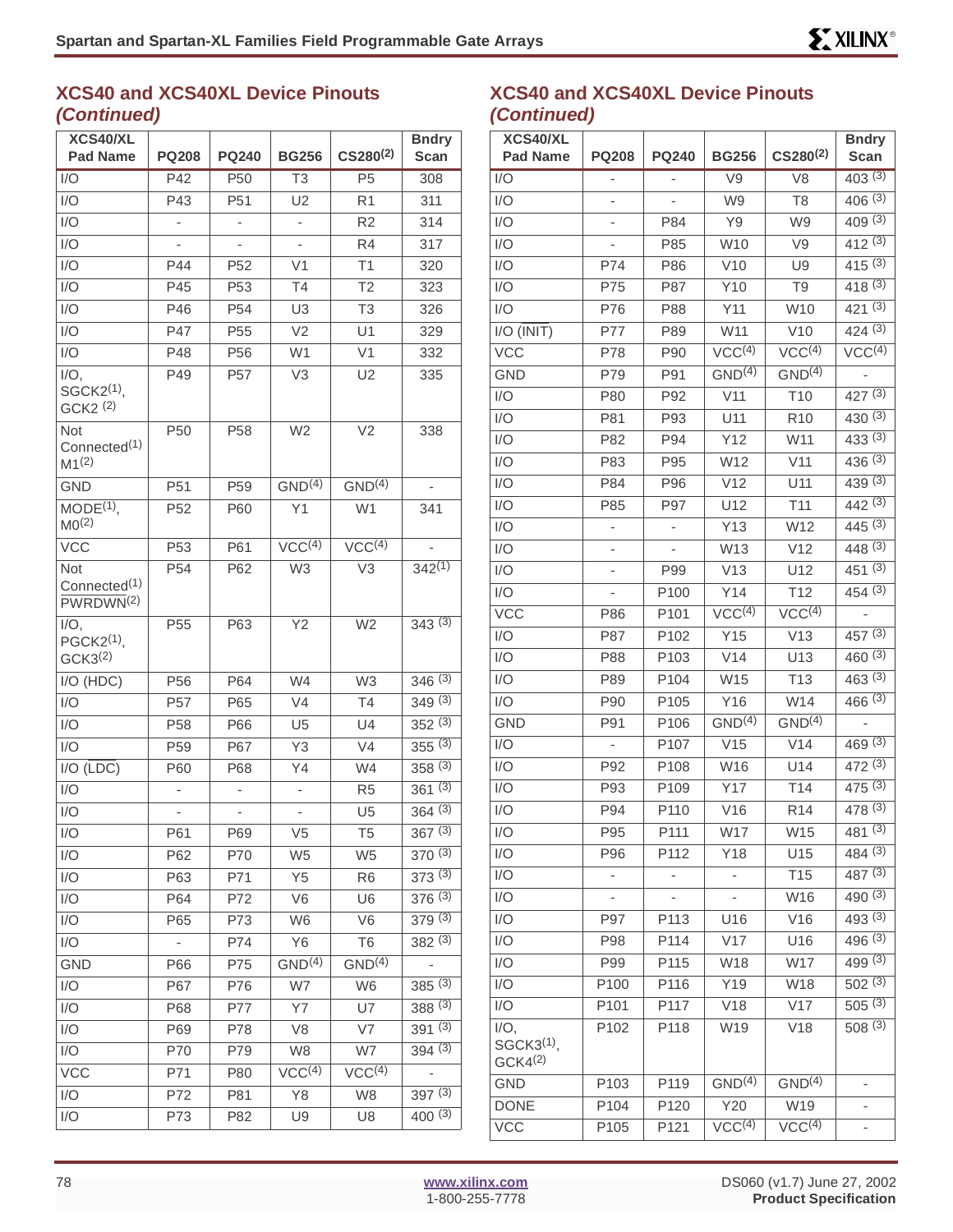| XCS40/XL                                       |                          |              |                    |                      | <b>Bndry</b>         |
|------------------------------------------------|--------------------------|--------------|--------------------|----------------------|----------------------|
| <b>Pad Name</b>                                | <b>PQ208</b>             | <b>PQ240</b> | <b>BG256</b>       | CS280 <sup>(2)</sup> | Scan                 |
| <b>PROGRAM</b>                                 | P106                     | P122         | V19                | U18                  |                      |
| $I/O$ (D7 <sup>(2)</sup> )                     | P107                     | P123         | U19                | V19                  | $511^{(3)}$          |
| $I/O$ ,                                        | P108                     | P124         | U18                | U19                  | 514(3)               |
| PGCK3 <sup>(1)</sup> ,<br>GCK <sub>5</sub> (2) |                          |              |                    |                      |                      |
| 1/O                                            | P109                     | P125         | <b>T17</b>         | T <sub>16</sub>      | 517(3)               |
| I/O                                            | P110                     | P126         | V20                | T <sub>17</sub>      | 520(3)               |
| 1/O                                            |                          | P127         | U20                | T18                  | 523(3)               |
| I/O                                            | P111                     | P128         | T <sub>18</sub>    | T <sub>19</sub>      | 526(3)               |
| I/O                                            | -                        | -            | -                  | R <sub>15</sub>      | 529(3)               |
| 1/O                                            |                          |              |                    | R <sub>17</sub>      | 523(3)               |
| $I/O (D6^{(2)})$                               | P112                     | P129         | T <sub>19</sub>    | R <sub>16</sub>      | 535(3)               |
| I/O                                            | P113                     | P130         | T <sub>20</sub>    | R <sub>19</sub>      | 538(3)               |
| I/O                                            | P114                     | P131         | R <sub>18</sub>    | P <sub>15</sub>      | 541(3)               |
| I/O                                            | P115                     | P132         | R <sub>19</sub>    | P17                  | 544(3)               |
| I/O                                            | P116                     | P133         | R <sub>20</sub>    | P18                  | 547(3)               |
| 1/O                                            | P117                     | P134         | P <sub>18</sub>    | P16                  | 550(3)               |
| <b>GND</b>                                     | P118                     | P135         | GND <sup>(4)</sup> | GND <sup>(4)</sup>   |                      |
| I/O                                            | ÷                        | P136         | P <sub>20</sub>    | P <sub>19</sub>      | 553(3)               |
| 1/O                                            |                          | P137         | N <sub>18</sub>    | N17                  | 556(3)               |
| 1/O                                            | P119                     | P138         | N <sub>19</sub>    | N <sub>18</sub>      | 559(3)               |
| 1/O                                            | P120                     | P139         | N20                | N19                  | $562^{(3)}$          |
| <b>VCC</b>                                     | P121                     | P140         | VCC <sup>(4)</sup> | VCC <sup>(4)</sup>   |                      |
| $I/O$ (D5 <sup>(2)</sup> )                     | P122                     | P141         | M17                | M19                  | 565(3)               |
| I/O                                            | P123                     | P142         | M18                | M17                  | 568(3)               |
| I/O                                            | $\overline{\phantom{0}}$ | ÷,           | L,                 | M18                  | 571(3)               |
| I/O                                            |                          |              | M19                | M16                  | 574(3)               |
| I/O                                            | P124                     | P144         | M20                | L <sub>19</sub>      | 577(3)               |
| 1/O                                            | P125                     | P145         | L <sub>19</sub>    | L18                  | 580(3)               |
| I/O                                            | P126                     | P146         | L18                | L17                  | 583(3)               |
| I/O                                            | P127                     | P147         | L20                | L16                  | $586^{(3)}$          |
| $I/O$ $\overline{(D4^{(2)})}$                  | P128                     | P148         | K20                | K19                  | 589(3)               |
| I/O                                            | P129                     | P149         | K19                | K18                  | 592(3)               |
| <b>VCC</b>                                     | P130                     | P150         | VCC <sup>(4)</sup> | VCC <sup>(4)</sup>   | -                    |
| <b>GND</b>                                     | P131                     | P151         | GND <sup>(4)</sup> | GND <sup>(4)</sup>   |                      |
| $I/O$ $(D3(2))$                                | P132                     | P152         | K18                | K16                  | 595(3)               |
| I/O                                            | P133                     | P153         | K17                | K <sub>15</sub>      | 598 (3)              |
| 1/O                                            | P134                     | P154         | J20                | J19                  | 601(3)               |
| I/O                                            | P135                     | P155         | J19                | J18                  | 604(3)               |
| 1/O                                            | P136                     | P156         | J18                | J17                  | $607^{(3)}$          |
| I/O                                            | P137                     | P157         | J17                | J16                  | $610^{(3)}$          |
| I/O                                            |                          |              | H <sub>20</sub>    | H19                  | $6\overline{13}$ (3) |
| 1/O                                            |                          |              |                    | H18                  | 616(3)               |
| $I/O$ (D2 <sup>(2)</sup> )                     | P138                     | P159         | H19                | H17                  | 619(3)               |
| I/O                                            | P139                     | P160         | H18                | H16                  | 622(3)               |

### **XCS40 and XCS40XL Device Pinouts (Continued)**

| XCS40/XL                            |                          |                  |                          |                               | <b>Bndry</b>                    |
|-------------------------------------|--------------------------|------------------|--------------------------|-------------------------------|---------------------------------|
| <b>Pad Name</b>                     | <b>PQ208</b>             | <b>PQ240</b>     | <b>BG256</b>             | $CS280^{(2)}$                 | <b>Scan</b>                     |
| <b>VCC</b>                          | P140                     | P161             | VCC <sup>(4)</sup>       | $\overline{\text{VCC}^{(4)}}$ |                                 |
| 1/O                                 | P <sub>141</sub>         | P162             | G19                      | G18                           | $625^{(3)}$                     |
| I/O                                 | P142                     | P163             | F <sub>20</sub>          | G17                           | 628(3)                          |
| I/O                                 |                          | P164             | G18                      | G16                           | 631(3)                          |
| I/O                                 |                          | P165             | F <sub>19</sub>          | F19                           | 634(3)                          |
| <b>GND</b>                          | P143                     | P166             | GND <sup>(4)</sup>       | GND <sup>(4)</sup>            |                                 |
| I/O                                 |                          | P167             | F18                      | F18                           | 637(3)                          |
| I/O                                 | P144                     | P168             | E19                      | F17                           | 640(3)                          |
| I/O                                 | P145                     | P169             | D <sub>20</sub>          | F16                           | 643(3)                          |
| $1/\overline{O}$                    | P146                     | P170             | E18                      | F <sub>15</sub>               | 646(3)                          |
| I/O                                 | P <sub>147</sub>         | P171             | D <sub>19</sub>          | E19                           | 649(3)                          |
| I/O                                 | P148                     | P172             | C <sub>20</sub>          | E17                           | 652(3)                          |
| $I/O$ (D1 $^{(2)}$ )                | P149                     | P173             | E17                      | E16                           | $655^{(3)}$                     |
| I/O                                 | P <sub>150</sub>         | P174             | D18                      | D19                           | 658(3)                          |
| 1/O                                 | $\overline{\phantom{0}}$ |                  | $\overline{\phantom{0}}$ | D18                           | $66\overline{1}$ <sup>(3)</sup> |
| I/O                                 |                          |                  |                          | D17                           | 664(3)                          |
| I/O                                 | P151                     | P175             | C <sub>19</sub>          | C <sub>19</sub>               | 667(3)                          |
| I/O                                 | P152                     | P176             | <b>B20</b>               | <b>B19</b>                    | 670(3)                          |
| $1/O (D0^{(2)},$                    | P153                     | P177             | C <sub>18</sub>          | C18                           | 673(3)                          |
| DIN)                                |                          |                  |                          |                               |                                 |
| $I/O$ ,<br>SGCK4 <sup>(1)</sup>     | P154                     | P178             | <b>B19</b>               | <b>B18</b>                    | 676(3)                          |
| GCK6 <sup>(2)</sup>                 |                          |                  |                          |                               |                                 |
| (DOUT)                              |                          |                  |                          |                               |                                 |
| <b>CCLK</b>                         | P155                     | P179             | A20                      | A19                           |                                 |
| <b>VCC</b>                          | P156                     | P180             | VCC <sup>(4)</sup>       | VCC <sup>(4)</sup>            |                                 |
| O, TDO                              | P157                     | P181             | A19                      | <b>B17</b>                    | 0                               |
| <b>GND</b>                          | P158                     | P182             | GND <sup>(4)</sup>       | GND <sup>(4)</sup>            | L.                              |
| I/O                                 | P159                     | P183             | <b>B18</b>               | A18                           | 2                               |
| $\overline{\mathsf{I}/\mathsf{O}},$ | P160                     | P184             | <b>B17</b>               | A17                           | 5                               |
| PGCK4 <sup>(1)</sup> ,              |                          |                  |                          |                               |                                 |
| GCK7 <sup>(2)</sup>                 |                          |                  |                          |                               |                                 |
| I/O                                 | P161                     | P185             | C17                      | D <sub>16</sub>               | 8                               |
| I/O                                 | P162                     | P186             | D16                      | C16                           | 11                              |
| I/O (CS1 <sup>(2)</sup> )           | P <sub>163</sub>         | P187             | A18                      | <b>B16</b>                    | 14                              |
| I/O                                 | P164                     | P188             | A17                      | A16                           | 17                              |
| I/O                                 |                          |                  |                          | E15                           | 20                              |
| I/O                                 |                          |                  |                          | C <sub>15</sub>               | 23                              |
| I/O                                 | P165                     | P189             | C16                      | D <sub>15</sub>               | 26                              |
| I/O                                 |                          | P190             | <b>B16</b>               | A15                           | 29                              |
| I/O                                 | P166                     | P <sub>191</sub> | A16                      | E14                           | 32                              |
| I/O                                 | P167                     | P192             | C15                      | C14                           | 35                              |
| I/O                                 | P168                     | P193             | <b>B15</b>               | <b>B14</b>                    | 38                              |
| I/O                                 | P169                     | P194             | A15                      | D14                           | 41                              |
| <b>GND</b>                          | P170                     | P196             | GND <sup>(4)</sup>       | GND <sup>(4)</sup>            | ۰                               |
| I/O                                 | P171                     | P197             | <b>B14</b>               | A14                           | 44                              |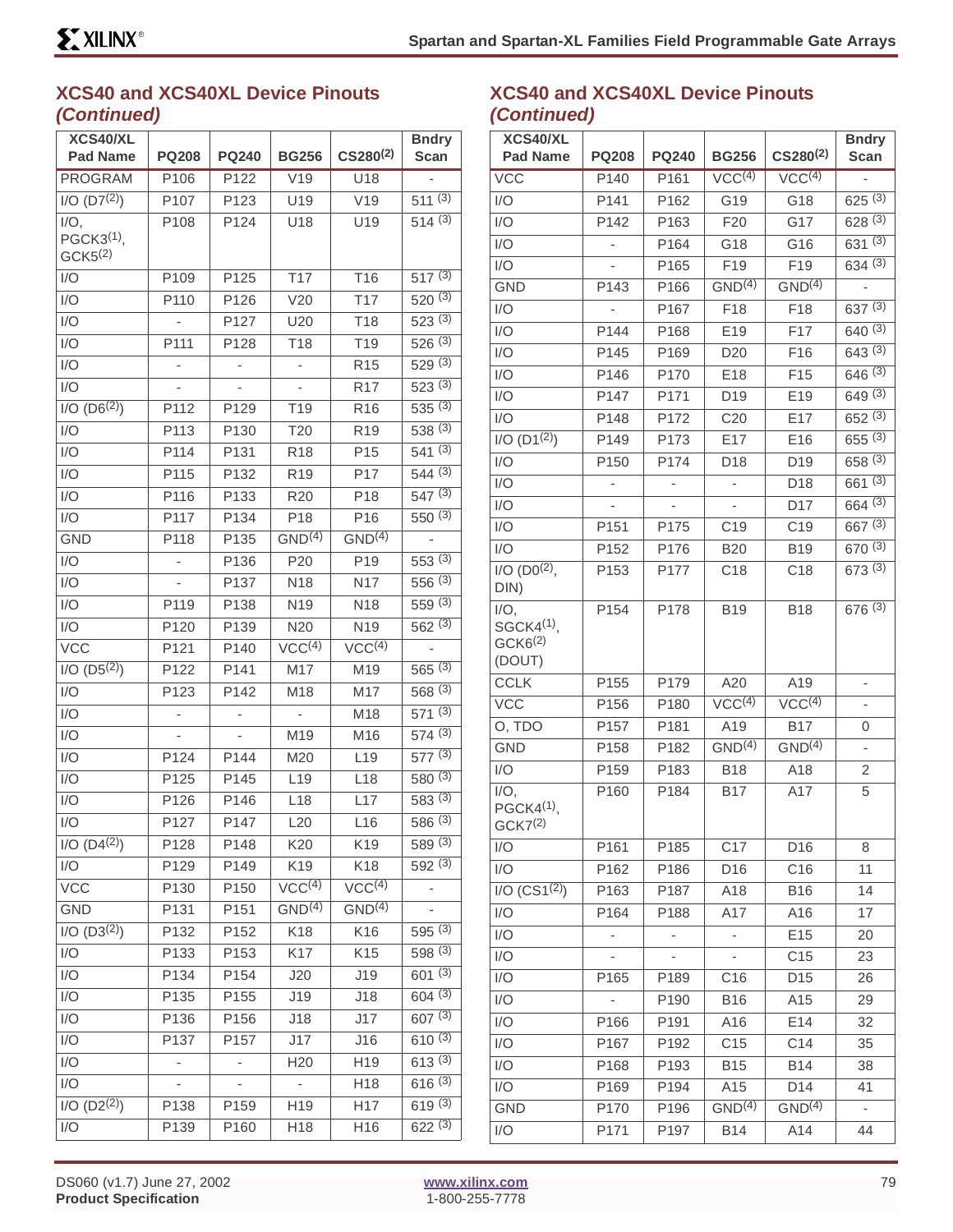| XCS40/XL<br><b>Pad Name</b> | <b>PQ208</b> | <b>PQ240</b>     | <b>BG256</b>       | $CS280^{(2)}$      | <b>Bndry</b><br>Scan         |
|-----------------------------|--------------|------------------|--------------------|--------------------|------------------------------|
| 1/O                         | P172         | P198             | A <sub>14</sub>    | C13                | 47                           |
| I/O                         |              | P199             | C <sub>13</sub>    | <b>B13</b>         | 50                           |
| 1/O                         | ٠            | P200             | <b>B13</b>         | A <sub>13</sub>    | 53                           |
| <b>VCC</b>                  | P173         | P201             | VCC <sup>(4)</sup> | VCC <sup>(4)</sup> | ٠                            |
| 1/O                         |              |                  | A <sub>13</sub>    | A12                | 56                           |
| I/O                         |              |                  | D <sub>12</sub>    | C <sub>12</sub>    | 59                           |
| I/O                         | P174         | P202             | C <sub>12</sub>    | <b>B12</b>         | 62                           |
| 1/O                         | P175         | P203             | <b>B12</b>         | D <sub>12</sub>    | 65                           |
| 1/O                         | P176         | P205             | A12                | A11                | 68                           |
| 1/O                         | P177         | P206             | <b>B11</b>         | <b>B11</b>         | 71                           |
| 1/O                         | P178         | P207             | C <sub>11</sub>    | C <sub>11</sub>    | 74                           |
| 1/O                         | P179         | P208             | A11                | D <sub>11</sub>    | 77                           |
| 1/O                         | P180         | P <sub>209</sub> | A <sub>10</sub>    | A10                | 80                           |
| 1/O                         | P181         | P210             | <b>B10</b>         | <b>B10</b>         | 83                           |
| <b>GND</b>                  | P182         | P211             | GND <sup>(4)</sup> | GND <sup>(4)</sup> | $\qquad \qquad \blacksquare$ |
| 2/8/00                      |              |                  |                    |                    |                              |

#### **Notes:**

1. 5V Spartan only

- 2. 3V Spartan-XL only
- 3. The "PWRDWN" on the XCS40XL is not part of the Boundary Scan chain. For the XCS40XL, subtract 1 from all Boundary Scan numbers from GCK3 on (343 and higher).
- 4. Pads labeled GND<sup>(4)</sup> or  $V_{CC}^{(4)}$  are internally bonded to Ground or V<sub>CC</sub> planes within the package.

#### **Additional XCS40/XL Package Pins**

#### **PQ240**

| <b>GND Pins</b>           |                   |     |     |                  |      |  |  |  |
|---------------------------|-------------------|-----|-----|------------------|------|--|--|--|
| P <sub>22</sub>           | P37               | P83 | P98 | P <sub>143</sub> | P158 |  |  |  |
| P <sub>204</sub>          | P <sub>2</sub> 19 |     |     |                  |      |  |  |  |
| <b>Not Connected Pins</b> |                   |     |     |                  |      |  |  |  |
| P <sub>195</sub>          | -                 |     |     |                  |      |  |  |  |
| $\cdots$                  |                   |     |     |                  |      |  |  |  |

2/12/98

#### **BG256**

| <b>VCC Pins</b> |                 |                 |                 |                 |                 |  |  |
|-----------------|-----------------|-----------------|-----------------|-----------------|-----------------|--|--|
| C <sub>14</sub> | D <sub>6</sub>  | D7              | D <sub>11</sub> | D <sub>14</sub> | D <sub>15</sub> |  |  |
| E20             | F <sub>1</sub>  | F <sub>4</sub>  | F <sub>17</sub> | G <sub>4</sub>  | G17             |  |  |
| K4              | L17             | P <sub>4</sub>  | P <sub>17</sub> | P <sub>19</sub> | R <sub>2</sub>  |  |  |
| R4              | R <sub>17</sub> | U <sub>6</sub>  | U7              | U <sub>10</sub> | U14             |  |  |
| U15             | V <sub>7</sub>  | W20             | ۰               | ۰               | -               |  |  |
| <b>GND Pins</b> |                 |                 |                 |                 |                 |  |  |
| A <sub>1</sub>  | <b>B7</b>       | D <sub>4</sub>  | D <sub>8</sub>  | D <sub>13</sub> | D <sub>17</sub> |  |  |
| G20             | H <sub>4</sub>  | H <sub>17</sub> | N <sub>3</sub>  | N4              | N <sub>17</sub> |  |  |
| U4              | U <sub>8</sub>  | U13             | U17             | W14             | ۰               |  |  |
| 6/17/07         |                 |                 |                 |                 |                 |  |  |

6/17/97

#### **CS280**

| <b>VCC Pins</b> |                                                              |                 |                |                 |                 |  |  |  |
|-----------------|--------------------------------------------------------------|-----------------|----------------|-----------------|-----------------|--|--|--|
| A <sub>1</sub>  | C10<br>C <sub>17</sub><br>A7<br>B <sub>5</sub><br><b>B15</b> |                 |                |                 |                 |  |  |  |
| D <sub>13</sub> | E <sub>3</sub>                                               | E <sub>18</sub> | G <sub>1</sub> | G19             | K <sub>2</sub>  |  |  |  |
| K17             | M4                                                           | N <sub>16</sub> | R <sub>3</sub> | R <sub>18</sub> | T7              |  |  |  |
| U <sub>3</sub>  | U10                                                          | U17             | V <sub>5</sub> | W13<br>V15      |                 |  |  |  |
|                 | <b>GND Pins</b>                                              |                 |                |                 |                 |  |  |  |
| E <sub>5</sub>  | E7                                                           | E <sub>8</sub>  | E <sub>9</sub> | E <sub>11</sub> | E <sub>12</sub> |  |  |  |
| E <sub>13</sub> | G5                                                           | G15             | H5             | H <sub>15</sub> | J5              |  |  |  |
| J15             | L <sub>5</sub>                                               | L15             | M <sub>5</sub> | M15             | N <sub>5</sub>  |  |  |  |
| N <sub>15</sub> | R7                                                           | R <sub>8</sub>  | R <sub>9</sub> | R <sub>11</sub> | R <sub>12</sub> |  |  |  |
| R <sub>13</sub> |                                                              |                 |                |                 |                 |  |  |  |

5/19/99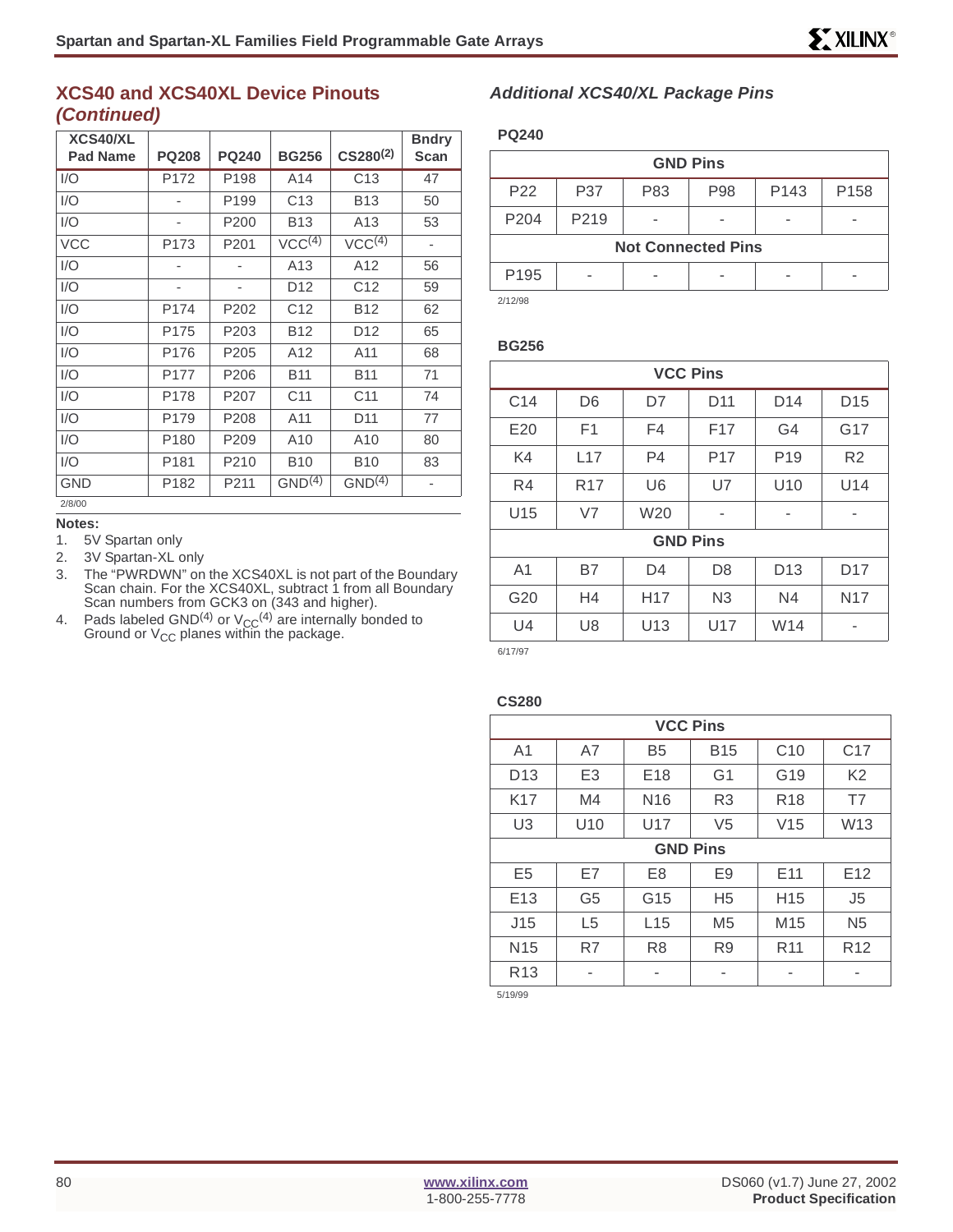# **Product Availability**

Table 19 shows the packages and speed grades for Spartan/XL devices. Table 20 shows the number of user I/Os available for each device/package combination.

|               | <b>Pins</b> | 84                            | 100                           | 144                      | 144                           | 208                           | 240                           | 256                          | 280                      |
|---------------|-------------|-------------------------------|-------------------------------|--------------------------|-------------------------------|-------------------------------|-------------------------------|------------------------------|--------------------------|
|               | <b>Type</b> | <b>Plastic</b><br><b>PLCC</b> | <b>Plastic</b><br><b>VQFP</b> | Chip<br><b>Scale</b>     | <b>Plastic</b><br><b>TQFP</b> | <b>Plastic</b><br><b>PQFP</b> | <b>Plastic</b><br><b>PQFP</b> | <b>Plastic</b><br><b>BGA</b> | Chip<br><b>Scale</b>     |
| <b>Device</b> | Code        | <b>PC84</b>                   | <b>VQ100</b>                  | <b>CS144</b>             | <b>TQ144</b>                  | <b>PQ208</b>                  | <b>PQ240</b>                  | <b>BG256</b>                 | <b>CS280</b>             |
| XCS05         | $-3$        | $\mathsf C$                   | C, I                          | $\sim$                   | $\overline{\phantom{a}}$      | $\overline{\phantom{a}}$      | $\overline{\phantom{a}}$      | $\bar{ }$                    | $\overline{\phantom{a}}$ |
|               | $-4$        | $\mathsf C$                   | $\mathsf C$                   | $\overline{\phantom{a}}$ | $\overline{\phantom{a}}$      | $\overline{\phantom{a}}$      | $\overline{\phantom{a}}$      | $\overline{\phantom{a}}$     | $\overline{\phantom{a}}$ |
| XCS10         | $-3$        | $\mathsf{C}$                  | C, I                          | $\overline{\phantom{a}}$ | $\mathsf C$                   | $\overline{\phantom{a}}$      | $\overline{\phantom{a}}$      | $\overline{\phantom{a}}$     | $\overline{\phantom{a}}$ |
|               | $-4$        | $\mathsf{C}$                  | $\mathsf C$                   | $\overline{\phantom{a}}$ | $\mathsf C$                   | $\overline{\phantom{a}}$      | $\overline{\phantom{a}}$      | $\bar{ }$                    | $\overline{\phantom{a}}$ |
| XCS20         | $-3$        | $\overline{\phantom{a}}$      | $\mathsf C$                   | $\overline{\phantom{0}}$ | C, I                          | C, I                          | $\overline{\phantom{a}}$      | $\overline{\phantom{0}}$     | $\overline{\phantom{a}}$ |
|               | $-4$        | $\overline{\phantom{a}}$      | $\mathsf C$                   | $\overline{\phantom{0}}$ | $\mathsf C$                   | $\mathsf C$                   | $\overline{\phantom{a}}$      | $\overline{\phantom{a}}$     | $\overline{\phantom{a}}$ |
| XCS30         | $-3$        | $\overline{\phantom{a}}$      | $\mathsf C$                   | $\overline{\phantom{0}}$ | C, I                          | C, I                          | $\mathsf C$                   | $\mathsf C$                  | $\overline{\phantom{a}}$ |
|               | $-4$        | $\blacksquare$                | $\mathsf C$                   | $\overline{\phantom{0}}$ | $\overline{C}$                | $\mathsf{C}$                  | $\mathsf C$                   | $\mathsf C$                  | $\overline{\phantom{0}}$ |
| XCS40         | $-3$        | $\blacksquare$                | $\overline{\phantom{a}}$      | Ξ.                       | $\mathbf{r}$                  | C, I                          | $\mathsf C$                   | $\mathsf C$                  | $\overline{\phantom{a}}$ |
|               | $-4$        | $\overline{\phantom{a}}$      | $\overline{\phantom{a}}$      | ٠                        | $\overline{\phantom{a}}$      | $\mathsf C$                   | $\mathsf C$                   | $\mathsf C$                  | $\overline{\phantom{a}}$ |
| XCS05XL       | $-4$        | $\mathsf C$                   | C, I                          | ٠                        | $\blacksquare$                | $\blacksquare$                | $\overline{\phantom{a}}$      | $\overline{\phantom{a}}$     | $\overline{\phantom{0}}$ |
|               | $-5$        | $\mathsf C$                   | $\mathsf C$                   | $\blacksquare$           | $\overline{\phantom{a}}$      | $\overline{\phantom{a}}$      | $\overline{\phantom{a}}$      | $\overline{\phantom{a}}$     | $\overline{\phantom{a}}$ |
| XCS10XL       | $-4$        | $\mathsf C$                   | C, I                          | $\mathsf C$              | $\mathsf C$                   | $\overline{\phantom{a}}$      | $\overline{\phantom{a}}$      | $\overline{\phantom{a}}$     | $\overline{\phantom{a}}$ |
|               | $-5$        | $\mathsf{C}$                  | $\mathsf C$                   | $\mathsf C$              | $\mathsf{C}$                  | $\overline{\phantom{a}}$      | $\overline{\phantom{a}}$      | $\overline{\phantom{a}}$     | $\overline{\phantom{a}}$ |
| XCS20XL       | $-4$        | $\overline{\phantom{a}}$      | C, I                          | $\mathsf{C}$             | C, I                          | C, I                          | $\overline{\phantom{a}}$      | $\overline{\phantom{a}}$     | $\overline{\phantom{a}}$ |
|               | $-5$        | $\overline{\phantom{a}}$      | $\mathsf C$                   | $\mathsf{C}$             | $\overline{C}$                | $\mathsf C$                   | $\overline{\phantom{a}}$      | $\bar{ }$                    | $\overline{\phantom{a}}$ |
| XCS30XL       | $-4$        | $\overline{\phantom{a}}$      | C, I                          | $\overline{\phantom{a}}$ | C, I                          | C, I                          | $\mathsf C$                   | $\mathsf C$                  | $\mathsf C$              |
|               | $-5$        | $\overline{\phantom{a}}$      | $\mathsf C$                   | $\blacksquare$           | $\mathsf C$                   | $\mathsf C$                   | $\mathsf C$                   | $\mathsf C$                  | $\mathsf C$              |
| XCS40XL       | $-4$        | $\overline{\phantom{a}}$      | $\overline{\phantom{a}}$      | $\overline{\phantom{a}}$ | $\overline{\phantom{a}}$      | C, I                          | $\mathsf C$                   | C, I                         | $\mathsf C$              |
| 8/15/00       | $-5$        | $\overline{\phantom{a}}$      | $\overline{\phantom{a}}$      | $\overline{\phantom{a}}$ | $\overline{\phantom{a}}$      | $\mathsf C$                   | $\mathsf{C}$                  | $\mathsf C$                  | $\mathsf{C}$             |

Table 19: **Component Availability Chart for Spartan/XL FPGAs**

#### **Notes:**

1.  $C =$  Commercial  $T_J = 0^\circ$  to +85 $\degree$ C

2. I = Industrial  $T_J = -40$ °C to +100°C

#### Table 20: **User I/O Chart for Spartan/XL FPGAs**

|                   | <b>Max</b> | <b>Package Type</b> |              |                          |                          |                          |              |                          |                |
|-------------------|------------|---------------------|--------------|--------------------------|--------------------------|--------------------------|--------------|--------------------------|----------------|
| <b>Device</b>     | I/O        | <b>PC84</b>         | <b>VQ100</b> | <b>CS144</b>             | <b>TQ144</b>             | <b>PQ208</b>             | <b>PQ240</b> | <b>BG256</b>             | <b>CS280</b>   |
| XCS05             | 80         | 61                  | 77           | ٠                        | ٠                        | $\overline{\phantom{a}}$ | ٠            | ٠                        |                |
| XCS <sub>10</sub> | 112        | 61                  | 77           | ٠                        | 112                      | ۰                        | ٠            | ٠                        | ٠              |
| XCS <sub>20</sub> | 160        | ٠                   | 77           | ٠                        | 113                      | 160                      | ٠            | ٠                        | ٠              |
| XCS30             | 192        | ٠                   | 77           | ٠                        | 113                      | 169                      | 192          | 192                      | ٠              |
| XCS40             | 224        | ٠                   | ٠            | $\overline{\phantom{a}}$ | $\blacksquare$           | 169                      | 192          | 205                      | $\blacksquare$ |
| XCS05XL           | 80         | 61                  | 77           | ۰                        | $\blacksquare$           | ۰                        | ٠            | ٠                        | $\blacksquare$ |
| XCS10XL           | 112        | 61                  | 77           | 112                      | 112                      | ۰                        | ۰            | ٠                        | ۰.             |
| XCS20XL           | 160        | ٠                   | 77           | 113                      | 113                      | 160                      | ۰            | $\overline{\phantom{a}}$ | $\blacksquare$ |
| XCS30XL           | 192        | ٠                   | 77           | ۰                        | 113                      | 169                      | 192          | 192                      | 192            |
| XCS40XL           | 224        | ۰                   | ٠            | $\overline{\phantom{a}}$ | $\overline{\phantom{a}}$ | 169                      | 192          | 205                      | 224            |
| 5/19/99           |            |                     |              |                          |                          |                          |              |                          |                |